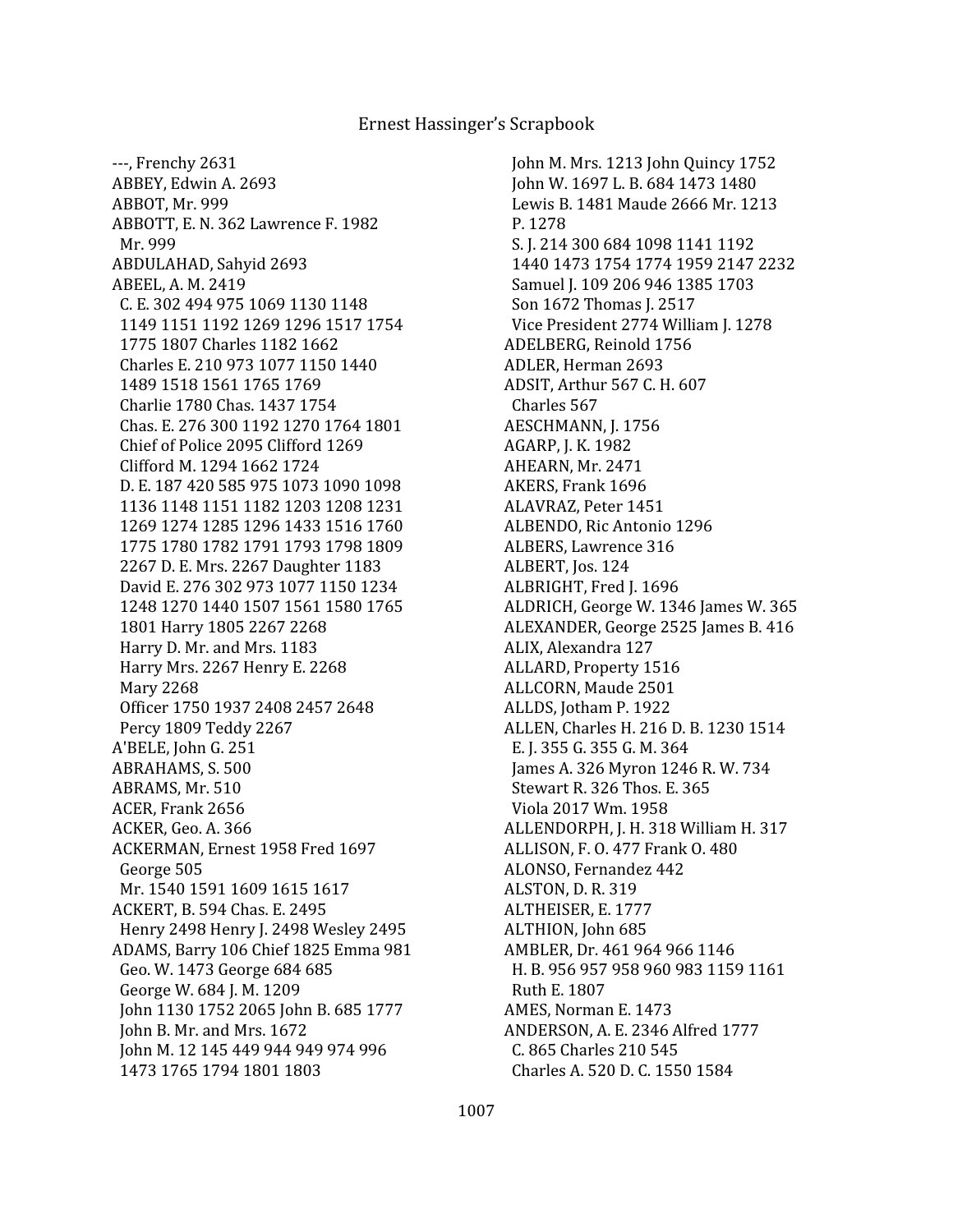Denton C. 106 125 1292 1385 1542 1703 1717 1959 Frank 1982 G. W. 641 George 423 George W. 1346 hrist. 480 James 106 1385 John 1126 1350 Mr. 1718 Neil 2583 Oliver S. 240 W. 478 ANDREWS, A. H. 1807 Rufus 2659 ANDRUS, James 2198 2376 2572 ANGEVINE, Chief 1308 1342 Chief Engineer 1259 G. J. 64 65 70 1263 Gilbert J. 1252 1307 1385 ANKEL, Jacob 500 ANSON, Adrian C. 803 AOSTROM, G. A. 684 APPEL, H. J. 1028 APPELI, M. 499 APPLEDORN, Leonard 2084 APPLEGATE, William H. G. 106 Wilson G. H. 994 Wilson H. G. 1385 ARCHER, A. C. 65 1323 1696 Alex C. 1958 Mr. Roland B. 1308 R. B. 64 65 Riland B. 1252 Roland B. 1305 1306 1307 Rolland B. 1263 Sadie 2694 ARLINGTON, Mr. 1026 1027 1041 ARMBRUSTER, William 1504 ARMOUR, J. Ogden 2745 2747 J. Ogden Mrs. 2748 Lolita 2747 Philip D. 2744 Philip D. Mrs. 2747 ARMS, A. D. Mrs. 2062 ARMSTRONG, Charles 734 James C. 734 Jane L. 1875 S. B. 472 Senator 1875 William 325 ARNDT, Milton 359 ARNOLD, Elisabeth 2735 John 249 447 1695 1959 John B. 480 Judge 1922 Mr. 725 ARNOTT, James A. 362 ARNSFIELD, I. 555 Irving 555 AROLD, Charles 2434 John 110 1382 2434 ARTHUR, Frank J. 620 Mr. 1752 President 577 ARTMAN, Perry 297 979 ARWE, Gustav 1931 ASH, Ben T. 365

ASHLEY, E. M. 474 Maurice C. 2449 William D. 106 252 1959 Wm. D. 1703 ASHMEAD, Joseph L. 44 ASHTON, William 684 ASTOR, Colonel 1866 John Jacob 2679 2682 2683 2684 2685 John Jacob Mrs. 1866 1867 2686 Mrs. 2682 Muriel 1866 Vincent 1866 William 2684 William Mrs. 2688 ATKINS, Frank 321 Frederick A. 319 H. 725 R. 725 ATKINSON, D. B. 685 AUCHMOODY, Milton O. 1289 AUGARDE, Adrienne 2722 AUGSBURY, Williard Mrs. 2074 AUGUR, Maj. Gen 2659 AURINGER, Mrs. 542 AUSTEN, Mrs. 2520 AUSTIN, Clara 1867 Lois M. 1807 O. 639 AUWATER, John 1952 2434 AVERY, Theodore P. 447 AWRE, Gustave 1830 1959 AXNER, F. J. 1958 AYERS, C. W. 370 BAASCH, Herman 497 Ida 497 BABB, Mr. 938 BABCOCK, Alonzo 1777 Charles 79 780 1150 Chas. 370 Frank 696 1473 George 1697 J. A. 319 l. C. 2692 Manager 735 768 Nathan 1278 BACH, Edward 1777 2692 BACHMAN, Arthur J. 1239 BACKESTOSE, Henry 471 BAER, Carl 556 M. 500 BAGLEY, Ensign 216 Jessica 1192 John H. 435 2779 Thomas P. 1503 BAILEY, Belle 2518 Consuelo 2732 George F. 1960 James 1302 Jerome 100 110 1104 1128 1162 1292 1385 1704 1959 Mr. 1244 Theo. P. 620 BAINBRIDGE, E. R. 319 BAINE, Senator 2519 BAKER, Charles 2454 Frank M. 1347 Fred S. 1425 M. 276 M. E. 315 M. M. 300 Martin M. 515 1631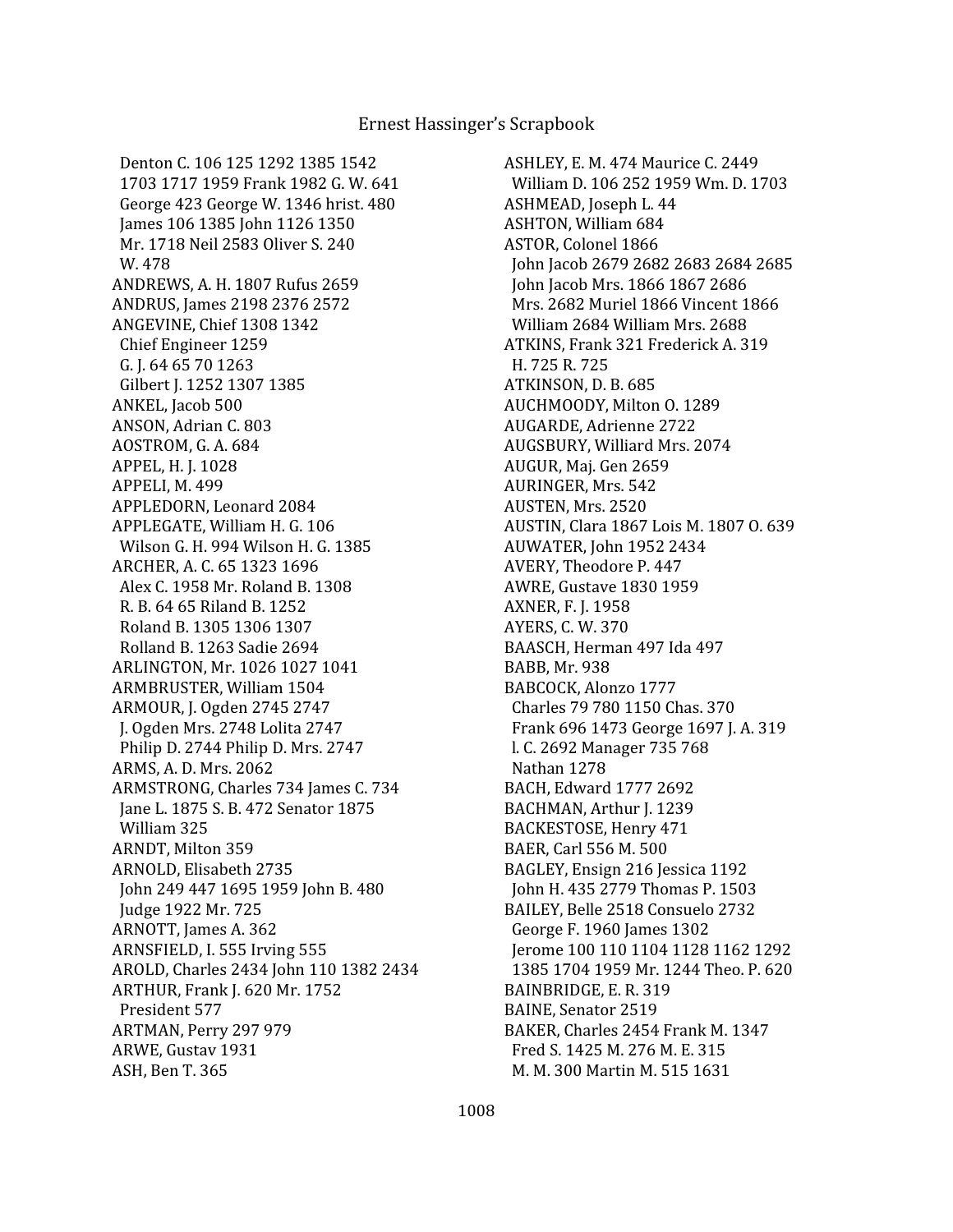Mr. 859 860 2496 2523 Thomas 359 William 1134 William A. 1053 1054 BALDWIN, A. S. 370 E. M. 685 Ella 742 Etta 736 Theron 480 W. 2692 W. J. 1486 Willet 2558 Willett S. 684 BALEN, J. L. 1960 BALFE, Beecher 2501 Edward 2501 BALL, Charles 365 E. 865 Ed. 796 Edward 1792 Emily 2583 Mabel 1127 Mabel E. 968 Robert 2404 William 365 BALLARD, N. 1785 1786 1798 Nelson 1784 BALLMAN, Bob 796 Chief Engineer 1178 Mr. 1174 President 1166 R. B. 407 417 1119 1148 1270 1662 R. R. 1473 Robert 106 249 614 Robert B. 137 429 1077 1120 1124 1193 1231 1385 1440 1449 1470 1703 1768 Robert B. Mr. and Mrs. 1458 BALZER, J. 1756 BAMBER, John 2065 BANCROFT, Mr. 2035 BANGERT, Henry 642 Valentine 644 1115 BANGS, Mr. 2694 2699 2707 2709 2715 2716 2728 2749 2754 BANKERT, John 565 BANNON, L. F. 1485 1486 1807 Lawrence F. 1289 BANTA, C. R. 1643 C. Roscoe 1383 Rosco 1704 BARBER, P. 2692 Percy 1778 BARBOUR, Inez 2251 BARDINE, C. W. 1192 1754 1807 BARDWELL, R. D. 323 BARKER, Chas. 286 Deputy 541 District Deputy 626 Ralph P. 237 S. F. 13 199 430 526 834 947 1099 1189 1229 Stephen 1184 1589 Stephen F. 142 1159 1161 BARMORE, Charles 2657 BARNES, Boss 1982 Charles Mrs. 569 George K. 473 480 M. L. 318 Surg Gen 2659 BARNETTE, Zoe 2307 BARNUM, Frank 473 M. B. 318 Theo. P. 319

BARRETT, G. M. 620 Joseph 1982 Mr. 2028 2032 Thomas F. 1199 BARRIE, James M. 2666 BARRISON, Mabel 2697 BARRITT, A. Sidney 976 Alice 2472 Eleanor 2472 Eleanor M. 208 Eugene 209 Marion 2507 Newby S. 1473 T. J. Mrs. 2520 BARRON, John 324 BARRY, Mr. 888 1007 1021 1044 1048 1050 1063 2496 BARRYMORE, Ethel 2695 John 2708 BARSON, H. E. 631 BARTELS, George F. 684 Julius B. 2434 BARTLETT, Edward T. 1561 J. B. 362 J. H. 362 Willard 1561 BARTLEY, Frank 1959 L. J. 478 BARTON, H. E. 551 1949 Harry 1626 Harry E. 100 106 536 994 997 1104 1128 1162 1292 1302 1385 1528 1591 1703 1717 1959 Henry E. 671 1830 1931 BASSETT, Abbot 1610 Ambrose 684 BASTAIN, Max E. 435 BASTEN, Edgar H. 580 BASTIAN, Max E. 234 253 BASTIEN, Max E. 249 BASTONDINO, Joseph 2648 BATER, Chauncey 1958 BATES, Blanche 2026 Edward 183 194 203 274 276 299 684 Fred S. 1604 Lindon 1983 Mr. 1010 1032 1046 Thomas 362 Walter 365 BATIMAN, H. E. 355 BATSCHLE, Ernst 565 BATTELLE, Elizabeth 1290 Mr. 194 BATTEN, Geo. W. 480 George W. 1982 BATTENFELD, Henry Mrs. 2497 BAUCK, T. 1756 BAUCUS, Joseph D. 1982 BAUDER, H. 367 Henry 367 BAUER, E. O. 619 Nicholas 545 BAULCH, Paul 1498 BAUM, William M. 2524 BAUMANN, A. 1756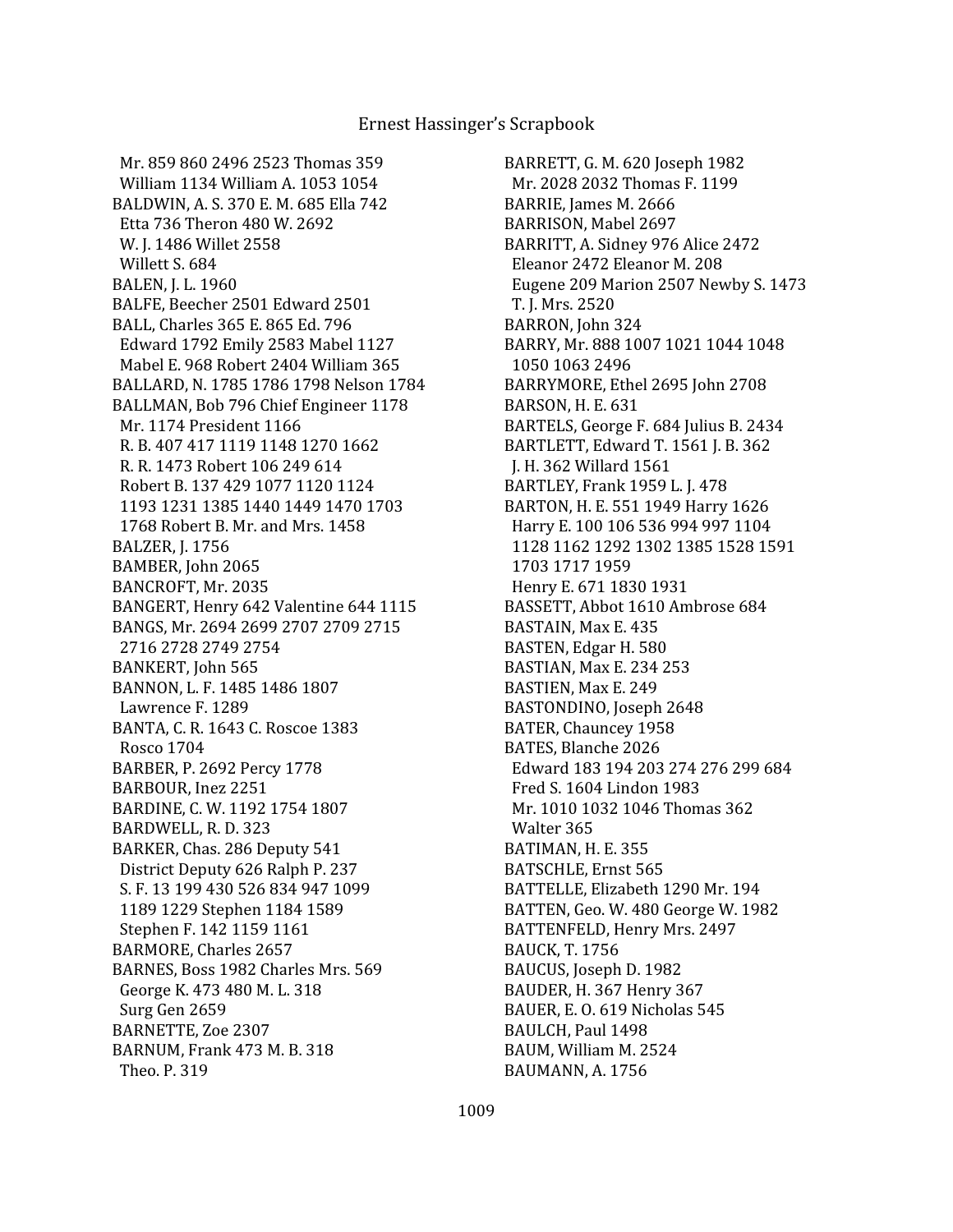BAUMBUSCH, M. T. 1384 BAUMEIER, L. A. 479 BAYARD, Mr. 2035 BAYER, Mr. 622 BAYLESS, F. J. 366 BEACH, Assemblyman 2519 C. E. 370 Erastus 2031 Ida 2031 Ira H. 2494 2498 BEADLEY, Rose 522 BEAHLER, L. A. 1761 BEAR, Capt. 1580 BEARDSLEY, William J. 75 BEARE, J. Chester 1952 W. A. 2785 W. Allicon 1473 BEATTY, J. G. 2678 John J. 2678 Thos. 355 BEAVE, P. A. 1778 BECCUE, A. J. 473 BECK, Charles F. 1118 BECKENDORF, Mr. 756 850 866 885 908 932 1002 1005 1013 1018 1026 1027 1062 BECKER, Charles H. 249 Christopher 685 Edward 1114 1138 Everett 685 Family 2028 Fritz 1937 George A. 1960 H. 364 Holler 2487 J. H. 1499 Miss 2501 Mr. 1537 Mrs. 2487 V. F. 364 W. O. 685 1778 William O. 684 Wm. 2220 2591 BECKLEY, Henrietta 569 BECRAFT, Edward F. 1292 1302 1383 BEDDOW, Fred J. 322 BEDELL, Homer N. 1960 M. 505 685 1192 1508 Mr. 1510 Mrs. 2472 Myron 80 145 183 387 448 449 453 689 796 975 981 995 996 1047 1141 1143 1220 1227 1264 1294 1489 1514 1605 1653 1763 1791 1794 1807 1903 2175 2389 R. 2692 Representative 87 Robert D. 1777 Rose M. 1192 1754 BEDELLL, Myron 1439 BEEDELL, R. D. 595 BEEKMAN, P. S. 1777 BEERS, A. 1785 Albert 420 1784 C. 1785 Charles 1782 1805 1807

 Chas. 1783 1784 George A. 1697 1959 H. 1757 1761 1786 1798 Harry 1516 1794 J. O. 1248 James O. 507 1612 Mr. 1512 Property 1439 BEESMER, C. O. 1128 Charles O. 95 Chas. O. 678 1162 BEGLEY, Mr. 2780 BEHR, Gertrude 1490 BEHRENS, Louis 1111 BEICHERT, J. Phil 106 Philip 252 BEIDERBACK, H. 1756 BELAMY, Minister 216 BELASCO, Mr. 2026 2033 BELCH, Emily 1127 T. B. 691 1770 Thomas B. 106 205 1270 1473 2267 Thomas B. Mr. and Mrs. 1458 Thomas Brown 2306 Thos B. 1273 Thos. B. 249 BELCHER, Edward C. 367 BELHKE, Herman 1561 BELKNAP, Fred 479 BELL, Charles F. Moberly 2693 E. Mrs. 2520 Edith 1807 F. Mrs. 2520 Fred. 579 P. Mrs. 2520 T. E. 364 Thomas 137 593 657 685 741 968 969 1070 1128 1162 1449 1470 1653 1673 1777 1802 Thos. 407 Wm. 477 BELLAH, Joseph T. 471 BELLEN, John T. 1952 BELLEW, Kyrle 2693 BELMONT, Flora 2794 BELO, August 309 BELT, W. T. 1218 BEMAN, C. W. 365 E. A. 365 BENDER, Chief 2496 Henry P. 316 BENEDICT, T. Lee 319 Thomas E. 2437 BENEWAY, M. D. 501 BENHAM, William H. 111 1385 BENHARDT, Mr. 1537 BENIGAN, Mr. 705 BENJAMIN, Charles 1763 BENN, John O. 1777 BENNET, Fred 366 BENNETT, Alma 1756 C. H. 1653 1662 1800 2129 2363 2475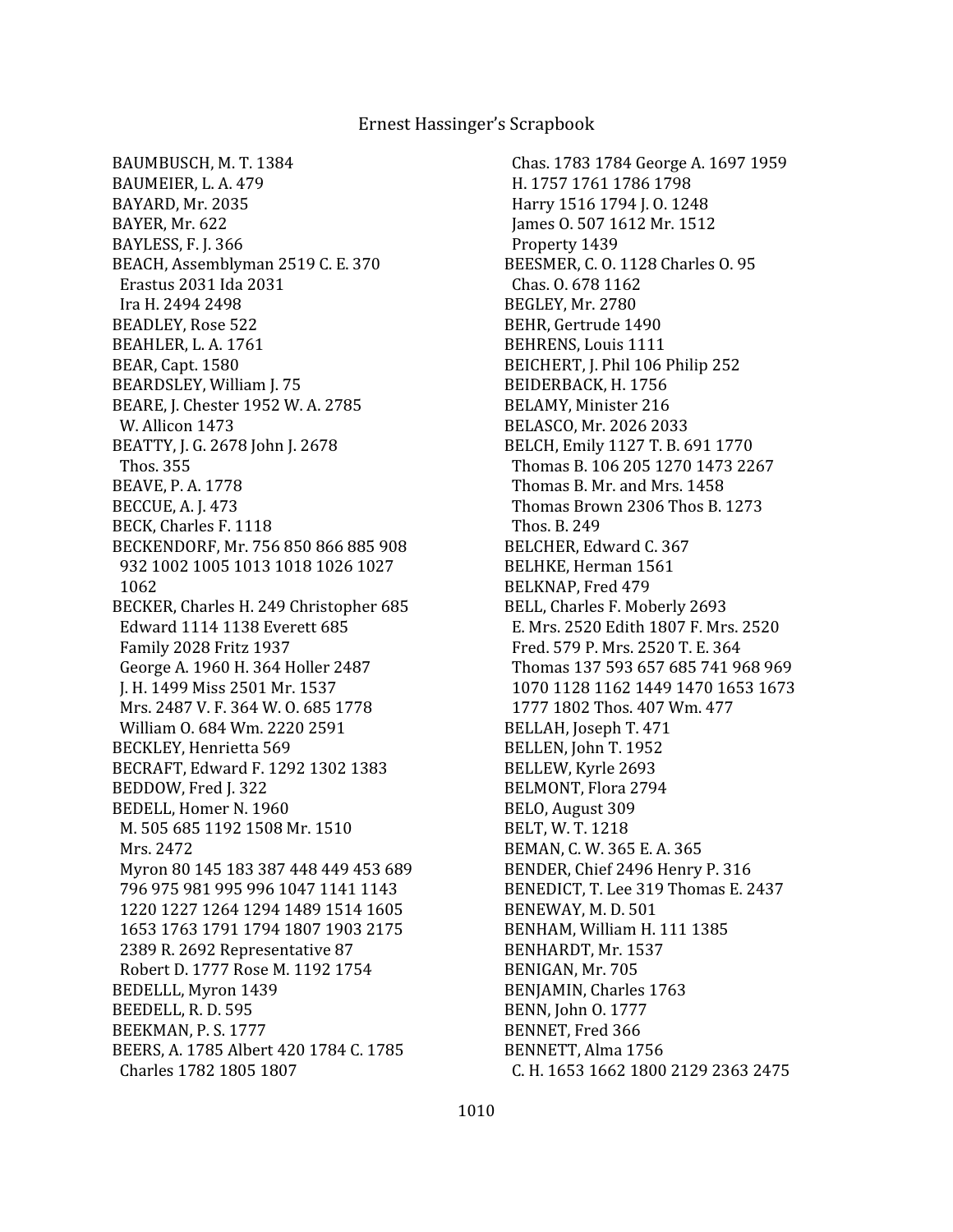Charles E. 1761 Charles H. 1519 1915 Charles H. Mrs. 1771 E. S. 473 Ed. D. 480 F. M. 318 Harold 2404 I. E. 365 Landlord 1841 Mr. 788 2430 R. S. 1287 1396 1648 Tom 2624 BENSINGER, B. 478 BENSON, A. R. 734 Martha V. 1192 W. 1278 W. E. 1278 1384 William E. 1868 William H. 106 Wm. 1278 Wm. H. 1385 BENTON, Coroner 1595 1612 1683 1940 2267 2443 Daniel W. 1692 BENZ, Herman 1958 BEOHMER, Robert 1959 BERG, A. J. 316 L. 500 BERGEN, Mr. 901 BERGER, Mr. 768 770 801 818 819 823 844 848 850 871 883 1010 1033 1038 1064 1238 BERGES, Emil W. 1504 BERGOMYER, Mr. 707 715 722 733 BERHEND, Fredinand 566 BERIGAN, Mr. 773 BERKEMEIER, Rev. Dr. 1133 BERKLEY, J. H. 1500 BERNABE, Luis Polo y 216 BERNDT, Fritz 2607 BERNT, Joseph 111 BERRIGAN, Bones 746 John J. 324 Mr. 720 BERRIGEN, Mr. 744 BERRRIGAN, Mr. 772 BERRY, Daniel G. 332 David 472 Mr. 853 BERWICK, Mr. 762 BEST, Samuel M. 106 249 1385 1703 BETTS, Judge 151 574 648 1659 1708 1997 Justice 1899 Mr. 1015 1061 BIBB, John 620 John H. 325 BICKETT, C. H. 1500 BICKLEY, Mr. 98 BICKNELL, J. Y. 1138 BIDWELL, George A. Mrs. 1378 BIEBER, ex-Chief Engineer 58 F. S. 99 239 1550 1584 1617 1836 2783 Fred 613 1122 Fred E. 1162 Fred S. 85 106 118 249 341 435 994

 1104 1128 1263 1278 1292 1302 1318 1385 1394 1527 1584 1703 1713 1830 1949 1959 2790 Fred. S. 160 1252 2776 2780 Mr. 86 100 235 1616 President 1626 1838 1839 1846 1852 1853 1855 1860 1863 1869 1870 1879 1884 1886 1894 1895 1901 1909 Treasurer 1317 BIGELOW, D. Mrs. 2520 E. Mrs. 2520 Grace 2606 John 1985 2251 2606 2693 Poultney 2251 2606 BILLINGS, James 1958 BINGA, John 1171 BINGHAM, Gen. 2523 Mr. 772 773 859 2523 BINNS, Chief 1447 BIRCH, George 1 Mr. 859 869 1019 BIRCHASE, Mr. 859 BIRD, G. W. 477 Guylott 480 BIRMINGHAM, Thomas J. 1385 BISCHOFF, Albertina 2068 BISMARCK, Mr. 2076 BISSERT, Mr. 1007 1021 1044 1048 1050 1063 BISSONETT, A. 1278 BLACK, Peter C. 557 Peter D. 1982 S. F. 364 Wm. R. 1959 BLACKHALL, John J. 317 BLACKING, L. J. 473 BLACKLEY, Robert 479 BLACKWELL, C. E. 300 525 Luther 684 BLAINE, James G. 2010 BLAKE, P. 249 Patrick 106 1385 1703 Peter D. 1982 William A. 1054 BLANCHARD, Chester G. 316 George 365 Mr. 1026 1041 1062 BLANEY, Charles P. 185 201 212 BLASE, C. H. 1703 1960 Charles H. 1383 BLATCHLEY, Lee O. 367 BLAUVELT, Isaac 620 BLECHNER, Albert 326 BLINKER, Milton 1959 BLINKIE, Milton 109 1385 1704 BLISS, Cornelius N. 2693 BLOCK, Joseph 580 Mayor 306 Morris 557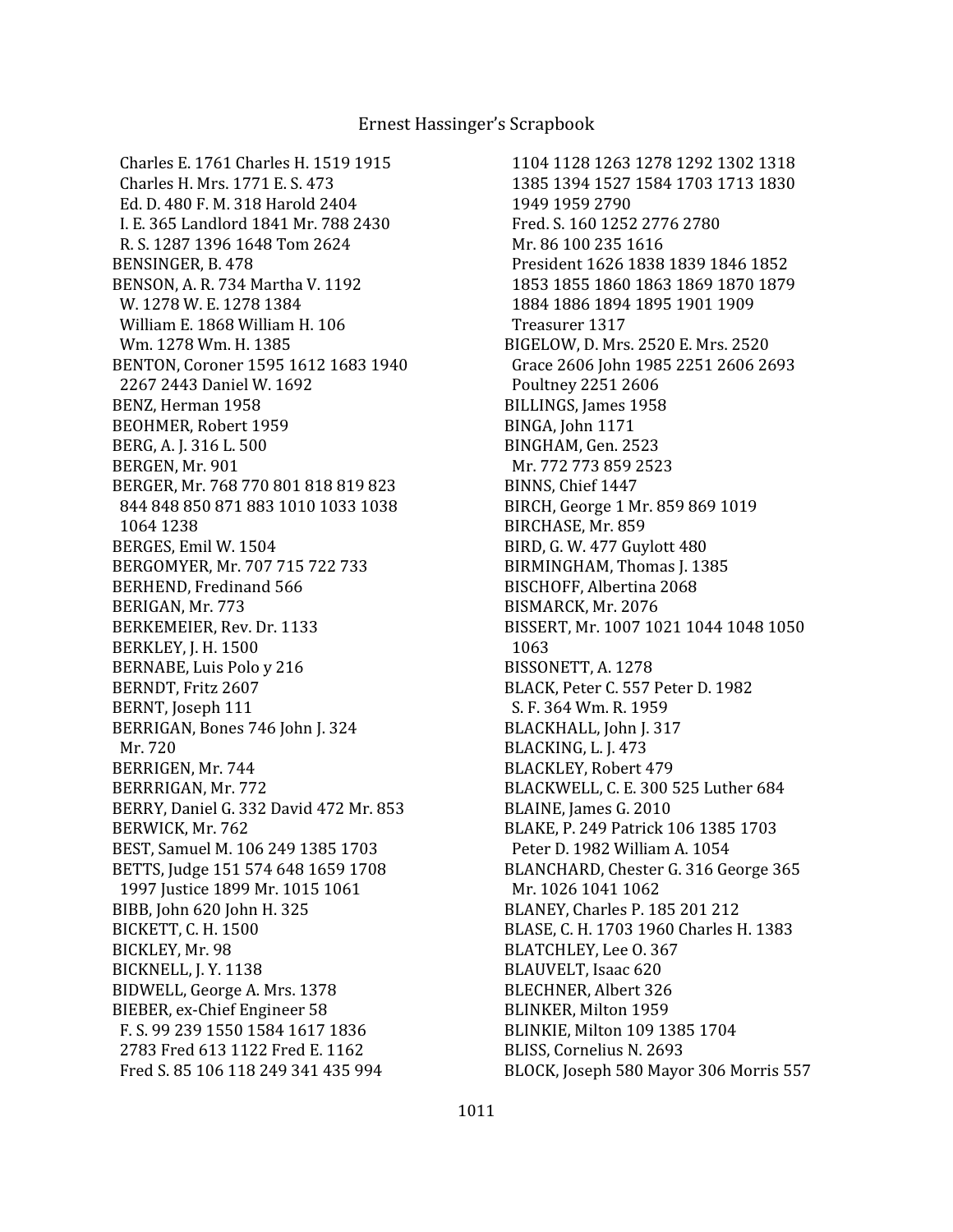Mr. 600 Rudolph 1982 BLODGETT, Geo. W. 491 BLOOM, Wm. 370 BLOOMER, C. W. 370 William 600 BLOSS, Genry 580 Henry 580 BLUM, Charles 137 Elsie 2501 BLUME, Carl 252 BOARD, William 1704 1960 Wm. 1384 BOARDMAN, Henry 1959 BOAS, E. 499 BOBSON, William O. 1466 BOCKER, S. F. 129 BODEMANN, Wm 1777 BODIN, Monsieur 1121 BODMAN, Henry 1696 BOEHMER, Robert 1830 1931 BOGARDUS, E. 2520 H. C. 79 299 1096 1143 1284 1996 H. Mrs. 2520 Howard 973 1159 1161 1440 Kenneth 2284 BOGART, John 1797 John N. 1797 Mr. 2430 BOHR, W. W. 581 2419 William W. 579 Wm. W. 1473 BOICE, C. E. 2495 Edwin L. 109 1385 Mr. 818 Sheriff 1775 BOIES, J. M. Mrs. 2520 BOLAN, John H. 416 BOLAND, Mary 2036 Mr. 859 860 BOLDTMAN, Alfred H. 1389 BOLLES, H. 364 BOLTON, Mr. 1493 1496 S. C. 2426 BOLTZ, Charles L. 325 Otto A. 316 BOND, Webster D. 1561 BONESTEEL, F. J. 557 BONILLA, Policarpo 452 BONNARD, William 2501 BONTECOU, R. B. 323 BOOCOCK, John 322 BOODGER, Arthur 480 Wright 480 BOOKSTAVER, S. 2520 BOONE, Enoch 1971 BOOTH, Charles 1960 Edwin 2013 Junius Brutus 2013 Mr. 1010 1011 1023 1032 1033 1038

 1046 1060 William 5 BOOTHMAN, Anna 1645 Willoughby G. 1497 BOOTMAN, S. 1278 BORDA, President 216 BORDEN, M. C. D. 2755 Maurice A. 1958 W. G. 364 BORDT, John 1580 BORTELL, James 620 BORTH, Paul C. 1382 BORUNO, Charles 2453 2457 James 2547 2453 BOUCHEY, Fred A. 316 BOURGOUIN, Mons 2505 BOUTWELL, Chas. A. 317 BOVEE, E. T. 684 Elijah T. 1561 F. C. Mrs. 2476 J. 2692 Lewis 684 1777 Lewis Mrs. 1547 Richard C. 2485 BOWDEN, Hugh A. 325 J. E. T. 194 BOWDIN, James 240 BOWE, John 2501 BOWEN, C. H. 1139 George W. 472 I. A. 366 W. M. 480 BOWER, Alga 633 BOWMAN, Carrie 2170 BOWNDS, John W. 317 BOWNE, Frederick 106 249 1385 1703 1960 H. I. 1139 BOYCE, Frank M. 2437 James 1134 BOYD, John G. 2264 William H. 856 BOYLE, Anna 1144 BOYNTON, Stephen Emerson 2066 BOYS, Nathan 67 BRABY, Charles 684 BRACE, Assemblyman 2519 BRACKEN, William 324 BRADBURY, Daniel 2624 BRADDOCK, Edward 2019 BRADEY, Edward 476 BRADLEY, Alma 1716 Charles 80 Chief 350 Dominick 300 Everett 734 Jennie 522 Martin 420 Martin A. 2216 2232 O. P. 370 Patrick 979 1279 1283 1653 1761 T. 1230 1782 Thomas 249 533 946 1195 2232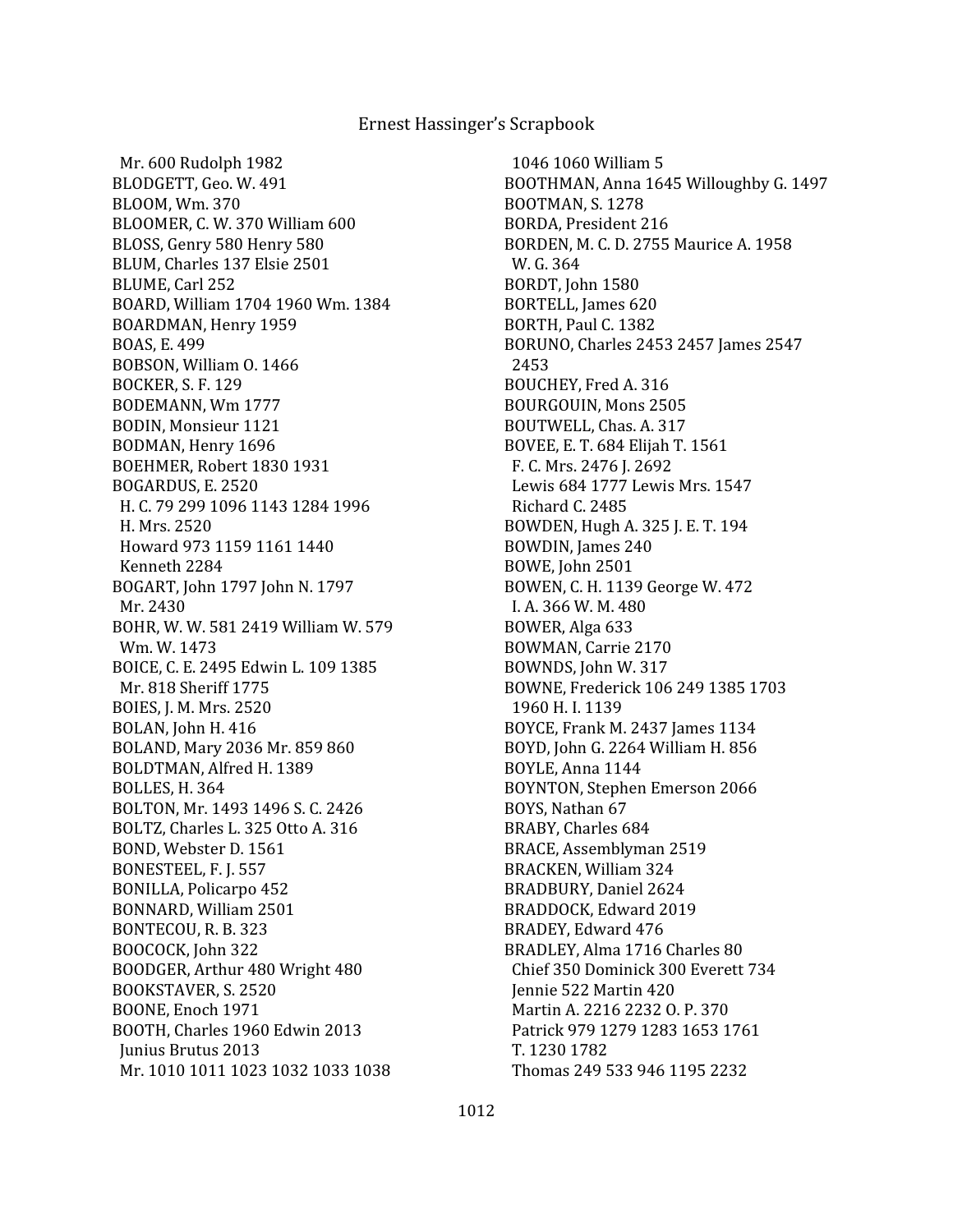Thomas J. 276 Thomas V. 302 Thos. 710 Thos. V. 183 Wm. 300 BRADLY, T. 543 BRADT, John J. 317 BRADY, C. W. 435 Charles 757 763 799 807 822 833 1777 Charley 783 842 Charlie 760 865 916 929 E. l. 435 Henry 1982 John B. 251 Manager 723 761 770 774 781 782 792 800 Mr. 722 726 745 755 763 781 797 820 930 931 Umpire 727 William C. 118 1079 1389 1394 1704 1713 1960 Winfield 1777 Wm. C. 249 Wm. E. 320 BRAGG, Mr. 2270 BRAINARD, Addison 684 Margaret 1754 1807 N. Mrs. 2520 BRAITHWAITE, John 817 BRANDERICK, Edward 2501 BRANDON, Berkley 1499 1500 BRANDOW, Charles 1382 Fenton H. 1959 Jerome 106 249 Mechanician 2438 BRANDT, George 1798 Henry 1384 1704 BRANETT, C. S. 321 BRANNOCK, Kate 2058 BRANSFIELD, Mr. 1571 BRANT, George 1605 Henry 370 Lewis Mrs. 1699 Lewis S. 685 Second Assistant Chief 1252 BRASTOW, Mr. 773 779 BRAXMER, Mr. 101 BRAY, W. E. 370 BRAYTON, Homer L. 620 BREARLEY, Mr. 1496 BREARTON, Richard 320 BREDE, Building 55 J. 1756 Jacob 55 Wm. 2209 2390 BREEN, Mr. 1238 1240 T. 478 BREITHAUPT, Coroner 2078 BREITHOUPT, Fred 2434 BRENIER, Fred 2794 BRENNAN, C. H. 318 James 106 1385 1703 1959 2501 James Mrs. 438 John 2501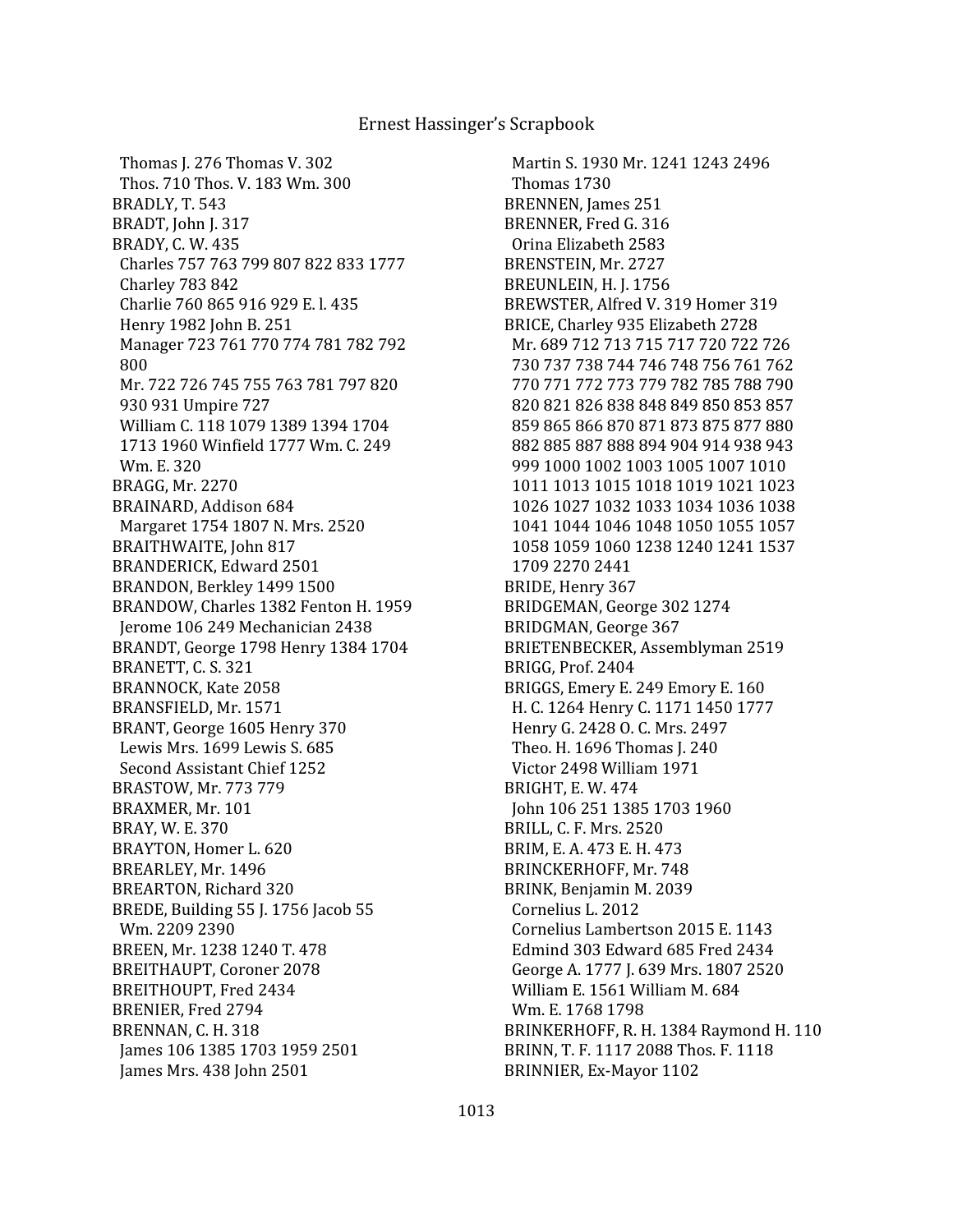Fred J. 1523 1880 Frederick J. 1522 1523 W. D. 152 187 1231 1296 1518 1523 1982 2404 2408 William D. 557 600 1184 1273 1289 1290 1440 1522 1702 1741 1756 1765 1768 1801 1803 1809 1982 2437 2449 2641 2662 Wm. D. 1506 BRIODY, Frank B. 2434 Geo. 2434 BRISCOE, Hugh V. 2437 BRISTOL, L. W. 471 BRISTOW, Mr. 1015 BRITT, Family 2028 Patrick 960 BRIZTIES, Geo. J. 2434 BRODERICK, Bishop 2251 Joseph 320 BRODHEAD, Mr. 2035 BROMLEY, F. 320 BRONSON, E. H. 477 BRONSVELD, W. J. 1959 Walter J. 1389 1704 Walter S. 111 BROOK, John M. 1252 John N. 1263 BROOKBY, Chas. 1278 BROOKER, J. F. 370 BROOKSBY, C. 1278 Charles 1718 Chas. 1278 BROPHY, James J. 557 1289 Joseph 1289 Mr. 705 714 716 720 730 732 744 772 774 797 859 BROUGHERS, Mr. 1055 BROUTHERS, Mr. 304 705 732 744 746 772 1019 1055 1057 BROWN, A. Mrs. 1799 Albert 370 Anthony 1774 C. J. 118 1079 1394 1713 C. W. 1221 C. Winthrop 1117 Charles 1959 Chas. 355 D. 478 D. C. 318 Daniel A. 1138 F. 1499 1500 Frank 2434 Frank H. 251 G. 812 Geo. W. 479 George 1293 George F. 684 H. 2270 J. Richard 476 James 1289 1383 James A. 320 James L. 1703 1959 John J. 1504 1982 Jos. 283 Joseph 1278 Lewis 249 1389 M. 2270 M. O. 267 Mr. 304 689 712 715 717 720 722 726 730 737 738 744 748 756 762 769 770

 771 772 773 774 779 819 820 821 826 830 849 853 857 859 862 866 871 873 875 882 885 887 888 898 938 943 999 1000 1002 1003 1005 1007 1010 1011 1013 1015 1018 1019 1025 1537 2441 Richard J. 480 T. V. R. 1096 T. Y. R. 190 Theodore V. R. 201 Theodore Van Rensselaer 68 69 Thomas P. 106 1292 1302 1385 1718 W. W. 267 Warren 1219 William 684 1777 Wm. D. 300 Wm. H. 480 BROWNE, J. E. 252 Jerome E. 233 Mr. 938 Walter 2693 BROWNELL, James R. 410 BROWNING, Edith 2746 William 2523 BRRITT, Geo. F. 1473 BRUCE, Edward 316 J. J. 1717 John J. 1252 1263 1385 1541 1557 BRUCK, J. N. 99 551 John D. 1550 John M. 18 John N. 85 106 249 454 1162 1327 1341 1655 2776 Mr. 102 225 226 241 2784 2786 2787 2789 BRUCKHEIM, William Mr. and Mrs. 2501 BRUCKNER, Carrie 993 J. 1756 Jacob 12 129 137 142 145 199 541 702 941 944 949 974 1449 1471 1473 1774 2218 2327 Jacob Mr. and Mrs. 1580 John 1143 John F. 993 Minnie 969 Wilhelmina 941 BRUNDAGE, E. L. 1959 Ernest L. 106 252 1385 Florence 2475 BRUSH, E. F. 97 Edward F. 96 1306 Mayor 58 1079 1083 1166 1252 1259 1263 Sylvester 511 BRYAN, Mr. 216 Norman H. 318 Ruth 591 W. H. 474 W. J. 703 William J. 591 1416 BRYANT, Dan 1662 William Cullen 2606 Wm. W. 1696 BRYON, Patrick 234 1655 BUB, Chris 2408 BUCHANAN, Charles S. 325 Chas. 366 Edward C. 1960 Mr. 1752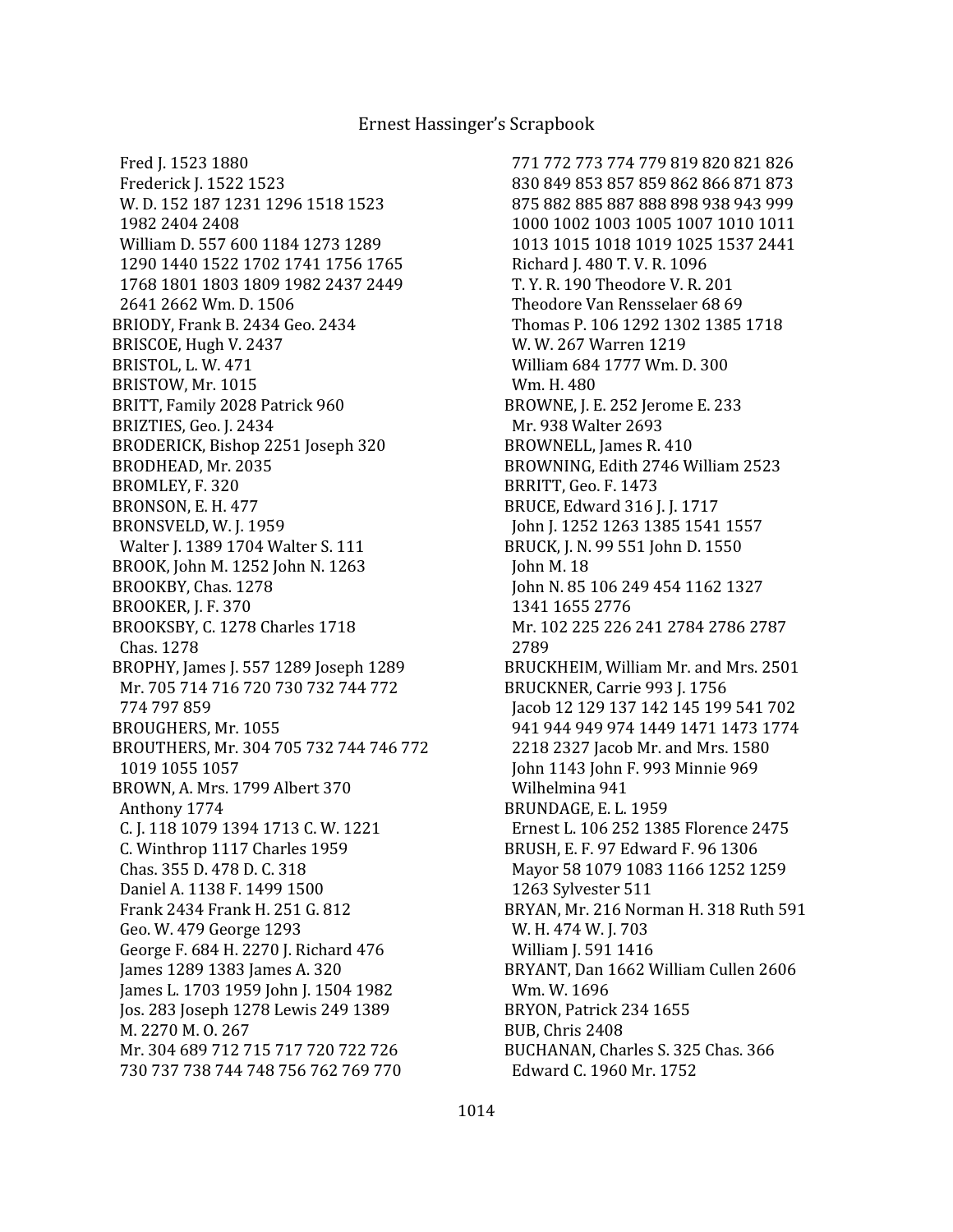President 2486 Robert 480 William 325 BUCHENAN, Edward C. 106 BUCHENAU, Edward C. 1385 1703 BUCHMEIER, H. 364 BUCK, C. H. 364 J. J. Mrs. 2520 John H. 472 BUCKINGHAM, John 316 BUCKLEY, C. H. 64 789 C. M. 1704 Charles 1918 1926 Charles H. 109 1385 1960 Charles M. 1704 D. 355 J. F. 320 John T. 2449 Mr. 1647 1923 1931 William A. 1959 Wm. A. 1696 BUCKMAN, Charles 199 Percy 2011 BUDDENHAGEN, J. H. 480 Paul F. 477 BUGEL, Daniel W. 118 1394 1713 BULL, Jewett B. 367 BULLARD, W. R. 489 BULLENKAMP, J. F. 947 BULLIS, C. S. 366 Daniel S. 251 BUMP, Austin 370 BUMSTED, Mr. 715 722 748 768 BUNCE, Frederick 325 M. D. 476 BUNKER, Nathanial W. 27 BUNN, Mr. 730 BURCH, Al. 1057 Mr. 1055 1057 BURD, Senator 2519 BURDEN, James A. 324 BUREAU, Edward 315 BURGEFRINE, George 1982 BURGER, H. 594 BURGEVIN, Julius V. 249 BURGGRAF, J. B. 1138 BURGHARDT, Carl 2431 BURGOYNE, Gen. 2012 BURHANS, A. F. 1690 A. l. 1798 A. R. 53 137 276 407 506 700 973 1001 1154 1159 1161 1202 1440 1662 Alfred 1769 Augustus R. 574 601 648 741 1470 1471 1473 1673 Clifford 2490 Clyde 1784 Director 1281 1282 1283 1284 1285 1286 1433 1439 1440 1453 1507 1508 1510 1511 1512 1513 1514 1515 1516

 1517 1757 1758 1760 1761 1763 1764 1765 1768 1782 1783 1784 1785 1786 1790 1793 1794 1795 1798 1799 1800 1801 1802 1803 1804 1805 E. D. 684 1777 E. D. Mr. and Mrs. 2428 Edmund 1090 Geo. 1223 George 2082 Grand Marshall 1165 Herbert 685 Jacob L. 1473 Johannes 2028 L. H. 2489 Lewis 2434 Louis G. 1778 Mr. 648 Nelson 685 Peter D. 684 R. B. 1777 Ralph 1782 W. V. 272 448 453 1047 1287 William 684 685 1070 1758 1777 William V. 268 387 453 1094 1159 1161 1280 1449 1481 1497 1653 1654 William V. Mr. and Mrs. 2428 Wm. 209 945 1396 2434 Wm. H. 148 Wm. V. 53 300 407 449 741 996 1047 1220 1396 1473 1480 1648 1662 1764 2232 2404 Worshipful Master 969 BURKE, Addie 2501 Daniel J. 685 1074 Edward 1580 J. J. 1278 James Mr. and Mrs. 2501 M. 355 M. J. 976 Martin 355 Mary 2501 Richard 2501 Stanton J. 2614 BURKHARDT, H. S. 1139 BURKLEY, Charles 300 BURLEY, Rev. Dr. 2659 BURNAP, Nelson 325 BURNET, Worshipful Master 53 BURNETT, Frederick H. 1693 John M. 1849 W. H. 2419 William H. 430 972 Wm. 262 Wm. H. 210 299 1227 BURNS, C. F. 319 Chas. 359 Geo. E. 435 John 367 Joseph 320 L. 1278 Mr. 737 744 746 772 773 844 859 1062 1064 1537 1789 Patrick 1141 2501 T. R. 366 Thomas 1580 Umpire 1062 1063 William J. 2525 BURR, William H. 563 1232 BURRELL, Fred 362 BURROWS, Jeanette E. 1192 BURT, Chas. A. 320 BURTON, G. W. 65 Henry B. 323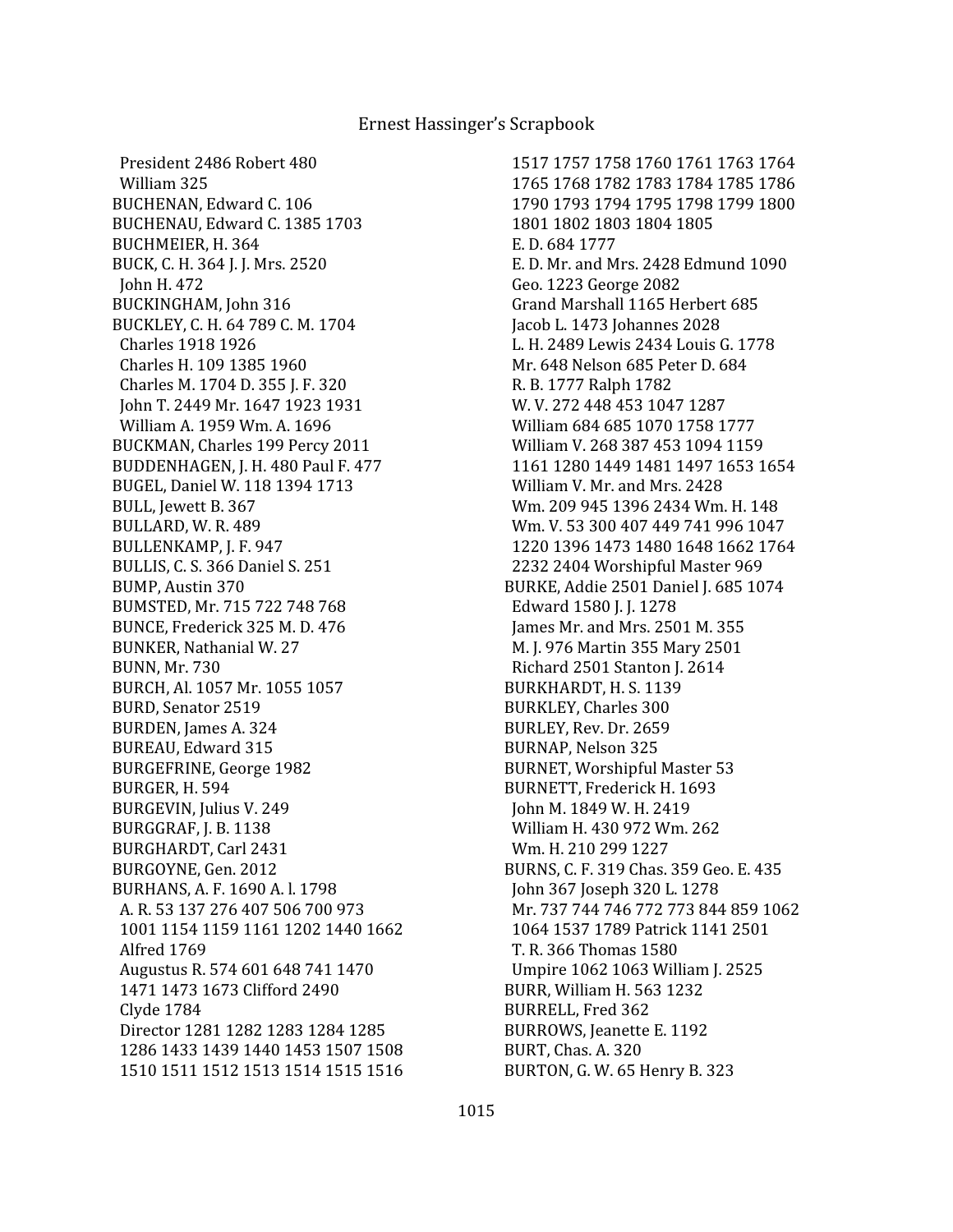James 559 Walter C. 1138 BURZEE, John 480 BUSH, Dr. 2519 BUSHNELL, Harry 947 BUSKLEY, C. H. 65 BUSS, Barney 877 Mr. 857 871 875 BUSSERT, Anna 2703 BUSSEY, Esek 325 Geo. 1278 George 1278 George D. 1278 1384 1704 1959 BUTLER, I. W. 370 James 249 John 324 John Haskell 1139 Ladson C. 542 BUTTERMORE, Mr. 722 732 756 771 842 850 866 885 904 943 1002 1005 1013 1018 1049 1062 BUTZEL, J. L. 564 J. L. Mrs. 2520 L. J. 254 407 507 544 587 851 1192 1220 1662 1800 Lew 796 Lot Maxwell & 1789 1964 Louis J. 146 741 1473 BUXBURY, H. 1550 1584 1628 1944 Henry 106 1104 1188 1214 1239 1278 1292 1301 1302 1359 1385 1394 1527 1541 1566 1592 1636 1703 1713 1718 1830 1894 1923 1924 1949 1960 Mr. 1895 1925 Secretary 1583 1591 1630 1639 1646 1853 1863 1870 1884 1885 1886 1896 BYRD, C. F. 604 BYRNE, Helena 2709 BYRNES, John 2442 M. 2484 BYRON, F. 177 Frank 480 J. O. 1777 Mr. 225 226 1838 2742 2743 P. 1533 Patrick 106 160 241 249 314 1309 1342 1385 1548 1549 1590 1646 1650 1703 1853 1959 BYSHEY, May 2501 BYWATER, W. H. 1066 CABLE, James 252 CACERES, Ramon 2693 CADY, H. F. 472 Henry F. 471 Rider 1982 W. D. 370 CAFFERTY, J. M. 367 CAFFIN, Engineer 1498 CAHILL, J. 1278 John 367 M. J. 594 Michael J. 2264 P. J. 2259 Thomas 2442

CAILLAVET, Mr. 2730 CAIN, C. 364 Henry I. 609 Virgil 365 CALDER, E. 2485 CALDWELL, A. B. 500 E. O. 227 1503 1960 Edward O. 106 249 1389 1704 Mr. 227 228 232 T. H. 349 672 677 CALI, Lorenzo 2551 CALL, Harvey A. 1382 1704 CALLAHAN, J. H. 370 John 370 CALLAN, Thomas J. 1385 CALVERT, Catherine 2347 Louis 2742 CAMBON, Ambassador 216 CAMERON, A. 474 Wm. J. 479 CAMPBELL, Curtis B. 475 Dan 1447 Douglass 2035 Frank 1180 Joseph V. 1626 Wilbur H. 325 William 2501 William S. 252 CAMPION, E. 364 Edward D. 367 John 1076 CANALEY, Jerry 2434 John 2434 CANANAUGH, H. 1278 CANFIELD, A. R. 163 George 1960 Girard 1960 Mr. 1741 S. Girard 111 1389 1704 CANNER, Peter 146 544 1231 1285 1412 1474 1786 1802 CANNIFF, E. 364 CANNON, J. D. 1982 Joseph 23 P. H. 1138 CANTINE, Charles 1511 Charles F. 69 624 1223 1982 Charles Freeman 2615 Charles V. 542 Chas. F. 1784 1785 County Judge 1874 Hester E. 1524 Holley R. 2416 James 1514 Judge 1223 1249 1250 1874 2447 M. 1119 1512 Martin 106 146 190 201 249 276 407 539 540 544 579 587 610 741 1001 1106 1140 1220 1389 1468 1471 1474 1508 1514 1653 1698 1704 1791 1841 1960 2419 2641 Martin Mrs. 2404 Mr. 195 1758 Peter 684 1524 Peter Mrs. 2520 CAPEL, T. J. 2693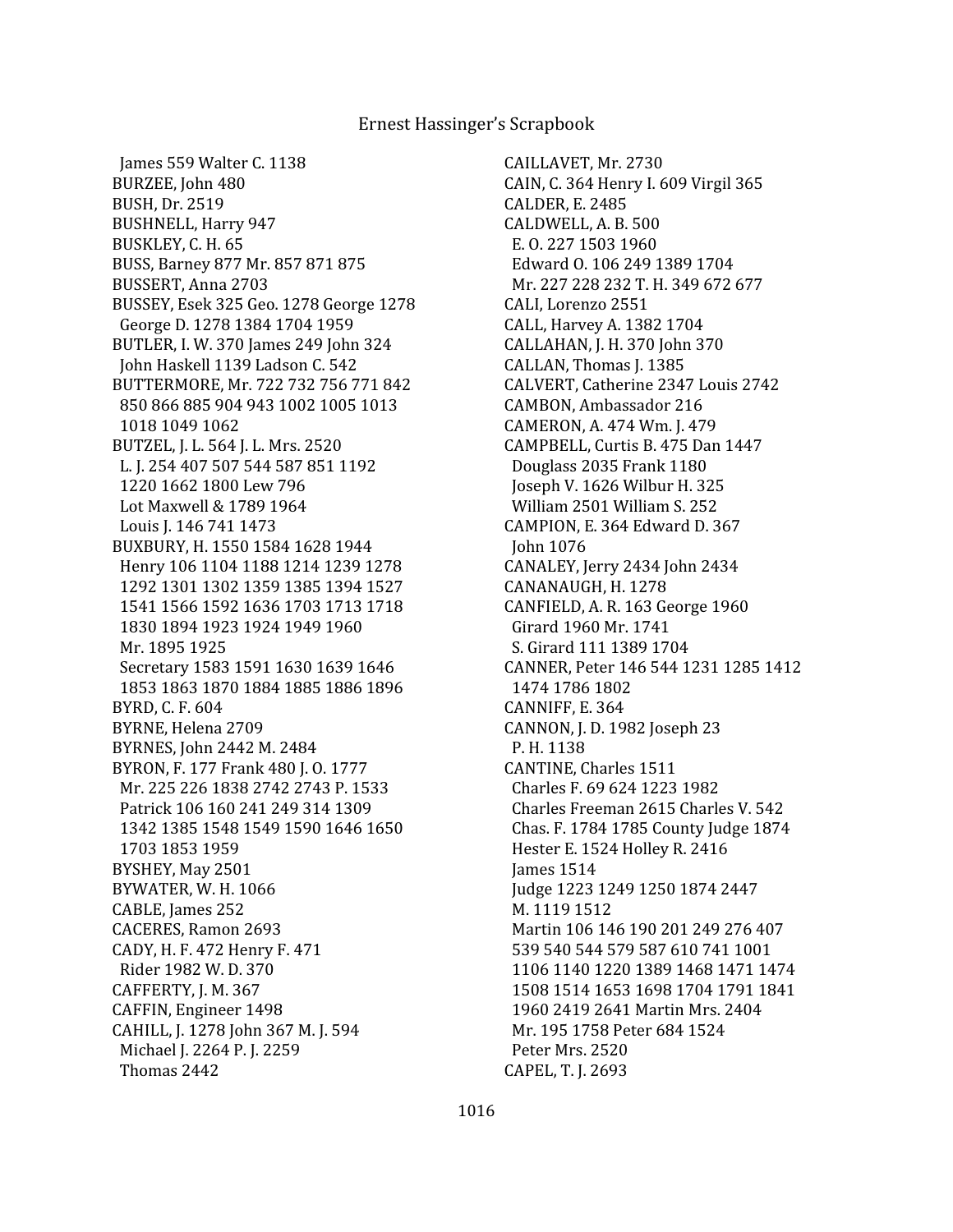CAPEN, C. 639 G. 639 CAPRON, W. O. 489 CAREW, James H. 262 1201 1321 James Mrs. 1645 CAREY, Charles H. 324 James T. 100 106 1104 1162 1389 Jas. T. 1128 M. 367 Patrick 324 CARL, M. Guy 367 CARLE, Charles 684 Chas. H. 685 Elmer 505 Fred 1281 Frederick 2431 Jason 1777 Jeremiah 1724 John 961 Lansing 684 1777 Lewis 1800 Luther 300 1004 1697 2232 Lyman 684 Maurice 1142 Mr. 1065 2011 Nathan 684 1777 Silas Mrs. 2472 Wilson 684 1777 Wm E. 1777 CARLISLE, Alexandra 2712 John N. 1180 1205 1206 CARLLER, D. K. 2659 CARLYLE, Mr. 1995 CARMODY, Attorney General 2604 CARN, Alonzo 685 O. 1436 Orville L. 1723 2045 CARNALL, C. E. 471 Chas. E. 470 479 480 CARNEGIE, Mrs. 1493 CARNEY, John 475 Peter 1425 CARNRIGHT, A. Mrs. 2520 Albert 183 507 522 1220 1274 1473 1641 2046 2507 2624 Bertha 280 Bertie 280 Carrie 1914 Charles 280 1762 Charles M. 1741 Chas E. 1777 Chas. Mrs. 1802 E. 639 Ezra 203 280 1195 1227 1497 1561 1631 1784 Ezra Mrs. 280 Frances 2656 George E. 148 945 1320 1561 J. O. 510 524 James O. 524 Jas. O. 509 510 525 John 1605 John F. 1641 2046 2416 Martha 280 Martha A. 388 Matie 280 Maude 2583 P. H. 1508 1798 2240 2373 2590 Peter 1800 Rowena 1741 William 1762 CARNWRIGHT, Albert 183 Bertha 155 C. W. 2505 Ethel 2506 Ezra 155 Frances 2505 2506 CARPENTER, Benjamin 471 Capt. 1014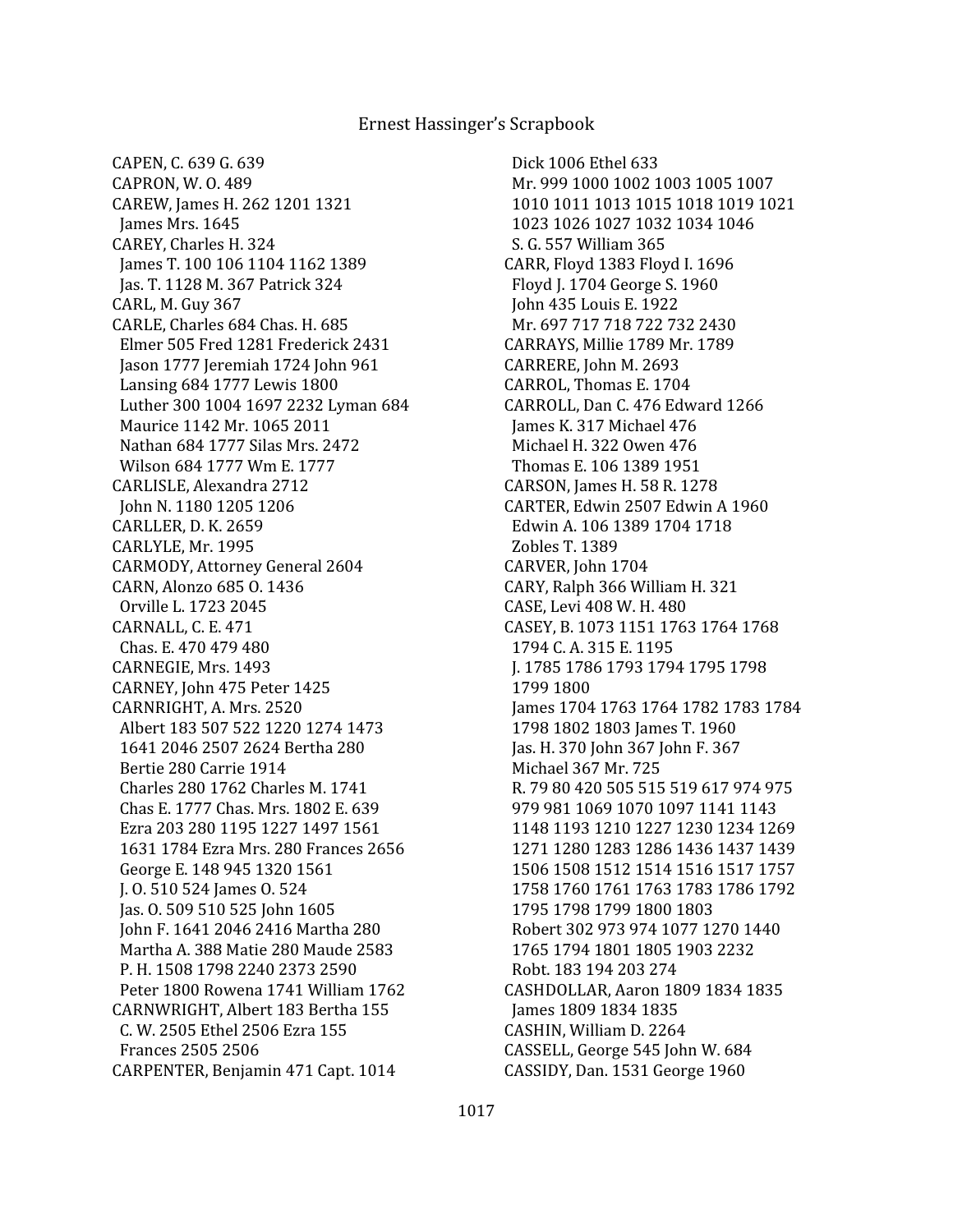John J. 324 Kittie M. 1754 1807 Manager 1243 CASTERINE, Jesse D. 362 CASWELL, H. T. 190 Herbert 960 Mr. 507 CATER, Zobles 106 CATLIN, John 476 William H. 1982 CATOR, Z. 607 CAULFIELD, Isaac W. 1139 Matthew 325 CAVANAGH, M. 595 Martin 299 CAVANAUGH, H. 1278 James F. 321 Mr. 792 804 943 P. S. 320 CERVERA, Admiral 216 Mr. 2486 CHACE, Frank 1239 J. F. 1609 J. Frank 1634 1729 CHACON, Mr. 2441 CHADWICK, Charles N. 1277 CHAIN, C. C. 962 CHAMBERLAIN, E. C. 323 F. N. 1960 Fred N. 106 249 1389 1704 J. 1278 CHAMBERS, D. 478 Dan R. 480 James 325 Mr. 59 CHAMPLIN, W. E. 539 William E. 540 608 William H. 684 Wm. E. 539 CHANDLER, Dr. 1684 1809 2267 2405 2407 2408 2446 2536 George F. 2458 Millionaire 735 Mr. 1244 CHANLER, Lewis Stuyvesant 1693 Millionaire 830 Mr. 396 860 914 939 Robert W. 62 881 Robert Winthrop 841 CHAPIN, Elam S. 325 Mr. 1007 1021 1044 CHAPLEAU, S. J. 318 CHAPMAN, Mr. 1018 Nathan F. 2093 S. 477 CHARTER, J. F. 1138 CHASE, Hal 1670 J. Frank 1278 Sam'l 370 Theodore T. 318 CHATASCY, Signor 1121 CHATTERTON, Geo. 480 CHENEY, D. N. 323 E. D. 319 CHERRY, Charles 2711 CHIDESTER, Geo W. 1777 Wm. M. 2797 CHILDS, Manager 1121 CHIODO, Joseph Mrs. 2681 CHIPMAN, Mrs. 2472 CHIPP, Howard 2437 2615 R. 100 R. A. 594 1128 1162 1960 Rodney 214

 Rodney A. 100 106 178 1104 1389 1643 1704 2784 CHISHOLM, John W. 321 CHOATE, Joseph H. 2089 CHOWN, Edward 321 CHRISTIAN, Billy 1956 2313 Billy E. 2328 Everett 694 G. L. 1960 Geo. C. 1703 CHRISTMAN, John 2501 CHRISTY, George 1662 H. H. 473 CHURCHILL, W. E. 486 CLAFLIN, F. 1278 CLAIR, Henry 1960 CLANCY, Hugh M. 367 CLAPPER, Frank S. 1239 CLARE, John N. 1425 CLARK, Archie 620 Ben 479 Charles M. 1383 Chas. M. 1696 Dorlon 323 F. 1278 F. J. R. 69 Frank M. 367 Fred 1278 J. W. 318 James 1278 John H. 620 Lawrence W. 106 249 435 1389 1704 M. E. 1289 1800 Marguerite 2182 Mary 2501 Mr. 730 737 738 815 875 925 2270 Patrick 480 Stephen C. 1922 T. P. 283 W. G. 319 Walter E. 2501 CLARKE, Caspar Purdon 2693 Frederic Colburn 492 493 Frederick J. R. 1982 Lawrence W. 1960 Mr. 717 737 738 770 871 875 939 CLARY, John 1511 CLATCHEN, Martha 2095 CLAUSEMAN, Frank 297 Frank Mrs. 612 CLAUSMAN, F. 2692 Frank 2232 Frank F. 662 1625 Frank T. 420 CLAXTON, T. 1278 CLEARWATER, A. T. 69 1798 Horace 1289 John J. 109 251 1382 1952 Judge 1233 CLEARY, Harry 1385 John 1511 William Mrs. 2501 CLEMENS, Jean 1995 Orrin 1995 Samuel L. 1995 Susie 1995 CLEMENT, Ransom 684 CLEMM, Marie 2736 Virginia 2738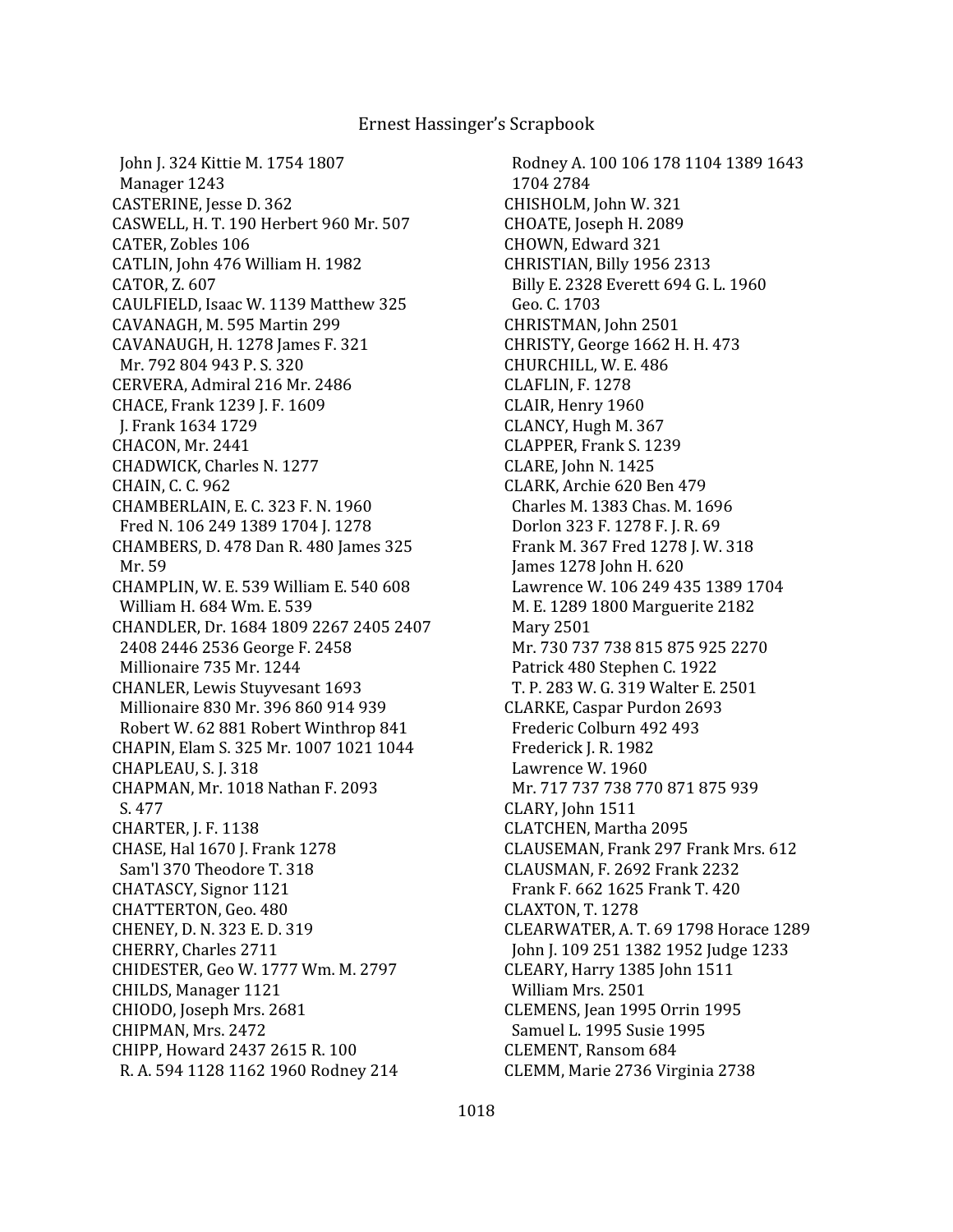CLERKIN, Michael 537 CLEVELAND, H. L. 471 480 Mr. 1752 President 577 CLEXTON, Theo A. 317 CLIFFORD, Ed. J. 480 Edward 472 476 James 476 Jas. 480 Martin 476 Timothy 322 CLIFTON, Gabriel 2069 CLINE, E. 355 E. B. 355 CLINTON, James 1289 CLIST, Chas L. 1777 CLOONAN, John F. 61 557 CLOUGH, Mercy 2062 CLOW, Mr. 2430 CLUM, Anna 969 1754 1807 Burton 1778 C. 1777 Charles 60 146 254 263 268 449 453 544 650 741 846 947 996 1047 1287 1449 1468 1470 1474 1648 1653 1673 1874 Chas. 262 407 1396 1793 E. 2692 Earll 2507 2692 Frank 1778 Hank 2145 J. A. 684 1777 2692 J. Arthur 685 1474 Lewis H. 1778 Peter 1778 T. N. 1778 CLUNE, Mr. 725 CLUTE, Frank M. 1138 Jacob W. 414 COATES, F. S. 474 COBB, Sanford H. 2035 2090 Senator 1922 COBURN, Joe 1810 John W. 947 COCHRANE, J. E. 619 Margaret 734 Robert 472 CODNEY, James Mr. and Mrs. 2501 CODWISE, Edward B. 1142 CODY, Calvin 685 2631 James 685 COE, C. F. R. 1532 Mr. 1533 COES, A. 2520 COFFEE, Thomas A. 476 COFFIELD, Elizabeth 2501 Jenny 2501 COFFIN, C. G. 99 239 435 994 1128 1162 1188 1214 1263 2782 2783 Charles E. 551 Charles G. 85 98 102 103 106 118 160 234 249 327 994 1079 1104 1164 1278 1308 1328 1332 1334 1336 1389 1394 1704 1713 1960 2776 2782 2789

 Chas. G. 177 1166 1252 Edward F. 1952 G. C. 1128 Mr. 97 101 1263 1335 2790 Past Master 1691 Secretary 227 COGAN, Dick 1044 1050 Manager 1007 Mr. 1007 1021 1044 1048 1050 1056 1058 1059 1063 COGHLAN, Rose 2742 COHALAN, Daniel F. 2519 COHAN, George M. 2170 2763 COHEN, A. 499 Aaron 2264 Albert 1481 Byron 1798 Byron A. 1605 H. 499 L. 499 M. 500 Mr. 233 N. 499 Samuel 1481 William 106 249 1389 1704 COLAMORE, Thos. 2501 COLBURN, G. P. Mrs. 1807 Geo. P. 1474 COLBY, William J. 325 COLE, A. E. 1630 Abram 1777 Abram M. 1777 Albert 945 Alfred E. 1384 Andrew 684 1777 Arthur 1777 C. A. 1704 David N. 685 Delegate 1636 Edwin P. 1777 Egbert 1777 Geo. 1195 George W. 148 945 James W. 684 Lawrence T. 396 Morgan 1959 Mr. 1614 1925 N. 2692 S. M. 2605 Seth P. 1923 Seth T. 1695 1960 Thomas 69 305 657 684 685 1090 1653 1874 2074 2491 2640 William 321 COLEMAN, J. K. 1293 James 1952 Mr. 1002 P. H. 1484 Patrick H. 505 2107 2108 W. T. 480 COLES, A. E. 1528 COLFAX, Schuyler 1460 2659 COLGROVE, W. E. 637 COLLIER, Constance 2727 Isaac Henry 2093 William 2709 2715 COLLINS, C. V. 1875 Frank 1138 James E. 320 John W. 2551 Laura 2624 M. H. 320 Mary B. 1500 Mary V. 1499 Mr. 853 888 1340 2496 William H. 325 Wm. 477 Wm. J. 1383 COLLITON, Maurice 476 COLLYER, Jesse A. 1958 COLSTEN, John 365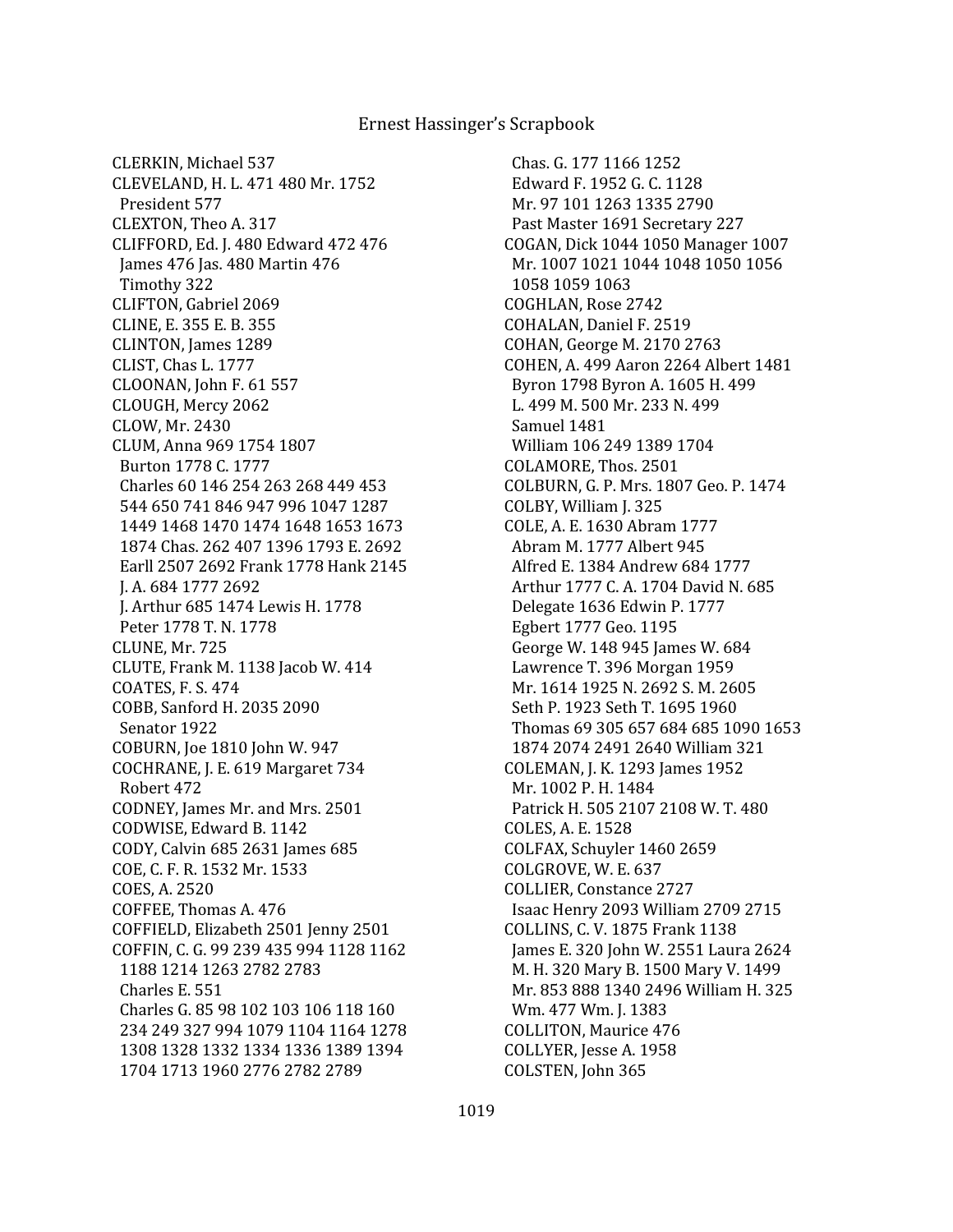COLTON, Thomas J. 1982 2523 COMBOY, Mr. 737 COMFORT, E. L. 684 W. E. 142 1099 1189 William E. 684 834 1229 1673 Wm. 13 Wm. E. 129 142 526 1449 COMLEY, Mrs. 1488 COMPANY, 20th Century Mfg. 1424 A. B. Dick 1754 1807 A. D. Granger 1807 A. T. Thompson & 1807 A. W. Etson & 1807 Abraham & Straus 1492 Acme Road Machinery 1282 1516 Aetna Construction 2604 Ajax Construction 1145 1185 Albany Belting and Supply 1148 Allyn & Bacon 1192 1754 1807 Alsen Cement 497 993 Amer. Tob. 1586 American Book 1192 1754 1807 American Cigar 1299 1311 1312 American La-France Fire Engine 1150 American News 1754 American Novelty Paper 2128 American Seating 1807 Antikamnia Chemical 2020 Argus Printing 1950 Armour and 2745 Baker & Taylor 1192 Baldwin Engineering 1486 Baldwin Heating 1485 Baltimore Chesapeake and Atlantic Railway 1173 Barclay Fibre 68 624 Barlow-Corry 1993 Battelle & Marshall 1290 Battelle & Renwick 2068 Bausch & Lomb Opt. 1807 Berlin Photo 2663 Bigelow Bluestone 34 Bijou 2312 Binney & Smith 1754 Boston Belting 1783 Bradley Studios 2089 Brede's Bakery 2207 Brinnier & Searing 274 574 601 648 Bryan Printing 1526 1584 Butzel's 691 2138 2300 2304 2571 Byran Printing 1550 C. E. Merrill 1807

 C. G. Braxmar 101 1285 C. G. Braxmer 1794 C. H. Ditson & 1192 C. Marano 2404 Canfield Supply 1485 1486 Catskill Mountains Traction 185 187 192 194 195 196 201 203 212 213 274 327 798 1440 Central Scientific 1807 Charles L. Webster 1995 Col's F. D. & B. Corps 2531 Cornelius Callahan Hose 975 976 Crispell & Houghton 73 Cross Blank Book 564 1226 Crystal House 2226 D. C. Heath & 1192 1807 D. M. Osborne & 425 725 Daniel Lamb & Son 1283 1285 1286 1436 1453 1763 1799 Darbee & Clum 309 615 1130 1131 1192 Darbee's Agency 2217 2302 Diamond Paper Mills 624 1508 1509 1683 1750 1798 1891 2641 2662 Dock Burhans & Brainard 1809 1834 Dock Sweeney 1809 Donlon & Clum 517 Downie's Circus 1168 Dunn & McCarthy 725 Eagle Confectionery 2186 2309 2557 Eagle Pencil 1192 Eckert & Snyder 79 616 692 971 975 1130 1131 1280 1439 1516 1672 1769 1770 1773 1786 1807 2231 2267 2305 2559 Ellis & Walery 2764 Elting & Rosepaugh 2624 Empire Brick 1220 Equitable Assurance Society 2693 Equitable Life Assurance 2442 Ershler & Ershler 2179 2563 Eureka Fire Hose 975 976 1142 1783 Excelsior Fireworks 1789 F. G. Phelps & 2291 2539 F. N. Lewis & 1185 Fabric Fire Hose 128 386 975 976 Farrel Foundry and Machine 300 Finger & Lewis 80 519 611 692 975 1143 1192 1195 1230 1231 1234 1284 1285 1433 1508 1516 1754 1763 1794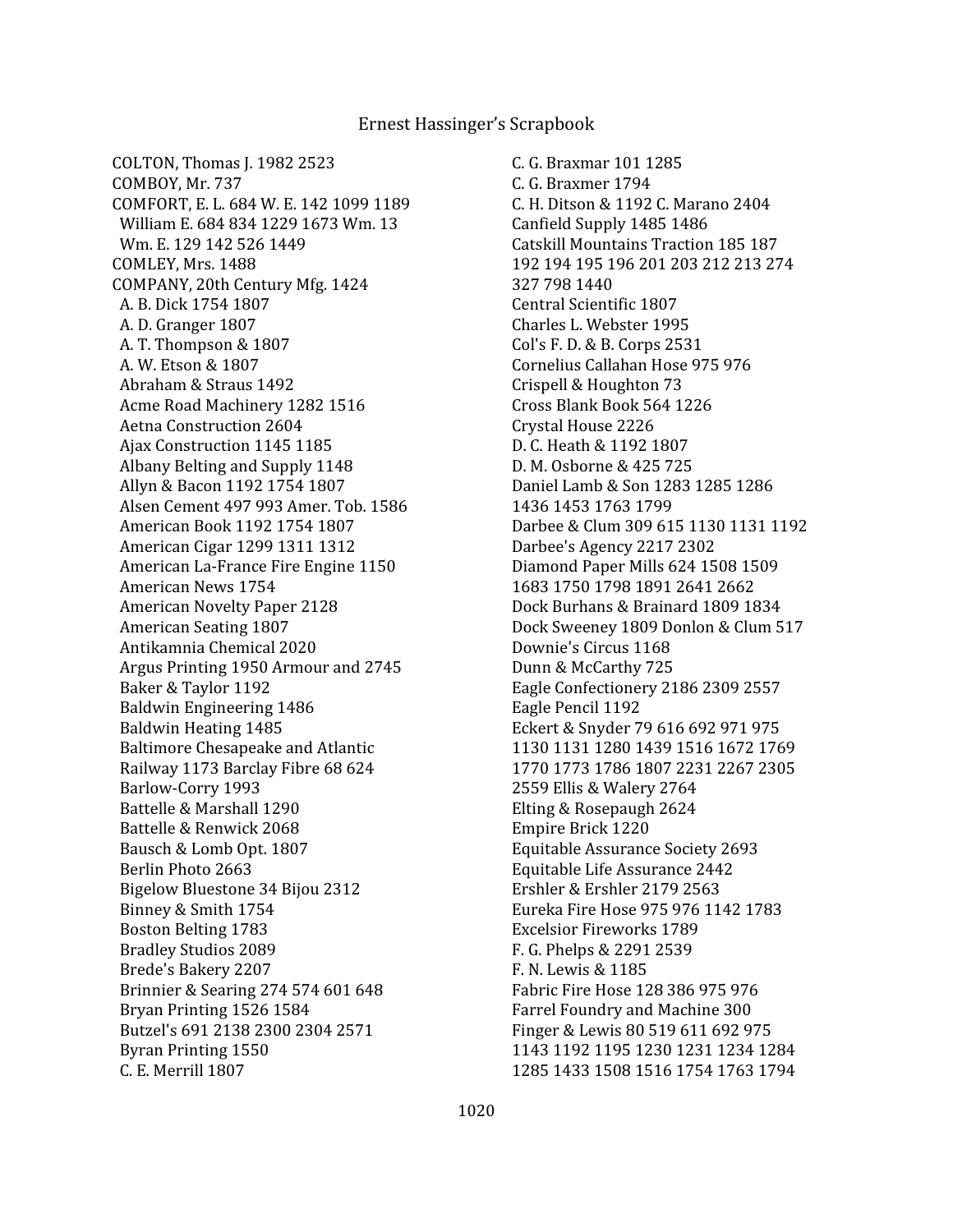1800 1807 2188 2352 2408 2554 Finger & Mann's 818 1130 Firemen's Herald 1642 Firemen's Home 1172 1174 First National Bank 1807 1947 2073 First National Bank Meeting 1723 Flower Hospital 2486 Fred I. Cox 1074 1181 G. A. Hart & 977 1074 G. L. Bumbaugh Airship 694 General Electric 415 Geo. P. Hall and Son 2263 George W. Holdridge & Son 1486 Gerlach-Barklow 2774 Ginn & 1192 1754 1807 Glasco Ice 1684 Gotham-Attucks Music 2378 Great Eastern Casualty and Indemnity 2233 Gutta Percha and Rubber Mfg. 975 976 H. W. Brown 1807 Hampden Paint & Chemical 1683 Hansen Conservatory 2031 Happy and Schoonmaker 1231 Harlan & Hollingsworth 1173 Harry von Tilzer Music Pub. 2378 Hauck Brewery 1595 Henderson Ames 1460 Hennegan House 2356 2484 2550 Henry Holt & 1192 Herbert Carl Dry Goods 1168 1181 1183 1672 Hickey & Connolly 1278 High Field Iron Works 2402 Hinds & Noble 1754 1807 Hodge Opera House 483 Hommel's Corner Drug Store 690 1131 2117 2323 2575 2785 Hotel Algonquin 2486 Hotel Cedar Grove 2631 Hotel Central 2163 2476 Hotel Crystal Lake 706 Hotel Ebel's201 311 1684 2230 Hotel Exchange 697 1074 1169 1441 1662 2090 2093 2129 2363 2475 2678 Hotel Irvington 2078 Hotel Market Street 698 2148 2476 2560

 Hotel South Side 706 2165 2475 2585 Howard & Valkenburgh 1192 Huber's Fish Market 2295 Hudson River Telephone 1131 1192 1284 1285 1440 1453 1491 1506 1507 1508 1754 1803 1807 Humes and Lewis 1789 Hyman Brothers 2126 2375 Imperial Cafe 706 2190 Industrial Home Kingston 1502 Ingersoll Rand 1514 1784 J. B. Sheffield & Son 595 J. Brede & 941 1130 1769 2218 2327 2404 2607 J. D. Fratsher 1141 J. D. Fratsher & 698 J. Edgar Leaycraft & 2640 J. F. Butzel's Son 1807 J. Hansen's Son 971 1760 J. L. Butzel's Son 1192 1226 1754 1798 1800 J. L. Hammett 1807 J. L. Mott Iron Works 1234 J. M. Warren & 319 Jacobs Bros. 1799 1800 2229 2326 2538 John B. Schaeffer Jr. 1485 John Maxwell Sons 300 1273 1807 2099 Julia School & 1282 Julian Scholl & 1798 1802 Keenan & Burhans 280 616 1130 1296 1304 1612 1794 1803 1807 2111 2266 2442 2457 2536 2589 2681 Keith and Proctor's 2719 Kelly-Springfield Road Roller 1223 1269 Kennedy & De Vall's Garage 2459 Kerbert & Deavlin 203 Kingston Freeman 420 1807 Kingston Supply 2346 Klem & Myer 1672 Knickerbocker Ice 1690 Knickerbocker Trust 2680 Knight & Hopkins 505 506 L. B. Howard & Son 1768 L. B. Van Wagenen 1672 1841 L. E. Knott 1754 1807 L. K. Knott 1192 L. S. Winne & 1783 Lace Works 2056 Laflin and Rand 1278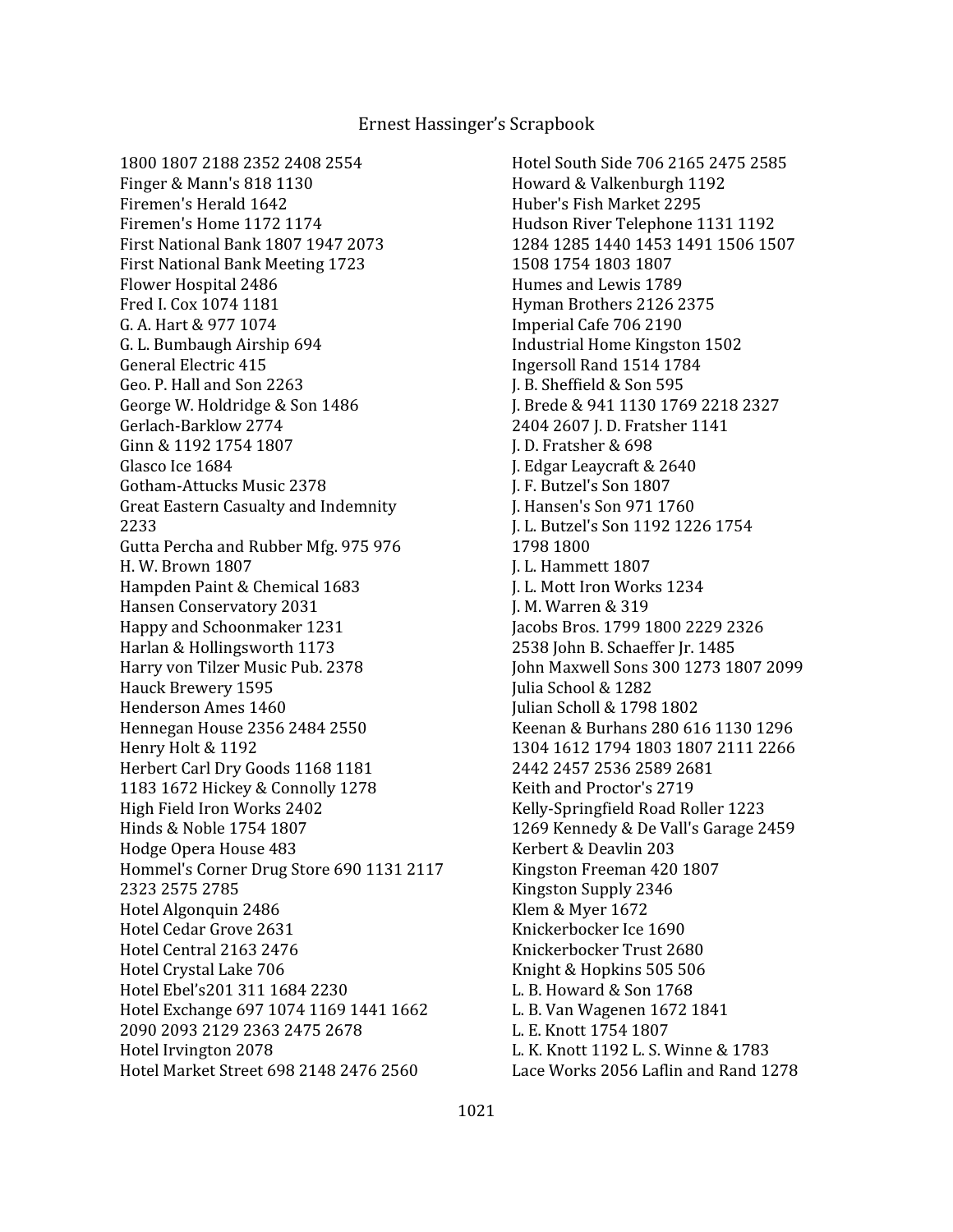Larking Soap 1492 Leader 1754 Leaycraft & 2433 2472 Lewis & 1145 Lewis Bros. 456 Loerzel's Variety Store 2562 Longmans Green & 1807 Louisville Courier-Journal 2447 Lubowsky & Finger 617 M. Schoenfeld's Son 689 1074 Macy 1492 Mahony Heating & Ventilating 1807 Maitland Armstrong & 1807 Manhattan Rubber Mfg. 975 976 Marblestone 929 Martin Cantine 68 274 420 522 616 624 974 1071 1144 1193 1508 1509 1511 1513 1514 1515 1763 1794 1798 2073 2090 2280 2536 2641 2662 2678 Maryland Steamboat 1173 Maxwell House 1117 1118 1121 2160 2456 2475 Maxwell Opera House 1098 1128 1168 1956 2147 Maynard Merrill & 1192 McNamee & Rice 1185 Merchant' Gargling Oil 467 Merrill 1485 1486 Middlesex Banking 190 Milwaukee D. B. 1807 Moffett Studio 2094 2224 2241 2297 2307 2320 2334 2347 2767 2768 2769 2770 2772 2773 Monks & Oakley 499 Montgomery Ward & 1492 Moore Bronze & Plate 920 Mortimer C. Drake 929 Morton's Big Stick 1523 Mt. Airy House 1662 2476 Municipal Journal Publishing 80 971 1271 1506 1763 Myer & Carnright 1070 1228 1230 1269 1754 Myer Bros. Pharmacy 1555 1774 1802 2174 National Bank of Rondout 1594 2157 National Express 1148 1433 1453 National Lead 624 New 5 & 10 Store 2534

 New England Bakery 1181 New England Engineering 1485 1486 New Jersey Bridge 406 New York Belting & Packing 975 1143 New York Central 1498 1499 New York Central & Hudson River Railroad 1659 New York State Reformatory 993 New York Tanning Extract 2068 Nicolai's Cafe 707 2146 2382 Novells Ewer & 1192 O. T. Lewis & 1192 Oak Hill Traction 183 194 Old Dominion Steamship 616 Orpheum 2319 2333 2532 Osborne & 725 Otis Elevated Railroad 185 195 201 213 327 435 1456 1826 1970 Otis Engineering 1485 1486 1807 Overbagh Fuller & Ennis 2533 P. & F. Corbin 1807 P. Canner & 420 1070 1148 Pasteur Institute 597 959 966 985 Peckham Little & 1754 1807 Peet & Powers 1485 Phoenix Horse Shoe Works 1971 Pierce & Bickford 1754 Pinkerton 585 Pittsburgh Bridge & Iron Works 2678 Poit & Hinsch 1168 2357 2577 Potter's Cigar Store 2296 Prang Educational 1192 Prudential Insurance 1453 2693 Putnam Publishing 2526 Quayle & Son 1192 Quick Bros. & 274 1510 1758 1764 1783 1786 1794 1803 2214 R. W. Stockley & 1105 Rand McNally & 1192 Rawson Electric 300 Record Printing 1584 Reed & Reed 692 909 1192 1807 2124 2336 2567 Rice & McNamee 1185 Rightmyer Ballman & Jacobs 1234 1770 Rival Shoe Store 2155 2388 Robert Store 708 Rough and Ready Hose 1163 Rowland & Sons 734 Russell & Maxwell 2181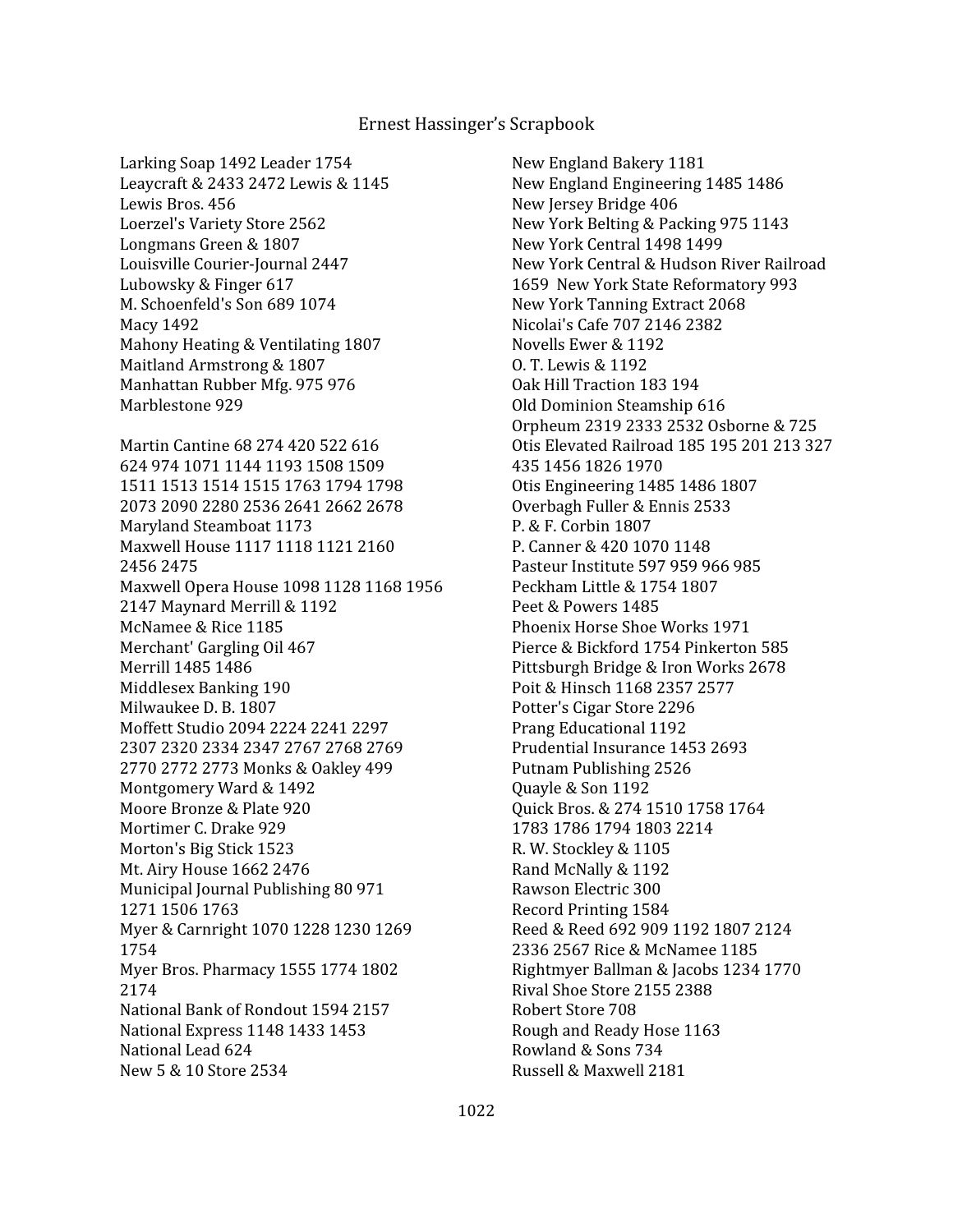Searing and Post 2032 Sears & Roebuck 1492 Sheffield Mill 558 Shult's Market 1087 2592 Siegel Cooper & 1492 Smith Construction 1145 1185 Spatz Bros. 691 2366 St. Louis Salvage Corps. 459 Standard Oil 1701 Standard Shoe 692 855 948 1181 Standard Shoe Store 1984 2194 Stanley & Trethewey 1148 1195 Stock & Cordts 826 929 Sun Bros. Circus 203 Swift & 2739 Ted Snyder 2378 Telegraph Publishing 1269 The Morse 1192 Tierney and Hutton 2328 Tiffany & 2520 Till Family Rock Band Concert 2105 Tissue 2103 Tompkins-Coopernail 2636 Tough & Miller 734 Tower Mfg. 1192 1754 1807 Troy Belting 1807 U. S. Census Bureau 2440 Ulster & Delaware 1233 Ulster E. L. H. & P. 79 80 189 515 519 617 971 974 979 981 1070 1071 1073 1077 1098 1141 1143 1148 1151 1175 1193 1195 1227 1230 1234 1270 1271 1280 1281 1283 1286 1436 1439 1440 1506 1508 1512 1516 1759 1761 1763 1765 1768 1783 1785 1786 1792 1794 1795 1798 1799 1802 1803 1805 1807 2446 Ulster Iron Works 564 569 1226 1971 2075 2395 2402 Underwood & Underwood 2087 Union Pacific Tea 675 Union Printing and Publishing 467 Universal Brad Machinery 1793 Van Buskirk Bros. 80 971 1077 Van Buskirk's Garage 2438 Van Buskirk's Pharmacy 689 2082 2112 2272 2529 Van Natten & Glass 141 Van Steenberg & Kearney 2561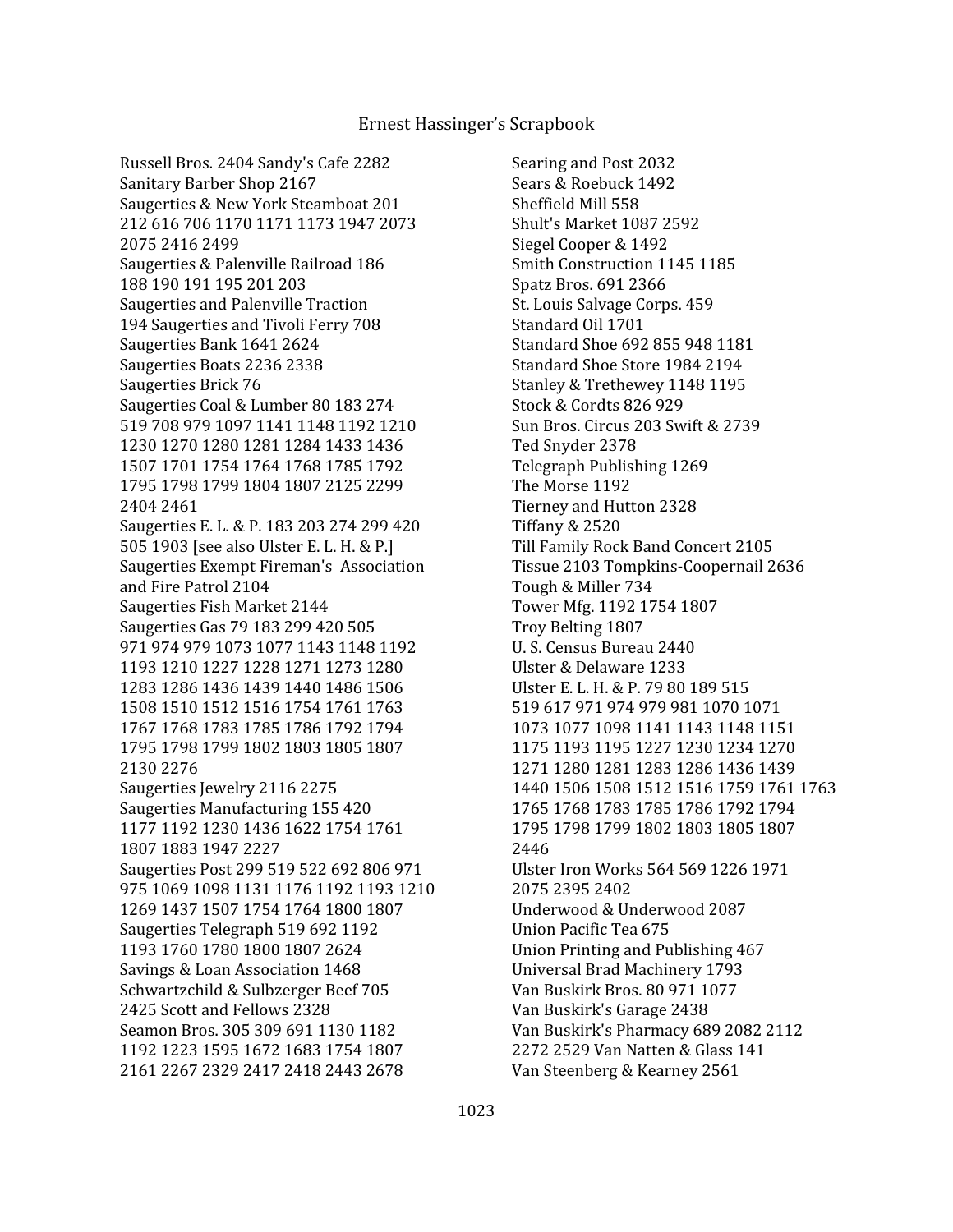Van Steenberg & Snyder 1798 2140 2331 VanSteenberg & Snyder 1800 Walk-Over Shoe Shop 2576 Wartburg Orphans' Home 1133 Washburn Bros. 1296 2266 2648 Waterbury & Perkins 1754 1807 Wentworth Print 1584 Westchester Lightning 1504 White Star Laundry 2238 2353 2601 Whitehall Electric 1485 1486 Wieber & Watson 1221 1222 1223 1225 1228 1231 1279 Williamson Law Book 974 1073 1763 Wm. Doyle 1514 Ziegler's Cafe and Bowling Alleys 1168 1360 2090 2118 2322 2409 2430 2443 COMSTOCK, Mr. 1493 CONA, Vincenzo 2551 CONATY, Father 1025 Mr. 1065 CONBOY, Martin 2391 Mr. 713 717 722 737 738 748 749 761 762 772 774 775 779 790 797 800 809 891 943 CONDON, S. C. 472 CONGDON, M. Pen. 364 T. 364 CONGER, Benn 1922 CONJE, Piet A. 2693 CONKLIN, Isaac 480 J. 555 Jacob 251 William H. 475 CONKLING, Mr. 2010 Roscoe 2030 CONLEY, Geo. W. 1527 George 1616 George W. 110 1389 1704 1960 John 350 CONLIN, M. 478 M. C. 480 CONNELLY, Daniel 73 2447 2449 Edward J. 1958 George 1278 P. J. 283 Thomas 1960 Thos. F. 370 CONNER, James 1289 Wilson 1777 CONNERS, Fingy 1982 CONNOLLY, G. M. 1074 Geo. M. 1644 George M. 1519 1561 John 249 315 L. 1278 Lawrence 1278 Mr. 2496 Thomas 1383 1704 CONNOR, Jas O. 1777 Wilson 684 CONNORS, Cy 1243 J. 320 Mr. 725 T. J. 367 Thomas 315 Timothy J. 367

CONNUFF, James 1960 CONRAD, B. 364 CONRO, C. B. 1778 CONROE, A. 478 Addison 478 CONROY, Austin 633 Joseph 324 1278 William 324 CONSALUS, A. D. 323 John 2791 COOK, A. S. 473 Albert H. 1561 Charles 252 1184 1470 Charles E. 2437 Coroner 73 1087 1296 F. S. 952 J. 2212 Jacob 1761 John 1192 1281 1754 John A. 2293 L. J. 1777 1807 Leon J. 1754 1841 Mr. 717 732 737 745 762 766 Property 1516 T. 364 COOKE, C. E. 1074 Charles E. 60 263 1561 COOKINGHAM, M. S. 2498 O. E. 1959 COOKSON, D. 2443 COOLEY, Chas. E. 1504 COON, Adella 1175 B. M. 1069 1723 1754 2045 Benj. C. 1809 Benjamin M. 1984 Benjamin M. Mrs. 2472 Charles 137 407 741 1094 1473 1662 1683 Charles H. 1805 Charles Mrs. 2446 Dada 1030 E. 554 Herford Mrs. 2472 Judge 1136 1208 1518 1702 1750 1756 2648 2662 Magistrate 2641 Phebe 963 R. M. 1433 COONE, Mr. 689 713 715 717 722 738 762 770 773 774 779 800 943 COONER, H. H. 370 COONEY, Mr. 999 1000 1002 1003 1005 1007 1010 1011 1013 1015 1018 1019 1021 1023 1027 1032 1044 1048 1050 1063 1238 1241 COONS, Geo. H. 1074 Herford C. 685 J. 780 COOPER, E. L. 684 685 1070 1777 1841 E. L. Mrs. 940 Mr. 849 882 934 1003 1015 1034 1036 COPPER, Mr. 895 CORBELL, Jas. J. 1842 CORBIN, P. F. 1807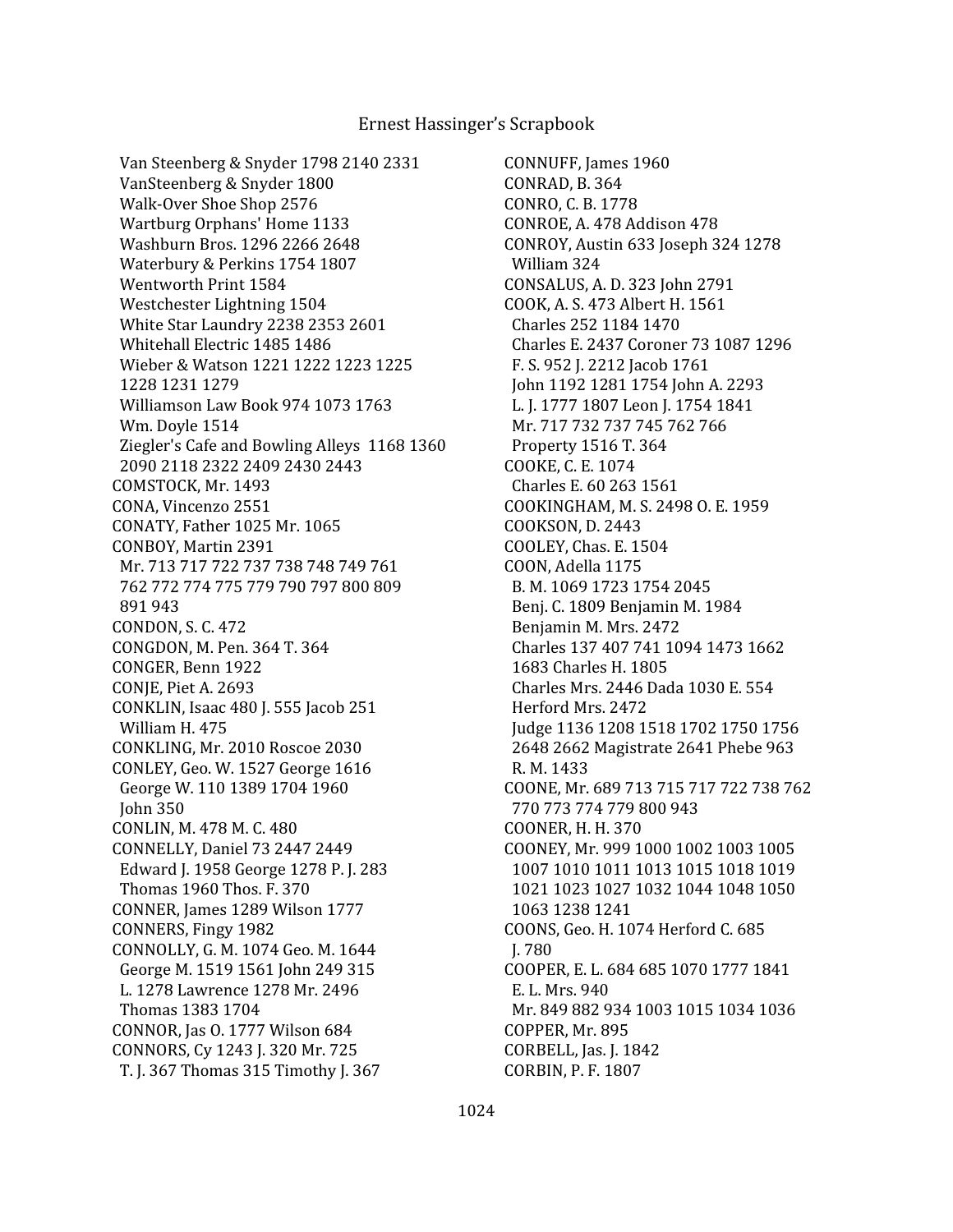CORCORAN, A. 2520 Andrew G. 673 Celia 2501 Lillian 2501 CORDES, H. R. 12 H. R. Mr. and Mrs. 1744 H. R. Mrs. 1213 Henry 449 796 944 949 996 1159 1161 1231 Henry R. 12 702 1294 1724 2267 Mr. 1213 Stephen 685 1561 1723 2045 CORDTS, John N. 1383 1704 1960 COREY, Maybelle Gilman 2687 CORLISS, Charles 319 CORNELL, Charles E. 1138 L. B. 249 William C. 365 CORNICK, Ernest 365 Frank 365 Harry 365 CORNISH, Dubois 2692 2507 Dubois H. 2692 J. M. 1450 1764 1777 1789 J. Marion 1653 1756 2491 2692 CORNWALLIS, General 67 CORNWELL, Anna 612 Charles E. 2120 Chas. E. 183 Harold 969 Isaac 539 540 T. B. 700 796 846 1192 1754 1800 1803 T. B. Mr. and Mrs. 1744 Theo. B 1508 Theo. B. 2168 Theo. R. 1509 Theodore B. 1474 1514 1515 1791 1915 CORR, H. W. 435 Harry W. 106 994 Henry W. 2776 2789 Mr. 2789 CORWIN, E. T. 2035 COSAD, Assemblyman 2519 COSFORD, T. B. 480 COSMAN, Lena 1754 COSS, Mr. 859 860 COSTELLO, Mr. 860 P. 355 Robert 322 William 476 COTE, Fred S. 323 H. J. 315 COTTING, J. W. 581 James W. 579 COTTRELL, Frank D. 317 William 316 COUCH, Mr. 1537 COUGHLIN, E. M. 315 Edward 763 787 Joseph 315 Mr. 761 782 783 Umpire 781 COULTON, Thomas J. 2523 COUNIHAN, John 367

COURTNEY, J. H. 355 John 1346 1347 COUTANT, Assemblyman 514 COVELL, James 475 COWAN, Farm 2072 Herman C. 151 COWEE, Harvey D. 319 COWL, Jane 2771 COWLES, Frederick H. 30 COX, A. P. 2178 2290 Alice 496 Andrew 496 Bernard 495 496 C. B. 900 Charles B. 496 557 589 1251 1581 1589 1662 1791 1982 1997 Chas. B. 796 1289 Chas. H. 1434 George 1274 Henry 503 Henry L. 255 496 Isaac N. 2437 M. E. Mrs. 2475 Margaret 496 Matthew 503 589 Mr. 705 720 730 732 737 744 745 772 773 1903 Raymond G. 557 1289 Senator 1649 William J. 537 COXE, Frank P. 1960 COYKENDALL, Robert H. 1753 S. D. 1753 COYLE, Edwin 479 Frank Mr. and Mrs. 2501 Miss 2501 CRAFT, Edward 109 Edward H. 1389 Henry F. 1664 Ida 2095 John E. 557 1587 Mosey 2624 William 1074 CRAGIN, Mr. 895 CRAIG, Professor 1263 CRAINE, W. S. 478 Walter S. 480 CRAMA, Virginia 633 CRAMER, John 249 CRAMPTON, D. R. 1139 CRANDALL, Frank W. 1138 Lewis S. 326 CRANDELL, E. L. 318 CRANE, Thos. L. 1138 CRAUER, Louis P. 171 273 CRAVEN, Mc Donough 1982 CRAVIN, Mary 2501 CRAW, Watson 684 CRAWFORD, Dr. Rufus 1777 G. 1777 Geo. A. 321 J. L. 595 Jennie R. 2071 Nellie M. 1192 CREAGAN, John 2452 Mr. 888 CREED, George H. 47 CREEDON, Mary 2636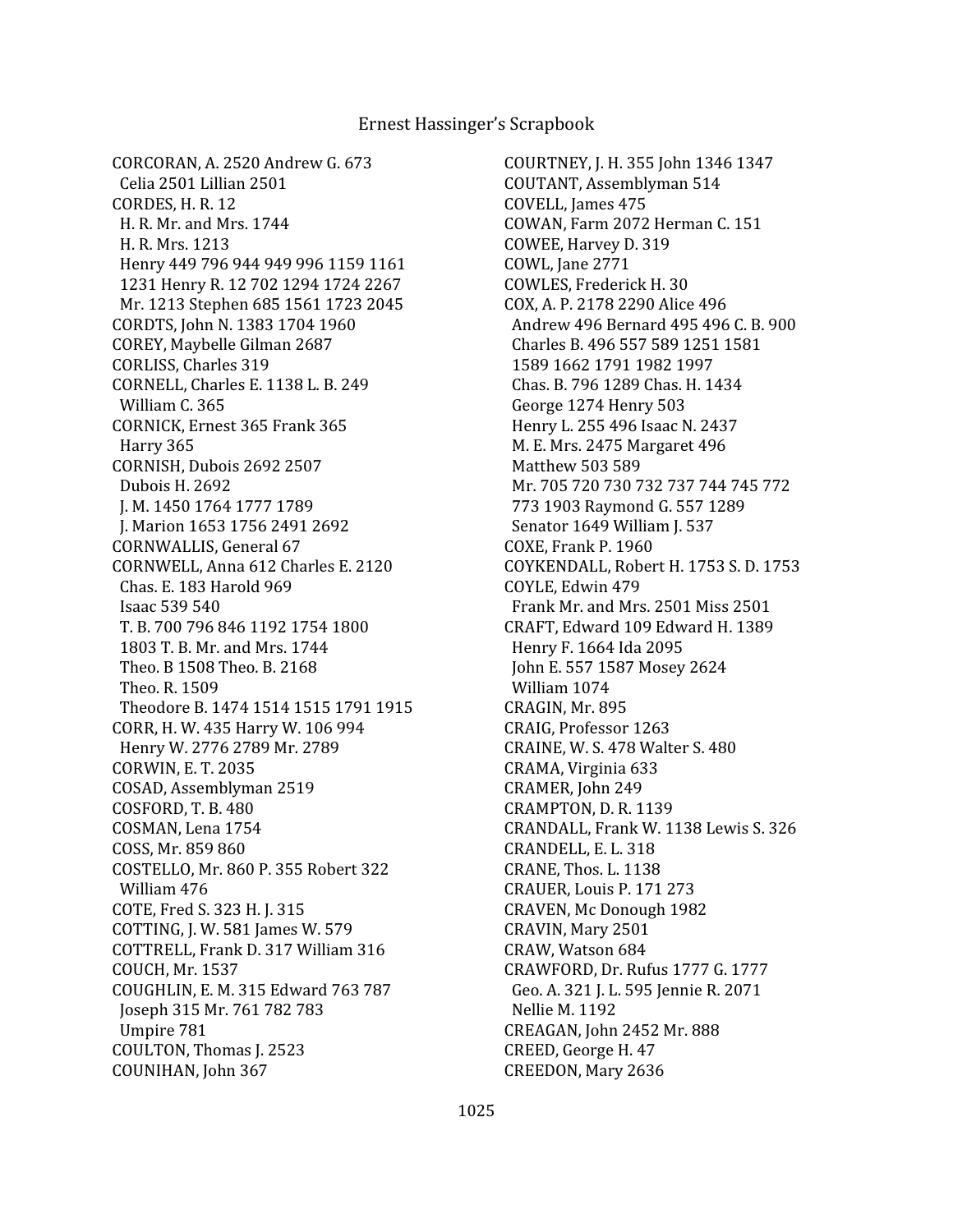CUMMINGS, Dennis J. 317 Geo. 1278 Geo. F. 1697 George 1278 George F. 1960 James 309 1289 John T. 2249 Mr. 1240 William Mr. and Mrs. 2501 CUMMINS, W. M. 224 CUMNER, John S. 325 Matthew 325 CUNEO, John J. 106 759 1389 2453 Mr. 787 913 T. 697 CUNNEEN, Attorney General 61 CUNNINGHAM, District Attorney 1938 2449 Eugene F. 325 J. H. 182 John 1385 M. 478 S. 478 Samuel 478 Thos. 479 480 William D. 1561 CUNYES, Austin J. 1778 Mary 655 Norman 947 1090 1516 1572 1763 CURLEY, Dan 597 Daniel 2219 2292 2541 Mr. 979 Peter C. 689 Peter D. 1212 1508 1509 1514 1515 1519 1756 1769 1805 2219 2292 2541 Sarah 1508 1509 1514 CURRAN, Chairman 2622 Joseph 2791 CURRY, George 1960 CURTAIN, W. 65 CURTIN, William 1960 CURTIS, H. S. 319 Robert 2506 William E. 2693 CURTISS, G. H. 2435 CUSACK, Thomas J. 75 CUSHING, Garrett 325 CUSICK, Elizabeth 2501 John 2501 John Mrs. 2501 Katherine 2501 Margaret 2501 Michael Mr. and Mrs. 2501 Peter 2501 Thomas 2501 CUTLER, Edward D. 416 CUTTER, Burt 477 CUTTING, Robert L. 1982 CYRER, J. Fred 76 CZOLGOSZ, Leon F. 217 DACEY, Dennis 359 William 359 DADD, H. C. 2794 DAGGETT, Clarke 59 DAGWELL, Natalie 2719 DAILEY, J. W. 367 DAKIN, G. N. 318 Horace P. 447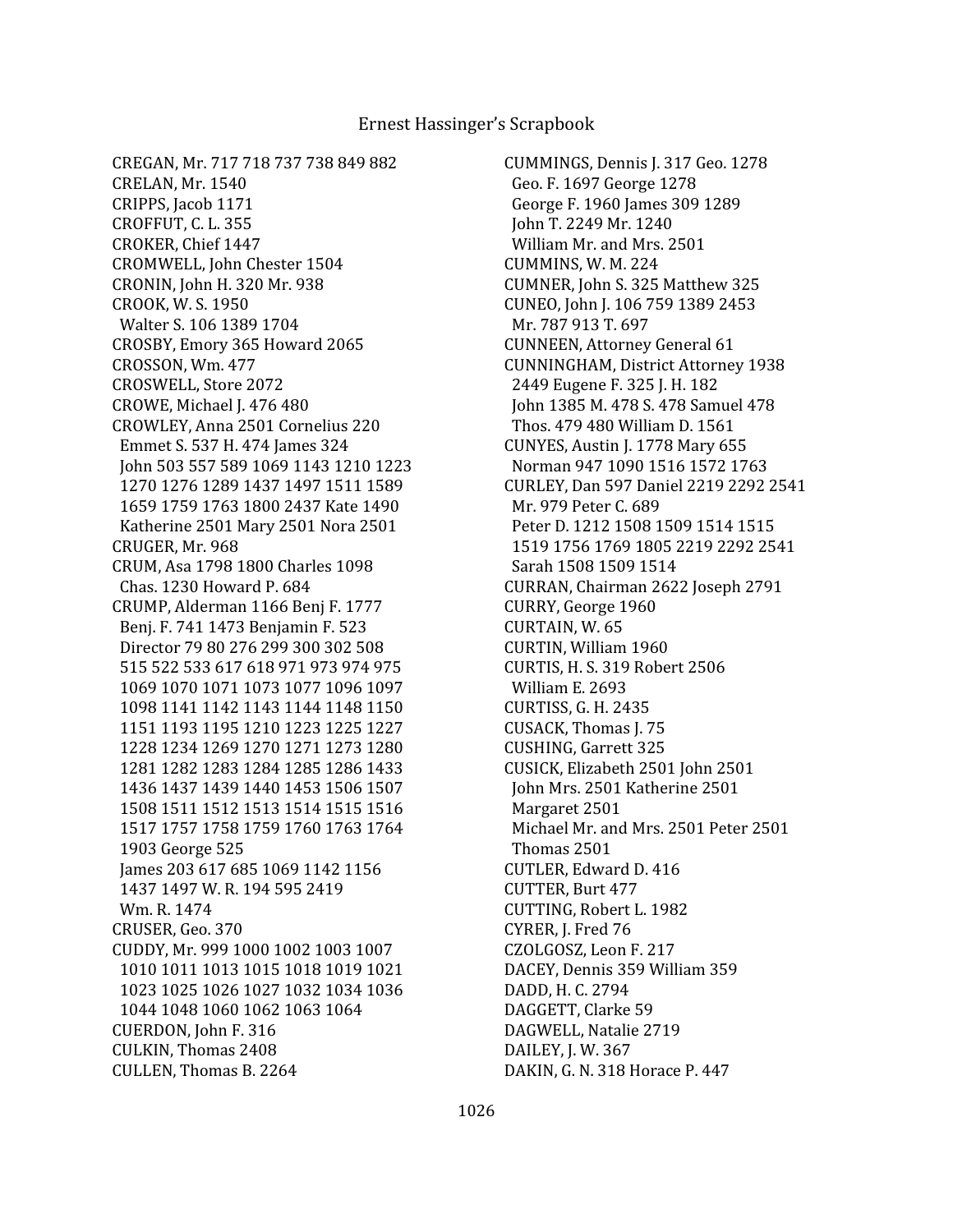DALE, Charles 149 D'ALENEON, Marquise 664 DALES, O. P. 684 DALEY, Con 753 766 Florence 2501 Mr. 706 753 790 849 882 1055 1057 1246 William F. 333 DALTON, P. H. 109 Patrick H. 1389 William 1982 DALY, C. 717 762 Capt. 1504 Con 1243 Florence 2501 J. 717 762 John 315 Mr. 745 850 855 866 869 883 885 904 1019 DALZELL, William J. 1960 DAMROSCH, Walter 2731 DANFORTH, Elliott 1346 DARBEE, Ella K. 1192 W. L. 80 272 448 453 965 995 1047 1192 1264 1468 1572 1653 1744 1754 1768 1770 1773 1797 1807 2404 Wm. L. 449 996 DARBY, James A. 316 DARLING, Edwin E. 322 Walter S. 1289 DARRELL, Gertrude 2754 DARRENGER, Frederick 684 DARRISON, F. G. 473 John T. 465 480 Oliver H. 479 DARROW, Frederick E. W. 2641 2766 DARWIN, G. S. 185 DAVENPORT, D. A. 480 Georgiana 1807 L. 595 Matthew 1171 N. B. 473 Samuel 956 DAVEY, Ed. 476 Edward 476 DAVI, Charles 2648 DAVID, Edgar H. 2776 DAVIDS, George 918 Mr. 920 DAVIES, Frederick 620 DAVIS, B. F. 387 453 1047 1159 1161 1223 B. F. Mrs. 1213 Ben. F. 996 Benj. F. 268 387 449 453 Bryan L. 1982 Building 1756 Byron 1223 Byron L. 137 996 1047 1274 1449 1471 1474 1723 1770 2045 2183 2641 C. 1436 C. W. 12 Carleton E. 1277 Charles 187 268 587 624 648 1175 1220 1280 1284 1474 1641 1765 1770

 1791 1807 1906 2028 2069 2074 2662 2766 Chas. 420 1192 1230 1784 1785 Chas. W. 685 E. H. 18 99 235 239 2782 2783 Edgar H. 83 106 118 249 354 454 994 1389 1394 1704 1713 Edward H. 1162 F. A. 287 Florence 2183 Helen Burt 2521 Homer A. 109 1389 1704 1960 Isaac 734 J. C. 1436 Janet 2518 John 1127 2501 John C. 1220 1280 1474 1906 John C. Mrs. 743 John W. 1906 2025 Judge 1581 Lefty 730 Lot 1451 May 2518 Miss 2406 Mr. 61 195 724 727 730 744 746 771 782 785 801 809 938 1537 2496 2780 2782 2784 2786 2790 Nicholas C. 620 P. 595 Philip 581 Philip H. 554 579 Property 1150 1230 Surrogate 219 601 William 151 Wm. 975 DAWE, H. P. 1474 DAWES, Anna 310 Henry Laurens 310 S. L. 993 T. S. Mrs. 2520 DAWSON, Dr. 2393 Mr. 2270 Wallace 447 Wallace A. 100 106 1104 1389 DAY, Assemblyman 2519 Dennis J. 317 Edmund 2664 Mr. 999 DAYTON, Eldoras 61 Eldorous 1561 2437 Eldorus 1289 1982 D'CIANE, --- 2659 DE BEVOIS, Zener 1697 DE BEVOISE, Wm. 1958 DE CICCIO, Michael 2453 DE FLAUN, Oscar 684 DE FLERS, Mr. 2730 DE GROW, James 2501 DE LISSER, R. Lionel 2001 2051 DE LOME, Minister 216 DE MARCO, Philip 2551 Salvatore 2551 DE MON, Family 2028 DE NOYELLES, Joseph 1389 1704 1960 DE NYSE, J. M. 2011 DE PEYSTER, John Watts 1268 Frederick 1268 J. L. 249 J. Livingston 396 John Watts 343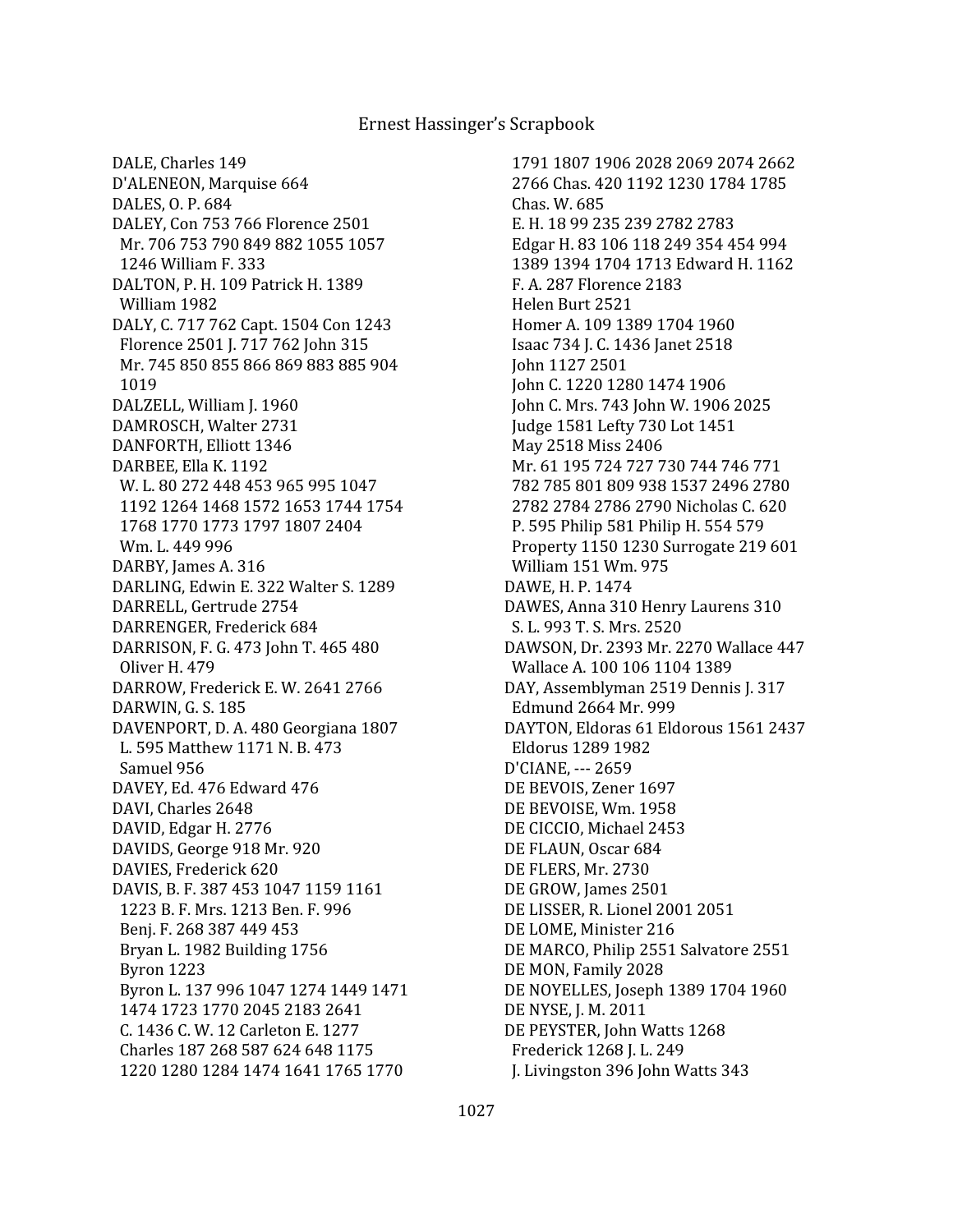Johnston L. 343 Marie B. 1268 Mary 1268 DE PUY, James 684 DE RONDE, Rev. 2075 DE SHONG, Theo 685 Theodore 53 DE VANY, John R. 1289 DEAL, John 1697 DEAN, C. E. 284 C. W. 287 Charles S. 326 Geo. E. 1704 George E. 1384 1960 DEANE, Frank K. 249 DEASY, Thomas 476 DEATH, Beatty John J. 2678 Belo August 309 Bidwell Mrs. George A. 1378 Bigelow John 2606 Brink Edmind 303 Brown Theodore Van Rensselaer 68 Bruck John M. 18 Burnett Frederick H. 1693 Carnright Mrs. Ezra 280 Carroll Thomas E. 1951 Cashdollar Aaron 1809 Chiodo Joseph Mrs. 2681 Clemens Samuel L. 1995 Coleman Patrick H. 2107 Cookson D. 2443 Cooley Chas. E. 1504 Cox Bernard 495 Coykendall Robert H. 1753 Creagan John 2452 Cromwell John Chester 1504 Dawes Henry Laurens 310 De Peyster J. Livingston 396 De Peyster John Watts 1268 De Peyster Johnston L. 343 Diedling Rudolph 1580 Edward VII 2393 Elting George W. 2624 Farrell James 1304 Fitts Judge 1663 Fraser Sarah 1464 Fuller Edward 2459 Gallagher John F. Mrs. 2478 Gippert George 1595 Gordon George 948

 Gordon James 2443 Greene John Wesley 1190 Hanna William A. 2446 Harrison Oscar 1248 Hawxhurst Inez V. 1621 Heickman Miss 2418 Hodge John 467 Hommel Nora 2785 Horton George L. 1293 Hurry Edmund Abdy 1957 Jaeger Miss 2418 Janzer Ernest W. 1906 Johnson Nelson 1498 Jones John H. 568 Keller Abraham 1612 Kellogg Nathan 34 Kelso William 2443 Kime John W. 1690 Krohn Moses 55 Lackey Alex 1786 Larson Charles 2442 Lennon Thomas 1447 Lent Robert 2605 Lewis Charles 2077 Lewis Edward J. Mrs. 1698 Lounsberry James 2078 Lounsberry James Mrs. 2078 Manning Wm. S. 1558 Mansfield Byron Mrs. 1693 Maxwell David Webster 2098 Mc Carren Patrick Henry 1981 Mc Donough John 2536 Mc Entee Girard L. Mrs. 2417 Morgan Jane S. 2184 Mould William 1087 Mower Jonah L. 1169 Myer Ernest 1176 Myer Eston K. 1107 Nawe Henry 988 Ober George 1946 O'Brien Tompkins H. 948 O'Reilly Edward 2517 Overbagh Harry 1182 Overbaugh Arnold 582 Patterson William M. 2038 Phillips George 305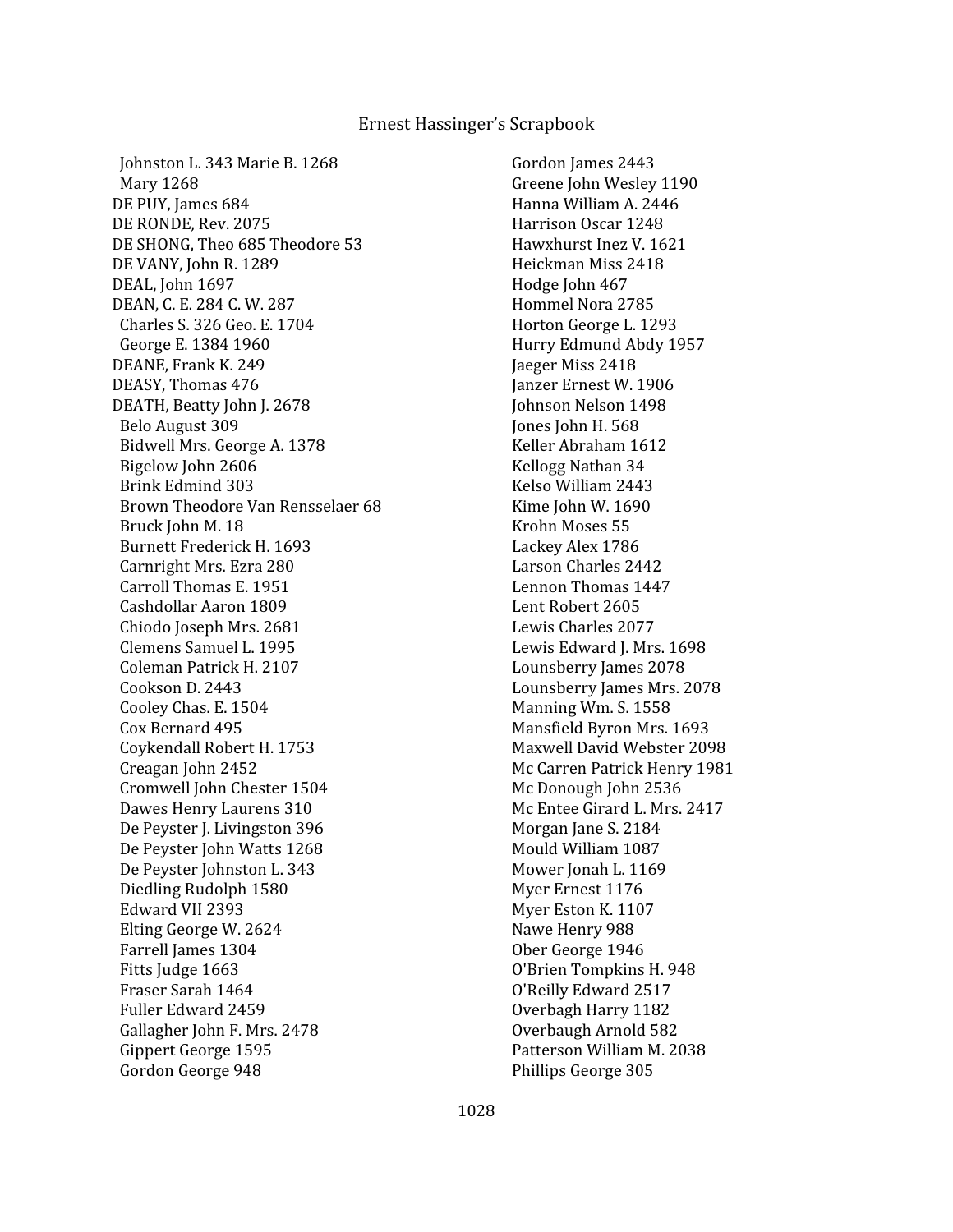Post Eleanor Louise 303 Potke George 73 Raymond Thomas A. 122 Richardson Mrs. 1850 Robinson Katie V. 2416 Robson William O. 1466 Sacco John 1296 Sanford Aaron K. 1906 Schley Winfield Scott 2486 Schoonmaker George 989 Sherman Clarence 1293 Shrady George F. 1524 Sickles James 1883 Simmons Edward 2395 Simons George William 1037 Simons William 1130 Smith Fred 905 Smith St. Clair 1693 Snyder Robert A. Mrs. 2183 Sommerville John 1683 Steenken John G. 2067 Stevens Pascal 1183 Straub Albert 1490 Suderley Jacob H. 6 Sully Daniel 1979 Swart Charles A. 1693 Teller James 1914 Thompson G. W. 1891 Thornton William J. 20 Turck John 1632 Twain Mark 1995 Underhill Caleb Fowler 1504 Van Nattan Rose 141 Voerg Adolph O. J. 2607 Vogt Henry 1859 Weinand Conrad 2445 Wekerle Lena 1892 Whitaker Charles C. 1441 Wieber Henry E. 1222 Williams Gus 1851 Williams Simeon Mrs. 1722 2072 Williamson James 1684 Wolven Egbert Mrs. 978 Wolven Herbert J. 1721 Wolven William E. 1211 Wygant Percy 1035

 Yake Charles H. 456 Yeek Jacob 2400 Zeilman Gracie 1181 DECKENDORF, Mr. 714 DECKER, B. Frank 1527 1616 Driver 1447 E. H. 684 Frank 1382 1704 1960 Jeremiah R. E. 684 Louis 2405 Louis B. 2406 Manager 734 Martin 2498 Mr. 707 715 722 768 Percy W. 435 W. Frank 1278 DEDERICK, C. W. 1777 Delancy 685 Delaney 1778 Family 2022 Hazel 2507 J. A. 1777 J. C. 685 James 268 387 449 453 996 1047 James C. 684 973 1778 James E. 1641 2046 Jas. 195 John 1778 Lillian 2507 2583 Mathew 1777 N. J. 96 W. A. 83 Wallace 1778 William 1104 1960 William A. 106 249 1389 1704 Wm. A. 1162 DEEGAN, Dummy 863 939 DEER, C. A. 555 Clement 565 DEERING, Miss 2472 Mrs. 2472 DEFOREST, Robert W. 487 DEFREEST, E. W. 323 DEGNAN, John 447 DEGRAFF, Chas. M. 294 DEGROFF, Arthur 761 911 920 939 G. P. L. 685 Mr. 689 712 715 717 720 722 726 730 737 738 744 746 748 749 762 765 770 771 772 773 779 782 788 790 794 800 807 809 819 820 822 826 830 832 838 839 842 844 848 849 853 857 859 862 863 866 870 871 873 875 882 884 887 888 898 916 921 932 938 939 943 Rube 756 861 1242 DEITRICH, Neil 706 DEITZ, J. 478 DELAHEY, Sylvester J. 1278 DELAMATER, Jesse 1074 William J. 1982 DELAND, Clyde O. 2774 DELANO, Walter 1503 DELANOY, Frank Mrs. 2077 Geo. 2434 John 2434 Stephan 2434 DELANY, John I. 1982 John J. 1982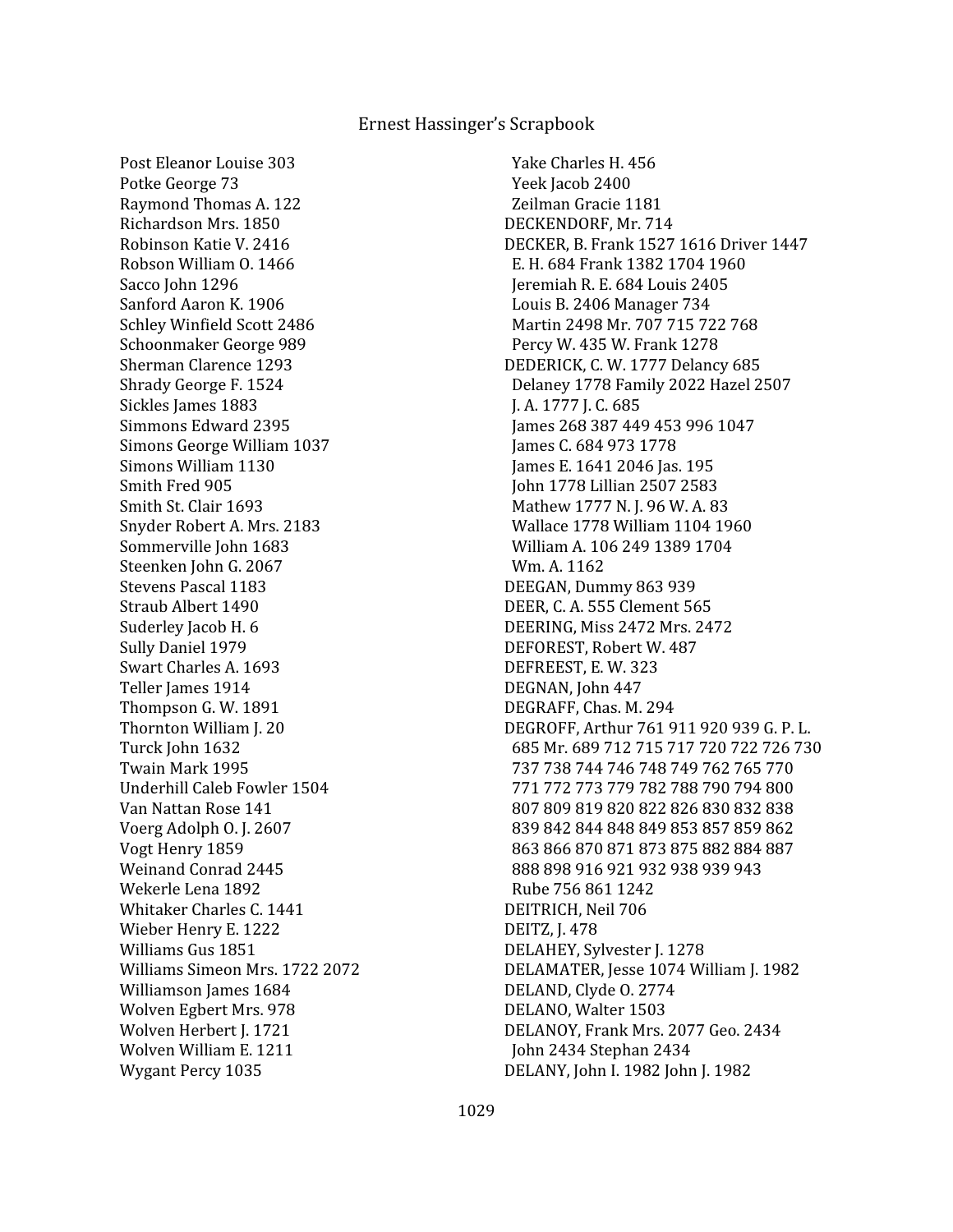DELEMATER, Frank S. 447 DELL, Lewis 1514 DELMAS, Mr. 1493 DELMATER, Jesse 685 DELONG, Ira W. 322 DEMAREST, Calvin 1897 Isaac 1385 1960 James David 2079 Percy 1959 DEMAY, Frank 1245 Mr. 1243 DEMERS, John R. 325 DEMPSEY, John 476 480 M. 471 Michael 472 476 480 Mr. 1838 DENELL, Arthur 2501 Ethel 2501 DENFIELD, D. T. 96 1960 David 1918 David T. 106 251 1389 1704 Delegate 1542 1543 1639 Mr. 228 234 242 1278 1583 1646 1862 1943 DENHAM, George 1958 DENIER, Tony 2516 Tony Mrs. 2464 DENIKE, Clarence W. 251 Mr. 234 235 DENISON, W. 2659 DENNEE, Mr. 1496 DENNEGAR, Edward 75 DENNINGTON, H. W. 414 DENNIS, Frank 1696 William 325 DENNY, John J. 322 DENTON, Durant F. 2432 DEPEW, Chauncey M. 2519 Mr. 2519 DERBY, Chas. 203 Claude 194 956 James 685 Mr. 304 DEROME, C. 1278 DERONDE, Lambertus 2079 DERR, Geo. 370 DERRENBACHER, Jacob E. 1561 DESBROW, J. L. 685 DESHONG, Theodore 1474 DESMOND, Humphrey 367 DETRICK, David 2064 DEVALL, L. E. 2459 DEVANE, Edward 315 DEVANEY, Bartley G. 367 DEVERY, Frank J. 315 Mr. 2523 DEVOE, Mr. 1245 1241 DEVORE, Josh 2496 DEWAN, Dennis 2573 DEWAR, Alexander C. 2432

DEWEY, Admiral 2486 Chester F. 367 Commodore 216 DEWITT, Arthur 262 Jerome 353 Thomas 2035 Aaron B. 504 Charles D. 504 David M. 504 Dr. 1035 1211 Elizabeth 2520 Ella 743 Florence 2507 Health Officer 1153 Henry B. 1673 J. A. 1073 J. H. 80 971 987 1148 1193 1227 1269 1283 1453 1764 1784 1794 1802 J. W. 1286 John 203 John H. 504 617 957 959 985 1075 1077 1098 1141 1153 1436 1631 1768 1791 1802 1805 1937 1939 Matthew 1289 Moses E. 504 R. A. 2520 Richard 684 Ruth A. 1807 Wm. C. 504 557 DEYO, A. C. 366 A. F. L. 557 A. L. F. 557 Charles 947 Charles D. 1425 Chas. 501 Jonathan 118 249 1278 1394 1713 L. T. 370 Robert S. 1982 Sylvester R. 1990 DIAMOND, G. T. 1278 J. E. 1289 Joseph E. 1561 Rensselaer Simeon 1278 S. 1278 DIAZ, Abie 124 President 216 DICKENS, Charles 1824 1827 1828 DICKHAUT, Charles 2507 Henry 1220 1412 1474 1507 1698 2404 2419 2438 Mr. 1065 2270 2430 2441 Stephen 79 1605 1662 DICKHOUT, Stephen 449 996 1047 DICKINSON, F. S. 1474 M. V. 315 DICKSON, Thomas G. 319 DIEDERICK, Wm. 1188 DIEDLING, Dr. 280 456 569 774 777 858 989 1035 1087 1211 1251 1360 1438 1770 2267 2280 2405 2408 2536 2624 2678 Mrs. 2438 R. 565 919 R. F. 79 497 751 763 846 993 1024 1130 1474 1508 1764 1800 2419 R. F. Mrs. 1213 Rudolph 1580 2438 Rudolph F. 741 1561 1997 Rudolph R. 2795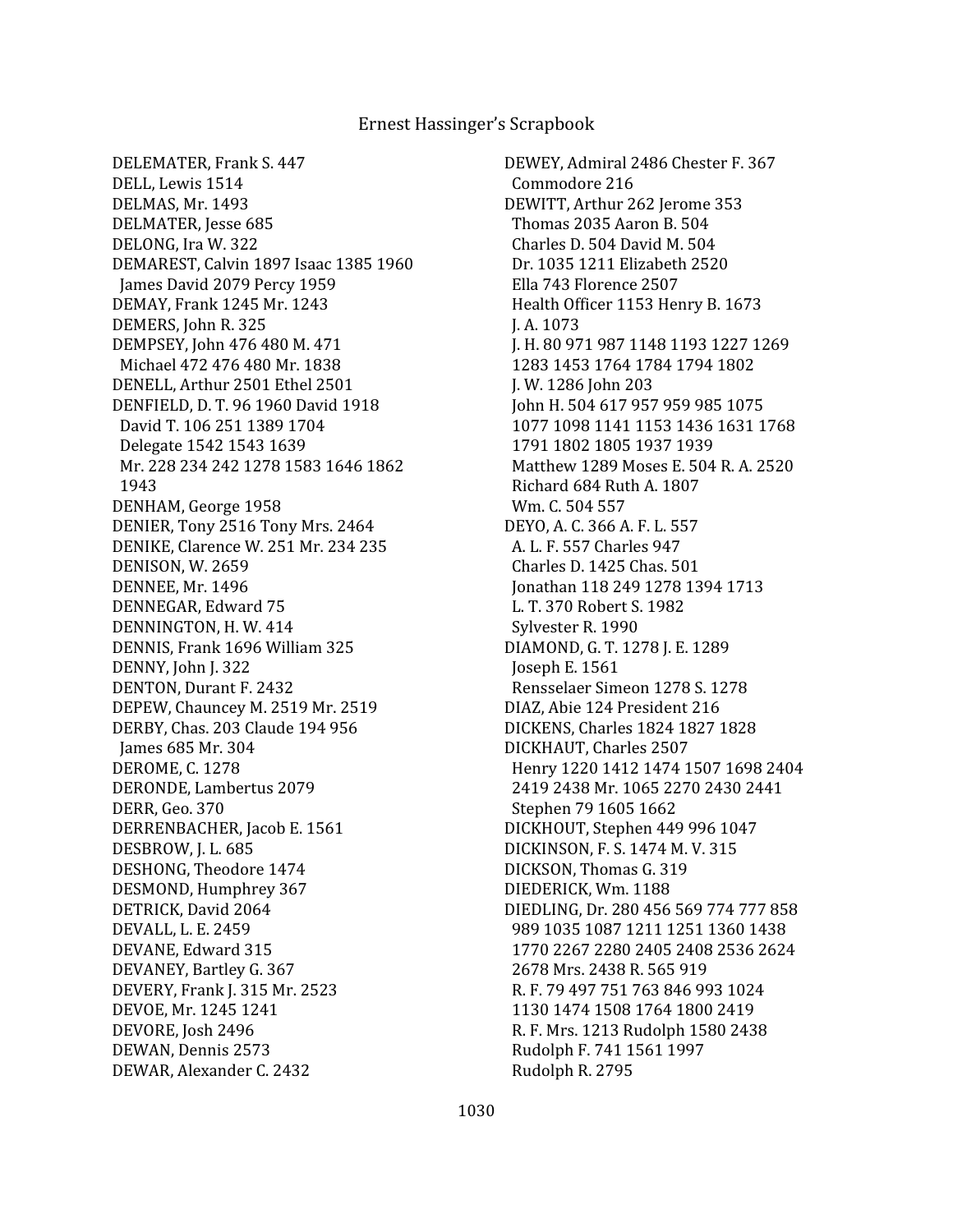DIEDRICK, William 1214 DIEHL, John 1960 DIEL, Louis 517 DIETRICH, J. 1756 John 263 608 650 1095 1625 1733 1907 DIETZ, J. R. 480 DIGNEY, John M. 1982 DILKE, Charles 2693 DILLEY, Fred 359 DILLION, Edward 1284 Edward M. 325 DILLON, Edward 966 Fred 2501 Mrs. 966 T. 595 DIMOCK, Henry F. 2693 DINDRUFF, Geo. 480 DINEEN, Mr. 2496 DINGHAM, Henry 1278 DINGLER, George 1499 DINGMAN, Asbury 249 Hiram 1292 1302 1384 1527 1616 1704 1718 DISCH, F. 1786 1793 1794 1795 1798 1799 1800 Frank 1802 1803 DISK, Frank 1785 DIVINE, Mr. 860 DIX, Gov. 2551 John A. 2513 DIXON, C. 865 Charles 420 1765 Frederick 620 George 2454 Robt. J. 1644 Thomas 974 981 1761 Wm. 79 80 183 194 203 274 299 300 420 471 505 508 515 519 522 533 617 618 974 975 979 981 1069 1077 1096 1097 1098 1141 1142 1143 1148 1150 1151 1193 1195 1227 1228 1230 1231 1234 1269 1271 1273 1279 1283 1284 1285 1286 D'LEALE, --- 2659 DOBBINS, Mr. 1238 1240 DOCHERTY, Mr. 657 DOCKHARTY, A. T. 500 DOCKNEY, James 2501 DODGE, M. R. Mrs. 2062 W. L. 364 DOEPEL, C. H. 1958 DOERRNER, Chas. 370 DOLAN, Anson 1960 Bridget 542 Jimmy 1203 Mr. 1204 DOLEN, Anson 106 252 1389 1704

DOLSON, Henry C. 306 Henry C. Mrs. 1222 John 709 Walter 1692 Walter C. 947 DOMENICO, Thomas 1296 DOMINICK, Mrs. 2681 DONAHUE, Mr. 898 943 DONHUE, Patrick 621 DONLIN, Mr. 811 DONLON, M. E. 589 2213 DONNELLY, Dudley 471 James J. 1794 John 324 Mr. 697 717 732 771 779 785 808 820 829 832 844 850 866 878 883 885 916 Pat 359 Wm. 480 DONNELY, Frank 479 DONOHUE, James 320 John 480 2434 Michael 106 1960 Michael J. 1389 1704 Mickey 896 Mr. 1034 Philip F. 1982 Phillip F. 1982 DONOHUGH, Carolyn Crawford 2640 Thomas S. 2640 DONOVAN, Charles A. 367 Daniel J. 367 Ellen 1514 Ellie 1511 Lucy 2501 Mr. 894 1069 1459 Richard 1511 Thomas 359 Wm. B. 320 DONWORTH, Mr. 1541 DOODY, John 787 824 Mr. 787 DOOLEY, John H. 1078 DOONEY, Owen F. 317 DORAN, James M. 320 DORIAN, Daniel 1279 John 80 DORING, George F. 619 DORNING, John 2523 DORO, Marie 2724 DORR, Wm. N. 370 DORRIAN, D. 865 DORSEY, Wallace A. 1128 1162 DORWIN, Gustave S. 201 212 DOT, Admiral 230 DOUGHERTY, Edward 2501 DOUGLAS, Edward W. 322 Egbert 9 DOUGLASS, J. J. 366 DOVAN, P. J. 320 DOW, E. E. 1139 J. E. 1807 Jessie E. 1754 1807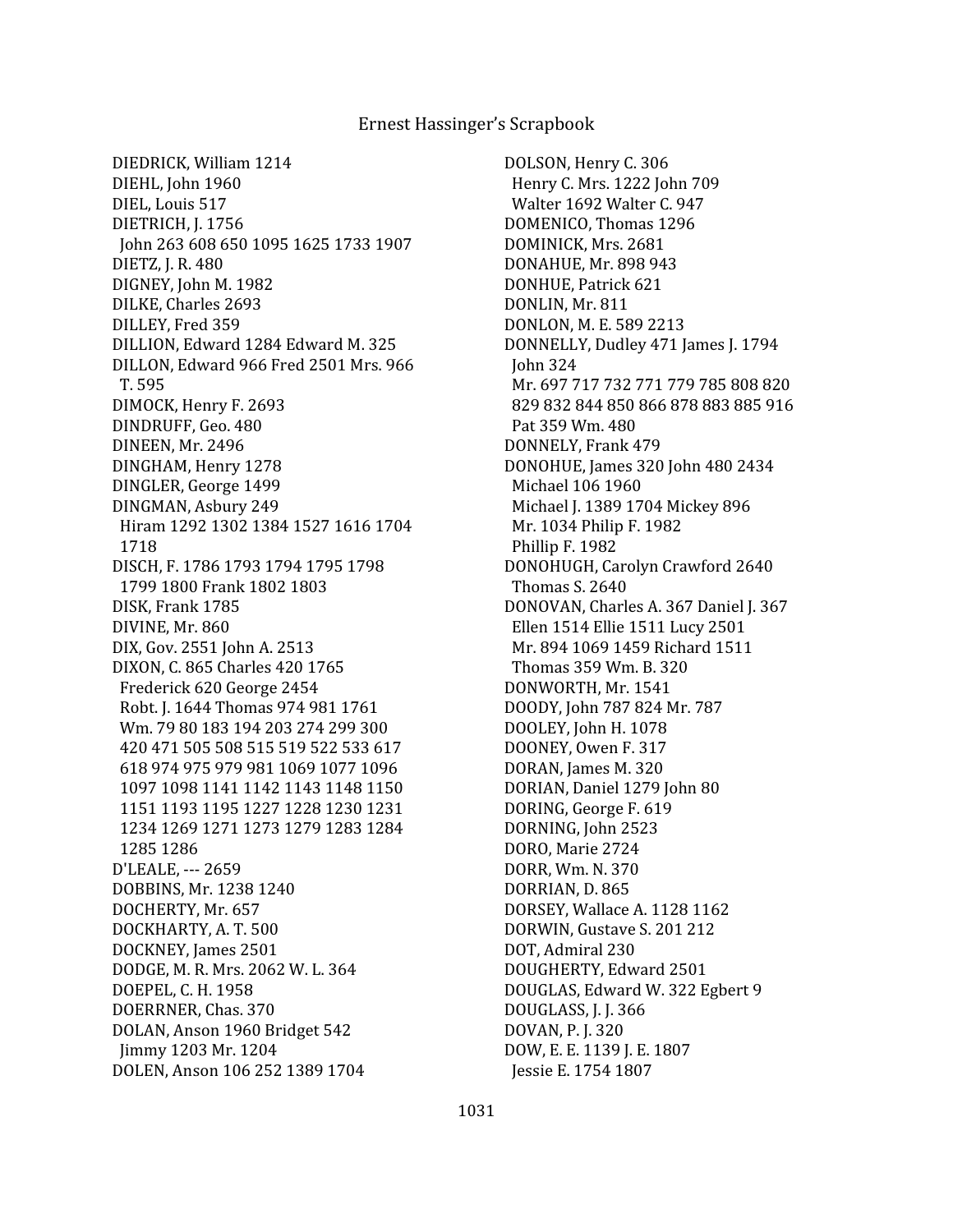DOWIE, John Alexander 528 DOWN, W. B. 1982 William B. 1982 DOWNER, Dr. 2072 2078 DOWNING, Albert 326 Mr. 720 730 732 744 772 773 774 DOWNS, E. C. 366 Morris H. 324 R. 364 Wilford F. 106 Willis A. 332 DOYLE, Byron 974 Byron E. 685 Frank 359 2507 Isaac 471 Jack 2267 2268 James 475 479 James Mr. and Mrs. 2501 John 420 449 996 1047 2267 2268 Julia 2268 M. W. 472 Mr. 2405 2496 Patrick 662 1234 1283 2267 Richard 2267 2268 Sandbank 963 W. 1148 William 684 1106 1159 1161 1223 1502 1653 1771 1798 2232 2267 2330 2521 William Mr. and Mrs. 2501 Wm 1777 Wm. 12 183 203 274 300 420 515 519 522 533 617 971 1070 1073 1077 1096 1097 1098 1142 1192 1220 1227 1228 1230 1231 1270 1284 1286 1433 1437 1439 1453 1512 1514 1516 1517 1754 1757 1758 1761 1763 1782 1783 1785 1786 1791 1793 1794 1795 1798 1799 1800 1803 1807 2222 Wm. Mrs. 1841 DRAKE, Joseph 1094 1289 1673 2437 DRAUTZ, Louis 580 DREISS, John 620 DRESSER, Louise 2717 DREW, John 2036 DRISCOLL, Joshua 471 DRUHAN, M. 1704 Michael 1960 DRULAN, Michael 1385 DRUMMOND, Assemblyman 2519 Michael J. 2523 DRYDEN, John F. 2693 DRYSDALE, John 2057 DU BOIS, Amos 557 1289 DUBOIS, Alfred 1087 Chandler 1760 2438 G. W. 1778 George 814 1514 H. W. 684 Herman 1384 John 1782 Norman E. 557 1289 W. H. 698 W. R. 11 Wilson 684 Wm. H. 1800 DUDLEY, C. J. 473 Edward 1290 2391

 Marie 1290 Marie M. 2391 DUFF, Harry 1960 Henry 1697 DUFFEY, George 476 DUFFY, Chas. G. 1696 D. J. 316 Ellen 2501 James 2501 Jas. H. 1289 Mr. 932 Patrick Mr. and Mrs. 2501 Rose 2501 DUGAN, Fred. C. 2432 T. J. 590 DUGAR, Governor 2012 DUHAMEL, Senator 2519 DUKE, John 325 DUMARY, Erastus 111 DUMPHY, James 315 DUNCAN, James 480 William 480 DUNDEE, John H. 320 DUNDON, James 359 DUNLAP, Robt. W. 480 DUNLAVY, James T. 315 DUNN, Denis 1151 G. 364 Harry 320 James 110 255 422 1150 1151 1266 Jas. J. 1644 Joseph 1278 Mr. 725 938 Thomas 2501 William 478 DUNNE, Michael I. 249 Michael J. 106 1389 DUNPHY, City Editor 777 DUNSCOMB, H. C. 1138 DUNWORTH, James F. 1695 Mr. 1566 DUQUETTE, A. J. 472 DURFEE, E. 364 DURKEE, William M. 1 DUVERNOY, C. A. 2484 DUXBURY, Henry 447 D'UZEA, Duchess 664 DWYER, Frank 1382 Humphrey 326 Jas. 366 John Joseph 1982 Lewis H. 367 DYCKMAN, Henry T. 1899 DYER, Contractor 59 James 1580 DYGERT, Jimmie 939 Mr. 797 859 869 874 880 898 917 DYMOND, Jane 2402 DYSINGER, F. 478 EAGAN, J. 1278 James 476 480 Mr. 1709 EAGEN, Martin 428 EARKINS, Joseph 1293 EARL, Howard 939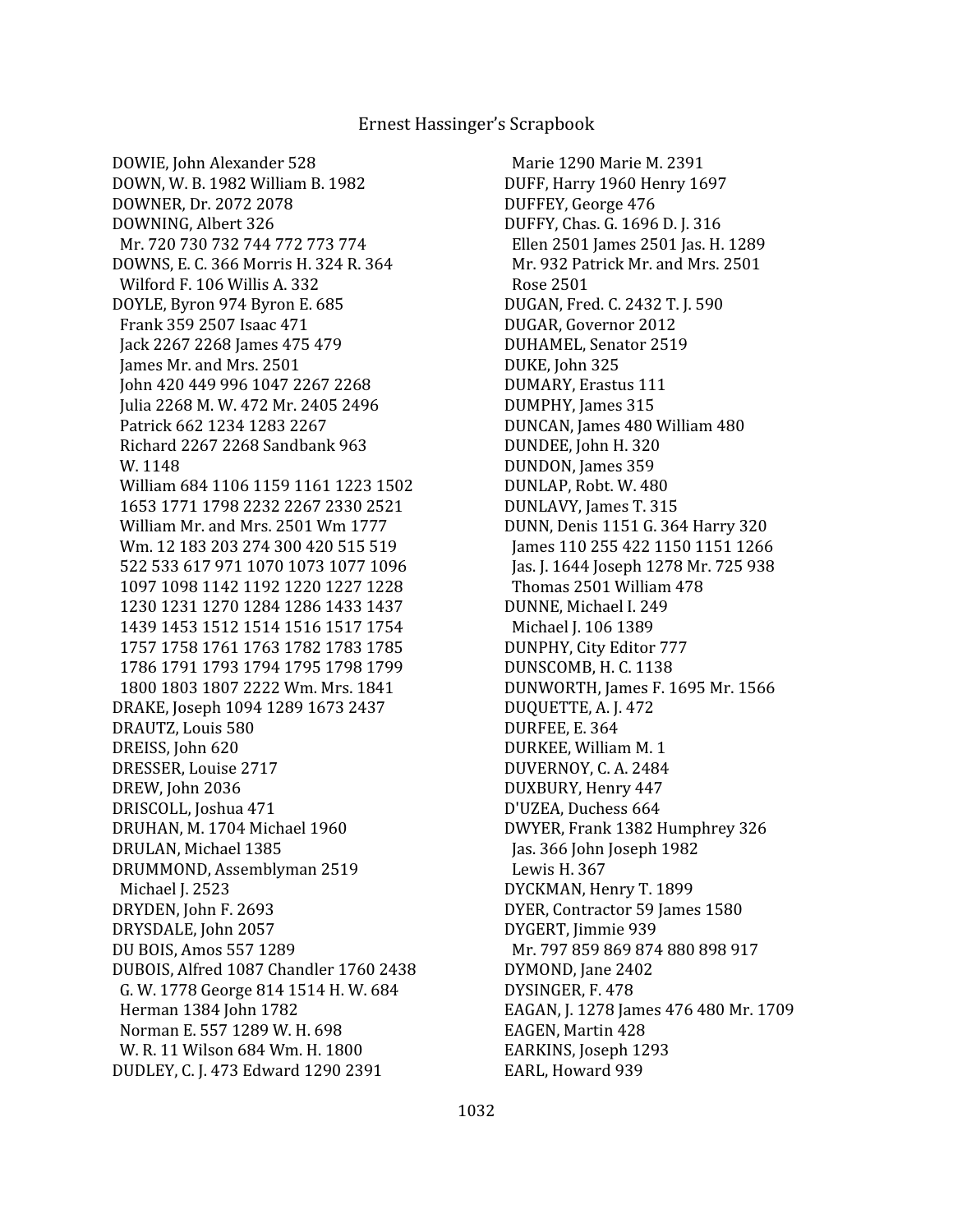EARLEY, George 2501 EASTERBROOK, H. H. 1642 EASTMAN, Abiel 471 Alexander 471 Mr. 2028 EASTON, George H. 480 EASTWOOD, Albert R. 2512 Eugene 1960 EBEL, David 449 566 621 996 1184 1474 1961 2230 2434 EBERHARDT, J. D. 685 1777 EBERLING, Charles 1383 1960 Chas. 1704 EBERTS, Mr. 646 ECKENSPERGER, F. 473 Jas. 480 ECKERT, Ada 1175 Harry Mrs. 2446 John W. 684 Lulu 1127 Miss Lulu 1213 W. H. 1436 W. H. Mrs. 1130 William 1510 William H. 1858 2073 Wm. H. 274 1069 1269 1437 1497 1763 1794 1798 1802 ECKHARDT, Edward E. 322 ECKHOFF, Ted. 796 Teddy 1202 Theo. 453 1047 Theodore 300 387 449 996 1662 2419 Theodore Mr. and Mrs. 2451 ECKMAN, S. W. 362 EDDINGTON, Louis 315 EDESON, Robert 2729 EDGERTON, Hiram H. 2511 EDLEMAN, William 322 EDMONSTON, Mr. 306 Thos. 2279 EDMUND, Mr. 396 EDWARDS, Elijah W. 367 Frank P. 365 W. D. 1778 William 476 Wm. D. 685 EGGENWETLER, P. 473 EGGLESTON, George Cary 2693 J. E. 1346 EGNEW, Hughey 2501 EGNOR, Family 2028 William 685 EHLE, John Jacob 2042 EHRBAR, Mr. 1337 N. 65 Nicholas 1292 1705 1960 EHRLAR, Nic. 1584 Nicholas 1383 EHRLER, Howard 2583 EICHELLS, Charles W. 201 212 EINSTINE, S. J. 362 EIS, Alice 2699 ELBERFIELD, Mr. 1678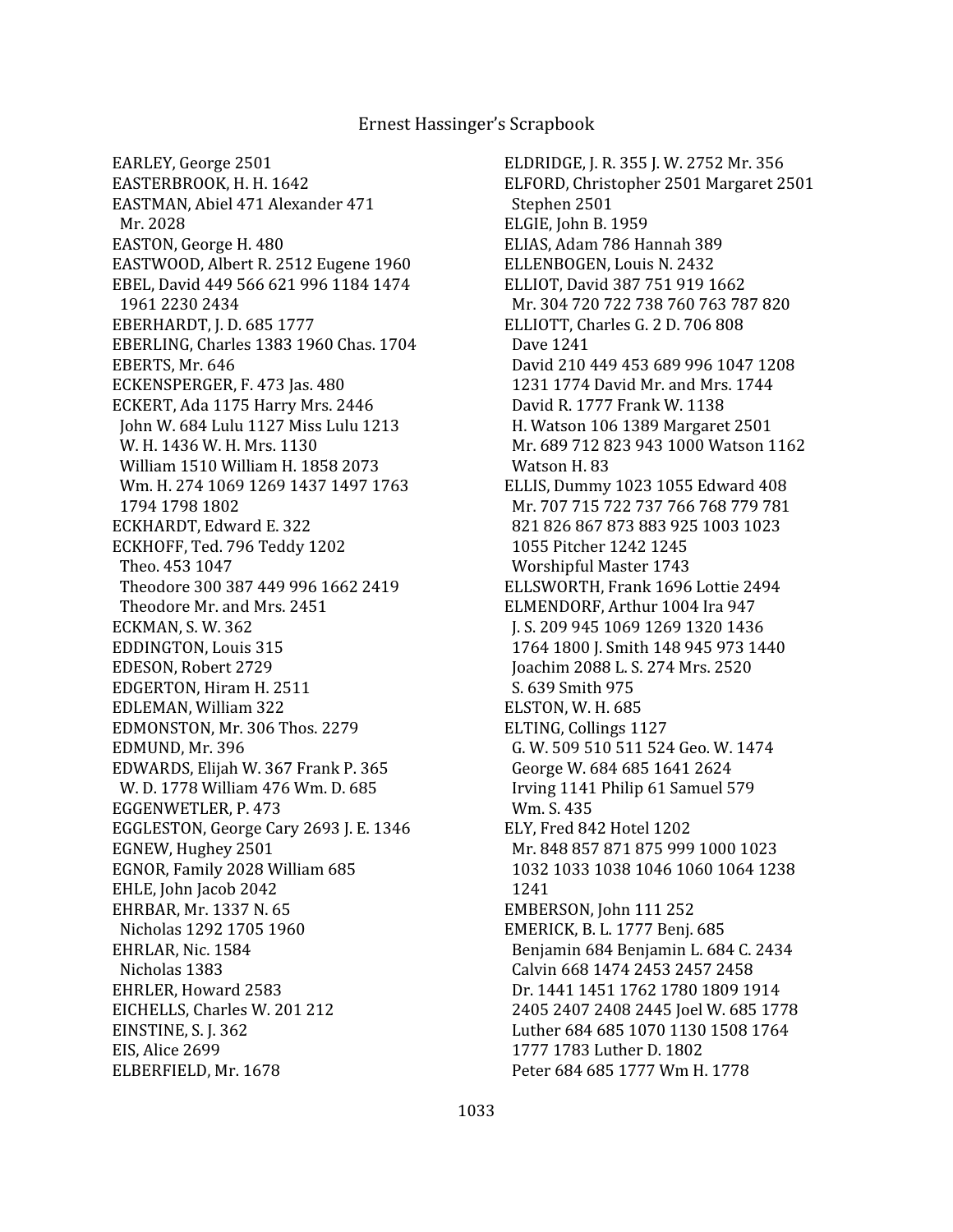EMERSON, C. B. 474 G. E. 474 Geo. E. 465 EMERY, Brainard P. 109 EMMENDORFER, E. J. 473 480 EMMET, Chas. F. 1099 EMMETT, Robert 1954 EMMICK, Joseph 596 ENDRIES, Joseph 410 ENGEL, W. H. 319 ENGLE, Euphemia B. 1192 ENGLEMAN, C. 364 ENGLISH, John E. 317 ENNIS, Benj. 2558 Benjamin 1795 Daniel 1778 George 1784 John 1778 ENSIGN, Howard Mrs. 1173 Major 1173 ENTROT, Chas. 2578 EPSTEIN, Wm. 1769 ERICSSON, John 1029 ERLER, John 2524 Rev. Dr. and Mrs. 2450 ERNE, Young 1740 ERSHLER, Louis 990 Max 990 ESPEY, Robert 13 129 199 711 1189 1229 2457 Robt. 142 1099 ESSELSTYN, Cornelius 734 ESSLSTYN, Mr. 920 ESTERBROOK, H. H. 106 1389 1704 1960 ESTRADA, Emilio 2693 ETTING, J. 581 EVANS, Assemblyman 2519 B. 1278 Charles A. 322 Clement A. 2693 J. 590 J. M. 691 706 James M. 798 Manager 759 787 810 Mr. 717 762 763 882 Rear Admiral 1462 EVARTS, C. 364 EVERETT, Charles H. 365 Edward H. 1474 G. 364 J. R. 1777 Jason 1777 Wm. 364 EVERINGHAM, Charles A. 325 EVERITT, Benjamin F. 39 Wm. E. 48 1115 EWING, Thomas 1982 EYTINGE, Rose 2693 FAEBER, Charles 566 FAERBER, C. 538 Chas. 566 FAIRBANKS, Ethel 2699 FALKENSTEIN, H. H. 318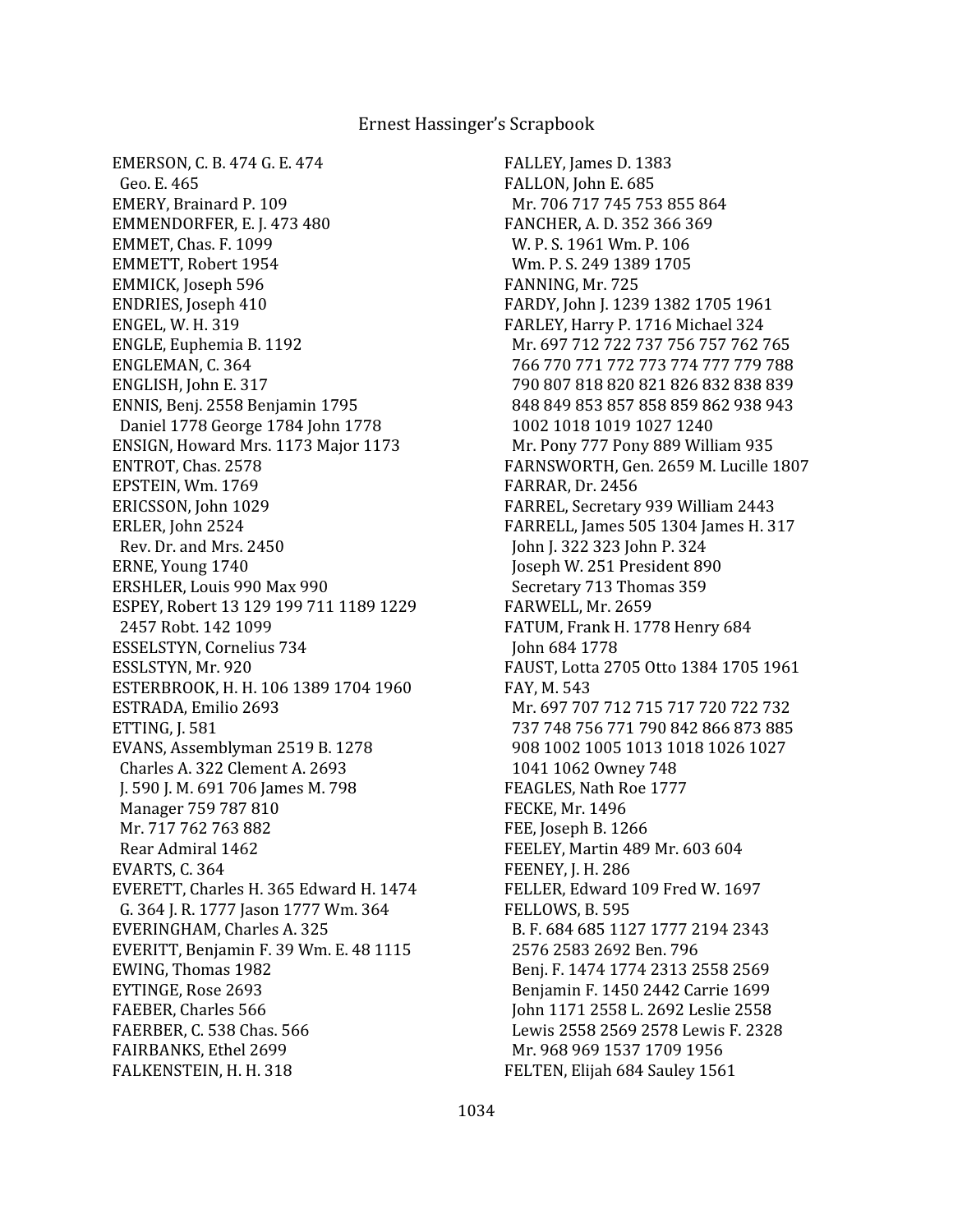FELTER, Elijah 668 FERGUSON, Elsie 2710 FERNS, Mr. 715 722 740 1240 1241 1243 FEROE, George C. 622 Harry C. 106 249 Howard 622 Orchestra 1883 FERRANDI, Frank 2648 FERRANT, William 2369 Wm. 2167 2566 FERRARO, Frank 2458 Thomas 1074 FERRIS, Joseph L. 106 Rensselaer 480 Rev. Geo W. 1777 Rev. Geo. W. 685 W. J. 477 Wm. J. 477 FERRIT, Senator 2519 FERRONE, Joseph 2551 FERRY, Thomas F. 1982 FETT, Jecob 1481 FETTIG, Charles 1384 1636 Chas. N. 1705 Engelbert 316 Gebhardt 316 William 326 FEW, J. 478 John 480 John E. 480 Jonas 480 FIEDLER, Max 2731 FIELD, Augustus H. 504 C. F. Mrs. 2520 Center 689 Charles A. Mrs. 2624 J. H. Mrs. 2520 James V. 106 1389 1705 John Mrs. 2520 L. B. 289 Lucy 504 Maunsel B. 2659 Thomas 1777 Wilson 685 Wm. B. 262 FIELDS, Mr. 859 FIERO, C. C. 684 685 1777 Charles 2266 Colonel C. Mrs. 2520 F. K. Mrs. 2520 H. C. 1961 Homestead 2028 Milton 1074 Stephen 684 685 Stephen M. 684 Stephen N. 1778 William 541 684 1184 William E. 1641 William J. 6 Wm. 1189 Wm. M. 1189 Wm. P. 2465 FIESTER, Moses 684 685 FIGAROLA, Mr. 2441 FILEAN, Edward J. 325 FILKINS, Grace 238 FILLMORE, Mr. 1752 FINCH, E. 364 E. K. 1695 1961 Orson 326 FINGAR, D. N. 1705 Daniel N. 1961 FINGER, A. A. 199 210 311 648 946 1159

 2190 Alexander 505 1613 C. P. 1777 C. S. 1778 Capt. 1580 Chauncey P. 684 Claude L. 1777 Clinton 986 D .N. 2499 D. N. 684 710 1161 1822 2223 2232 2433 2498 2692 Daniel 79 Daniel N. 106 206 1384 2462 E. 1778 2692 Edson 684 685 2232 H. C. 2488 Harry 2465 J. G. 80 2692 J. G. Mrs. 1547 J. Gilbert 1803 J. Gilbert Mrs. 940 Jeremiah 80 684 John 969 Mr. 706 Sandy 796 1426 1613 Viola 569 Viola B. 1231 William 1701 William L. 710 1690 2162 William L. Mrs. 2605 Wm. J. 2232 Wm. L. 710 946 1662 FINIOL, Jacob 565 FINKLE, A. H. 734 FINN, Edward 476 Florence 1807 FINNEY, Jameson Lee 2693 FIRE, Brede Block 1769 Brede Estate 1130 Bunk Bed 1186 Cantine 1283 Cornelius Crowley 220 Davis Block 1770 Diamond Paper Mill 1903 350 Donovan 1769 Ershler 990 Finger & Lewis 611 Foster Home 517 Glasco 309 Gray 1786 Historic Theater 664 Hurry Barn 1100 John Scanlon 615 Johnson 308 Klemm & Myer 1763 Laflin 264 Main House 74 Main's 1230 Morey Hotel 721 Porter 1572 1768 Russell 1143 S. M. Gray 1701 Scanlon 979 Steamer Saugerties 616 Styles 1785 Tompkins 1131 Van Buren 1773 Voerg 1764 1765 Ward 1234 FISCH, Bertie 427 FISCHANG, Oscar 109 FISCHER, C. G. A. 111 252 1382 Carl G. 556 H. 1756 H. M. 1697 FISH, Mr. 717 737 738 770 820 857 871 875 877 916 924 1000 1006 1010 1011 1023 1032 1038 1046 1060 1064 1238 1241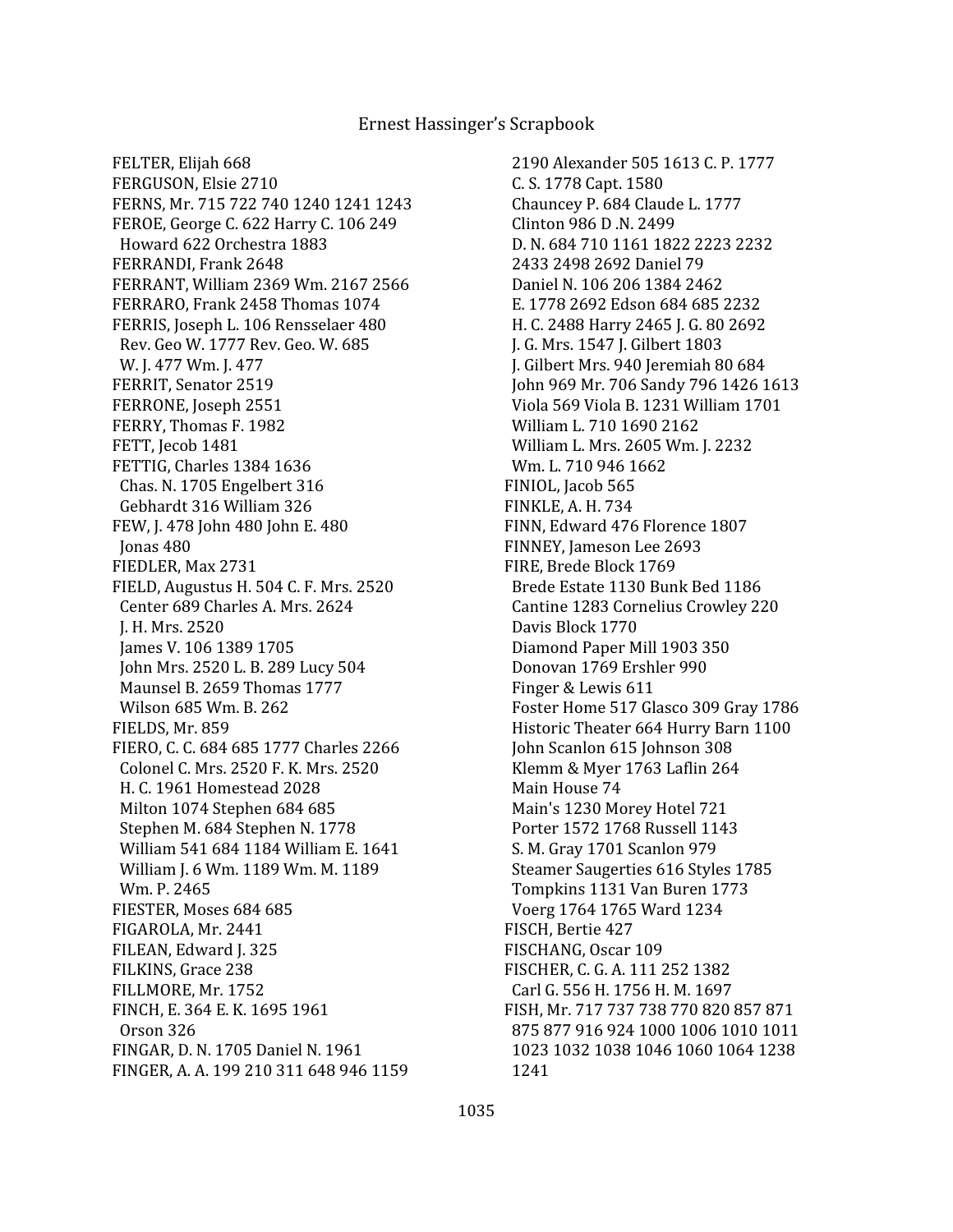FISHANG, Oscar 1389 FISHER, C. 590 C. H. 691 707 Cornelia 1754 Jacob 480 John A. 1777 M. 320 Manager 924 Mr. 759 763 787 1055 1056 1057 1058 1060 1061 1063 Sally 2297 W. F. 707 FISK, Hazel A. 1807 FISKE, Edward W. 1263 Edwin W. 1079 FITCH, Clyde 2697 2726 S. 2520 FITTS, George H. 1664 Judge 1212 1663 1664 FITZGERALD, Edmond 320 Edmund F. 1703 Edward 637 John C. 1982 Justice 1493 M. 420 545 589 865 1096 1098 1284 1758 1763 1768 1783 1784 1786 1793 M. W. 12 Michael 111 205 545 944 949 971 974 1231 1440 Michael W. 1294 1644 Mr. 725 735 750 768 1794 P. C. 557 William P. 1580 FITZHUGH, Ruby 2094 FITZPATRICK, Dan 196 Daniel 1074 J. 478 James 106 249 1389 Jas. 1705 FLAHERTY, John H. 325 FLANAGAN, B. 1009 J. Emmet 1009 FLANDREAU, Delegate 1627 1628 Mr. 1543 1551 1853 1855 1868 W. H. 109 1263 1328 1389 1550 1584 1705 1949 Walter 1718 1926 Walter H. 125 1292 1528 1542 1717 1832 1961 FLANDREAW, Walter H. 1626 FLANNIGAN, E. 1278 Frank 1293 FLEAHMAN, Herbert 109 FLECKSER, J. 478 FLEMING, J. D. 323 J. W. 323 John C. 249 William D. 320 FLETCHER, B. H. 471 472 Benjamin H. 475 Mr. 2496 FLEUREN, Frank 320 FLEURY, Thomas 479 480 FLICK, Fred H. 1952 FLICKER, Geo 1777 William A. 1673 FLING, Silver 803 FLINT, Orrin Q. 435 FLOOD, E. J. 355 James 480

FLOWER, Roswell P. 1346 FLOWERS, J. H. 355 FLOYD, William 2069 FOEYFOGLE, Wm. W. 1695 FOGARTY, Michael J. 824 Mr. 724 837 849 859 860 864 865 867 874 875 877 878 879 891 892 902 917 1057 Umpire 859 869 872 FOGAZZARO, Antonio 2693 FOLAND, Charles Mrs. 2472 Harvey 1450 2267 Harvey Mrs. 2472 FOLEY, Assemblyman 1634 C. F. 477 Charles F. 480 Charles J. 2604 Charles R. 2564 Chas. F. 464 Chief 435 Deputy 2791 Frank 1266 M. T. 1266 Samuel J. 1982 FOLTZ, C. 478 FONDA, Henry 684 1778 Isaac 106 249 1389 FONT, Frederick J. 2264 FOOTE, S. H. 2426 FORBES, Manor Grounds 1278 FORD, A. S. 318 Chas. J. 1382 Edward 365 John 1278 Mike 359 Rodney A. 365 Wm. 355 FORMAN, Paul 1662 FORREST, Andrew J. 320 FORRESTAL, Mary A. 1491 FORST, Henry 2517 Jacob 580 FORSYTH, Edward A. 953 FORTIN, E. F. 1189 FOSBROOK, James 1803 Percy 205 1903 Wm. 1151 FOSTER, G. 364 Home 517 James 367 Mr. 517 1537 FOWLER, Anson 106 Anson J. 1389 Assemblyman 1510 Everett 557 1102 1250 1289 2437 Joseph M. 1561 1982 Mr. 1862 1868 1911 1916 1917 N. 937 Oscar 643 Samuel 1278 1718 Samuel A. 1278 1697 1961 Secretary 1278 Supervisor 592 William 316 FOWLIE, C. Y. 474 FOX, Cornelius 580 George L. 2516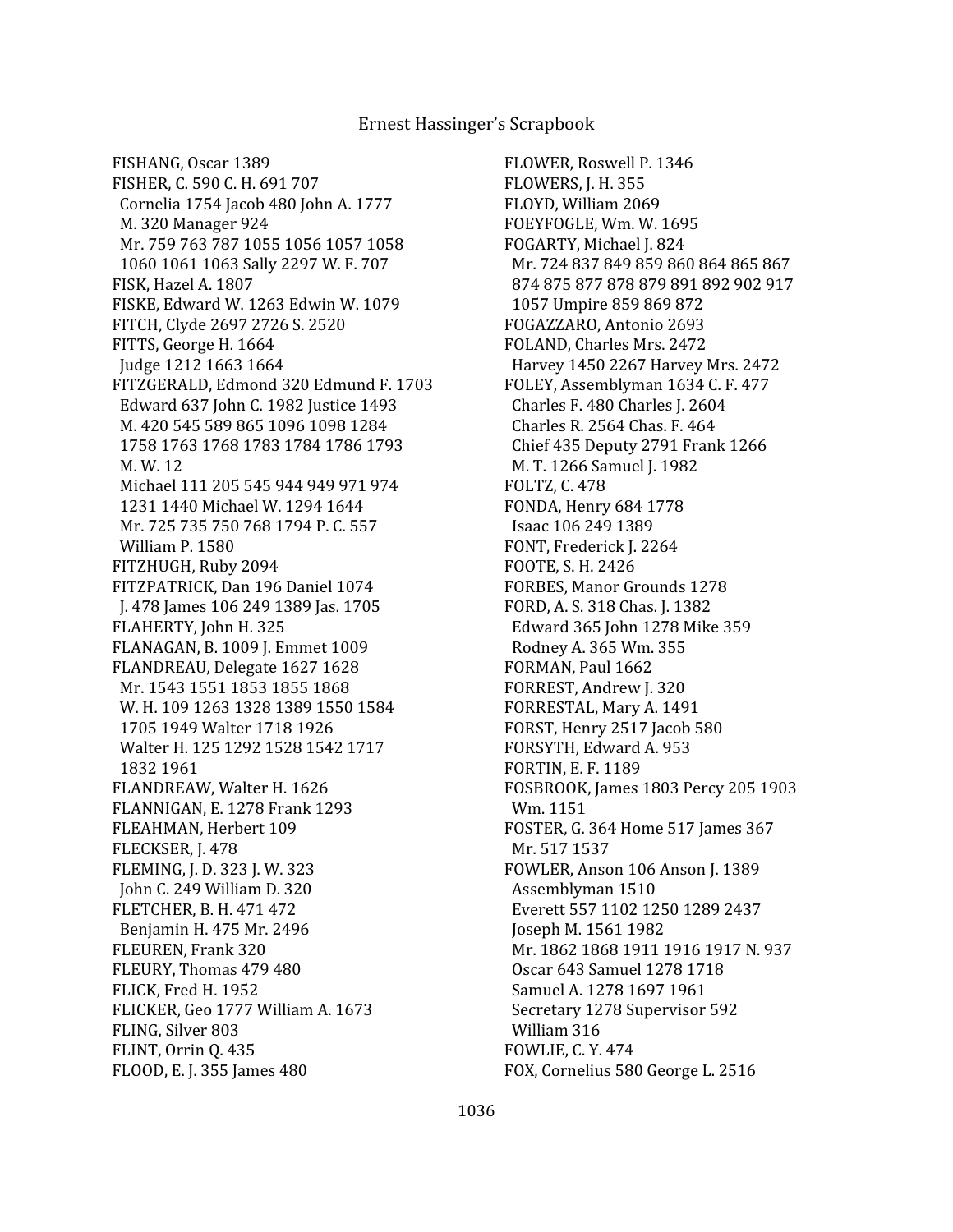Henry 162 Louisa 1980 Louise 2516 Richard E. 1961 Richard K. 111 1383 1705 FRAAD, John J. 1952 FRALEIGH, F. P. 1961 FRANCE, Adam S. 684 Driver 350 Edward 80 Henry 684 Jeremiah 137 407 1321 1449 1470 1475 1673 Jeremiah Mrs. 1645 Jerry 262 Peter 510 511 Tjerck O. 684 Wm L. 1777 Wm. L. Mrs. 1547 FRANCIS, Charles S. 2693 Eva 2721 Ex-Chief 4 James T. 1952 Wm. 1952 FRANK, Delegate 1617 Henry 2064 W. H. 1949 1961 William H. 249 446 1626 Wm. H. 106 1389 1705 FRANKEL, J. W. 137 183 274 407 575 653 685 741 1192 1220 1450 1470 1486 1514 1623 1653 1791 1807 J. W. Mrs. 1699 Jos. 1754 Joseph W. 684 1449 1475 1780 1841 2101 2444 2477 2508 FRANKLIN, A. B. 1485 1486 Mr. 730 Thomas B. 1502 FRANZ, August X. 1580 FRASER, Alfred W. 1464 John 1464 Mr. 1496 Sarah 1464 FRATSHER, J. D. 300 John D. 212 564 1168 1220 1226 1474 1698 1791 1841 1915 1989 2419 2795 W. L. 510 Wm. L. 509 510 523 FRAWLEY, James J. 1982 Senator 2519 FRAYNE, Johnny 2121 FRECHETTE, J. C. 320 FREDENBURGH, Walter S. 557 FREDER, Charles 53 1097 1770 2169 FREEMAN, Edwin C. 365 Elizabeth 2063 John R. 563 1232 FREER, Chas 1777 Dubois 249 1961 H. 594 J. 1278 FREESE, A. R. 142 Albert 1229 Albert Mrs. 2472 Henry 2484 Jesse 1281 1625 Jesse Mrs. 2472 Jesse R. 1234 FREIZE, Charles 252

FRELEIGH, W. Russell 505 FRELIGH, Abram 1074 B. M. 685 1161 2520 B. M. Mrs. 2520 Benjamin M. 76 Elizabeth I. 76 Geo. 1798 Geo. F. 1783 1799 1803 George 616 George F. 148 209 684 945 1320 1800 Henry Mrs. 2494 Home 2028 J. A. 685 J. Austin 2082 2428 James Mrs. 2494 W. R. 710 946 1090 2197 2232 2558 2583 W. Russell 206 FREMONT, John C. 2064 FRENCH, J. C. 850 Mr. 771 FRERO, Senator 2519 FRESKEO, Andrew 249 FRETONI, A. 2069 FREY, C. 1756 FRIEND, M. F. 473 FRIEZE, Charles 106 1389 1705 1961 FRITTON, Simon 473 FROELIGH, Dr. 2079 FRONEFIELD, William 106 1961 Wm. 249 1389 1705 FROOKS, House 2476 FROWE, Mr. 706 849 895 FRY, Assemblyman 2519 FRYE, William Pierce 2693 FULLE, Captain 1504 FULLER, Cyrus 684 Edward 2459 F. B. 366 F. E. 2569 Frank 262 Frank E. 2558 Franklin 684 685 1090 1322 1777 Franklin Mrs. 940 G. E. 355 Harry 581 Isaiah 1982 Jesse 1138 Judson 505 979 1071 1130 1517 1777 Mr. 299 2578 FULLMER, Morris 685 FULTON, Robert 25 2051 2061 FUNK, A. E. 1961 A. F. 1697 Andrew 106 1309 1389 1528 1626 1705 1949 1961 H. 619 Mr. 1846 FURGESON, George D. 106 FURLONG, Thomas 476 FURMAN, William 365 FURSMAN, Edgar l. 1982 1982 FYFE, R. S. 596 Rob't 596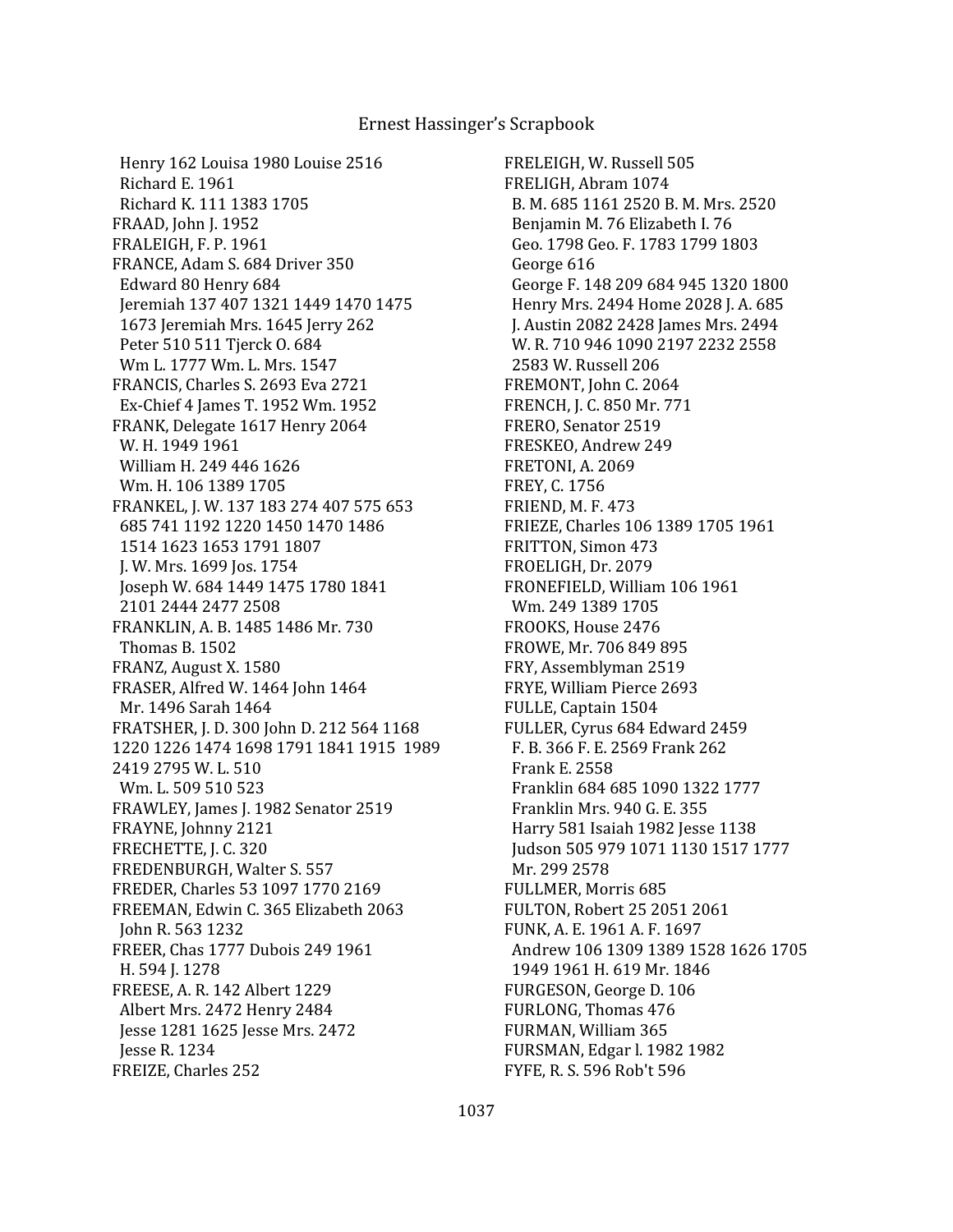GABRILOWITZ, Clara 1995 Osip 1995 GAFFNEY, James C. 2573 GAGE, Adam 2434 GAIGE, A. H. 366 GAITLEY, John E. 317 GALBALLY, Richard 472 GALBRAITH, William J. 325 GALE, D. G. 186 190 299 449 D. G. Mrs. 1874 D. H. 203 D. J. 194 Diederick 201 Diederick G. 201 Geo. W. 365 GALLAGHER, -0- 871 Fred 359 John F. 557 1289 2478 John F. Mrs. 2478 Mr. 737 738 770 815 857 875 877 GALLEI, John 316 GALLIAGER, Charles 111 GALLIENI, Gen. 451 GALLOT, S. C. 1138 Stephen C. 1138 GALLOWAY, William 359 GALPIN, L A. 364 L. A. 364 GAMBINO, Salvatore 2648 GANIER, Mr. 727 732 756 771 790 GANNON, Jas. 1782 GANZ, W. 968 GARBUTT, Sherman 473 GARCIA, Mr. 999 GARDENIER, Irwin L. 1696 GARDINER, John 1777 GARDMERE, J. 1278 GARDNER, H. L. 474 483 Irving 435 1785 J. 478 John A. 480 T. James 1475 Warren S. 325 GARFIELD, Mr. 1752 President 577 1524 GARLAND, Hamlin 1995 GARNER, J. C. C. 46 W. T. 1703 GARRETT, Charles H. 1292 1302 1383 Chas. H. 1527 GARRISON, Alfred 1425 1961 Alfred B. 1425 Harry 1777 GARRITTY, Mr. 1010 GARRITY, E. 1278 Joe 924 Mr. 717 718 738 750 770 775 808 844 850 857 875 877 1011 1023 1033 1060 1064 1245 GARTHWAITE, A. N. 435

GARVAN, Mr. 1493 GARVEY, A. 364 685 Andrew 684 711 E. 364 J. 355 L. 300 M. T. 364 Thomas 684 685 GARY, Thomas G. N. 322 GASKILL, D. C. 474 GASSEN, C. J. 1705 Charles J. 106 1390 Chas. J. 249 John J. 1289 GASSETT, Everett 1697 GASTON, J. 2520 John 2088 GATES, C. 355 Colonel 2520 John W. 2693 Theodore B. 2520 GATHERS, Rev. 1580 GAVAZZI, Mr. 2090 GAVIGAN, John 1266 GAY, Catt 2520 GAYNOR, George L. 1079 1252 J. 1278 James 359 Mayor 1899 2523 GEISLER, Mr. 888 1000 1010 1011 1023 1032 1033 1038 1046 GELBERT, Mrs. 2520 GENDERING, W. 499 GENEE, Adeline 2769 GENSLER, Mr. 2430 GENTHNER, C. F. 685 Christopher 1612 Clarence 742 H. 684 Henry 685 1859 Henry Mrs. 2472 Jacob F. 2400 2401 Mike 2404 Mr. 780 1701 Property 1150 W. E. 692 Wm. E. 685 GENTLEMAN, William 110 GEORGE, Grace 2713 GERBER, Mr. 1050 1063 GEREOLD, William 320 GERLAND, Jacob 2434 GERMAN, Thos C. 320 GERMOND, Fred C. 365 J. S. 362 Jesse 365 Wm. Mrs. 1794 GEROLD, Fred O. 316 GERSTMAN, Mr. 1496 GERVAS, Lewis A. 359 GEURIN, Deputy Chief 1447 GIBBONS, J. 355 GIBBS, Rufus 480 GIBSON, Cafe 1304 Mr. 1000 R. S. 183 1190 1756 Thomas B. 1 GIFFORD, Charles 501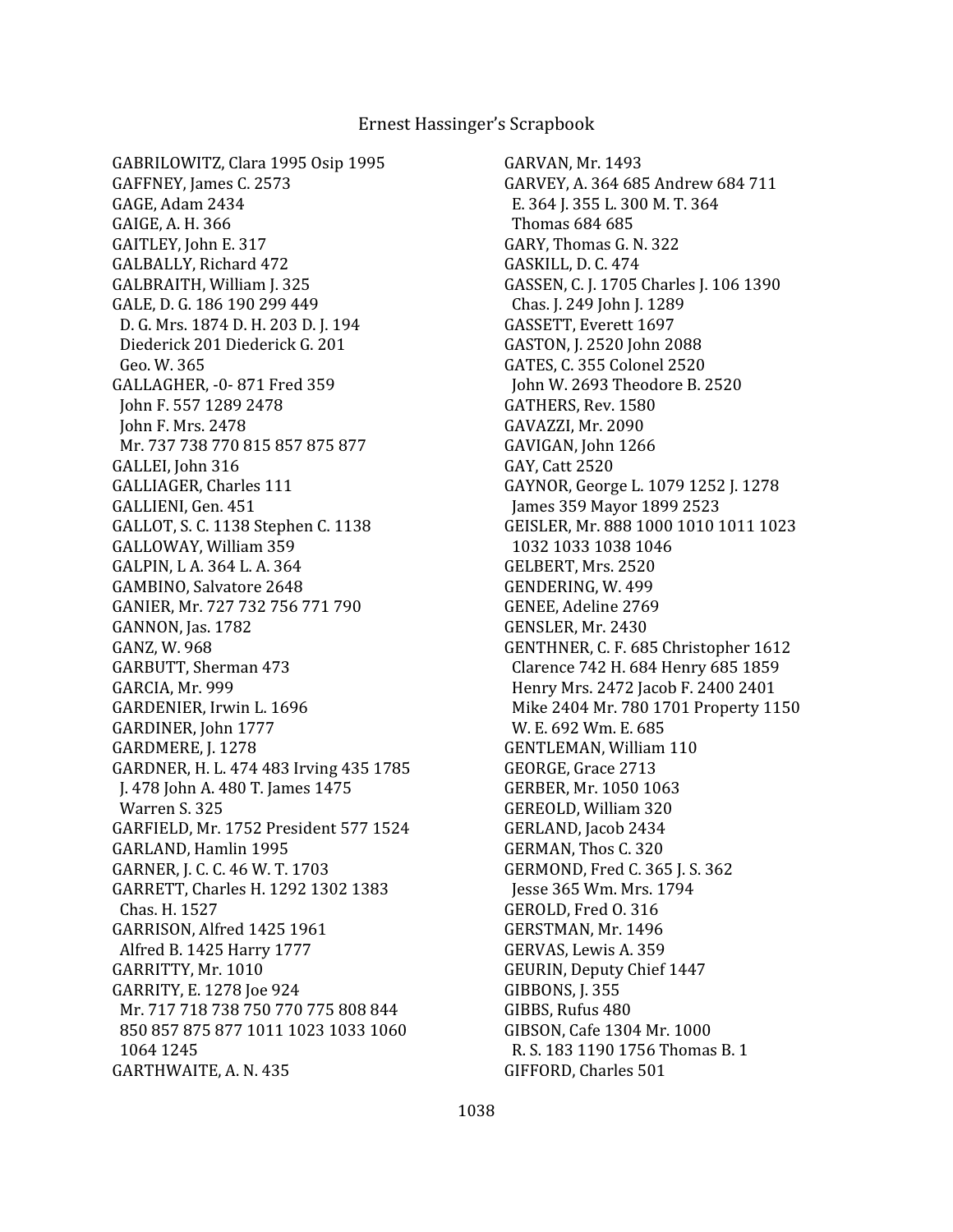GILARD, George Mr. and Mrs. 2501 GILBERT, Cass 2246 E. G. 315 John 1777 Joseph 367 369 Mr. 938 1562 Simon 1961 William Schwenck 2693 GILCOYNE, T. J. 315 GILDER, Jeannette L. 2526 GILDERSLEEVE, W. M. 1695 1961 GILL, W. N. 306 GILLAN, G. 355 Martin 692 GILLER, W. M. 1139 GILLERAN, Mr. 841 873 1003 1015 1034 1036 GILLESPIE, J. W. Mrs. 2472 Mrs. 2472 P. J. 1382 W. Scott 1289 GILLESPY, A. C. 684 B. M. 684 Benj. M. 147 C. 2520 H. 587 1143 1512 Howard 1106 1220 1516 1653 Howard Mr. and Mrs. 2640 Mervin 685 Merwin 1251 P. M. 684 685 GILLICK, A. 477 T. H. 364 GILLIES, Edward A. 326 GILMAN, Mabelle 502 GILMARTIN, James 1958 GILMORE, J. 865 James 1210 James V. 106 249 974 1425 Jas. V. 1143 John 255 1510 John A. 420 545 Samuel 206 2232 Thomas P. 1070 Thos. 1210 GILRIE, Frank 479 W. L. 480 GILSON, R. S. 958 Wm. 639 GINEBRA, C. E. 323 F. A. 323 GIPPERT, Elizabeth 1595 Frederick 1595 Geo. 183 George 1595 2232 Louis 1595 GIRON, M. 2526 2527 GISLER, Mr. 853 GITCHELL, Hollis M. 365 GITZEN, Mr. 1000 1010 1011 1023 1032 1038 1046 1060 1064 1238 1241 GLADSTONE, Mr. 2076 William E. 646 GLANVILLE, J. O. 459 GLASS, William P. 322 GLASSFORD, E. C. 477 GLEASON, Emma 2583 John B. 1493 GLEDHILL, Kate L. 951 GLEISNER, Annie 1053 1054 Eva 1645

 H. 420 617 1069 1142 1151 1269 1756 1764 Harman 526 Herman 13 129 142 541 710 711 834 1054 1074 1095 1099 1189 1229 1285 1800 2201 2232 2607 L. 975 M. 538 Miss 1134 Mrs. Herman 1744 W. 1270 GLENN, James 325 GLENNON, John B. 106 252 1390 1659 1696 Joseph 1383 M. J. 1266 GLESINER, H. Mrs. 1213 GLYNN, Gov. 2095 GOATE, E. B. 2501 GOBERZ, A. 499 GODARD, Lewis 471 GODSON, J. Q. 318 GODWIN, Joseph 1138 GOECHIUS, Genio 1947 GOEHRIG, George J. 1132 GOELLER, Mr. 556 580 594 Prof. 554 GOEROLD, Charles A. 325 GOESWAIN, John 2064 GOETCHIUS, Genio 1475 GOFF, Harry 1171 Justice 1880 GOGGINS, Thomas 315 GOLDBERG, R. L. 247 463 GOLDEN, Thomas J. 322 GOLDPAUGH, John 2501 William 2501 GOLDSCHMID, James A. 160 GOLDSMITH, Ex-president 1166 J. A. 99 551 1128 James 1961 James A 994 James A. 18 102 106 118 249 435 454 531 1128 1164 1278 1390 1394 1705 1713 1832 2776 2788 James H. 573 Jas. A. 177 1162 Jos. A. 435 Mr. 103 104 1902 2789 President 1079 1162 1252 GOLDSTEIN, Mr. 1238 1240 GOMPERS, S. 500 Samuel 2525 Simon 500 Sol. 500 GONZALEZ, Mr. 2441 GOODALL, Grace 2763 GOODELL, John S. 1503 GOODING, G. S. 474 GOODMAN, Jules Eckert 2746 R. B. 685 1220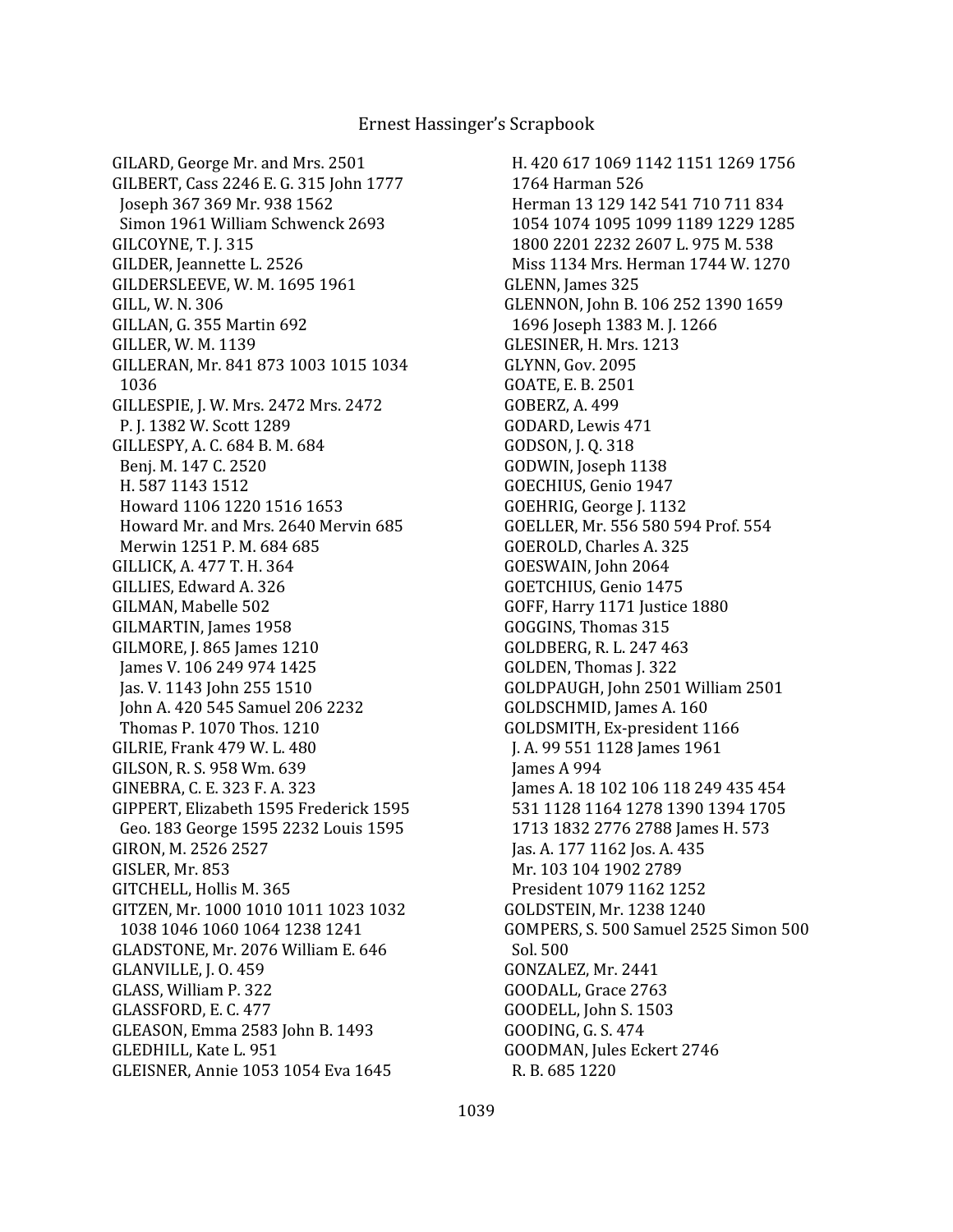GOODRICH, David M. 734 H. L. 1138 GOODWIN, John P. Mrs. 569 Mr. 916 932 GORDEL, John 12 1090 1321 John C. 1777 GORDELL, John 300 2419 GORDINIER, H. W. 319 GORDON, Bernard 1784 Edw. J. 1644 Edward 2454 George 537 545 589 948 James 2443 John 183 John H. 2454 L. P. 474 Mr. 2270 W. R. 2799 William J. 149 Wm. 435 2232 Wm. J. 1644 GORHAM, Patrick 1289 GORMAN, Morgan 367 Peter J. 557 William 320 William H. 322 GORNNINI, Michelean 1223 GORTON, A. E. 1971 GOSMAN, Misses 2520 GOTHARD, Geo. 477 GOTTLIEB, Mrs. 1504 GOTTSCHALK, Ferdinand 2743 GOUGH, Harry 1170 John B. 1777 GOUGHNEA, Mr. 762 GOULD, Edwin 624 1262 Fred G. 1134 George J. 2667 2668 Gloria 2675 Kingdon 2672 Marjorie 2669 2673 Mrs. 2670 Vivian 2671 Ziporah 2062 GOURLEY, James 111 GRACE, Ex-Mayor 686 GRACIE, John M. 2750 GRACY, John J. 1115 William 1115 GRADY, Frank 2501 Thomas F. 1982 GRAF, John L. 473 GRAFF, A. F. 2113 GRAHAM, C. 1348 E. P. 1952 James G. 1982 Jas. G. 1142 John 2432 Mr. 1680 Robert 475 Robt. J. 480 GRAINER, S. 1278 GRAINOR, Stephen 1278 GRAMLING, Charles 2577 GRANDEMAN, Christian E. Mrs. 2068 GRANER, Philip 1961 GRANEY, Michael 325 GRANGER, Chief 225 Mr. 62 William 227 249 447 GRANT, Gen. 1524 General 1995 Joseph 2501 Mr. 999 Mrs. 1995

 U. S. 1752 GRASER, W. H. 323 GRASSE, T. P. 1695 GRASSER, T. P. 1961 GRATHWOHL, Chief 1701 1770 Chief Engineer 1789 Fred 252 572 1321 1440 1653 1765 2232 Fred. Mrs. 612 J. 1756 GRATWHOL, Fred 1270 GRAY, Gerald Hull 1982 Harry 1809 1834 1835 Henry G. 1982 Jack 794 796 1121 Mr. 611 S. M. 146 254 276 302 506 507 544 1074 1092 1144 1154 1208 1270 1701 Samuel M. 152 1723 2045 GREEGS, D. 1278 GREELEY, A. W. 2486 William B. 1982 GREEN, Burt G. 473 Burt J. 473 C. F. 320 Charles F. 314 Edward P. 320 Geo. E. 365 J. W. 315 John 324 John A. 155 Joseph 317 325 M. 499 Manager 1023 O. A. 318 Senator 87 1720 William 325 GREENE, Burdette 110 435 1390 George C. 472 J. A. 689 706 James 684 James A. 268 449 996 1475 James A. Mrs. 2438 John A. 280 449 937 John H. 106 249 1390 John Wesley 1190 Mr. 1025 2523 R. 511 Senator 514 W. C. 685 William C. 683 GREENMAN, S. E. 318 GREGG, George F. 1982 Thomas 322 GREGORY, Charles 2255 GRETHWHOL, Fred 1209 GRIDLEY, Emmet 9 GRIFFES, Geo. A. 685 GRIFFIN, Eddie 1023 1032 1056 1060 Elliott 684 1777 Ida 1580 L. N. 262 Mr. 1005 1010 1021 1023 1027 1032 1033 1038 1046 1050 1055 1057 1058 1060 1062 1063 1064 Senator 2519 W. H. 1384 Wm. H. 1705 GRIFFINS, Mr. 1059 GRIFFIS, George A. 684 I. 595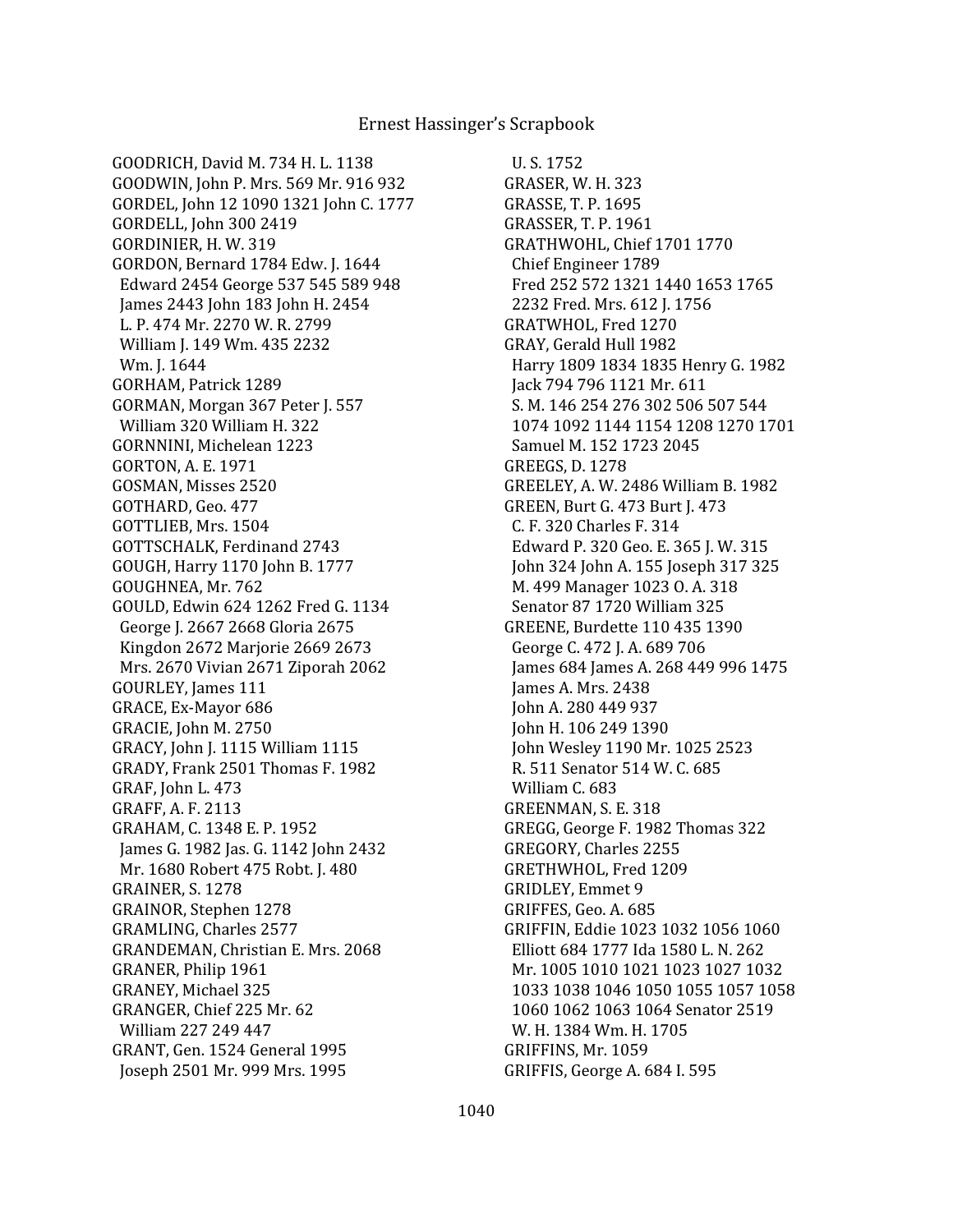I. N. 16 525 684 736 1800 Isaac N. 736 972 Maude L. 1192 W. Elliott 2035 GRIFFITH, L. E. 319 1346 W. A. 1138 GRIGG, Ed. M. 480 GRIGGS, Mr. 1709 GRIM, Charles O. 1138 GRIME, H. Y. 1961 GRINNELL, A. P. 629 663 GROAT, J. 1278 GROBE, W. H. 318 GROSS, John 251 Mr. 1238 1240 Woolf 320 GROSSMAN, George B. 106 1390 1705 1961 GROVES, Harvey F. 1982 GUADANALGO, Frank 2648 GUEST, Lionel Mrs. 2606 GUILFOIL, James 1278 GUILLMER, Morris 1778 GUISTA, Vincenzo 2551 GULLICK, F. C. 480 GUNDLING, Henry 252 GUNN, Mr. 2430 GUNNISON, W. S. 318 GUNTHER, Mr. 1010 1023 1032 1038 1046 1060 GUNTHNER, Mr. 1000 1011 GURNEE, W. G. 364 GURSLING, Chas. 473 GUSTIN, Jonathan G. 471 GUTCHESS, Genio 1171 GUTCHIUS, Arthur 969 Genio 53 Robert 969 GUY, Eliza M. 1875 GUYLEE, E. J. 106 Ernest J. 1390 1705 1961 HABERDING, John 2242 HABIE, Mr. 725 HABISRENTINGER, Eugene 316 HACKETT, Edward 2501 Fanny 2501 John 2501 John Mr. and Mrs. 2501 Joseph 2501 Mary 2501 Michael 1074 Michael E. 2501 Michael Mrs. 2107 Ward 2501 HADSELL, Jerome B. 365 HAEGER, J. D. 1756

HAFELE, Jacob 426 667 1706 1961 HAGAR, Domine 2042 John Frederic 2039 HAHN, Charles 1952 Wm. 1952 HAIGHT, J. H. 239 James H. 106 249 1104 1188 1214 1315 1390 1705 1961 Mr. 235 1941 Warren E. 365 HAINES, D. T. 201 Daniel 685 Henry 1982 James G. 567 Jas. G. 607 HAIT, Charles 367 John J. 61 L. 355 HALE, Arthur L. 204 Arthur l. Mrs. 978 Edward Everett 2456 Wesley A. 684 HALL, A. E. 1264 A. Edson 1275 1276 Bert J. 1239 Charles M. 1093 Chas. H. 366 Ed. 2501 Est. J. B. 99 100 239 George W. 472 Harry 85 249 454 1292 1390 1550 1705 1961 2776 J. B. 2783 Mary 2551 Mr. 152 Richard F. 313 Robert 474 Robert B. 480 W. C. Mrs. 2520 William H. 480 HALLADAY, Horatio H. 322 HALLECK, Maj. Gen 2659 HALLENBECK, Byron 53 300 407 741 1094 1140 1159 1161 1202 1673 1743 1784 1785 1915 2169 2419 Byron Mr. and Mrs. 1458 Byron Mrs. 1213 2472 Carrie 655 Charles W. 1292 Clarence 685 969 1803 E. C. 1128 1162 Edwin C. 100 109 1104 1390 F .A. 1394 F. A. 118 1079 1252 1394 1713 Fred 1952 George 434 John 268 300 387 449 453 684 996 1047 1662 1723 2045 2073 2419 Miss 1168 Mr. 94 101 102 R. 1584 Richard 107 125 249 435 447 994 1008 1207 1292 1390 1542 1705 1717 1718 1832 1961 2776 2789 S. 1168 Walter 2011 2558 2583 Wm. H. 249 HALLENBEEK, R. 1550 HALLINAN, John 2253 HALLOCK, Roscoe C. 107 249 1390 W. H. 177 William H. 160 Wm. H. 249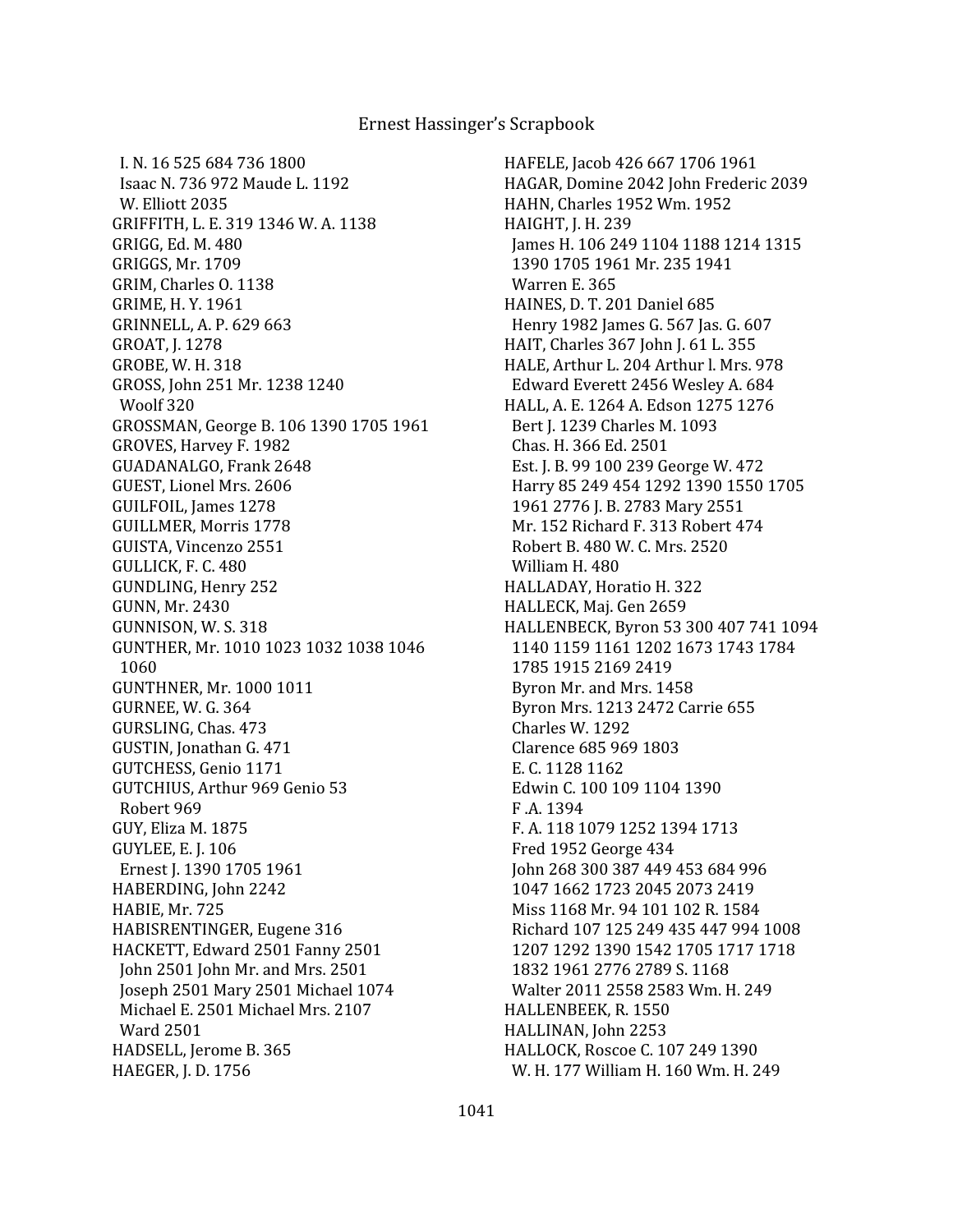HALPIN, Thom. T. 1136 HALSEY, James E. 240 HAM, Benjamin 252 HAMANN, Henry J. 556 HAMBURGER, George 447 Miss 2406 HAMILL, James 828 HAMILTON, Chas. K. 1882 Hale 2763 Harley 2733 HAMIR, John W. 2498 HAMLIN, C. E. 711 1189 C. H. 199 Charles E. 950 1004 E. 147 Lewis F. 367 Orin 362 HAMM, Michael J. 100 HAMMER, Conrad J. 2031 Mr. and Mrs. 2501 Ruth 2031 HAMMOND, Edward A. 1610 G. P. 110 John N. 2488 Virginia 2700 HANBURY, M. 478 HANDLEY, M. 543 Thomas F. 557 HANDY, Isaac F. 313 HANERAHAN, Patrick 317 HANK, Henry 316 HANLEY, Edward 1069 1227 John 316 359 Mr. 745 754 914 1000 1246 Thomas 359 HANLON, W. F. 366 HANNA, Aaron 515 1481 Bill 720 Jennie 1754 Jennie G. 1175 1754 2446 Jennie J. 1192 Mabel E. 1175 Marcus A. 2009 Michael 251 Michael J. 107 1104 1128 1162 1390 Mr. 689 715 717 722 730 737 744 746 749 753 761 772 773 775 788 790 804 805 807 820 830 863 866 873 875 877 882 885 888 938 943 W. A. 1069 1269 William 276 302 925 1481 2340 William A. 53 300 407 973 1175 1440 1475 1765 2446 Wm. 515 519 974 979 1151 Wm. A. 1074 1077 1270 1437 1754 1759 1761 1764 1800 1801 HANNSMANN, William 1705 HANOMANN, William 111 HANRAHAN, G. 355 HANRATTY, Larry 766 HANSEN, E. 2692 Emil 2558 2692 F. J. 1777 Frank 684 1763 H. 2692

 Harry 2558 Henry 565 Henry B. 567 Philip 322 HANSMAN, John 316 HANSMANN, William 1390 HANSON, Frederick J. 2361 2545 William A. 110 1390 1705 1961 HAPPY, Philip 1777 HARBISONG, Peter B. 410 HARCOURT, Alden J. 1841 HARDENBERG, Jacob 579 1475 John H. 206 846 1125 1475 HARDENBURGH, Bessie 747 Chas. C. 1289 J. 581 J. H. 747 John H. 1697 Mr. 306 HARDER, Charles V. S. 109 HARDGROVE, T. E. 1138 HARDICK, John 447 HARDING, Butler K. Mrs. 2606 Herbert 18 William Mrs. 2501 HARDWICK, A. L. 1952 Aug. L. 1830 Augustus 447 Augustus L. 1931 Lester 111 HARDY, Charles E. 1965 HARE, Frederick A. 1959 G. W. 315 HARGLEY, Frank 1385 HARKINS, Neil 557 HARLAN, John Marshall 2693 HARMON, Joseph 2432 Lefty 806 Mr. 735 748 768 779 782 790 844 849 882 886 939 999 1010 1033 1064 Walter 1050 1051 HARMS, Margaret 1070 HARNDEBERG, C. C. 1982 HARNEY, Mr. 1496 HAROLD, David Mr. and Mrs. 2501 HARP, John N. 1952 William 107 1390 HARPER, John B. 321 Joseph H. 321 Peter A. 321 Thomas 479 HARRIGAN, Edward 2693 HARRIMAN, E. H. 2753 HARRINGTON, Agnes 2501 J. L. 1490 Thomas 2501 Wm. Mr. and Mrs. 2501 Wm. Mrs. 2501 HARRIS, Benjamin 320 Elisha 646 Frank P. 657 685 978 L. 499 Sheeny 585 Sydney 1982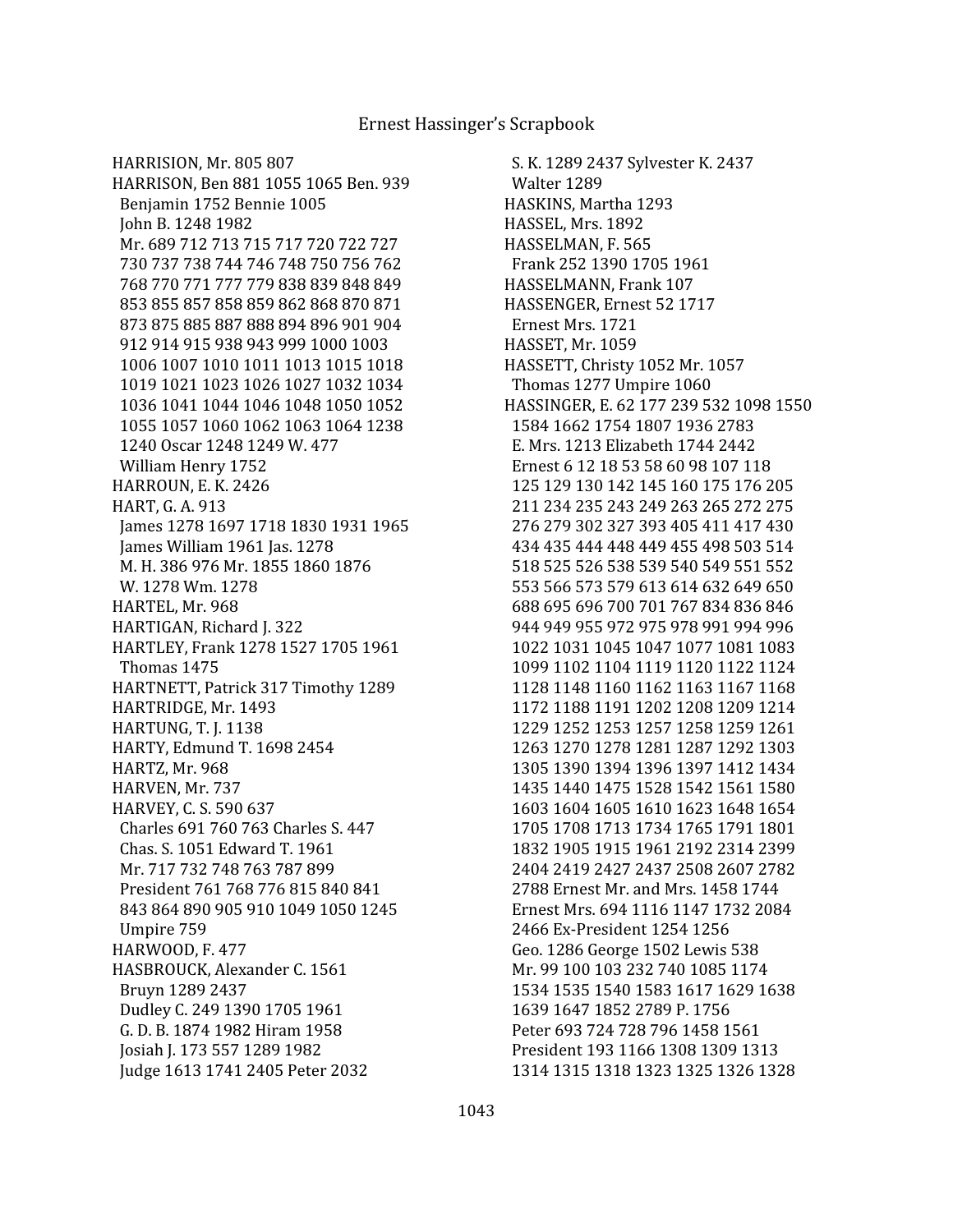1332 1336 1337 HASTINGS, Patrick J. 367 HASWELL, F. W. 620 HATCH, C. W. 474 Frank E. 323 Frederick W. 684 HATTON, Mr. 968 HAUCK, Adam 1289 William B. 1612 HAUG, C. 538 Chris 566 Chris. 538 Horace 1750 Robert 1965 HAUGHY, Robt. 370 HAUPT, Raimund W. 252 HAUSMAN, William 1961 HAUSSLER, Theodore R. 2485 HAVAY, Edwin I. 1696 HAVILAND, Chauncey 1383 1706 HAWES, John W. 107 251 1390 HAWK, Robert 2501 HAWKINS, Miss 203 HAWLEY, A. C. Mrs. 2520 HAWXHURST, Harold 1274 1624 Inez V. 1621 Mrs. 1623 HAWXSHURST, Harold 1622 Inez 1622 HAXTON, Geo. M. 321 HAY, Etherege S. 249 John 2659 Secretary 216 HAYDEN, Mr. 2270 HAYER, Sir 2690 HAYES, E. 639 J. Edwin 1475 Mr. 1752 President 577 Ralph V. 2583 Richard 2015 HAYNER, Geo. K. 2495 HAYS, Richard 2004 HAZLETON, William W. 447 HEAFY, Edward L. 1703 HEALEY, Ann 1514 J. 1284 J. E. 323 HEALY, John F. 1982 John J. 315 HEANEY, Frank M. 249 John L. 249 HEARN, Mr. 1551 Paul I. 1696 HEARNE, John W. 315 HEARST, Mr. 1981 William Randolph 1425 HEARY, J. W. 478 Jas. W. 480 Philip 476 480 HEATH, A. O. 1503 S. J. 367 HEATON, Luella M. 1192 HEDGECOCK, Mr. 860 HEENAN, James F. 317

HEERAN, Matthew A. 1278 Mattie 1278 HEERMANCE, John R. 447 HEERMANS, H. P. 2520 HEFFERMAN, Julia R. 1754 HEFFERN, H. 355 J. W. 355 James 355 HEFFERNAN, John 370 HEICKMAN, Miss 2418 HEINANMAN, R. 364 HEINSHON, E. D. W. 1383 HEINTZ, George T. 1556 2607 HEIT, Chas. W. 473 HEITZMAN, Edw. 370 HELD, Anna 2716 F. C. 1948 HELLEU, Paul 2091 HELM, William H. 60 650 Wm. A. 263 Wm. H. 1287 HELMER, Albert R. 475 W. K. 473 Wm. K. 480 HELSER, Ernest 316 HEMINGWAY, G. W. 355 HENBI, Lewis F. 1278 HENCHEY, D. 619 HENDEL, John 2233 HENDERSON, J. Thomas 107 1390 1705 J. Thos. 249 Mr. 1055 2783 Stephen H. 45 1115 William 1965 Wm. H. 567 HENDRICK, A. C. 1082 HENKEL, Albert A. 249 1390 1705 1961 Henry 210 300 HENKLE, Albert A. 107 Henry 684 Miss 2507 HENNEGAN, John 299 958 M. 1768 Michael 1507 Mr. 1709 P. 2484 Peter 1519 2114 2232 2550 Peter J. 1024 1212 1756 HENNEGEN, Peter 2356 HENNESSY, Executive Auditor 2573 John 2604 John A. 2564 HENNIS, John 2476 John H. 685 HENRY, Mr. 873 1537 1709 1789 2270 2441 Stella 1754 HENSHAW, Mr. 888 HENTSCHEL, Mrs. 73 HENWOOD, J. M. 364 J. W. 352 HEPBURN, B. R. 1499 1500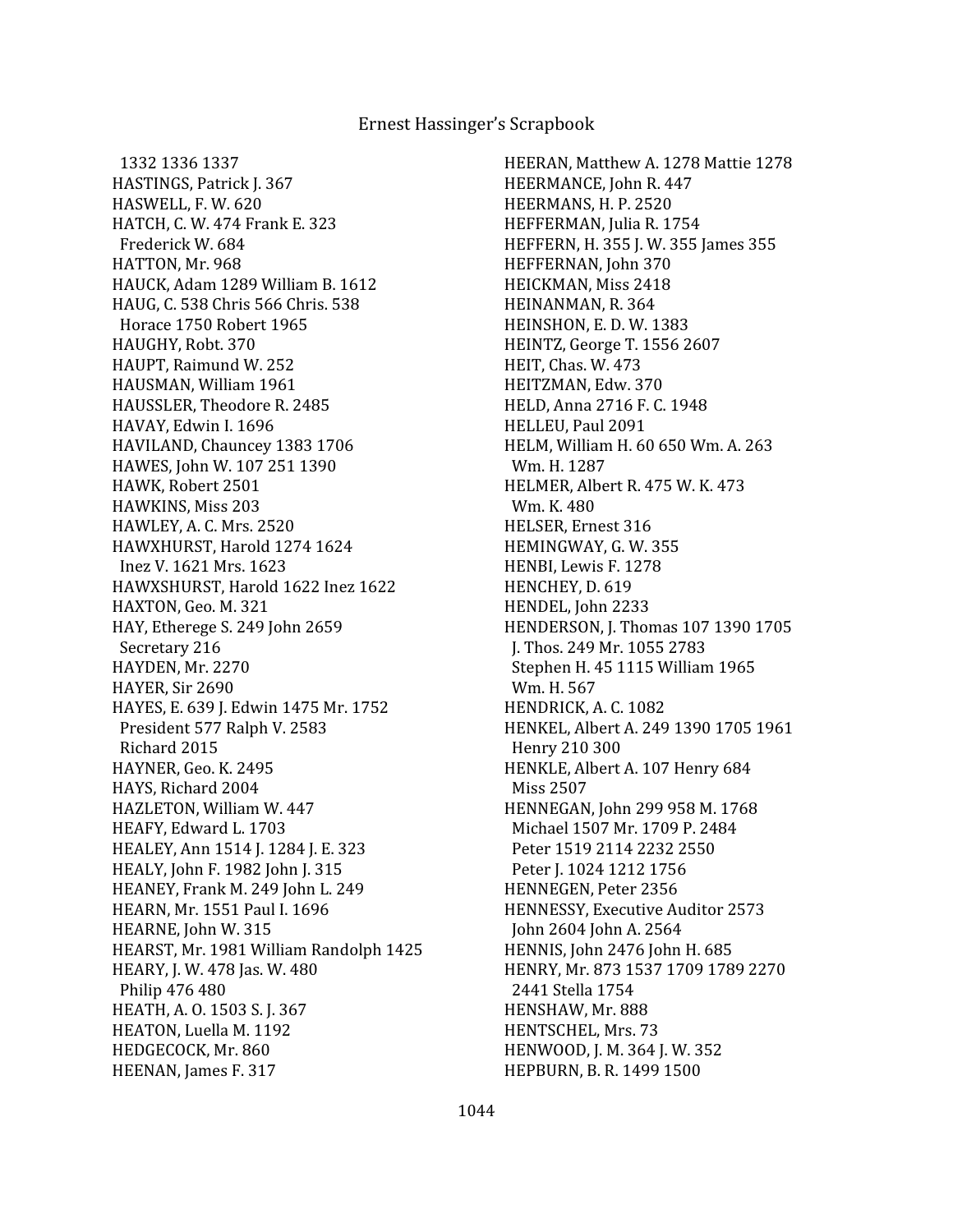HEPPINSTALL, J. 1278 HEPPNER, Frederick 2264 HERB, Mr. 232 Peter 249 HERBERT, A. 1278 Mr. 1241 HERING, Randolph 563 Rudolph 1232 HERLIES, Louis L. 2454 HERMANCE, Mary C. 208 Mr. 999 HERRICK, D. Cady 2519 H. S. 110 Judge 601 648 Justice 1720 Mr. 860 Walter R. 2519 HERRIGAN, Mr. 730 HERZIG, Emil 1695 1961 HERZOG, Mr. 2496 HESS, A. 320 John 565 M. F. 2149 HEWITT, Arthur 365 HEYBECK, C. 364 HEYBROOK, William 1965 Wm. 214 HEYBRUCK, W. J. 1643 William 178 HICK, J. P. 65 HICKEY, C. 364 Chris C. 107 Chris. C. 1390 1705 John F. 317 Mr. 814 873 1003 HICKMAN, Geo. T. 1623 George T. 1653 George T. Mrs. 1699 HICKS, Irl R. 1930 John 2489 P. P. 1965 HICKSON, Steven 1138 HIDALGO, Mr. 2441 HIGGINS, Arthur 479 Governor 61 126 James 476 480 John 447 M. E. 1072 Delia 2501 HIGGINSON, Rear Admiral 2251 Thomas Wentworth 1995 2693 HIGHAM, A. H. 2340 Al. 1956 Bandmaster 2404 C. 1584 Charles 58 107 125 244 1292 1309 1390 1528 1542 1653 1705 1949 1961 Chas. 249 1626 Chic 6 Prof. 1789 1956 2145 2328 HIGLEY, B. G. 1138 HILDEBRANDT, David 2558 F. 1512 F. A. 1439 1662 1754 1807 2127 2354 2419 Frank P. 1095 H. A. 538 539 540 566 Henry A. 523 Wm. A. 2113 HILDEBRANT, F. A. 1192 Fred. A. 2232

 W. A. 1247 HILDRETH, Mr. 968 HILKE, John 316 HILL, A. L. 1192 1800 Aleck 2501 Andrew D. 1982 Aubrey H. 1070 Aubrey L. 1227 2311 2599 Charles 510 Chas. 510 Harry 16 2558 2569 2578 Harry L. 2597 Harry Mrs. 1127 Ira L. 2091 J. Harry 736 J. Henry 440 2340 John 264 Lincoln 620 Milton 16 440 1605 Milton J. 1283 Mr. 780 W. H. 1433 William 685 HILLARY, Mr. 1934 HILLBURN, James W. 108 HILLER, Chas. 355 HILLERY, James P. 1706 1961 Jas. P. 1384 HILLKE, William H. 317 HILTON, C. M. 99 100 252 1128 1162 Charles M. 100 107 1104 1252 1326 1332 1335 1341 1390 1655 2784 Chas. M. 1650 G. P. 919 Geo. P. 751 2269 George P. 1106 1653 2073 George Porter Mrs. 2269 Mr. 59 85 100 101 102 103 104 1162 1263 1334 2788 2790 HINCH, Goat 585 HINE, George Milton 1982 HINES, Daniel 1965 E. 355 Fred 321 HINMAN, Henry R. 107 252 1390 1705 1961 Mr. 435 HINSCH, H. 1756 Henry 1907 HIRSCH, Mr. 1131 HIRSCHFELD, Leo 1952 1965 HISTORY, "Old Mill Stream" 535 A Close Call 1873 Abduction of Girl in 1913 2648 America Cup 154 American Flag Birth of 1415 Anger at Board of Health over complaint in 1904 1125 Animal Addax 1414 Animal African Wild Ass 1405 Animal Arabian Thorny-tailed Lizard 1553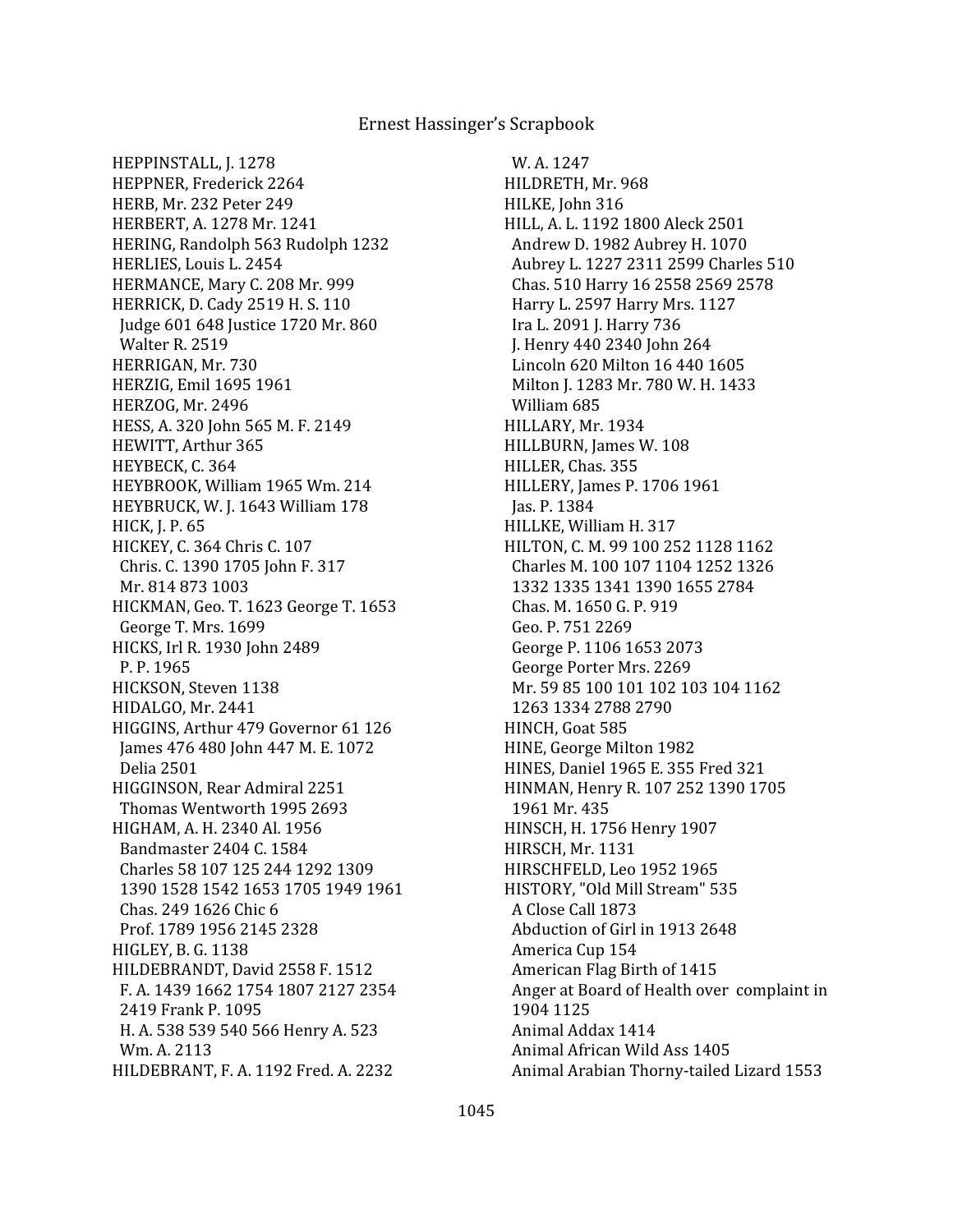Animal Black-Backed Jackal 1552 Animal Butterfly 1152 Animal Channel Bass 583 Animal Dog 1904 Animal Fennec 1573 Animal Fish 72 Animal Golden Pheasant 1929 Animal Guib 1386 Animal Hartebeest 1388 Animal Jungle 1660 Animal Leopard 1395 Animal Lion and Lioness 1544 Animal Porcupine 1404 Animal Rhinoceros 1463 Animal Sable Antelope 1431 Animal Sea Bass 1890 Animal Striped Hyena 1387 1539 Animal Wildebeest 1406 Annual 34th Convention NYSFA 1012 Arbor Day 2690 Archbishop of Canterbury 2393 Ashokan Reservoir 563 1231 1232 1233 1277 1288 1899 1913 1982 1983 1997 2100 2649 Austria Countess Chotck of 2527 Austria Emperor of 2526 Austria Franz-Ferdinand of 2527 Automobile Raffle 1438 Automobiles Speeding in 1905 1227 Band Boys Minstrels 1956 Banner Fund in 1904 612 Baseball 304 923 Baseball Fun 816 Baseball Schedule 843 Baseball Standings in 1903 713 715 717 720 722 724 726 730 732 737 738 744 745 748 749 756 762 766 770 771 772 773 791 800 804 805 808 809 814 815 819 822 823 825 827 830 833 837 839 841 842 844 845 847 850 854 855 860 864 865 868 869 872 874 877 879 881 883 886 889 897 911 918 Baseball Standings in 1904 1010 1011 1013 1062 1064 Baseball Standings in 1905 1236 1242 Battle of Rogers Rock 2522 Battle of Santiago 2486 Battleship Maine 216 Be Careful What You Say 2052

 Bigamy 1136 Bijou Theater 2135 Bill Taxing the Factory Mutual Insurance Cos. 1634 Birthday Greeting 2037 Bishop Praetextatus 2761 Blithewood Infantry 1825 Board of Education 1904 Report 1192 Board of Education 1907 Report 1754 Board of Education 1909 Report 1807 Boards of Health Abolished in 1913 2674 Body of Infant Found 1937 1938 1939 1940 Bold Holdup 2510 Bowling Contest in 1911 2430 Boxing in Saugerties in 1903 598 Brick Church Saugerties 2082 Brunehaut Queen of Austrasia 2050 Budget in 1904 1143 Bulgaria Prince Ferdinand of 2526 Business Man's Game in1903 796 Button Game 1774 Calendar of 1902 1731 Calendar of 1910 September 1993 Calendar of 1911 2020 Calendar of 1911 2689 Calendar of 1913 2796 Cantine Memorial Tablet 1913 Canvassing Vote 521 Carnival Parade Prizes 1654 Cartoon 202 Cash Register Burglars 2409 2425 Catskill Franchise Baseball 798 810 Catskill Murder 2031 Cementon Fire Company 151 Cemetery Gates Presented by D. A. R. 2074 Census Figures in1910 2439 Charlemagne 2760 2762 Charles the Great 2760 Charles V King 1992 Chief Joseph 1935 Children's Fountain 78 682 Children's Fountain in 1904 1127 1143 1144 Chulalongkorn King 485 Church Schedules 655 Cigarette Ad 967 Circus Seat Collapse 1908 1451 Clam Bake 1909 2169 Firemen's 1376 Clam Bake of the H. V. V. F. A. in 1909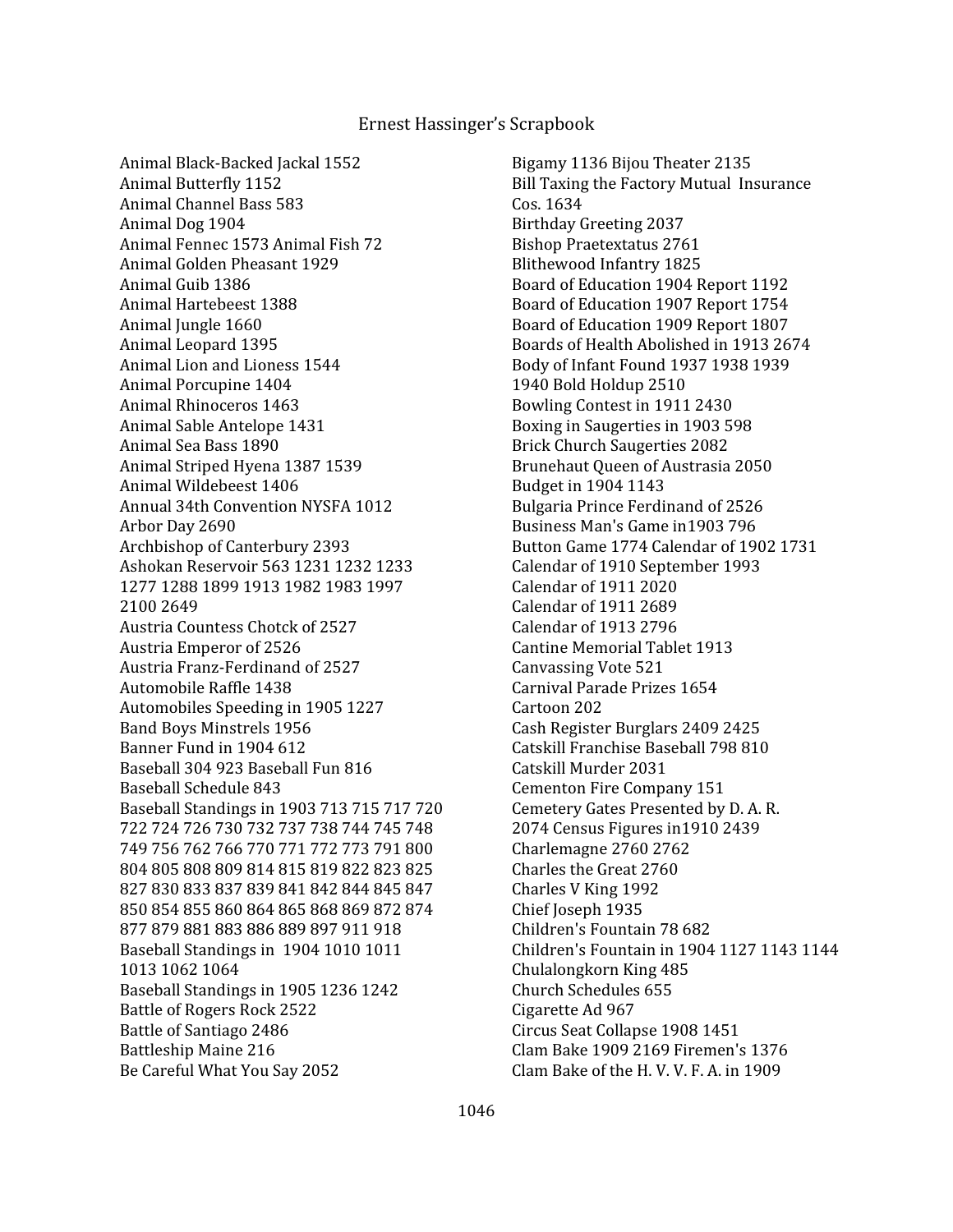1358 Cody Robbery 2631 Coldest Winter 831 College Amhurst Seal 1272 College Brown 1963 College Columbia University 1520 College Rensselaer Seal 1619 College Seal 1224 College Tufts Seal 1611 College Yale Flag 1620 Collision of Adirondack and Saratoga1293 Colonel's Minstrel Show in 1914 2011 Columbus Hall 2102 Congregational Church Founding 2088 Congregational Fair Opens in 1911 2472 Constitution and By-Laws HVVFA in 1908 1973 Continental Bucket Carriage 41 Convention in 1908 1338 1339 Convention in 1909 Firemen's 1368 Convention Contested 549 550 553 Costs for Publishing Reports 1507 County Democrats Endorse in 1904 991 Cowboy Picture 1881 1953 Crew Coulter-Biggin Sculling 828 Crew Taylor Winship Sculling 828 Crew Tyne Sculling 828 Curb and Grade Allen and Mc Donald Streets 1230 Curb and Grade Dock and Ripley Streets 974 Curb and Grade Mynderse Street 1148 Curb and Grade Ripley Street 522 Curfew 981 1148 Curfew Bell 1137 Curfew Ordinance in 1904 1143 Curtis Landing at Governor's Island 2435 Death of a Horse 584 Declaration of Independence 2774 Decoration Day in 1914 2632 Democrat Convention Kingston in 1906 1425 Democratic 1904 Primary 1184 Democratic Caucus 1251 Democratic Club to Banquet 2465 Democratic Conference in 1909 1536 1538 Democratic Convention Saugerties in 1908 1434 Democratic Line Officers 1289 Democratic State 1904 Convention

 1180 1205 1206 Diamond Ring Lost 1766 Diet of Worms 1992 Directions to Steam Boat Dock in NYC 2474 Distances and Information From Boat Landing to Mountain Resorts 2499 Do It For Saugerties in 1914 Slogan 2690 Dog Licenses in 1909 1790 Dr. Diedling 993 Drawing for Gentleman's Gold Watch 1730 Drawing of a Fireman 2119 Drinking Fountain South Partition and West Bridge 1234 Drought Records 380 Drowning of Two Young Ladies in 1910 2418 Dryden (Bill) 1599 1637 Dryer Bursting at Diamond Paper Mills 1201 Duchess of Fife 2393 Dutch Capture Saugerties Men in 1911 2456 Edward VII 2393 Egg Throwing Case 1274 Electric Poles Chopped Down 1491 Electric Railroad 183 185 191 192 194 195 197 201 212 213 218 274 Electrical Storm Saugerties in 1910 1984 Enthusiastic Meeting in 1903 851 Ernest Hassinger Biographical Sketch 1163 Esopus Creek Ice Jam 2799 Esopus Creek Water 1231 Ether 2407 Eugenie Empress of France 1962 Evangelical Lutheran Church 2502 2793 Exchange Hotel Menu 1176 1181 1183 Excise Inspectors Treated Roughly in Glasco 1775 Exempt Fireman's Old Fashioned Ball in 1910 2109 2134 2145 2158 2172 2185 2211 2122 2225 Explosion in Los Angeles Times Building in 1910 2525 False Alarm 439 Fire Alarm Boxes 1070 Fire Alarm Boxes in 1904 1069 Fire Department Lauded 1772 Fire Hose Advertisement 2092 Fire Hose Problem 530 Fireman Life Insurance 126 Firemen Right of Way in 1903 778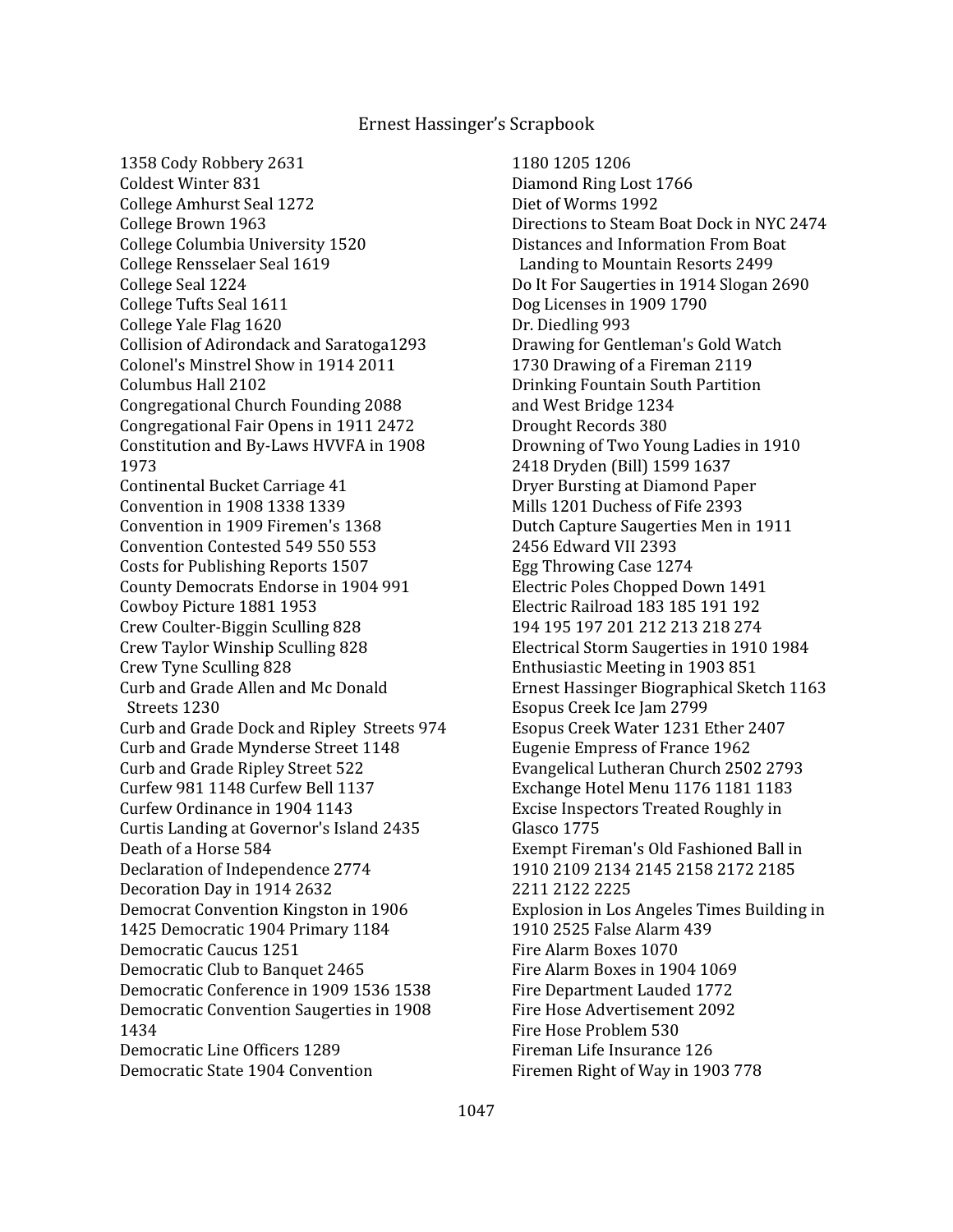1717 1718 1719 1720 1726 1727 1728 1729 1735 1736 1737 1739 1745 1746 1747 1748 Firemen's Minutes in 1908 1829 1830 1832 1836 1837 1838 1839 1843 1844 1845 1846 1852 1853 1854 1855 1860 1861 1862 1863 1868 1869 1870 1871 1876 1877 1878 1879 1884 1885 1886 1887 1893 1894 1895 1896 1900 1901 1902 1903 1908 1909 1910 1911 1916 1917 1918 1919 1923 1924 1925 1926 1931 1932 1933 1934 1941 1942 1943 1944 1949 1950 1951 1952 1958 1959 1960 1961 1965 1966 1967 1968 1973 1974 1975 1976 1977 1978 Firemen's Parade 534 1159 Firemen's Parade in 1904 And Inspection 1178 Fireworks Program 1964 First National Bank Meeting 2045 First Steam Fire Engine 1829 1187 Flag of Old Twentieth 2520 Floral Mountain Laurel 2006 Floral Roses 21 Flyers of the Hudson 2034 Fourth of July Celebration in 1908 1653 France Maria Theresa of 2527 France Marie Antoinette of 2527 Free Postal Delivery in 1903 513 French and Indian War 2019 Frozen Hydrants in 1904 358 Fulton's First Steamboat 2691 Gen. Jones's Suffragette Army Arrives 2095 Generator Bursts Man Badly Hurt in 1911 2458 George V 2393 Germany Emperor William of 2527 Getting the Horse Thief Cowboy 1928 Gilbert & Sullivan 2583 Glasco Italian Commits Murder in 1911 2457 Glasco Shooting 222 278 Government 4% Bonds 2085 Grand Celebration and Carnival in 1910 2411 2413 Grand Drawing Benefitting St. Mary's Church 1912 Grand Minstrel Carnival in 1910 2271 2281 2298 2308 2321 2335 2348 2368 Grand Oriental Costume and Masquerade Ball 581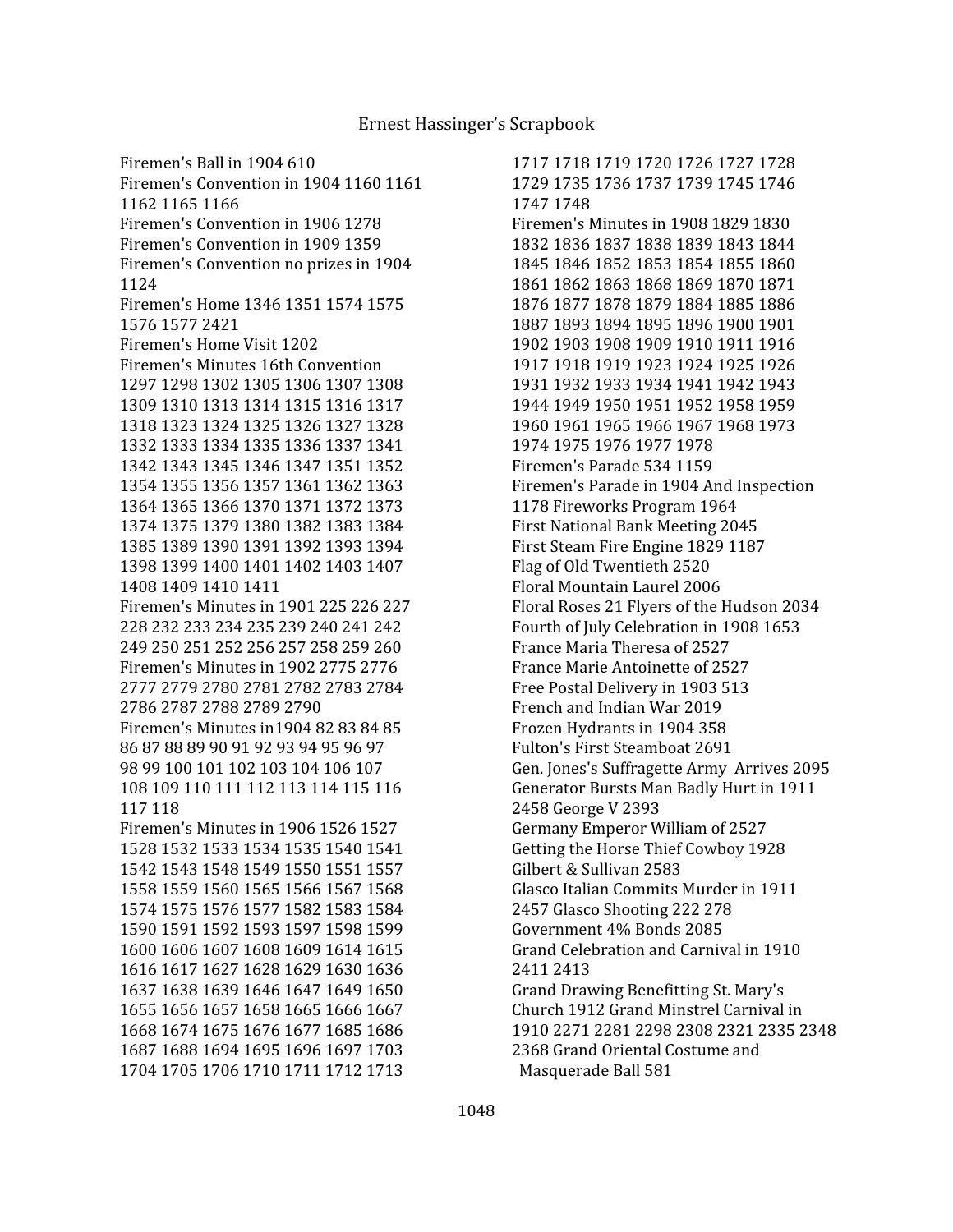Great Aeroplane Exhibitions 1948 Great Mock Trial in 1909 1791 Half Moon 2676 Halley's Comet 1930 2757 Hardenburgh Patent 2001 Harris' Light Cavalry Civil War 1087 Health Report in 1904 1075 Highway Protection 587 592 Horse Raffle 438 Hotel De Billy is Condemned in 1914 2795 Hudson Valley Firemen Contention 198 200 Hudson Valley Firemen's Association 16<sup>th</sup> Convention 1252 Hudson Valley Firemen's 15th Convention 1120 1128 Hunting in the Catskills 2469 HVVFA 1079 Inauguration Ticket 1367 Independence Day in 1909 1789 Independence Day in 1910 2404 Independence Day Celebration 1106 Indian Children Crying 1586 Indian Samoset 2035 Indian Statue 400 Indian Stringing Vegetables by Young Squaws 1848 Indian Statue 400 Inebriety Board 2523 Joke 215 269 301 2615 July 4th 445 Katsbaan Church 2042 2088 Katsbaan Church Moves to Saugerties Village 2082 King Edward 216 2393 Kingston 250th Anniversary of 1179 Kingston Ball Grounds 764 Kingston Founding 1779 Kingston Paid Department 1643 Kingston Patent 2001 Kingston Reorganize Fire Department 221 Labor Day Celebration in 1901 214 Ladies Unidentified 17 50 Laflin Hose Fair 2379 Land Condemnation for Road near Catskill in 1910 1708 Lawn Fete and Entertainment Lutheran Church 1751 Leap Year Dance 682 Liberty Bell 67 Lincoln Chair in which Lincoln was Sitting

 2661 Lion Tamer 2081 Liquor Men Organize 1519 Liquor Question 601 Liquor Vote 627 628 629 636 640 645 646 647 648 653 656 657 658 659 660 661 663 685 Louis XIV 2039 Lutheran Church Celebration 1756 Lutheran Church Ladies Visit Parsonage 2450 Lutheran Pastor Installed 2524 M. E. Men's Banquet A Grand Success in 1911 2692 Mad Dog 461 597 956 957 958 959 960 961 963 964 965 966 983 984 985 986 987 1146 Malden Turnpike 507 Malden Turnpike Purchase in 1903 507 852 Malden's New Hall 2251 Male Unidentified 54 81 1418 Maps showing the roads to the mountains 2500 Martin Luther Letter 1992 Masquerade Ball 1913 Maypole Dance in1910 2404 Meals and Hayes patents 2012 Membership Application HVVFA 1103 Mission Chapel for Sully Memorial 2464 Mogul card 1545 Mohawk Indian 2505 Monuments Unidentified 32 Mother Drowns Her Babe 2518 Motorcycle Race 1913 1531 Mount Vernon Fire Companies 1157 Mrs. Jarley's Wax Works in 1904 1127 Musicale and Graduating Exercises St. Mary's School in1912 1618 National Baseball Standings in 1908 752 New Bowling Alley 548 New Engine House 1555 New Hose Purchase in1908 970 New Marriage Religion 1265 New School Building 1264 New Score Board in 1904 1045 New York Great Seal Of the State of 1448 New York State Firemen's Association in 1904 105 Nicholas II Tsar 441 Nominees to Office in 1907 1561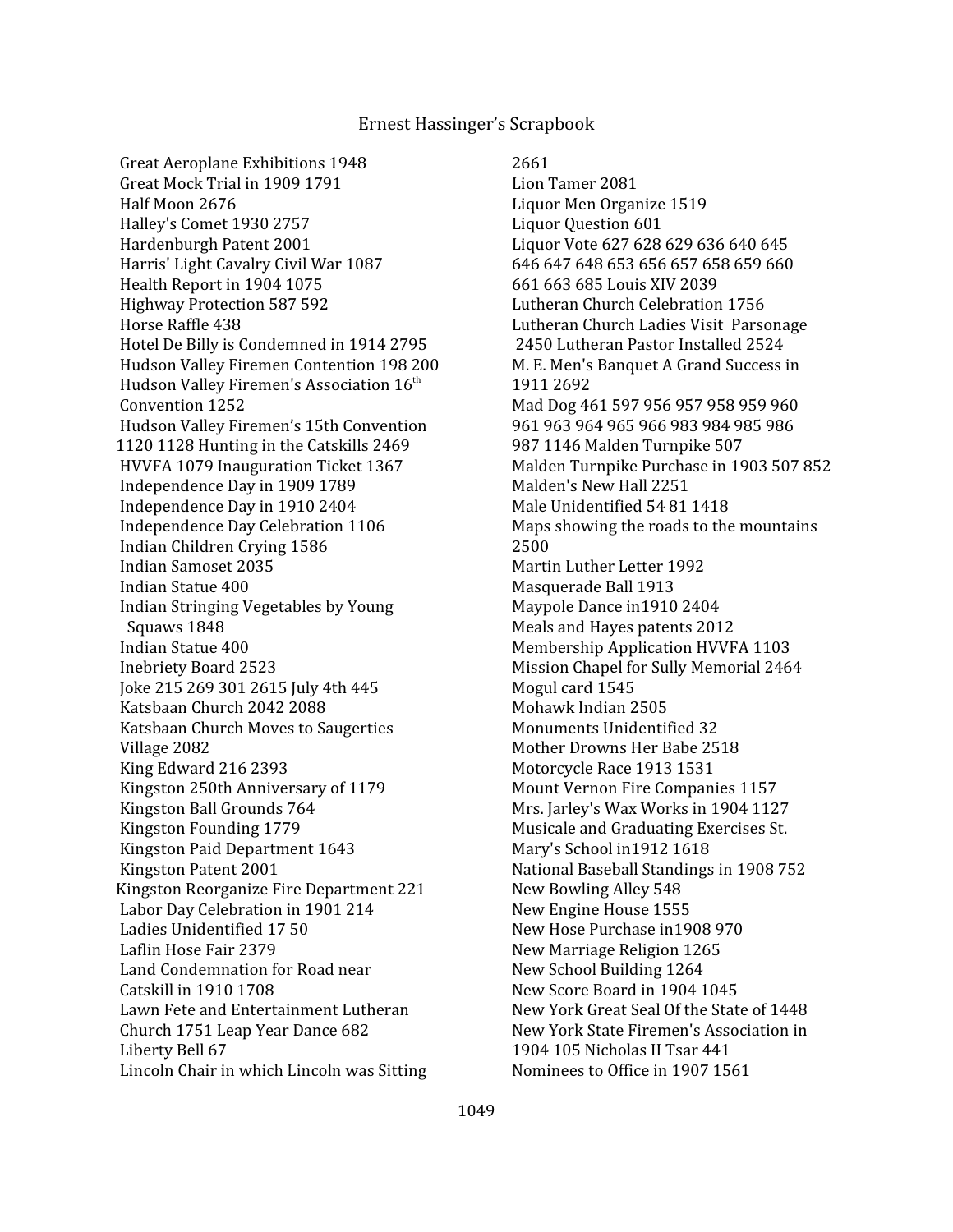Nozzle Burglary 462 494 Old Home Week 1831 1905 1916 2473 2508 2600 "Old Mill Stream" 633 Old Neptune Engine 40 Oldest Engine in America 982 Olga Queen of Greece 1955 Opening 1904 Baseball 1003 Opera House Stairs in 1904 981 Orchestra Conductors 2731 Orchestra Leaders 2733 Palatines 2007 2015 2039 2042 Pemaquid Tribe 2035 Pennant of 1903 Won Baseball 929 Peoples Choice Tippecanoe 954 Phoenix Hotel 2032 Picturesque Ulster 2001 2004 2007 2012 2015 2019 2022 2025 2028 2032 2035 2039 2042 2047 2051 2056 2061 2065 2069 2073 2075 2079 2082 2086 2088 2090 2093 2096 2797 2798 2799 2800 "Pinafore" 2583 Poetry "If I Should Die" 1290 Poetry Limerick 2392 Poetry Old Sexton 600 Poetry The Saugerties Spirit 2103 Poetry The Tale of the Three Bills 1787 Portugal King and Queen of 2526 Portugal Maria-Anna of 2526 Post Office Moved 1724 President McKinley 216 Presidential Party 1752 Prince Edward Albert 2393 Princess Louise 2393 Princess May of Teck 2393 Princess Victoria 2393 Private Excursion Party 1744 Program of Minstrel Show in1911 2528 2537 2552 2565 2574 2584 Progressive Euchre and Dance 1564 Progressive Euchre and Reception 229 Prohibition Opposition 2076 Purchasing Away from Home 1492 Queen Alexandra 2393 Queen Ann 2004 2007 2015 2065 Queen Elizabeth 634 Queen Fredegunde 2761

 Queen Ulster Lodge 56 Raffle for a Bear Skin 928 Railroad 66 Reformed Church at Flatbush 2096 Reformed Church Chapel 2090 Reformed Church Katsbaan 2007 Reformed Church of Saugerties Erected 2088 Reformed Church Receives Roosevelt Organ 2093 Reformed Dutch Church 2520 Regiment 120th 2520 Religious Tract 397 398 Rip Van Winkle 1488 Ripley Street Discontinuance in 1907 1508 1509 1511 1513 1514 1515 1516 Road Work Ulster County 2455 Sale of Athletic Field Saugerties 786 Saloonkeepers 1756 Saracens at Tours in 732 2043 Saracens Overthrow 2758 Saugerties 2001 2004 2007 2012 2015 2019 2022 2025 2028 2032 2039 2042 2047 2051 2056 2061 2069 2073 2075 2079 2082 2086 2088 2090 2093 2096 2473 2797 2798 2799 2800 Saugerties Advertisement 623 Saugerties and Tivoli Ferry Time Tables 708 Saugerties Bank 381 Saugerties Bank Note 942 Saugerties Baseball Franchise Transferred in1905 1243 Saugerties Boosters Busy in 1914 2632 Saugerties Bridge Repair in 1905 406 Saugerties Budget in 1905 1097 Saugerties Evening Line 2460 Saugerties Gateway to the Ulster & Catskills 1822 Saugerties Reforms in 1917 2622 Saugerties Shooting 2408 Saugerties What's in a Name 1078 Saugerties-Woodstock Road 2604 Savonarola 2065 Saxony Crown Prince of 2527 Saxony Frederick August Crown Prince of 2526 Saxony Frederick-August Crown Prince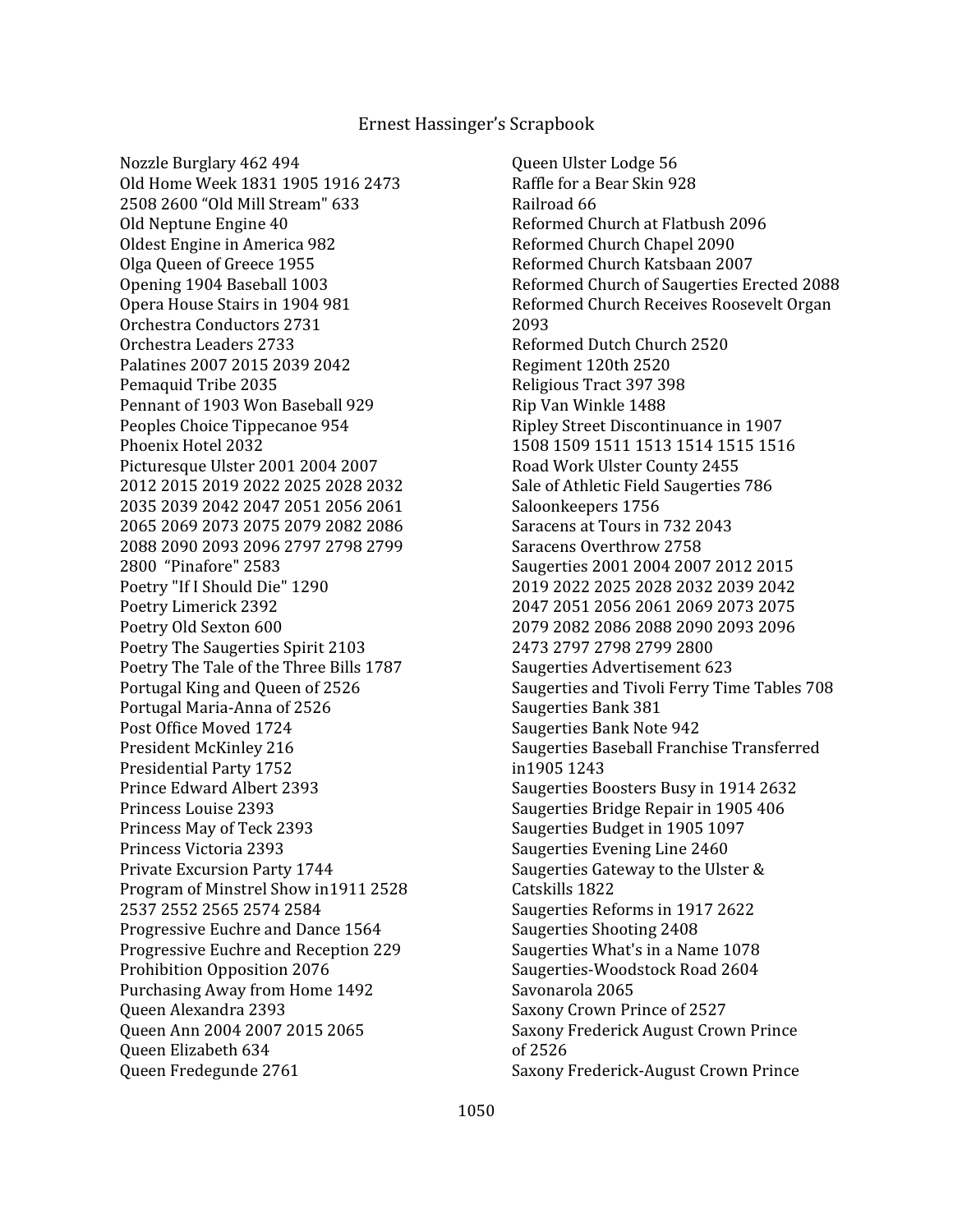of 2527 Saxony King Albert of 2526 Saxony King George of 2526 Saxony Prince George of 2527 Saxony Prince Max of 2527 Saxony Princesa Louisa of 2527 Saxony Princess Louise of Tuscany and 2526 Saxony Princess Mathilde of 2526 2527 Saxony Queen Carola of 2527 School Bids 1485 1486 School Cost 1487 1489 School House 1276 School Inspection 1275 School Meeting 1725 Scrapbook Vandalism 1806 Sculling 828 Seamon Park Gifted 1909 to the Village 2521 Senior Play in 1912 2507 Seven Die for Murder in Prison Death House 2551 Sewer 1221 Sewer in 1903 506 Sewer Bids 1145 1185 Sewer Cave-In 1182 Sewer Construction 51 Sewer Contract 1194 Sewer Question 1153 1154 1155 1156 Shortest Route to the Catskill Mountains 2463 Sixteenth Annual Convention 64 65 Slot Machine 1525 Smallpox 1768 1802 Snyder Hose 1163 1183 Snyder Hose Fair in 1904 1213 Song Latest Popular 1244 South West Winds 1865 Spanish American War 216 Special Boating Arrangements for 1911 2468 Sports 1903 680 691 692 Sports schedule 1903 697 698 705 706 707 708 699 Sports1903 689 St. Mary's Hall Collapse 1908 1635 Star of Bethlehem 2757 Starins Glen Island Ticket 385 State Fire Chief's Convention 1330 1331 State Highway Scandal 2564 2573 2604 2791 State Wide War Against Fires 2471 Steamer Ida 1173

 Steamer Ida Arrives 1171 Steamer Ida Collision 1170 Steamer Ida's Crew Rescues Soldiers 1912 2614 Steamer Saugerties 412 606 616 Story of the 10 Little Firemen 1108 Street Commissioner to oversee sewers 1511 Summer Resorts Among the Catskill Mountains 2433 2475 2476 2484 2485 2487 2488 2489 2490 Summer Resorts in Dutchess County 2494 2495 2497 2498 Tag Day in 1909 1080 Tag Day for Visiting Nurses 1579 1755 Tammany 1981 1982 Team \$1.80's Baseball 865 Team 180's Baseball 874 Team All Cubans Baseball 889 Team Blue Labels Baseball 865 874 1025 Team Catskill Baseball 926 Team Catskill League Baseball 934 Team Colts Baseball 1002 1003 Team Cuban Giants 999 2270 Team Cuban Stars 2441 Team Cuban X Giants 915 916 918 Team Diamond Mills Baseball 1025 Team Excelsiors Baseball 1025 Team Giants vs Philadelphia Athletics 2496 Team Kingston Y. M. C. A. Baseball 1049 Team Main Street 794 Team New York Giants Baseball 938 Team Partition Street Clerks 794 Team Progressive Base Ball 780 896 927 1049 Team Saugerties Batting Average in 1903 943 Team St. Patrick's Academy Baseball 1025 Team State Printers Baseball 879 Telephone Contract 1507 The Modern Venus a Statue 2505 Three Young Men Lose Their Lives in 1910 2443 Tobacco Advertisement 669 Topsy Original in Uncle Tom's Cabin 2516 Trains Collide at Tivoli 2479 2480 2481 Tram Road 219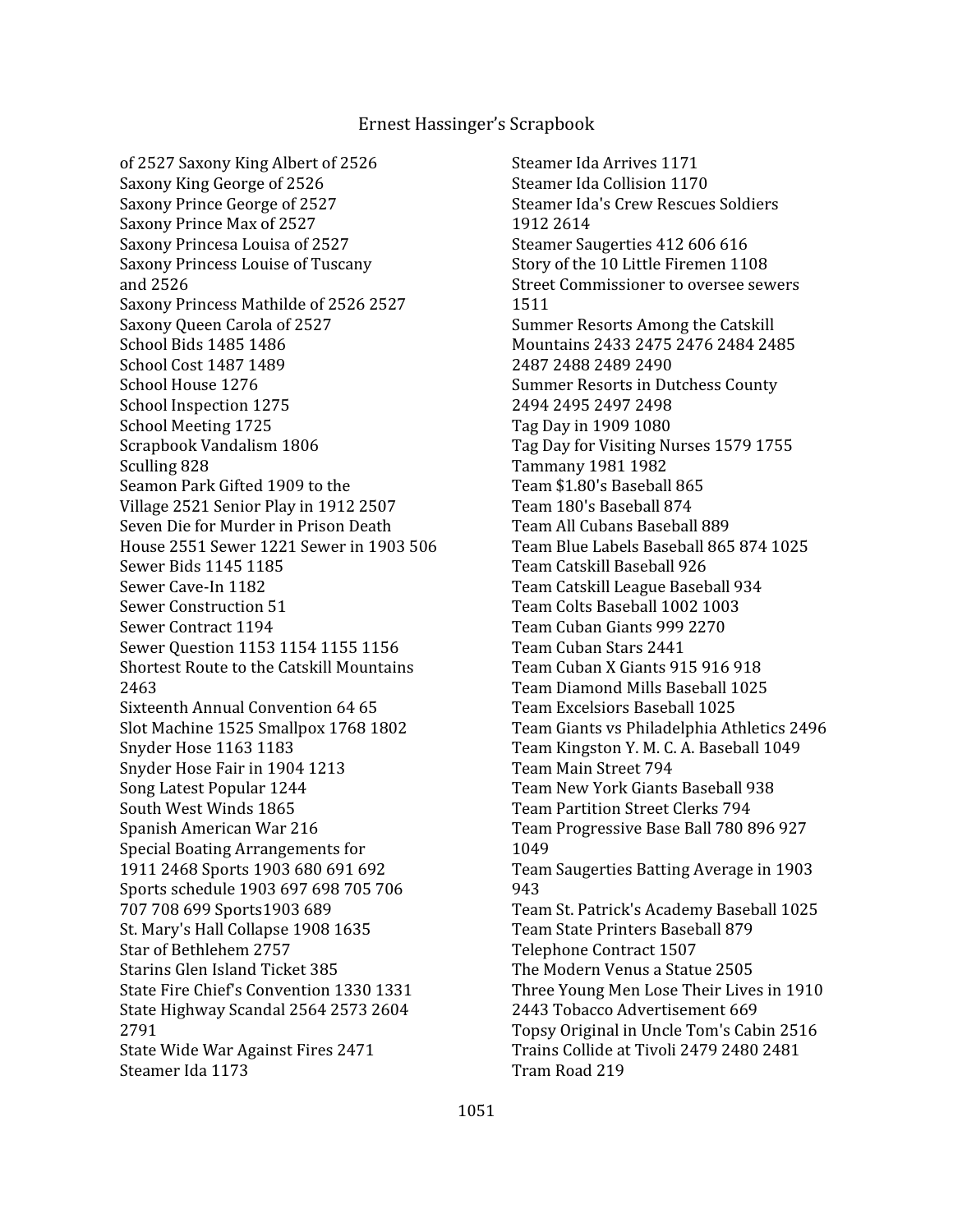Tuscany Dom Pedro 2526 Tuscany Duke of Parma 2526 Tuscany Empress of Brazil 2526 Tuscany Ferdinand IV 2526 Tuscany Grand Duke of 2526 Tuscany Louisa of 2527 Tuscany Marie Louise of 2526 Tuscany Princess of Parma 2526 Type of "Coffee Mill" Engine 998 Typhoid 1153 Ulster Co. Almshouse 542 Ulster County Society Ball 1911 2501 Ulster Lodge Program Book 1907 1470 1471 1472 1473 1474 1475 1476 1477 1478 1479 1480 1481 1482 Uncle Sam in Wrong 2440 Unidentified Men Two 2060 Unidentified Men Three 71 Use Electric Lights 2381 VanWagenen Piano Contest 1841 Varioloid 1799 1800 Veteran Volunteer Firemen's Fair 1904 37 Victor Machine 2116 View 1999 Village Budget 1907 1439 Village Charter Changed 1142 1508 1913 2766 Village Election in 1906 1497 Village Electricity 183 Village Electricity in 1903 515 Village Lighting Contract1759 Village Ordinance Snow Removal 2778 Village Records Fire causing loss of in 1907 1769 Village Reward for street light damage 1270 Virginia Highway Department 1291 Washington and Friendship Engine 992 Washington Crossing the Delaware 1969 Washington First Inauguration 2774 Watch Guessing Contest 1936 Water Commission Report 79 203 299 1510 1996 Water Diversion 624 Weather 625 Weather Forecast 2268 Web Party 1563 West Camp Church 2039 West Shore Railroad 335 708 West Shore Railroad Ticket 527 512 1742 Whig Emblem 954

 Who is Guilty 1121 Why Pay More 1413 Wide Tire Law in 1903 852 Wide Tire Ordinance in 1904 1143 Williamson Cornet Band 311 Wiltwyck Hose New Truck 1903 876 Women's Prison in Saugerties in 1909 1808 1874 1875 Y. M. C. A. Saugerties 1450 Yachting Terms 547 Yachts American and English 547 Yachts Evolution of 546 You look good card 2410 HITCHCOCK, A. M. 107 1188 1214 1315 1390 1705 1965 Alfred M. 251 1104 Charles W. 1302 1390 1705 1961 Chas. W. 1278 1527 Lawrence 596 Mr. 1878 P. D. 555 1266 P. DeWitt 107 994 1390 1705 1961 HITCHCOX, Chas. W. 1616 Delegate 1628 Mr. 1609 HOAG, Frank S. 1958 Grand Regent 15 Henry I. 2605 Horace 1702 2641 2662 Peter 1481 Rev. H. J. 685 Samuel N. 1112 HOAGLAND, W. A. 725 HOBART, Mr. 216 Vice-President 216 HOBSON, Lieutenant 216 HOCHM\_\_, Lucy 76 HOCTOR, Clarence J. 1239 HODGE, Jean W. 447 John 467 471 475 480 HODGKINS, E. I. 319 HODGMAN, N. L. 320 HODGSON, S. S. 480 HOES, Chaplain 2035 HOESEN, Daniel 1965 HOEY, Peter 1961 Peter J. 107 1390 1705 1958 HOFF, Charles 684 David B. 685 Edward 1778 Fred 711 Frederick 1724 S. S. 355 Samuel 274 HOFFMAN, Frank 249 1390 Fred 251 1390 1705 1961 Jos. M. 480 Joseph M. 479 Mr. 2457 Philip 2404 Sheriff 2457 William 325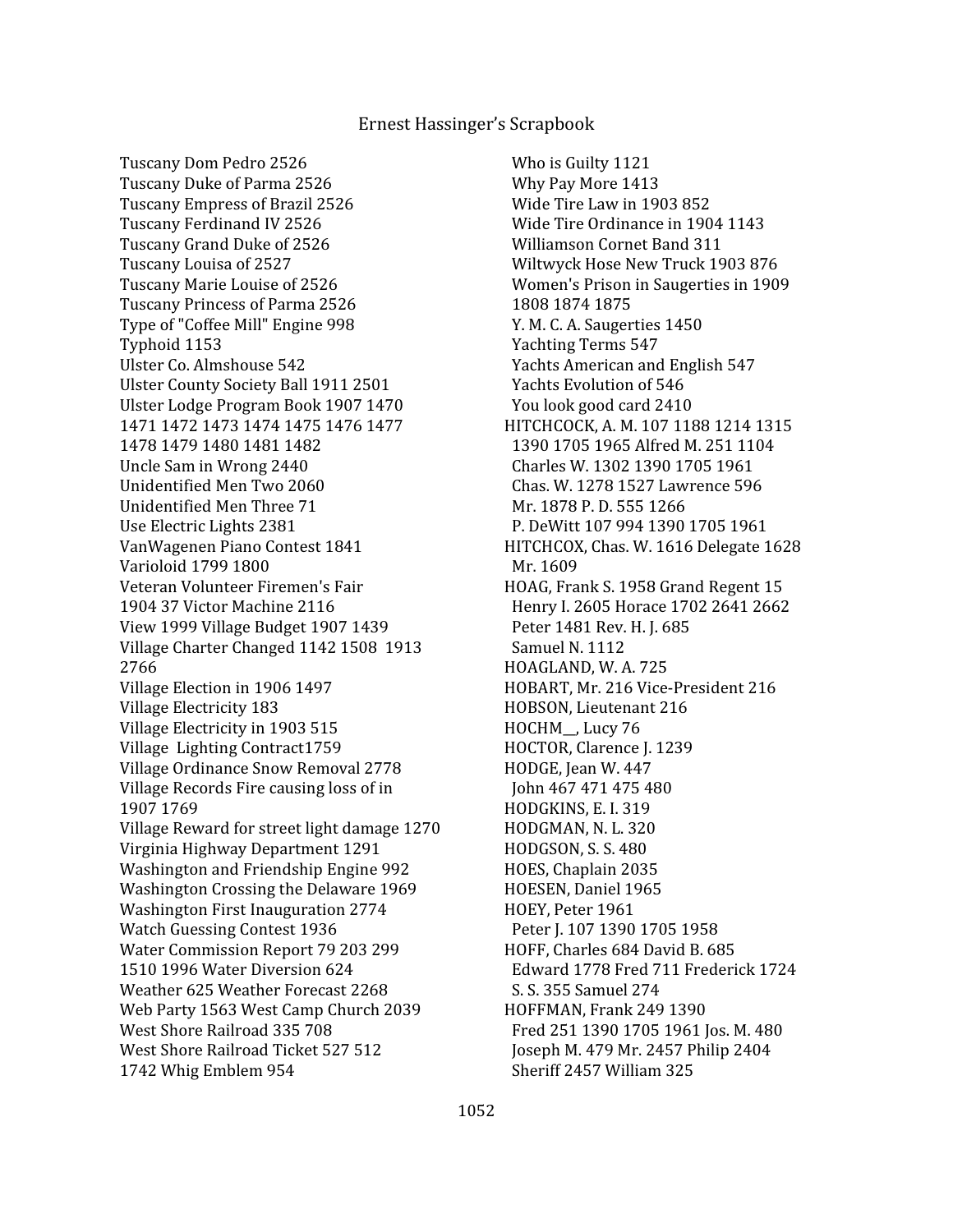HOFFMASTER, D. W. 473 W. J. 474 HOFFMEISTER, Theo 2502 HOFMANN, J. 1756 HOGAN, Dub 744 E. M. 435 1961 2789 Edward 1166 Edward H. 1104 Edward M. 107 994 1188 1214 1390 1528 1705 2776 Mr. 304 705 720 730 732 744 772 773 859 1055 1057 1537 1860 Patrick 621 Peter 370 Thomas 359 Umpire 746 Wm. 1695 HOGG, C. H. 352 C. M. 364 Chief 356 Lancelot 317 N. 1330 HOLBEIN, Mr. 2663 HOLCKE, Harriet A. 1754 HOLCOMB, G. L. 315 HOLDEN, Harry 1952 Oliver 684 1723 2045 HOLLAND, Daniel T. 321 HOLLANDER, Mr. 1032 1036 HOLLERAN, John 367 HOLLEY, James 476 HOLLINGER, Edward 1805 Fred A. M. 325 P. 1756 HOLMES, G. L. 474 James 1382 1706 1961 William 320 HOLPP, Jacob 1504 1703 HOLSAPPLE, Abram 1161 Charles 16 736 979 Charles Mrs. 736 Chas. W. 742 Mr. 780 HOMMEL, Albert 684 Charles 684 Chas. 510 Christian 1475 Christopher 685 Deputy Sheriff 1121 Ford 2428 Frank 684 685 Frank Mrs. 2472 J. F. 684 L. S. 685 Luther 80 183 449 685 796 996 1071 1150 1192 1220 1510 1754 1774 1798 1800 1803 1807 2785 Luther Mrs. 1127 1213 Melissa 1645 Miss 2472 Mr. 1075 Nora 2785 Nora R. 2785 P. A. 1561 Stephen 684 William H. 617 684 1561 1791 Wm. E. 685 Wm. H. 276 611 707 975 1069 1269 1436 1761 1765 1786 1798 1800 HOMMELL, David W. 1161

HONG, Samuel L. 1138 HONOHAN, T. 1584 Thomas 179 312 468 637 Thos. 99 HOOKER, S. Percy 2455 HOOLLEY, Frank 1616 HOOPER, Wm. 479 HOOSE, Frank 1959 HOPE, Mr. 1238 1245 1246 Sam 1245 HOPKINS, A. T. 474 David 685 Engineer 1185 Fred D. 1959 Henry K. 471 John T. 317 Thomas 2443 HOPPER, De Wolf 2182 Edna Wallace 2334 HORAN, John 1382 Keeran F. 322 HORN, Miss 2501 HORNBECK, A. 865 Alfred 300 Arthur 557 Arthur V. 1982 John C. 1289 Wesley 684 HORSFALL, J. W. 1965 John W. 1836 HORSTMAN, George 107 1961 HORSTMANN, George 1390 1705 HORTON, George L. 1293 James T. 325 HORVERS, John 1383 HORVEST, John 1706 HORWITZ, S. 500 HOSE, Snyder 1653 HOTALING, Fred 1952 John 1090 Mr. 241 HOTCHKISS, C. M. 286 HOUCK, William B. 1024 HOUERST, John 1961 HOUGHTALING, Chas. E. 1270 1453 David Mrs. 2438 N. A. 251 HOUGHTLING, De Witt D. 322 HOUGHTON, C. 364 HOUSAR, Fred 1965 HOUSSAYE, Henry 2693 HOVER, Clyde 147 P. C. 1004 1777 Robert M. 1777 HOVEY, F. V. 363 HOWARD, Charles F. 1875 Clinton 969 Clinton N. 2491 Harry 28 687 1209 Joseph 359 Judge 602 L. B. 210 420 449 505 515 533 617 751 979 996 1047 1141 1210 1225 1440 1516 1754 2371 L. H. 453 Leonard B. 210 Mrs. 2516 Shop 1765 HOWATT, E. J. 595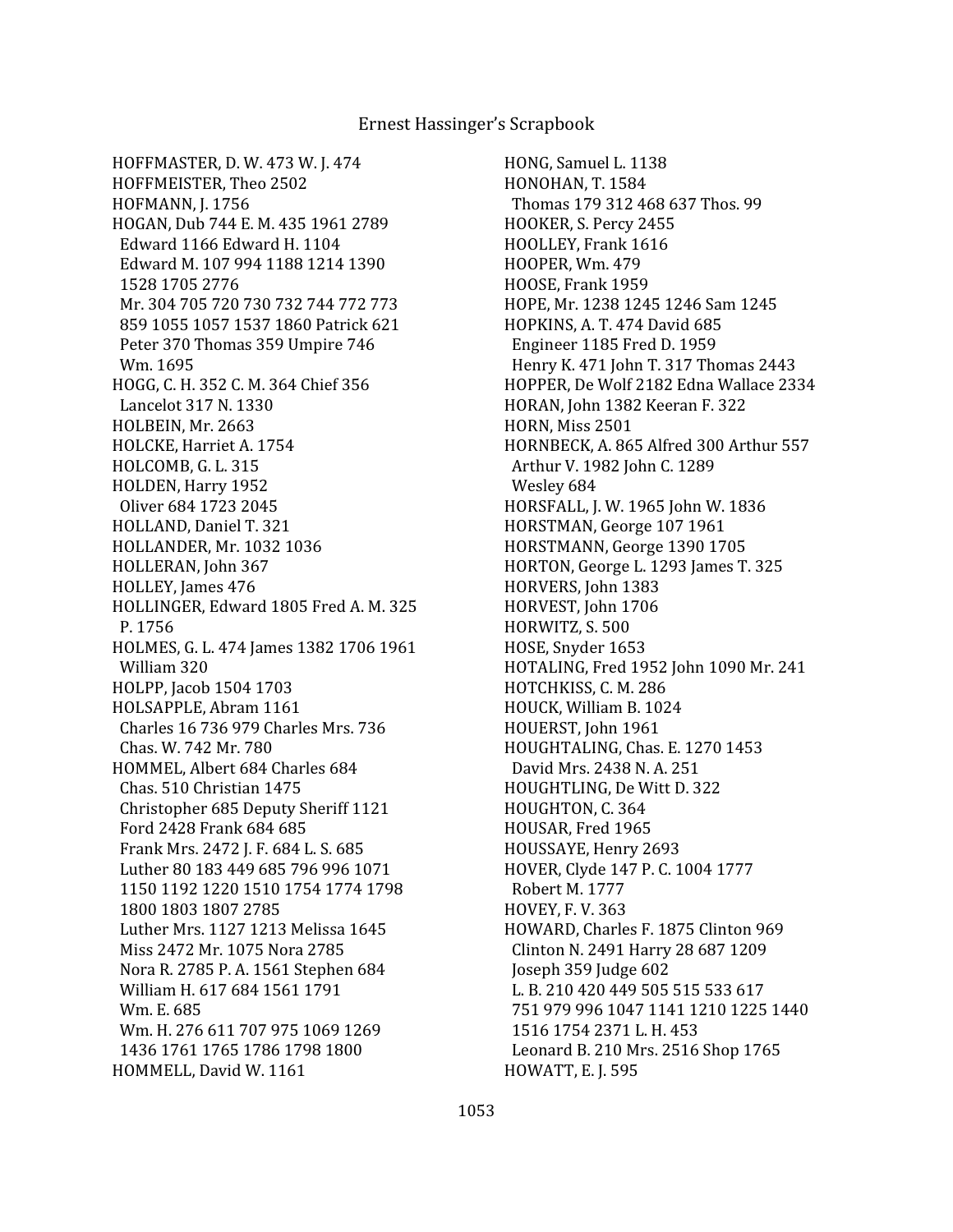HOWE, Admiral Lord 2065 Benjamin 1982 Harriet S. 1192 J. B. 364 Julia Ward 1995 S. B. 1192 T. B. 1192 HOWELL, Augustus M. 107 F. 364 Gus 638 Thomas W. 1138 HOWLAND, E. A. 107 1390 Edward A. 251 Mr. 228 240 W. L. 489 William L. 490 HOXIE, F. 355 HOY, Joseph 1266 Peter V. 437 HOYER, Orchestra 2640 HOYT, Assemblyman 2519 HOZMER, Mr. 1034 1036 HUBBARD, Andrew H. 365 H. W. 316 HUBBELL, C. B. 366 HUBEN, Jacob 1289 HUBER, Assemblyman 2519 Jacob 473 Joseph 420 1024 1733 1763 2404 Mr. 2151 Nicholas 249 HUBERTS, C. 2475 Christ. 107 194 214 461 706 956 961 964 977 1212 1390 1519 1705 1756 1961 2310 2585 Christ. Mrs. 612 Hotel 818 HUBIE, Mr. 725 HUDSON, Edward 1384 1706 1961 Henry 1857 2677 J. 1278 James 1278 Samuel T. 447 Thomas 1965 HUESTED, C. E. 1777 HUFF, Assistant Surgeon 2486 HUGGON, Samuel H. 333 HUGHES, Charles E. 1981 F. 1148 1760 Father 2523 Gov. 1779 Governor 1922 H. 1278 H. J. 696 Harry 1662 1797 Henry J. 1662 J. H. 1768 Jack 1032 1775 2662 Jno. J. 2437 John J. 971 1733 1802 2523 2530 Manager 2270 Michael I. 240 Mr. 304 689 712 714 715 717 720 722 729 730 737 738 744 748 756 761 762 770 771 772 773 774 779 788 790 807 820 826 829 830 838 839 849 853 857 859 862 866 867 871 873 875 882 884 885 887 888 894 898 912 915 938 943 999 1000 1002 1003 1005 1007 1010 1011 1013 1015 1018 1019 1021 1023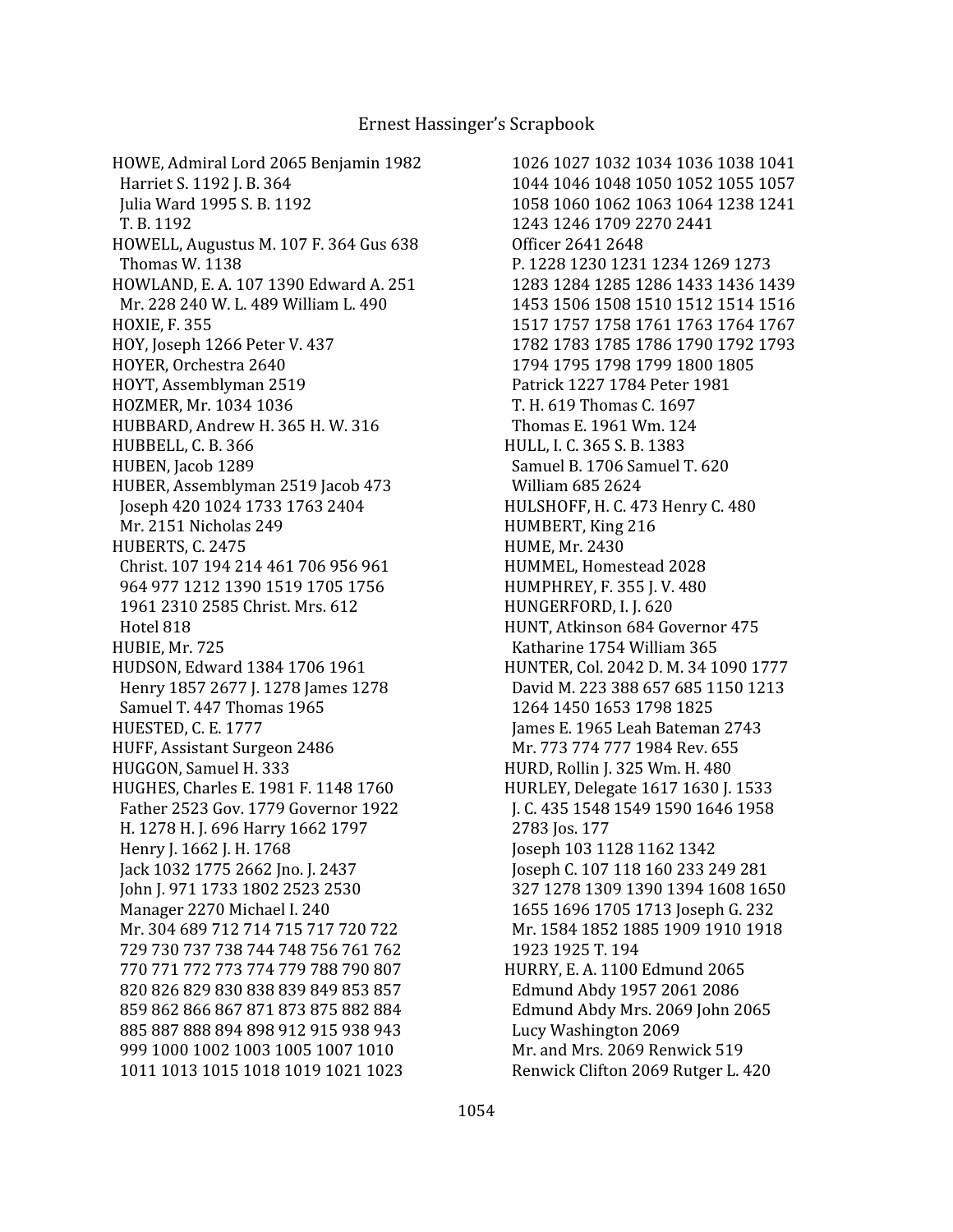William 67 HURST, R. H. 1499 1500 HUSER, Theo 1958 HUSSEY, William H. 325 HUSTON, Wm. E. 480 HUTCHINSON, J. 1278 HUTTON, Mancius H. 2075 Mancius S. 2075 Mr. 1956 HUYCK, T. 639 HYATT, M. 477 M. M. 477 HYDE, C. H. 318 HYNES, Lawrence Mr. and Mrs. 2501 Margaret 2501 IGO, John 2501 Patrick 960 IMMEKUS, Robert 2454 INGALLS, H. O. 319 INGELOW, Jean 2800 INGRAHAM, O. S. 1965 Phoenix 1982 W. 355 INGRAM, O. S. 1346 Orange S. 313 IONNE, M. 2540 IRELAND, James G. 1024 IRISH, George W. 1346 S. B. 1982 IRONS, Andrew B. 1475 IRVING, J. J. 364 Mr. 2035 W. F. 1139 Washington 2787 IRVINGTON, Hotel 1247 2078 IRWIN, Charles 557 1289 Edward 1958 Mayor 2437 2517 Mr. 861 871 912 943 1026 1027 1041 1062 Roscoe 557 991 1596 1702 1997 2264 2437 2465 2641 2662 ISENMAN, L. C. 474 ISHAM, Family 2251 ISRAELS, Josef 2693 IVES, Edwin 367 G. O. 366 Harry D. 321 JACK, Viola 1645 JACKSON, Charles E. 201 Eben 186 201 Edward T. 201 James 471 Mr. 1752 R. M. 195 Robert N. 186 190 201 JACOBS, Andrew 2607 Charles 1623 J. L. 595 L. 499 Mike 844 864 874 902 936 Mr. 722 730 732 748 814 849 853 857 859 862 866 869 870 871 873 875 882

 885 887 888 901 912 943 Sophie 567 JACOBY, William 1965 JAEGER, Hotel 1084 Miss 2418 JAGO, Wm. F. 473 JAHN, W. 1756 JAMES, C. C. 1220 1475 1791 2419 C. C. Mrs. 743 2074 James A. 2120 Lewis B. 1959 Maria K. 1508 1509 Maria R. 1515 Marie K. 1514 2521 Mr. 80 2270 JANIS, Elsie 2320 JANSEN, C. M. 1433 G. M. 1777 Stanley 711 JANZER, Ernest W. 1906 George A. 1906 Henry E. 1906 JARLEY, Mrs. 1127 JEFFERSON, Mr. 1752 JEFFRIES, James 1602 JELLINGS, Benjamin W. 475 Joseph 480 JENKINS, Delegate 1617 1629 1638 1646 1647 James 557 1289 1982 2278 2437 2453 2457 Judge 2641 Miss 2406 Mr. 1278 1646 Wm. H. 1696 JENNEY, John 471 W. E. 474 William E. 472 Wm. E. 474 JENNINGS, James 695 JENNY, Wm. E. 471 JENSEN, L. 2614 JERNAGAN, Edward 137 206 JERNEGAN, E. 523 1662 Ed. 1486 1514 Edw. 1143 Edward 74 137 575 615 653 741 1130 1449 1470 1475 1480 1481 1672 1673 1780 1841 2101 2444 2477 Mrs. 1130 JEROME, Jerome K. 2665 Mr. 1493 William Travers 571 JERRELL, H. S. 684 685 1777 JESSUP, George 321 JEWELL, James Mrs. 1645 Jas. 1090 JEWETT, F. A. 300 JOHNS, A. 1278 1697 Al. 1278 JOHNSON, A. 355 A. S. 1138 Anna 1127 Arthur M. 325 Ben 2743 Billy 964 Bull 896 902 918 C. 11 Geo. 370 George 1498 George J. 325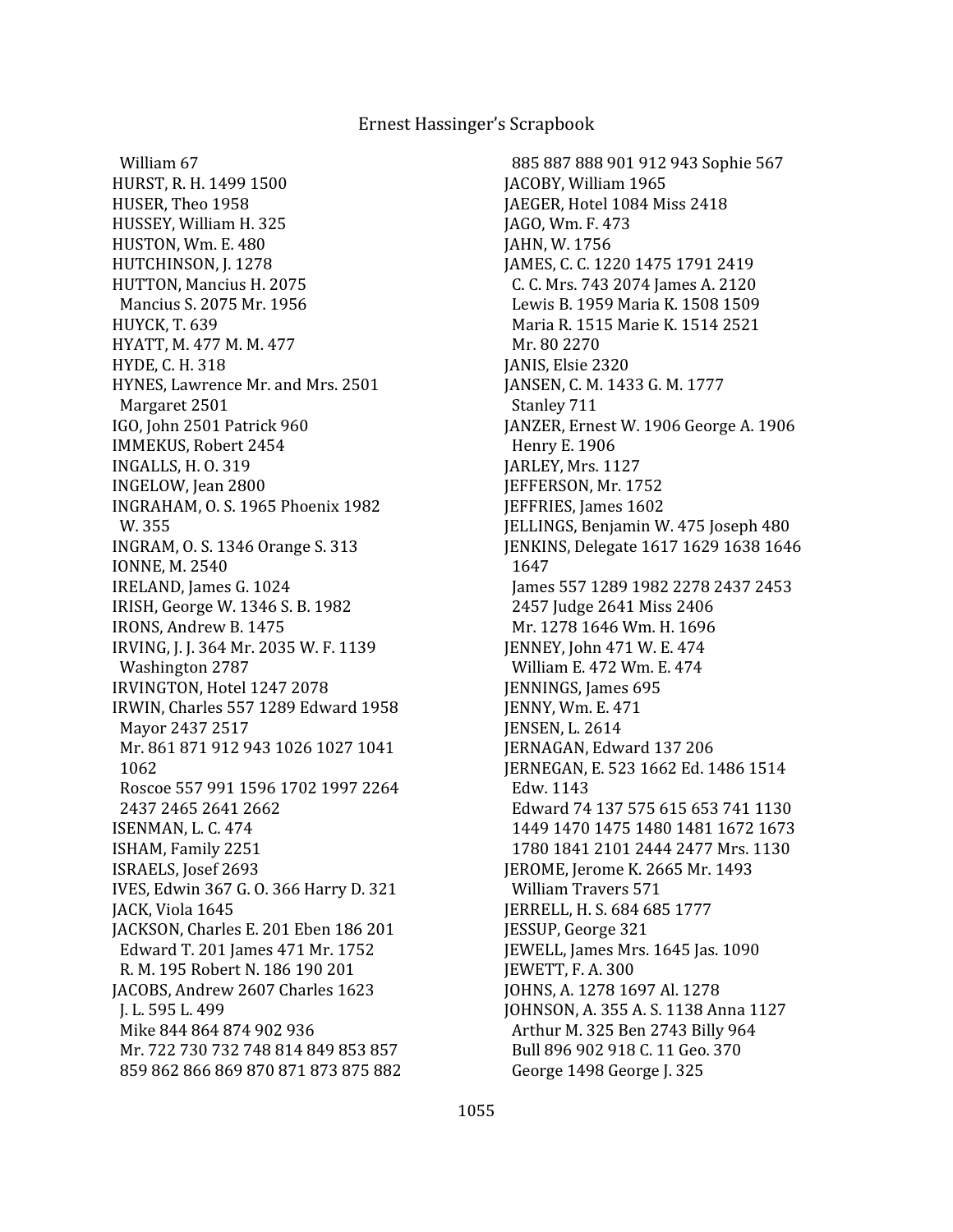George W. 684 Gilbert 107 1390 1706 Harry 322 370 J. M. 1139 Jacob 1696 1965 James C. 1777 John 1150 1151 1498 Katharine L. 1754 Loftus 299 1100 1498 1516 Mr. 714 735 780 897 917 1369 1617 1627 Nelson 1498 Odell 509 510 Rob. 865 Robert 1498 Tom L. 2693 Umpire 910 William 3 255 308 1498 2019 2042 William R. 149 1251 2454 William Richard 1193 Wm. 370 Wm. R. 589 1514 1644 JOHNSTON, G. 478 Gilbert 1965 James 1795 Thomas B. 2264 JONES, B. 595 Bert 554 Bert. 554 Garret 1706 1965 Garrett 111 1390 Gerry 366 H. W. 1138 J. H. 684 685 John 474 John H. 568 569 John S. 1216 Jos. C. 370 Mr. 826 873 1003 1015 1036 1062 Rosalie 2095 Thos. 1501 Wally 766 Walter C. 201 JOPSON, George D. 1789 2387 JORALMAN, C. 1965 JORDAN, E. L. 952 John 1965 Mr. 722 730 737 738 744 746 748 749 757 760 943 JOSEPH, Abraham 107 249 1266 1390 1706 JOSEPHS, Charles A. 1346 JOY, Angus T. 107 1390 G. B. 1181 2602 Geo. 794 796 George B. 1662 2380 Mr. 708 JOYCE, Martin 249 William 326 JOYNER, W. R. 1135 JUDGE, A. H. 2506 J. P. 323 JUDSON, H. W. 10 JULIEN, H. 500 JUNG, Edward 178 249 KAEHLER, F. C. C. 1756 KAEPPEL, G. G. 370 KAHLER, Pastor 2524 KALB, Anna 1580 Lena 1580 Ronon 1580 KANDT, C. A. 473 Chas. A. 480 KANE, D. L. 1200 John M. 367 Mr. 1240

KAPLAN, Lewis 107 1391 1706 Louis 1965 KAPP, John 1278 1718 John F. 1278 1697 1965 KASTEN, John 340 KATT, Augustus 1150 Matilda 1774 Teddy 1937 KAUFFMAN, F. K. 1642 KAUFMANN, J. 1756 John 565 KAVANAUGH, Arthur 320 Thomas 320 KAY, George E. 318 KEANE, A. M. 84 Thomas F. 1383 KEARNEY, Ellen 2241 J. 2520 J. W. 16 James 1798 1802 James W. 16 262 972 John J. 322 O. H. 1703 Orliff R. 1965 Philip 1268 W. 742 William 1802 KEATER, J. A. 684 KEATING, Joseph M. 201 KEATINGE, J. M. 185 Joseph M. 212 Mr. 195 KEATOR, Dr. 2446 KEAVY, Sam 1787 KEEFE, Charles 616 Mr. 306 William E. 1490 KEEGAN, Charles 1959 Edward Mr. and Mrs. 2501 James 2501 Joseph 107 251 1391 1706 1965 Margaret 2501 Mary 2501 Mary E. 1136 Mr. 98 Peter 1136 Robert 1136 2501 KEELER, A. 1234 1764 1767 1768 Andrew 80 505 1069 1070 1077 1269 1803 H. Hobart 1982 Mr. 877 Peter 1486 William Henry 166 Willie 874 875 KEELEY, Mr. 1002 Thomas 145 255 944 949 1433 Thomas J. 974 KEENAN, Joseph 1264 1791 May 2507 Patrick 1754 Patsy 966 Samuel 1803 Vincent 78 William 503 944 949 1074 1706 1965 William F. 149 1434 1653 1770 1783 Wm. 12 971 1384 Wm. F. 589 1644 KEENE, A. M. 99 A. W. 551 Al. M. 101 Alfred 107 Alfred M. 251 454 994 1391 1706 1832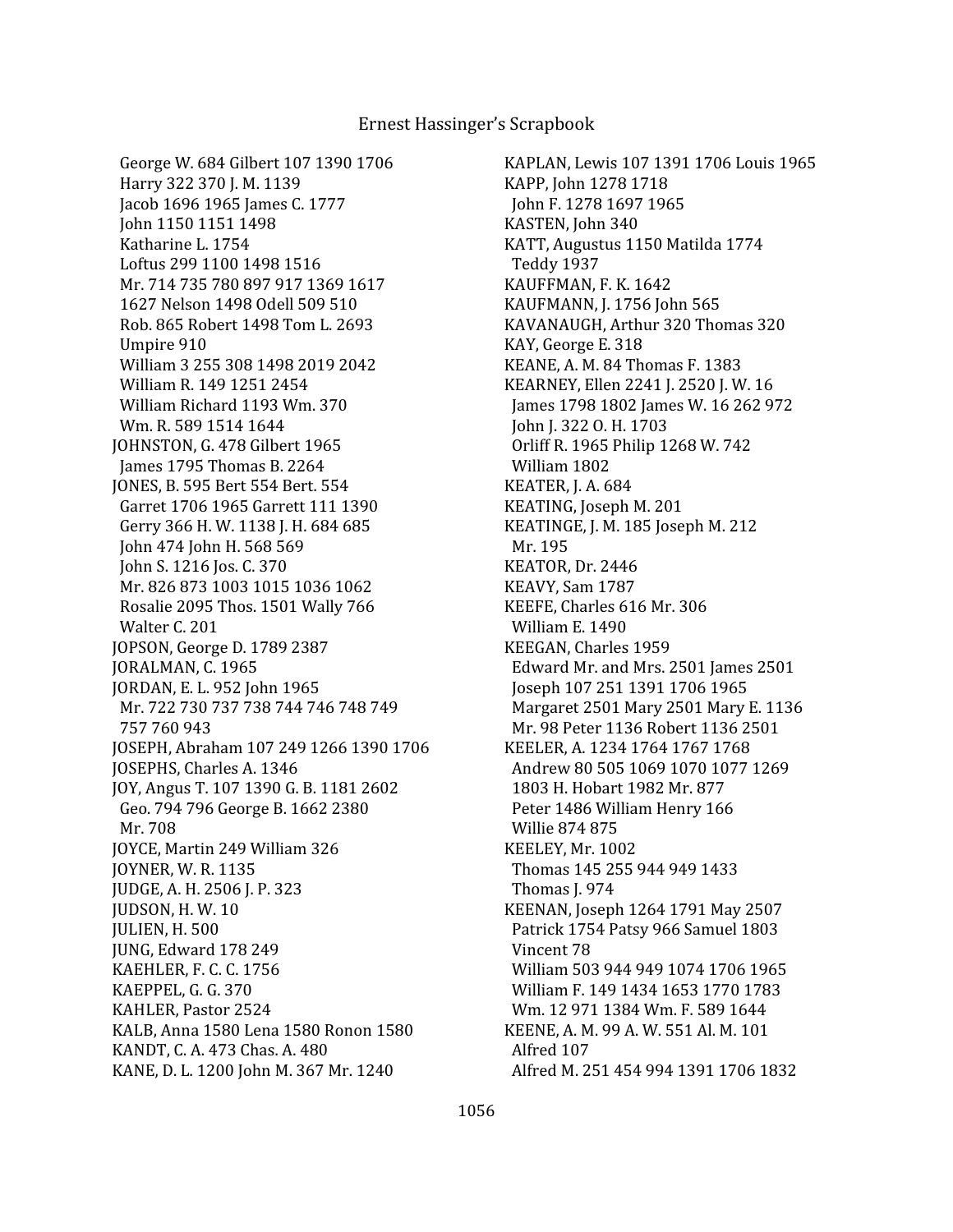KEENER, Fannie M. 1192 Frances 1127 Frances M. 1807 Fred A. 685 1777 Fred Mr. and Mrs. 2428 Fred Mrs. 940 Ralph 1195 Sam 1754 1807 Samuel 1800 Wm. 1192 1754 1807 Wm. H. 685 KEENEY, B. T. 80 H. R. 1517 H. T. 145 449 590 689 698 751 919 996 1047 1130 1131 1192 1450 1754 1770 1773 2115 2341 2404 2547 Harry T. 786 860 1030 2437 Henry T 2046 Henry T. 268 440 616 1294 1605 1641 1653 1768 1986 2508 Henry T. Mr. and Mrs. 2428 Manager 713 714 718 724 738 739 740 757 759 837 840 844 861 872 875 Mr. 760 779 786 823 President 1050 1052 1235 KEENS, Alfred M. 2776 KEEP, Georga R. 471 George R. 472 KEESE, Martin J. 670 KEESLER, E. D. 1959 KEGLER, Lewis 1692 Louis 711 1229 1604 KEHN, C. 1756 Elias 316 KEHOE, Mr. 706 717 849 882 934 KEHR, G. A. 707 Gus 2372 KEIM, Minnie 736 KEIP, Joseph 1382 KEIRNAN, James 324 KEITH, James D. 1971 KELDER, Abram 1561 Frank 7 J. J. 947 KELLER, Abraham 1612 J. 1756 John 1612 Mr. and Mrs. 2501 Stewart 365 KELLEY, J. D. J. 2486 J. M. 557 James 1391 1965 Mr. 853 888 1033 KELLOGG, J. E. Mrs. 2520 Luther Laflln 2251 Miss 2520 N. Mrs. 2520 Nathan 34 William A. 1982 KELLY, Anna Gertrude 1467 Coroner 2072 2681 Democratic County Chairman 2573 Edward 316 J. M. 1289 James 107 251 1706 Jas. 10 John Mrs. 1467 Joseph 185 201 212 Mr. 705 717 1002 1005 1013 1018 1026

 1027 1041 1060 1062 1064 Stephen 322 W. H. 956 W. J. 1425 KELSEY, Bert J. 1436 1786 Myrta 1192 KELSO, William 2443 KEMBLE, Peter 1070 W. P. 2200 William P. 684 Wm. P. 685 KEMMY, Thomas 1278 KEMP, Wm. 318 KEMPER, S. H. 529 KENDALL, Charles E. 111 KENDEL, C. E. Mrs. 1466 KENNE, A. M. 1965 KENNEDY, Assemblyman 2519 C. N. 555 D. 1278 Edward 359 Frances M. E. 1697 Gilbert F. 1289 Henry 317 J. J. 315 Martin 479 480 Morris 1965 Niel 326 W. H. 315 KENNELLY, Edw. L. 324 KENNEY, Arthur J. 2102 Beatrice 2583 Charles 1958 H. T. 691 808 930 1795 2042 John 958 John J. 1024 L. M. 1495 Lawrence M. 1698 M. F. 685 Manager 760 1956 Michael 1150 1151 1807 Sisters 2640 Wm. 1230 1283 1761 1764 KENNY, Arthur J. 1912 2454 KENT, A. E. 352 Alexander 1 KEOGH, Thos. H. 1982 KEOUGH, Josie 1580 KERBERT, Frank 1510 2405 John 1228 John H. 589 1230 KERNAN, John D. 2519 Mr. 2519 KERNER, Charles 2084 KERR, Ira B. 1691 J. 543 KESSLER, C. L. 364 KETCHAM, A. J. Mrs. 2520 KETNER, George J. 2524 KETNOR, George J. 2431 KIDD, H. Y. 2784 James H. Y. 107 1391 KIEFF, H. H. 2426 KIEMMER, George 1391 KIERNAN, Mr. 1709 Thomas 324 KIERSTED, Geo H. 1777 J. Mrs. 2520 Jesse 1777 John 2073 Mr. 2088 KIESSENWETTER, Theodore 316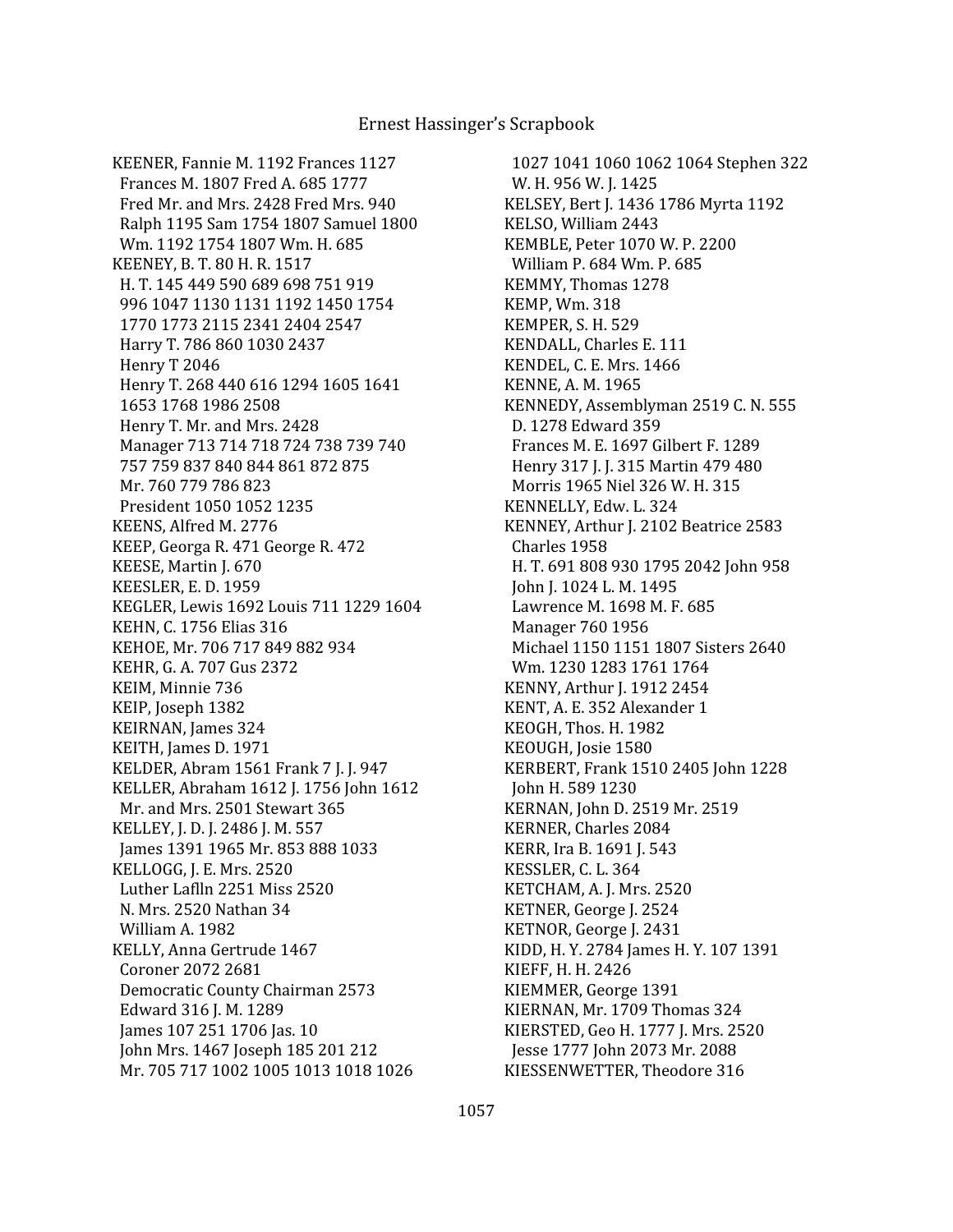KILBORNE, Horatio 480 KILBY, James P. 1982 KILCOYNE, Michael 476 KILLORAN, John 320 KILMER, A. J. 365 Willis Sharpe 365 KILPATRICK, A. H. 1138 KILROY, Martin 2434 Michael 2434 KIMBALL, C. P. 319 KIMBER, T. B. 1532 KIMBLE, John H. 684 Peter 1625 1733 W. P. 1777 KIME, George Mr. and Mrs. 1690 John W. 1690 Urban 2434 KING, A. B. 319 C. 477 Dorothy 1127 2507 E. Clark 620 Edward 585 George 359 Moses 2262 Richard H. 249 Thomas 1304 KINGSLAND, Elisha 24 KINLOCH, O. F. 319 KINNERA, Charles C. 620 KINNEY, Austin 1778 KIP, Mr. 396 KIRBY, James 325 Thomas P. 321 William J. 321 KIRCHNER, George C. 107 1391 1706 1965 KIRKBRIDE, Philip 324 KIRKHAM, J. A. 1293 KIRSCHNER, Geo. C. 249 KIRTZMAN, William 1239 KISTNER, Officer 2408 2447 2453 2457 2648 T. 1756 Theo. 1801 Theodore 1074 1184 1439 1453 1514 1561 1761 1764 1765 1768 1775 1800 2607 KITCHENER, Lord 2393 KITTELL, James S. 2456 Mr. 780 KITTENGER, F. A. 474 KIVIN, Anna 2501 Nora 2501 Sarah 2501 KLEBAUR, Frank 2501 KLEE, John F. 370 Jos. F. 370 Philip 370 KLEEBER, Barber Shop 2142 John 509 2268 John A. 510 511 L. 1516 L. F. 2443 l. H. 1756 147 297 662 1004 1074 1251 1273 L. H. Mrs. 612 L. K. 705

 Lewis H. 276 503 662 950 1095 1625 1733 1780 Louie 1780 Mr. 1184 2360 2587 Mrs. 2443 KLEIN, Charles 2091 Jacob 479 Mr. 999 1000 1002 1003 1005 1006 1007 1010 1011 1013 1015 1018 1019 1021 1023 1026 1027 1032 1041 1044 1046 1048 1050 1055 1057 1060 1062 1063 1064 KLEM, Edward 53 299 Mr. 2496 KLEMM, G. E. Mrs. 612 Gotleib 407 Gottlieb 1475 KLEMMER, George 107 249 1706 KLINE, Daniel F. 480 Mr. 1038 KLOCK, Jay E. 2419 KLUSTZ, J. 685 KNAPP, Jno. F. 1616 John F. 1278 1527 1636 1703 KNAUFF, John F. 326 KNAUST, A. H. 1756 Adam 1095 1531 1907 Geo. 974 George 420 KNIFFIN, Mrs. A. 2487 KNIGHT, Alderman 2681 Charles H. 322 John 2443 Mabel 1213 Mable 2583 May 2583 Mrs. 2520 S. Y. 1099 S. Yates 129 137 407 741 1094 1099 1229 1475 1480 1481 W. J. 1396 1648 2579 Wm. J. 2315 KNIGHTS, H. W. 474 KNOCHE, John 709 KNOLL, Frank 1382 1580 Otto C. 1965 KNOLLYS, Lord 2393 KNORR, John 1702 2641 2662 KNOTT, James Proctor 2693 KNOWLDEN, Frank 1384 KNOWLES, A. I. 483 A. L. 474 T. A. 1662 KNOWLTON, Clark 365 KNOX, Charles 1182 General 2774 John G. 1096 KOCH, Charles 1475 Chas. 300 KOCHERTHAL, Pastor 2042 Sybilla Charlotte 2042 KOEPNICK, John 1906 Louise 1906 KOESTNER, John 538 KOHL, Carl H. F. 1423 Carl H. P. 1422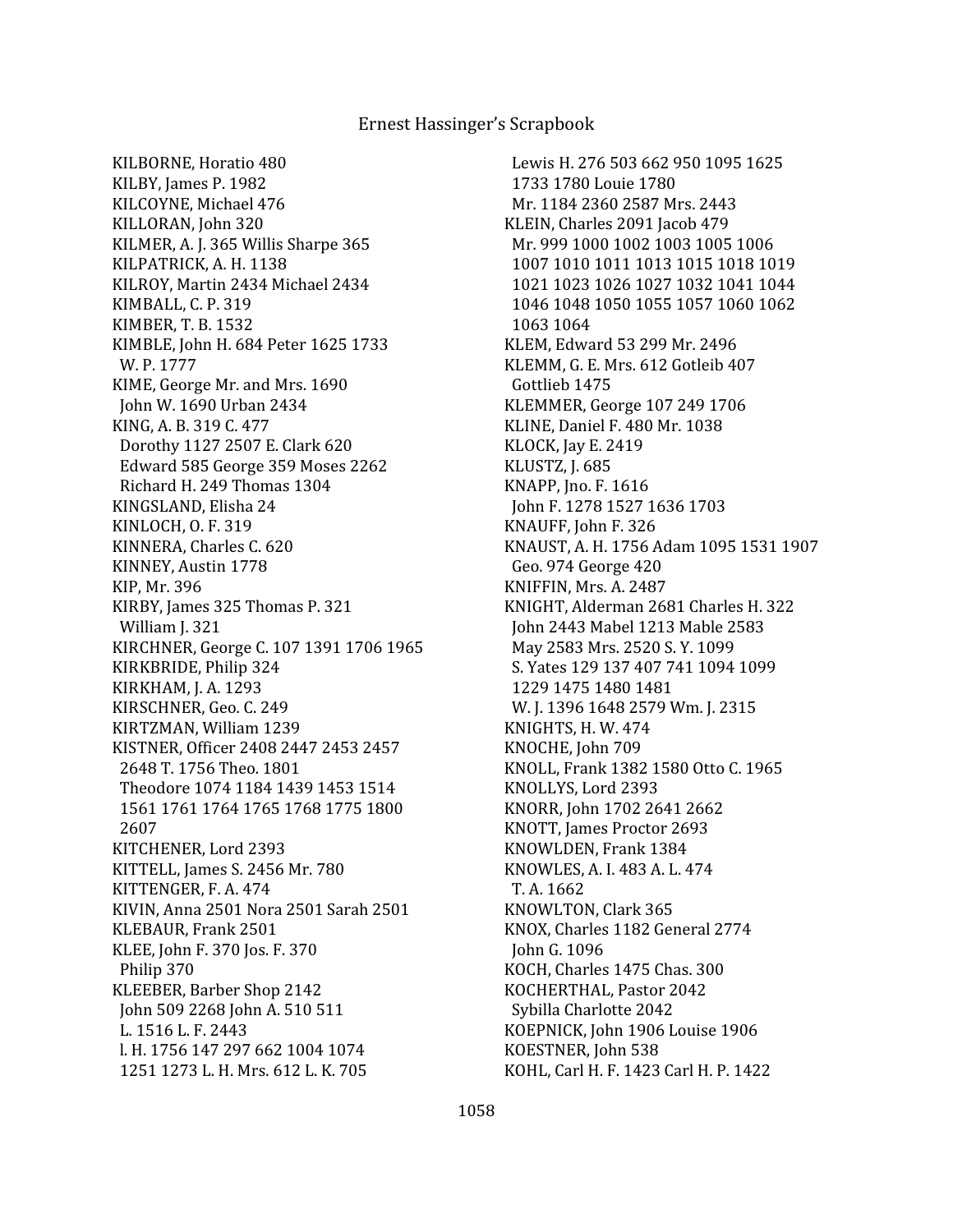Mr. 2078 KOHMAN, W. F. 633 KOHN, A. 500 E. 500 KOLB, John Mrs. 2475 KOLLER, Paul. W. 2524 KOLPIN, Henry C. 1965 KOLTS, Delegate 1629 L. 551 2783 Lewis 1390 1706 Louis 107 225 227 249 435 1527 1616 1965 2780 2782 Louis M. 994 Mr. 235 William 1965 William H. 107 1390 1528 1626 1706 1949 Wm. H. 249 KOLTZ, Lewis 1278 Mr. 234 William H. 1925 1926 KOMURA, Marquis Jutaro 2693 KONETCHY, Edward Joseph 63 KOREJWO, Michael 151 KRAETZER, W. F. 2433 KRAFT, John E. 991 1102 1289 KRAHMER, C. 1756 Christian 1053 1054 Rev. 655 KRANTZ, Henry 519 KRANZ, Henry 209 KRAUCH, O. 1756 KRAUPA, R. 364 KRAUS, Fred 662 1004 Fred Mrs. 2472 Frederick 1561 1733 2431 J. 1756 Miss 2472 KRAUSE, F. 1278 Fred 297 KRAUSS, Frederick 1510 Henry 1143 KREIDY, Mr. 712 726 738 832 859 904 912 938 KREIGER, Henry 435 1162 1965 Mr. 94 1616 KREIGLER, Mr. 233 KREMELBERG, George 1580 KREMER, Sophia 2095 KREUGER, William 565 KRIEDY, Mr. 689 720 722 740 770 773 779 781 785 788 790 800 807 819 820 821 822 826 830 838 860 862 866 872 873 874 875 880 882 884 885 887 894 895 898 908 938 943 1019 1025 Will 877 Willie 853 855 873 886 914 KRIEGER, Henry 83 107 249 1328 1390

 1608 1706 2776 2789 KRIESE, A. 2191 2285 KRISTOVICH, Tripo 151 KRITZMAN, William 447 KROH, Mr. 1240 KROHN, Moses 55 1481 N. 500 Nathan 1481 KROM, Dr. 2077 2107 Jacob 151 KROUT, Edward W. 742 KRUG, Ernest 2486 KRUGER, Charles W. 1267 Mr. 2081 KUGELMAN, Frank 961 George 1502 KUHL, Christian 109 1391 1706 KUNEY, L. W. 479 KUNZ, John B. 320 KURTZ, Carl A. 479 KYER, William 251 William C. 107 1390 1706 William E. 1965 LA BRIE, Harry S. 1952 LA COSTA, Harold 633 LACEY, H. 364 W. W. 366 LACKEY, A. 595 Alex 420 1069 1141 Alex. 975 1070 1148 1151 1269 1436 1439 1764 1786 Alexander 1077 1765 Carrie 1506 J. W. 1192 1275 1754 J. W. Mrs. 1213 J. William 1264 1725 1785 J. Wm 1777 J. Wm. 300 1192 1489 1754 M. 1382 W. 543 William J. 518 Wm. 685 1476 LACY, E. P. 685 LAFLIN, Col. 94 103 225 228 233 242 264 1128 1162 2782 2784 2788 Dwight H. 107 F. L. Mrs. 2520 H. D. 34 239 249 435 454 551 610 614 767 1119 1164 1174 1188 1214 1278 1476 1654 1706 2404 2454 2783 2789 H. D. Mrs. 2520 H. Dwight 160 994 1104 1313 1314 1325 1327 1965 2776 Luther Mrs. 2520

 Mr. 226 1617 2780 2781 LAHEY, James 2501 LAHL, Charles 1965 Chas. 1696 LAHR, P. 2783 Peter 249 LAIDIE, Dr. 2075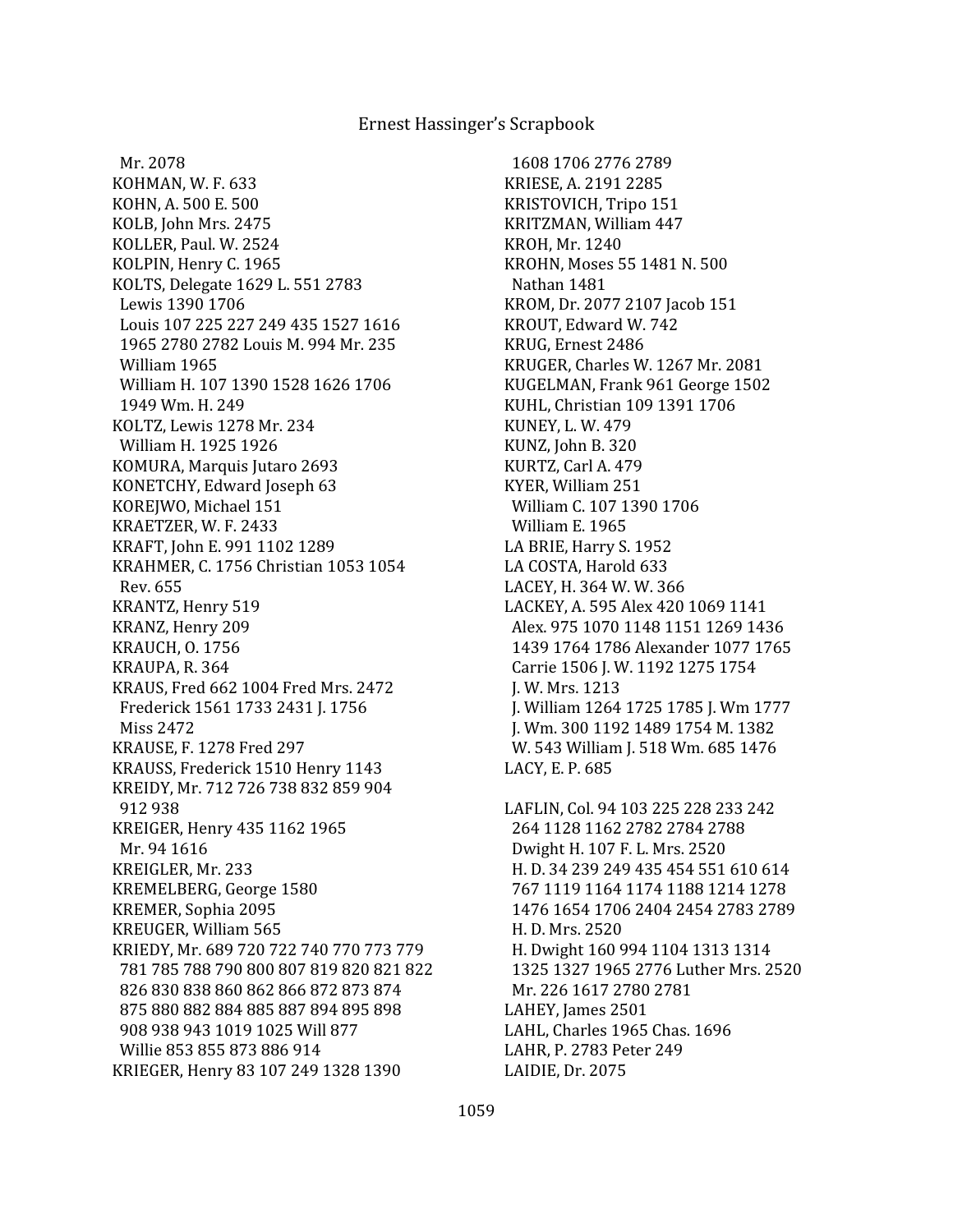LAING, C. T. 2426 LAKE, Cassidy W. 1695 1965 S. W. 370 Seneca L. 370 LAKING, Francis 2393 LAMAR, Mr. 705 842 LAMB, Charles 430 702 947 Charles H. 685 1723 2045 Chas. 262 Daniel 519 533 685 981 1069 1192 1210 1223 1228 1231 1271 1283 1284 1285 1761 Gertrude 743 Miss 2074 LAMBERT, C. E. 335 F. P. 475 F. Paul 482 Geo. 477 Joseph 475 P. 1278 LAMENT, George 2437 George W. 557 LAMER, Richard 317 LAMONS, Dr. 989 LAMONT, I. 619 L'AMOUREUX, Benj. 365 Frank 366 LAMPMAN, Chas. 435 James H. 249 LAND, Mr. 2270 LANDAU, A. 565 LANDON, F. 364 LANDRETH, Olin H. 506 LANDRIGAN, John 1293 LANE, J. Lansing 313 Joseph 76 Libby 542 LANG, Anton J. 1239 Geo. C. 2232 George 299 1130 George C. 297 650 662 Henry 2031 Jacob 2498 John 13 60 129 142 199 263 538 566 608 617 702 710 834 1073 1099 1229 1269 1273 1287 1396 1436 1453 1471 1476 1648 1807 2156 2176 2189 2196 2232 2286 2598 William 251 299 1391 1436 1706 1965 Wm. Mrs. 612 Wm. 2232 LANGDON, Olivia 1995 LANGE, J. A. 1788 Otto H. 250 LANGEFELDT, George 1786 LANGFITT, Joseph A. 1139 LANGHAM, Jas. 284 LANNIGAN, J. 1278 LANSING, C. B. 1697 L. E. 99 551 1263 Lewis 1081 Lewis E. 58 107 250 454 994 1085

 1252 1706 1832 1965 2776 Mr. 98 920 1162 LANTRY, Frank J. 1982 LAPE, F. N. 319 LAPLANT, Arthur J. 325 LAPOINT, Adolph 370 Fred 359 LARAWAY, J. F. 364 LARGE, W. 478 Wm. 480 LARKIN, James 370 LARKINS, James 367 LARNEY, W. A. 2791 LARSON, Charles 2442 Henry 2442 LASHER, A. P. 146 544 587 Alfred P. 685 1077 1476 1765 2069 2797 B. 2692 Burton 1384 Cambridge 1289 Egbert 684 Eugene 684 1090 Frederick T. 325 Freeman Mrs. 2472 Guy W. 325 H. B. 1777 Henry H. 685 Herbert B. 684 J. C. 684 Jacob E. 684 1777 John E. 2093 John W. 684 685 1777 M. 2488 Martin 685 1074 Mrs. 1148 Norman 2072 P. Freeman 684 Remus E. 619 S. 1516 1517 1758 1761 1793 1794 1795 1798 1799 1800 Verdi 2472 Wellington P. 74 William A. 684 LATTIMORE, Bun Johnson 725 LAURENCE, Isaac S. 1965 LAUTERBACH, F. 1756 LAVELLE, Mr. 999 LAVERY, F. 1278 LAVEY, J. 595 LAVIGNE, Kid 1847 LAWLER, Ed. Mrs. 612 Edward 149 299 979 1143 1758 LAWLESS, Henry 974 1234 James 359 John 359 519 2443 John J. 1768 Michael 561 1514 2641 2662 LAWRENCE, A. C. 474 Arthur W. 1982 Isaac S. 109 1391 1706 William W. 322 LAWRENSON, John A. 324 LAWSON, Bill 1050 Mr. 697 712 717 718 722 750 756 766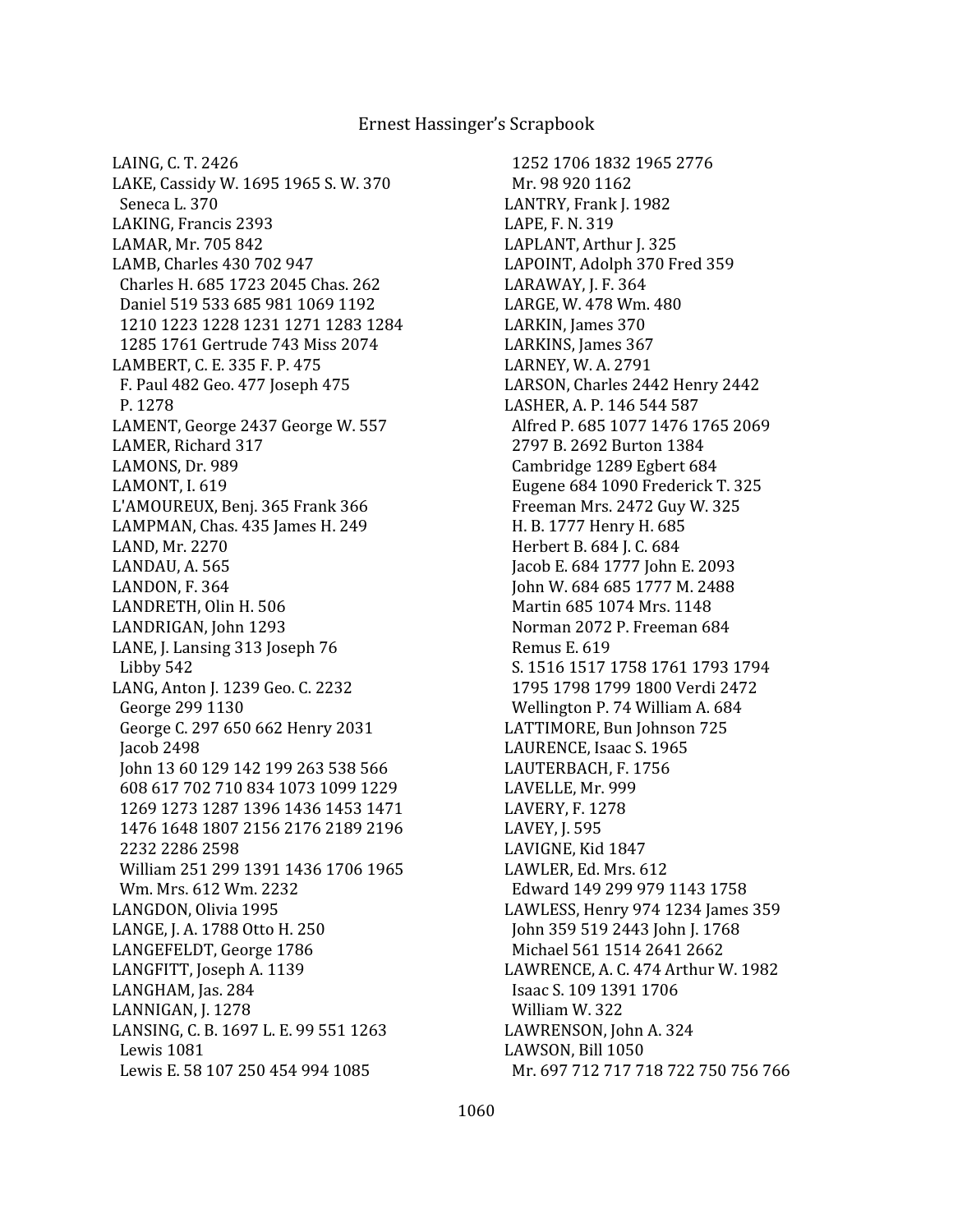771 842 850 866 885 932 939 1007 1021 1044 1048 1050 1063 LAWTON, Geo. H. 355 LAYDEN, James Mrs. 2501 Julia 2501 Thomas 2501 LAYER, Enoch 479 LAYMAN, Edward W. 685 G. C. 2202 2301 George C. 2404 LAYTON, William P. 588 LAZARUS, Block 2431 I. 697 Isaac 147 523 1625 2431 Mr. 195 LAZETTE, J. 1512 P. 2692 LE FEVRE, Frank J. 107 LE VALLEY, F. L. 472 LEAHY, Edward 2501 LEAVITT, William Homer 591 William Homer Mrs. 591 LEAYCRAFT, Edgar Crawford 2640 F. 2433 LECOCQ, Alexander Charles 2693 LECOMTE, Herman E. 325 LEDDIN, F. 1756 LEDWITH, James 420 1070 1516 2232 LEDYARD, Lewis Cass 1866 LEE, C. E. 366 Esther 2768 Fitzhugh 216 Frederick 324 H. F. 185 Herman F. 201 212 John 1266 Joseph 2501 Mr. 510 Prof. 524 Richard Henry 2774 LEEDS, Frank V. 1982 LEEK, J. B. 734 LEET, Brewster A. 1384 F. D. 364 LEFEVRE, Frank J. 249 Senator 514 Frank J. 1391 1706 1965 LEGG, Adella 16 H. B. 1643 Peter E. 685 S. F. 10 LEGGETT, Joseph A. 322 LEGRO, A. 478 LEHAY, Daisy 2772 LEHMAN, Mr. 832 LEIB, Edward 366 LEIGHTON, Fred. 332 LEIPPERT, George 1383 1706 1965 LEITH, Mr. 735 LEITZELL, C. W. 1556 LEMMERSDORF, Peter 109 1391 1706 1965 LEMMERSLEET, Fred 1958

LENAHAN, William 250 LENE, Oscar L. 2269 LENEHAN, Richard 306 LENGSHOLZ, Joseph 1580 LENNON, Mr. 1240 Pat 1235 Thomas 1447 Wm. J. Mrs. 978 LENT, A. A. 685 1777 Adelbert A. 1476 Benj. 684 Benjamin 685 David C. 2605 Delbert A. 684 George H. 2605 Hubert D. 1982 John W. 684 685 1777 2605 R. 685 Robert 684 2605 William 2605 Wm. J. 1697 LENTZ, W. F. 364 369 Wm. F. 364 LEONARD, Frank J. 1499 John 777 John L. 324 Michael J. 2264 Mr. 860 Peter F. 324 T. J. 2437 Thomas J. 2437 Thos. F. 1952 LERCH, W. B. 474 LESLIE, Elsie 2718 F. J. 299 LESSELS, Chas. M. 321 J. C. 620 LESSING, Madge 344 LESTER, J. G. 1139 Mr. 707 715 722 733 748 779 815 LETTINGTON, W. H. 366 LEVALLEY, F. J. 475 482 LEVEY, Bernard 1511 LEVI, Adolph 473 LEVINE, Harold 2404 LEVY, G. 499 Lewis 1696 1965 Mary E. 1511 Nathan S. 500 LEWIN, Leon 1138 LEWIS, Albert 654 Anna 2583 C. 2154 2692 Charles 684 685 2077 Chas 1777 Daniel 1075 1153 Director 79 1096 1097 1098 1223 1225 1227 1228 1230 1232 1269 1270 1271 1273 1279 E. C. 685 1777 2692 E. C. Mrs. 1547 E. J. 80 525 1276 1280 1476 1495 1662 1791 1965 2419 E. J. Mrs. 1213 E. L. 684 Edward 539 540 1516 Edward J. 107 249 579 1391 1706 1724 Edward J. Mrs. 1698 Eugene 685 F. T. 1476 2180 Floyd 12 1436 2692 Floyd C. 974 Floyd G. 685 1605 1777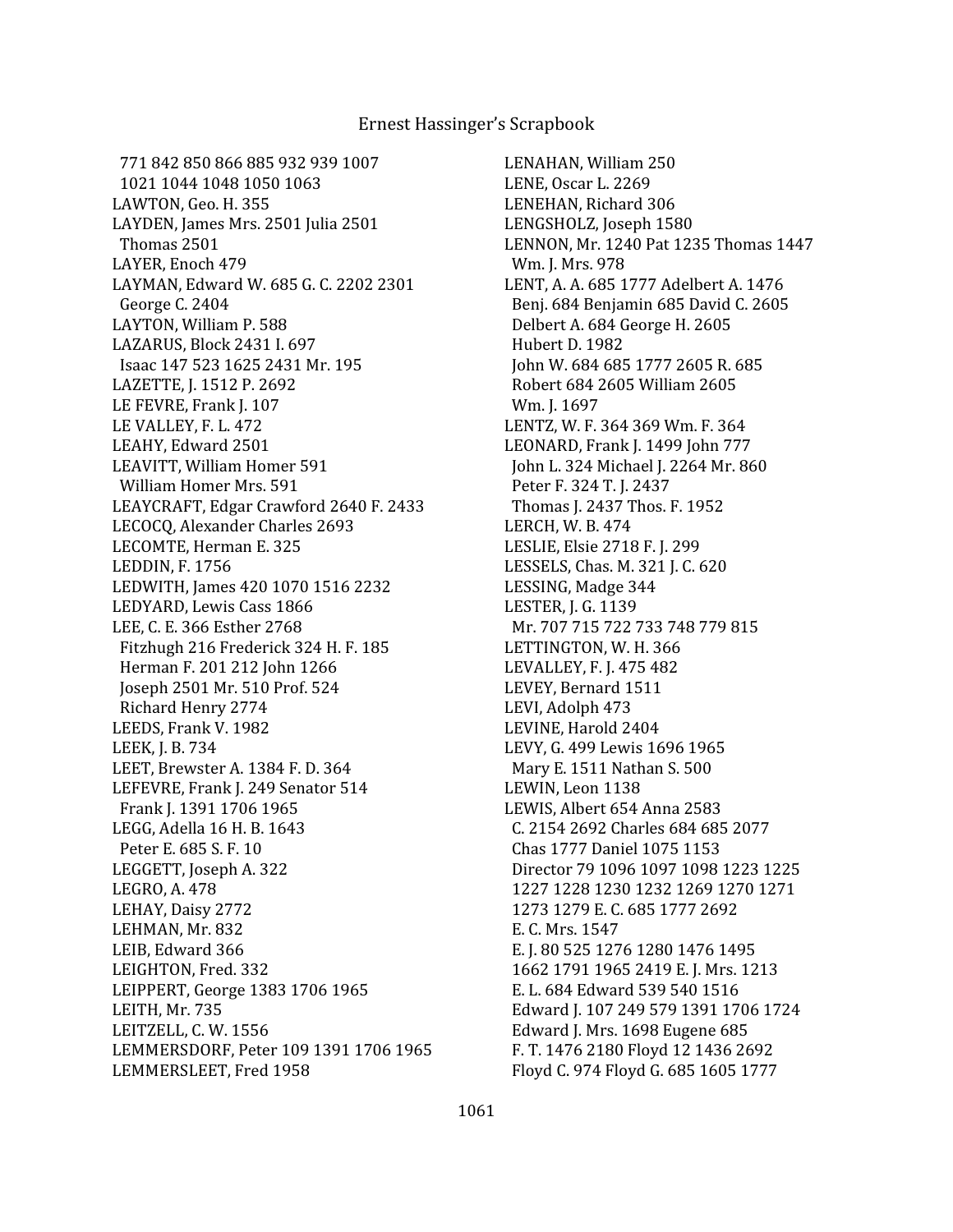Foreman 1605 Frank 300 Frank L. 388 1141 Fred F. 969 Fred G. 1294 Fred T. 579 1001 1140 1220 2405 2406 2407 2419 Frederick F. 1127 G. 1802 Gertrude 2442 Harry 1778 2424 Ira 684 685 1074 1192 1476 1754 1777 2088 Ira Mrs. 940 James 685 1778 2077 Joel 684 John 2077 John H. 151 Lillian 2507 Mary 1524 Mr. 698 2408 Mrs. 2520 Postmaster 1208 R. 2692 S. C. 474 S. Curt 472 T. R. 2303 W. J. 1777 W. S. 684 LEWISOHN, Albert 2693 LEWISON, Benno 2656 LEYDEN, W. 478 Wm. H. 480 482 LEZETTE, Frank 684 LICHTENBERG, P. 1756 LIDDLE, William 1001 Wm 1777 Wm. 300 1140 2419 LIDEMANN, Harry 1958 LIEBERT, Fred 2267 LIGHT, E. 594 LILLIS, Frank 367 LINCOLN, Abraham 1752 2657 2658 2659 2660 2661 Mr. 2076 Robert 2659 LINDER, Mr. 1036 LINDERMAN, Ernest 713 Mr. 705 794 815 841 LINDSAY, W. M. 1138 LINDSEY, Benj. H. 482 LINENDOLL, R. A. 283 LINK, Bob 1883 Frank E. 325 Fred A. 321 Harry 107 Mr. 735 LINSON, John J. 991 1289 1587 2437 Senator 1233 1659 John J. 1271 LIPPINCOTT, Craig 2693 Oliver 2759 LISK, E. H. 319 LITTLE, Charles 1217 R. A. 474 U. S. G. 364 W. E. E. 2437 William E. E. 1982 LIVERNOCH, A. 364 LIVERNOCK, A. 364 LIVINGSTON, Dr. 2079 E. 2280 J. R. 366 John H. 2075 Mr. 396 Robert R. 2774 Rose 2095

LIVINGSTONE, Mr. 2007 LLOYD, J. H. 323 LOCATION, Amsterdam Ship Yard 2676 Anchorage 2035 2039 Arrow-Field 2640 Austria Empress of 664 Barclay Heights View 2019 Barclay Heights View From 2022 Bath 953 Battery and New York Harbor 1348 Beach a Crowded Day 2618 Bilston Staffordshire England 2402 Binghamton 352 356 360 378 Binghamton Casino 371 Binghamton City Hospital 379 Binghamton Front Street 375 Binghamton Post-Office Building 383 Binghamton Ross Block 372 Binghamton Susquehanna 377 Binghamton Where Rivers Meet 376 Blackwell's Island 2523 Blossom Falls 1815 Boiceville 2649 Bowery In the 2635 Bowery Looking East 2634 Brede Building 2627 Brighton Beach Boardwalk 2652 Brighton Beach Hotel and Boardwalk 2655 Brighton Beach View Showing Largest Bath House 2653 Brighton Commons and Beach 2650 Brighton Crowd on the Bathing Beach 2651 Brighton In the Surf 2645 Brighton On the Strand 2647 Broadway and Fifth North From 23d Street 2263 Broadway Looking North from Ann Street 2243 Brockton MA 330 346 347 Brodhead's Bridge 2649 Bronx Park View from Ship House 2044 Broome County 361 Broome County Courthouse 382 Brown's Station 2649 Buffalo N. Y. 1461 Busy Street 392 California Big Trees 1349 Camp Heart's Content 2008 Catskill Bridge Street 1430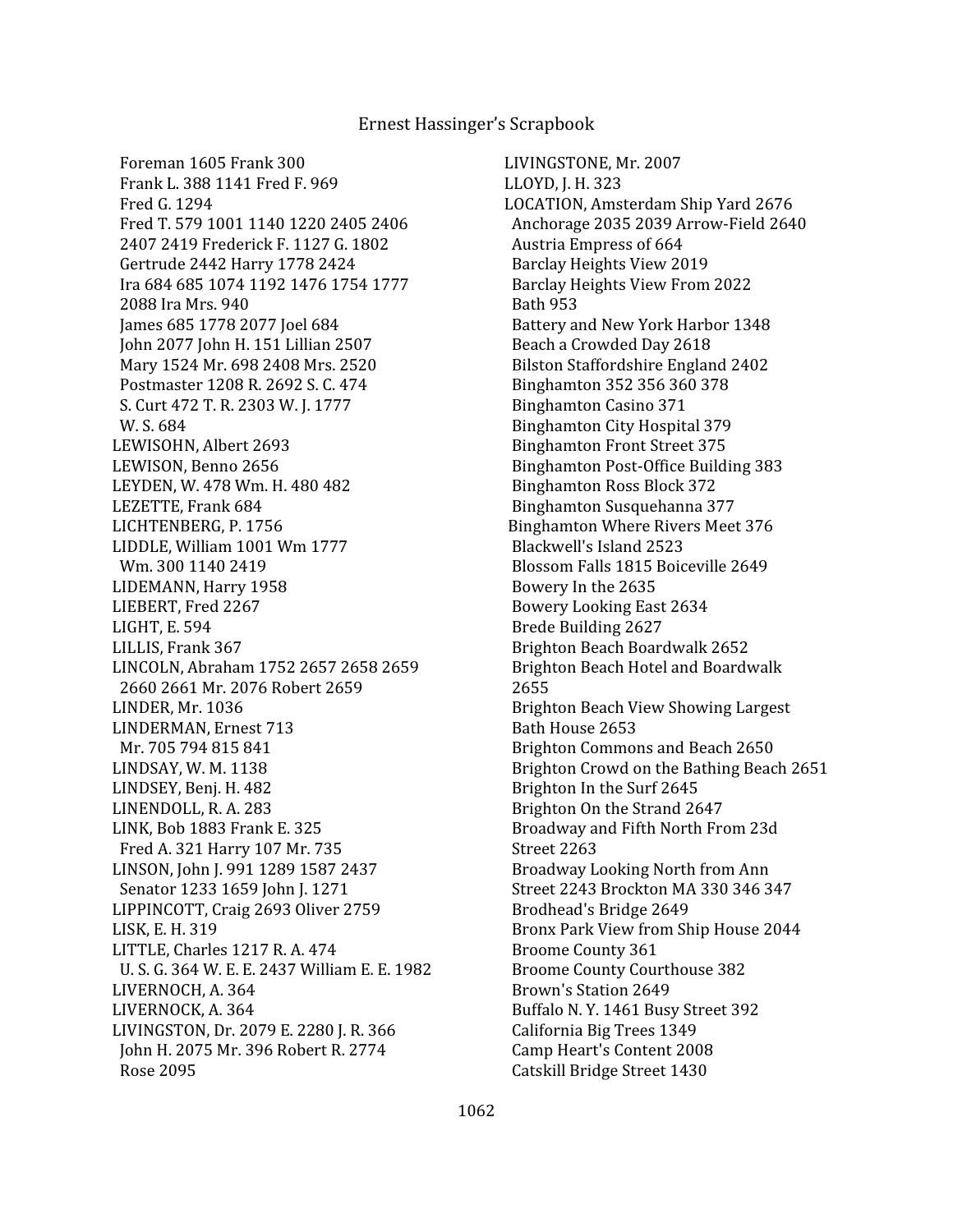Catskill Creek Catskill N. Y. 1419 Catskill Green Lake 1429 Catskill Hunting in the Mountains 1812 Catskill Lower Main Street 1427 Catskill Mountain House 1856 Catskill The Armory 1417 Catskill Village 1455 Catskills A Bear Hunt in the 1818 Catskills Bound for the 1443 Central Park - the Terrace and Bethesda Fountain 1521 2257 Central Park The Plaza Fifth Avenue Entrance to 2258 Chattanooga No. 3 Station 1129 Chenango 373 City Hall 391 City Hall and City Hall Square 2248 Columbus Hall 2109 2122 Coney Island 1716 Coney Island Bathing Scene 2247 Congo 1569 Cornell Mountain 2649 Cruger's Island 1293 2266 Custom House at Bowling Green 2246 Dannemora 630 David Elliott's Jewelry Store 2051 Devasego Falls 2016 Dewey Arch 2792 Dreamland Along the Walk in 2610 Dreamland Japanese Tea Garden and Great Divide 2613 Dreamland Looking West 2611 Dreamland The Ballroom 2616 Dreamland The East Walk 2612 Dreamland The West Walk and Hippodrome 2617 Dreamland Tower 2623 Dubuque 1840 Dubuque Bishop Lee Seminary for Young Ladies 2133 Dubuque Union Public Schools 2003 Ellenville Spring Mount Meenahga 1529 Esopus 1381 Esopus Creek 1530 Esopus Creek and Dam Upper 1651 Esopus Creek and Falls Lower 2093 Esopus Dam and Bridge 2470 Esopus Enjoy a Trip on the 2493 Esopus Lower 2035 Esopus Upper 1816 Ev. Lutheran Church 2000 Falling Waters 989 2061 2079 2799

 Federal Hall 2774 First National Bank 2042 Flushing N. Y. 603 604 Fort Edward 283 289 290 291 292 293 Fredonia 134 Freehold Shady Glen 1442 German Lutheran Church 2073 Glasco 2648 Glenerie Falls Hotel 1247 Haines Falls Catholic Church 1945 Haines Falls N. Y. 1420 Haines Falls Public Square 2023 Haines Falls Sunset Park 1428 Hamilton Ont. 36 Hartford CT 331 Havana Palace 576 Haverstraw 426 Hemlock Mountain 2615 Henderson's 2619 Henderson's Music Hall 2621 Henderson's Restaurant Interior 2620 Hennegan House 2107 2108 2114 2409 Hessia Germany 1906 Hotel Irvington 1247 2113 Hudson NY 1239 Hudson River Summer Scene 2027 Ireland India Poland 245 Jamaica Village 1115 Kiersted House 2800 Kingston 157 158 159 167 168 169 170 Kruger's Island Glasco 2040 Lake George The Narrows 1554 1588 Lexington Catskill Mountains 2422 Lockport 471 473 474 475 476 477 478 479 480 483 Loud's Hotel 2414 Lower Manhattan 2262 Luna Park 2626 Luna Park A Glimpse of Gayety 2630 Luna Park Main Tower 2633 Luna Park Night View of Court 2628 Luna Park The Tower 2625 Luna Park The Towers 2629 Madalin 1426 Majestic Building Detroit 2054 Mason's Ravine 2039 2051 Maxwell House 2088 2095 2425 Maxwell Opera House 1956 Mayence Germany 1906 Meadowside 1290 2025 2028 2051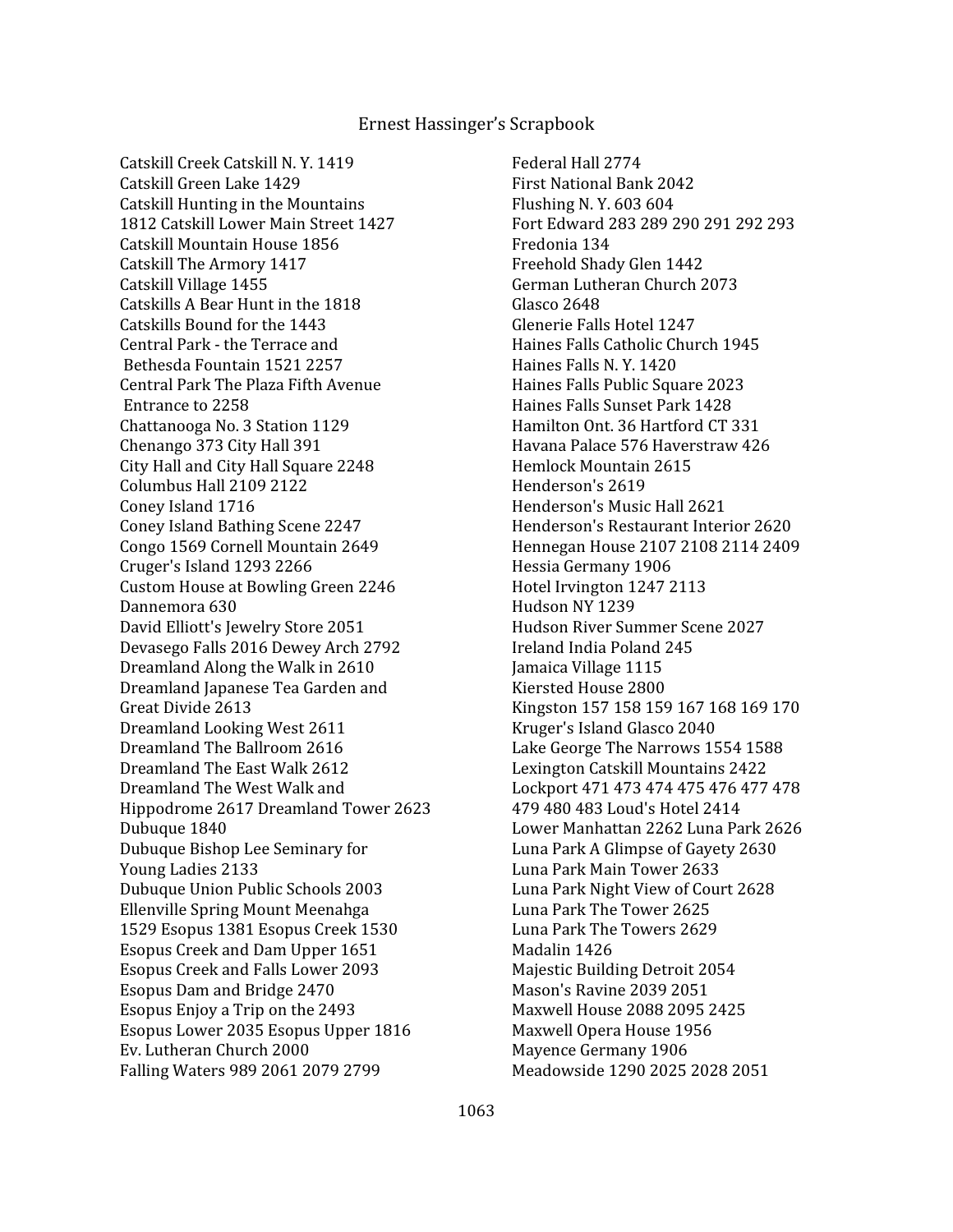Mechanicville 631 Melius' Island 1809 Mink Hollow 535 2516 Mortuary Chapel 2074 Mount Marion 1595 Mount Vernon 1306 Myers' Cut 2452 Nachitoches La. 1268 New Orleans 336 337 338 New Paltz Riverside Cottage 1421 New York City 131 132 133 139 140 143 144 New York City Times Square 1505 New York View From the North 2242 Newburgh Washington's Headquarters 2083 Norristown PA 437 Oakledge 2075 Ocean City 1219 Old Astor Home 2680 Olive and Shandaken Township Line 1714 Olive Branch 2649 On the Dugway 1813 Orpheum 2173 Overlook Mountain 1817 Overlook Nearing the 1640 Palace of Pleasure 2646 Palenville Lawrence Memorial School 1445 Palmengarten Hauptbahnhof Frankfurt a. M 35 Parkway Baths 2654 Pemaquid 2798 Phoenicia 1344 Picture of House 2509 Porterville 1296 Poughkeepsie Lookout Farm 1422 Poughkeepsie Morgan House 1423 Providence R. I. 1864 Ravine 2799 Ravine Falls Kaaterskill Clove 2423 Reformed Church Chapel 2074 2428 Rensselaer City of 1317 Rhine of America 2029 Rock City 1715 Ross Park Scenes 384 Saratoga Springs 491 Saugerties Church Street 2001 Saugerties Elizabeth Street 2069 Saugerties Falls 2090 Saugerties Finger Hill Looking East 2073 Saugerties Foot of McCarthy Street 2032 Saugerties Harbor Light 2001 Saugerties Hill Street 2004 Saugerties Livingston Street 2797

 Saugerties Looking South Along Saugerties Main Street 2047 2800 Saugerties Market Street 2082 Saugerties On the Hudson 2492 Saugerties Overbaugh Street 1210 Saugerties Partition Street 2032 2042 2088 2096 2482 Saugerties Property Maxwell and Butzel 2413 Saugerties Trout Fishing 1446 Saugerties Ulster Avenue near Depot 2082 Saugerties West Side of Partition Street 2503 SaugertiesLooking South from Depot 1814 Saw Creek 2039 Schenectady 400 401 402 403 404 408 409 410 414 415 416 422 423 424 428 432 Schoentag's Hotel 2405 Schoonmaker House 2032 Scotia 431 Seamon Park 2411 2583 Shady Valley 1707 Shinglekill Falls 2002 Shokan 2649 Singer Building 2242 2244 Sleightburgh from the Ferry 2535 Slide Mountain 2649 Springfield MA 727 1683 St. Joseph's Church 2648 St. Mary's 2015 St. Mary's Home Brockton MA 345 St. Paul's Chapel 2774 Stamford NY Churchill Park 1454 Steep Rocks 2518 Steeplechase Park and Bowery 2637 Steeplechase Park Human Roulette Wheel 2639 Steeplechase Park Pavilion of Fun 2643 Steeplechase Park The Ballroom 2644 Steeplechase Park The Sunken Garden 2638 Steeplechase Pier Showing the Wrecked Saranac 2642 Stock Exchange Wall Street and Trinity Church 2256 Stone Opera House 390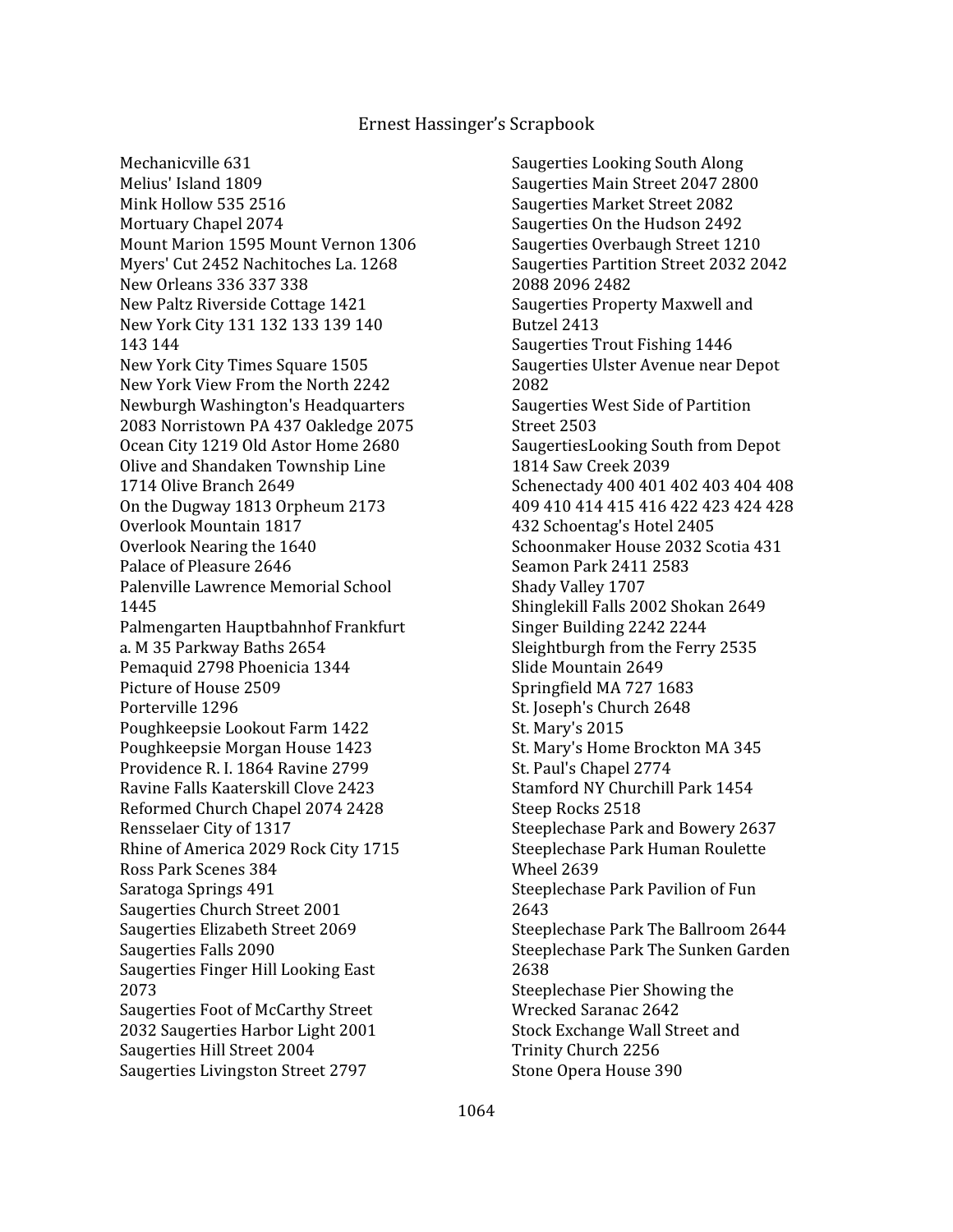Stony Clove Notch 1457 Stony Point on the Esopus 2483 Storm King Mountain 2649 Stroomzeit 2056 2061 2069 2073 Sulzer's East River Park 499 500 Sunset Rock 2014 Surf Avenue 2608 Surf Avenue and Public Park 2609 Terwilliger's Mill Old Raceway to 2039 Terwilliger's Mill South Approach to Terwilliger's Mill 2051 Topside 2065 2069 Trinity Cemetery 1304 Trinity Church 2004 2367 2504 Troy 316 Twilight Park A Mountain Road 2415 Union Chapel Twilight Park 2021 Uruguay 813 Valencia Theater San Francisco 1994 Walden Soldiers Monument and Fire Engine House 31 Waldorf Astoria 1465 Waldorf Germany 2685 Waldorf Hotel 2680 Washburn's Point 2075 Washington House 516 Tenth 10th Street N. W. 2660 Watertown Common Council 2426 Watertown New High School 2420 Watertown New School House State Street 2420 Wedgebury England 2402 West Coxsackie 1385 West Point 2614 Whitestone 605 Wild Cat Falls 1811 Wittenberg Mountain 2649 LOCKWOOD, A. 364 C. E. 367 Lee J. 186 201 U. Mrs. 2520 W. H. 1391 LODGE, J. Aug. 1115 LOEFFLER, Geo. A. 249 George A. 107 1706 1965 LOERZEL, F. W. 705 1519 1662 2131 2316 2548 Frank W. 1756 2443 LOESER, Frederick 2693 Mr. 2489 LOGAN, Mr. 1003 1015 1034 LONG, Chas. B. 480 Ed. G. 480 Ed. R. 479 Edward 107 249 Edwin R. 480 Ellis B. 1289 J. B. 473

LONGENDYKE, A. 685 C. D. 1777 Charles 684 Cyrus 1777 2072 Cyrus M. 684 Home 2028 Jason 684 Michael 684 Mrs. 2490 Peter 210 Victor 684 Wm. 684 Wm. S. 684 LONGFELD, Geo. J. 1141 George 420 LONGFELDT, George J. 1768 LONGFELLOW, Malvina 2714 Mr. 968 LONGTHEN, John H. 109 LONGTHON, John 1382 LONGYEAR, J. S. 542 LOOMIS, A. 364 C. Spencer 321 Charles Battell 2693 Edward Mrs. 2472 Estelle 2720 Senator 2519 W. W. 319 LORD, Mr. 2496 LOREZEL, F. W. 1662 Frank W. 1212 LORIMER, Wright 2693 LORRAINE, Lillian 2702 2716 LOTT, Charles E. 317 LOTTRIDGE, John 322 LOUGHRAN, C. K. 1673 E. D. B. 2449 LOUNSBERRY, James 2078 LOUNSBURY, S. B. 109 LOUREGAN, John 359 LOVE, Mr. 1034 LOVELACE, F. W. 370 Lord 2042 LOVELAND, Charles H. 365 LOVELOCK, P. A. 320 LOVETT, Charles H. 1982 LOW, Jacob 67 Mr. 2430 Roberta 1451 LOWE, Ira P. 109 1391 1706 1965 James 321 L. P. 594 Seth 492 LOWERY, Timothy 251 LOWN, Henry 365 Steven 365 LOWTHER, C. S. 1561 G. 420 Geo. 203 515 J. A. 1758 1793 John 1150 1151 1171 1281 2120 2507 John A. 685 1777 John Mrs. 2472 Martin 684 LOZIER, J. 1278 LUBOWSKY, E. H. 1802 1803 W. 2349 William 2558 LUCAS, George S. 320 U. G. 1965 U. Grant 107 251 1391 1706 2404 LUDWIG, Second Pilot 1293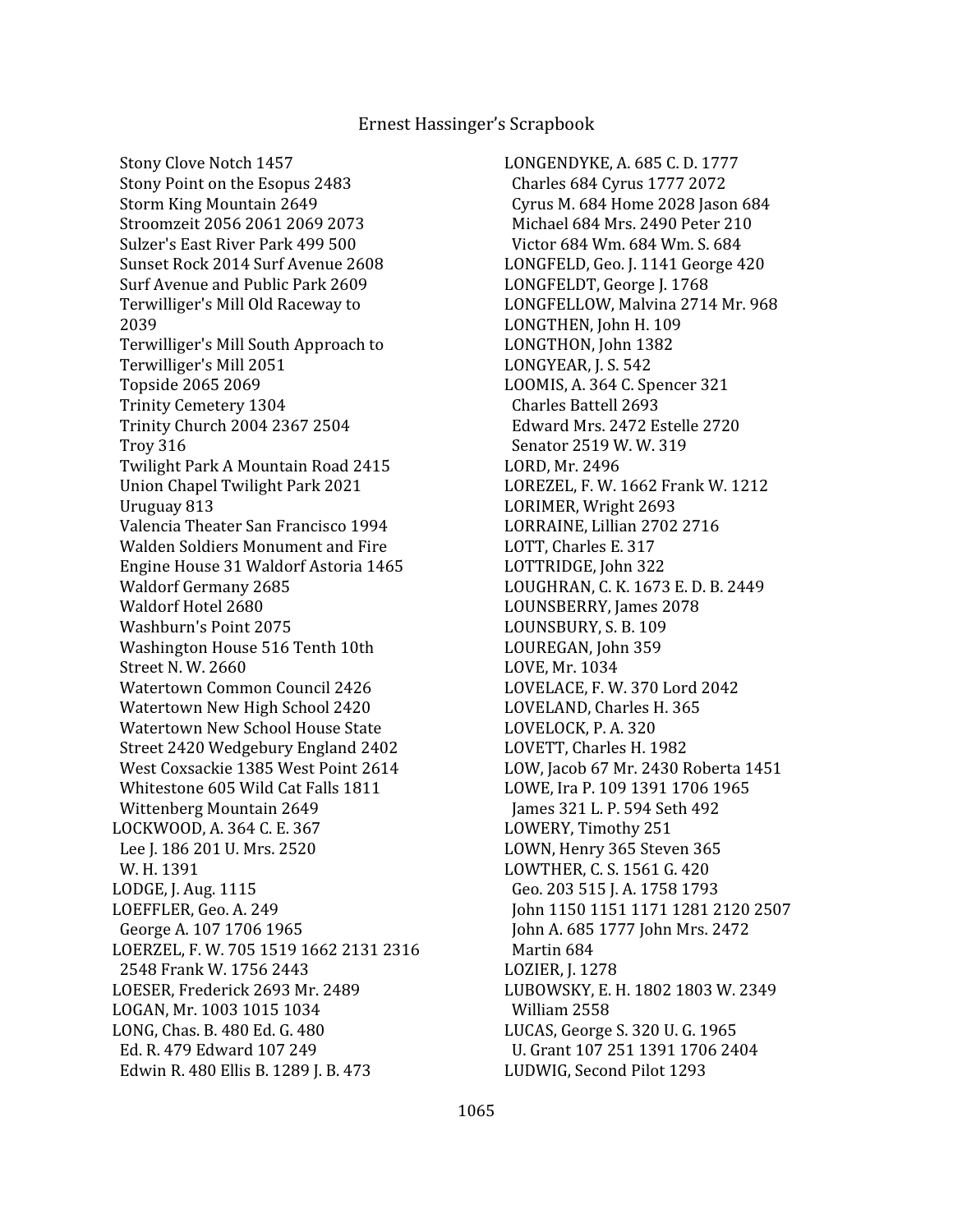William E. 1965 Wm. E. 1696 LUETZE, Admiral 2486 LUNDY, Daniel 472 LUSK, C. 639 Charles 1476 1641 2046 2215 LUTHER, Martin 1992 LUTZ, Benjamin 505 LYMAN, H. D. 474 LYNCH, Captain 1493 Jack 889 Mr. 1057 Thomas J. 1382 W. 364 LYNCK, Henry 1437 LYNES, Clark 435 LYNK, Charles 1965 Clarence 2558 Harry 1965 Harvey 1706 Thomas J. 317 LYON, Chief 1598 J. W. 369 Jas. W. 362 John A. 362 John D. 300 1476 1724 L. D. 685 Mr. 356 Stephen 1504 LYONS, E. L. 315 M. 499 M. J. 637 Mr. 999 MAAR, George 107 250 1391 1706 Wm. V. 250 MAC ARTHUR, Charles L. 160 MAC DONALD, Dr. 2405 MAC FARLAND, Wm. 210 MAC MULLEN, Assistant Chief 616 Edward 80 Richard 505 William 975 977 1077 1227 2442 William H. 417 Wm. 1141 1768 1793 1801 Wm. H. 13 263 MAC WATT, D. F. 1139 MACARTHUR, General 216 MACBRIDE, Rob t. I. 1532 MACDONALD, Dr. 2407 MACK, District Attorney 1613 George 325 John 489 John E. 471 Mr. 1044 1048 1058 1063 MACKAY, Eunice 2720 MACKEY, Elmore 1695 1830 1931 1966 James D. 1382 1952 Joseph 316 MACLARY, George 685 MACMULLEN, William 649 1765 William H. 662 1625 Wm. 142 302 974 1195 1784 1786 1794 1800 Wm. H. 297 MACOMB, David B. 2693

MACY, Frederick 1197 MADDEN, George 136 John 476 Robert 471 476 482 William 476 MADISON, Geo. 250 Mr. 1752 MAGEE, Arthur 1778 Carrie 2077 Edward W. 325 Harvey 1777 Mr. 1034 1036 1038 1041 1044 1049 1050 1055 1057 1058 1059 1060 1062 1063 1064 Russell 1778 Simon P. 950 MAGILL, D. F. 319 George W. 316 Walter D. 318 Z. F. 319 MAGINNIS, John C. 685 W. Mrs. 2520 MAGUIRE, Frank 325 Miss 2507 MAHANEY, John R. 479 482 MAHAR, Frank 878 John 482 Martin 1266 Thomas 1074 1184 William 476 MAHLER, Gustav 2693 MAHON, C. 1952 MAHONEY, Jeremiah 322 Pierce F. 326 MAHONY, T. J. 315 MAIER, Albert 321 MAIN, Robert 74 1070 1143 1220 1296 2007 2012 2015 2061 MAINES, Alex 1696 Charles 511 524 Chas. 509 525 James 554 Mr. 2400 MAJOR, M. H. 370 William 367 MAKEPEACE, H. F. 318 MALIA, Miss 2501 MALIN, Edward 284 MALINQUIST, Edw. 370 MALLOY, Chief of Police 1613 John A. 73 W. 478 MALONE, Thomas 359 MALONEY, Michael F. 107 P. J. 355 Robert 324 Thomas 324 MALONY, Patrick 2501 MALOY, T. 1278 MALTBY, F. A. 319 MAMBERT, Mr. 306 MANCIUS, George Wilhelmus 2075 MANDERSON, Charles F. 2693 MANDEVILLE, P. H. 1697 Peter H. 1966 MANESCA, L. R. 447 MANGAN, Thomas G. 472 MANINO, Sally 2648 MANION, Lawrence 124 Michael 957 958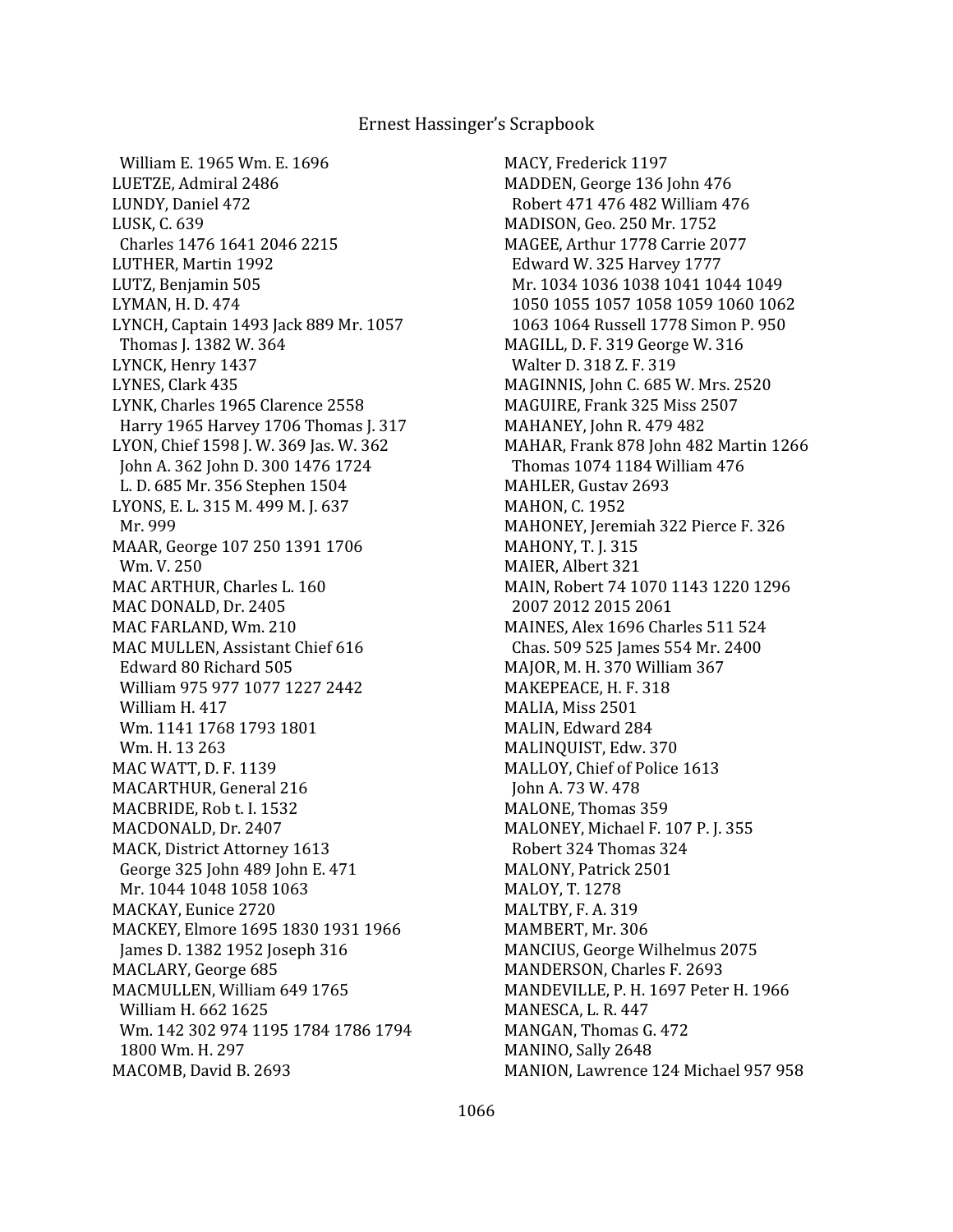MANN, Elias P. 1347 Geo. W. 473 482 George. W. 480 Louis 2746 Miss 1121 Mr. 706 Wm. 1223 MANNER, J. Hartley 2714 MANNIN, Joseph 1710 MANNING, F. 2692 Frank 1777 2404 Frank M. 2692 J. J. 1952 Joseph 1385 1966 Mr. 1130 1647 Will S. 206 William S. 107 1391 Wm. S. 250 1558 MANNINO, Annie 2453 Calagero 2457 Colageria 2453 MANSFIELD, Byron Mrs. 1693 William 1693 MARBLE, Isaiah 1959 M. S. 323 MARCEAU, Mr. 2670 MARCY, Napolean 974 MARDOFF, Delegate 1617 George 1591 1966 Mr. 1334 1337 1533 1535 1542 1543 1592 1608 1617 1627 1862 1863 1878 1943 MARDORF, Geo. 1696 George 109 251 1391 2776 Mr. 100 101 103 226 232 234 241 242 2789 MARINI, Mr. 1992 MARKEY, Detective 2794 MARKIE, Mr. 838 842 854 857 MARKLEY, O. T. 475 W. F. 479 W. T. 482 Wm. H. 479 MARKS, Charles 320 M. L. 500 MARKSTAHL, James 9 MARLOTICA, Mr. 2441 MARLOWE, Julia 2707 MARN, Jas. O. 355 MARNETT, Mr. 717 732 745 MARNETTE, Mr. 706 MARON, Wm. 1703 MARONEY, F. 478 Patrick 367 MARQUET, Wm. F. 2497 MARQUETTE, Edward 321 MARRIN, William 320 MARRRIOTT, H. 1105 MARSH, M. S. 367 MARSHALL, Erastus 2032

MARSTON, Chief 328 MARTEL, Charles 2043 2758 MARTERSTOCK, Dedrick 2007 Family 2028 MARTIN, Assemblyman 2519 Barney 1982 Bernard 479 Bernard F. 1982 Charles 684 1182 D. L. 650 685 697 1004 1149 David B. 1138 Dwight 742 974 1436 Dwight L. 614 684 Edna 2583 F. 538 Frank 110 255 566 1192 1476 1754 1807 2011 Frank D. 149 503 1184 Frank V. 1391 G. O. 364 J. 1143 J. R. 1143 1273 J. W. 315 James 1270 James F. 1982 James Mrs. 2472 James R. 684 Joseph 1798 1800 1803 M. 2148 M. J. 621 2277 2476 2560 Michael 1756 2449 Michael J. 1212 1519 2408 2434 2447 2448 Mr. 632 697 717 727 748 814 815 849 882 N. 364 Orchestra 387 450 968 977 995 1213 1883 2507 2578 Philip A. 1696 1966 Prof. 537 595 621 1329 1488 T. F. 315 Theo 1777 William 316 MARTINS, H. 1756 MARVEL, William 595 MARVIN, Charles B. 2432 E. W. 318 MASON, Chas. 1278 James F. 471 Theo. B. M. Mrs. 2051 Theodore B. M. Mrs. 2798 MASSEY, C. E. 318 MASSINO, Store 585 MASTEN, Ellery 1695 Thomas. L. 1481 MASTERSON, Captain 1052 Mr. 1026 1027 1030 1032 1033 1034 1036 1038 1041 1044 1046 1048 1050 1055 1057 1058 1060 1062 1063 1064 1065 1238 1240 1241 Patrick 2501 Tom 1025 MASTERSONS, Mr. 1059 MATHEWS, Geo. 287 MATHEWSON, Christy 2496 MATTERN, F. H. 339 Mr. 1681 MATTES, L. 1756 Lewis 1095 P. 1756 Philip 214 William 538 Wm. 566 1798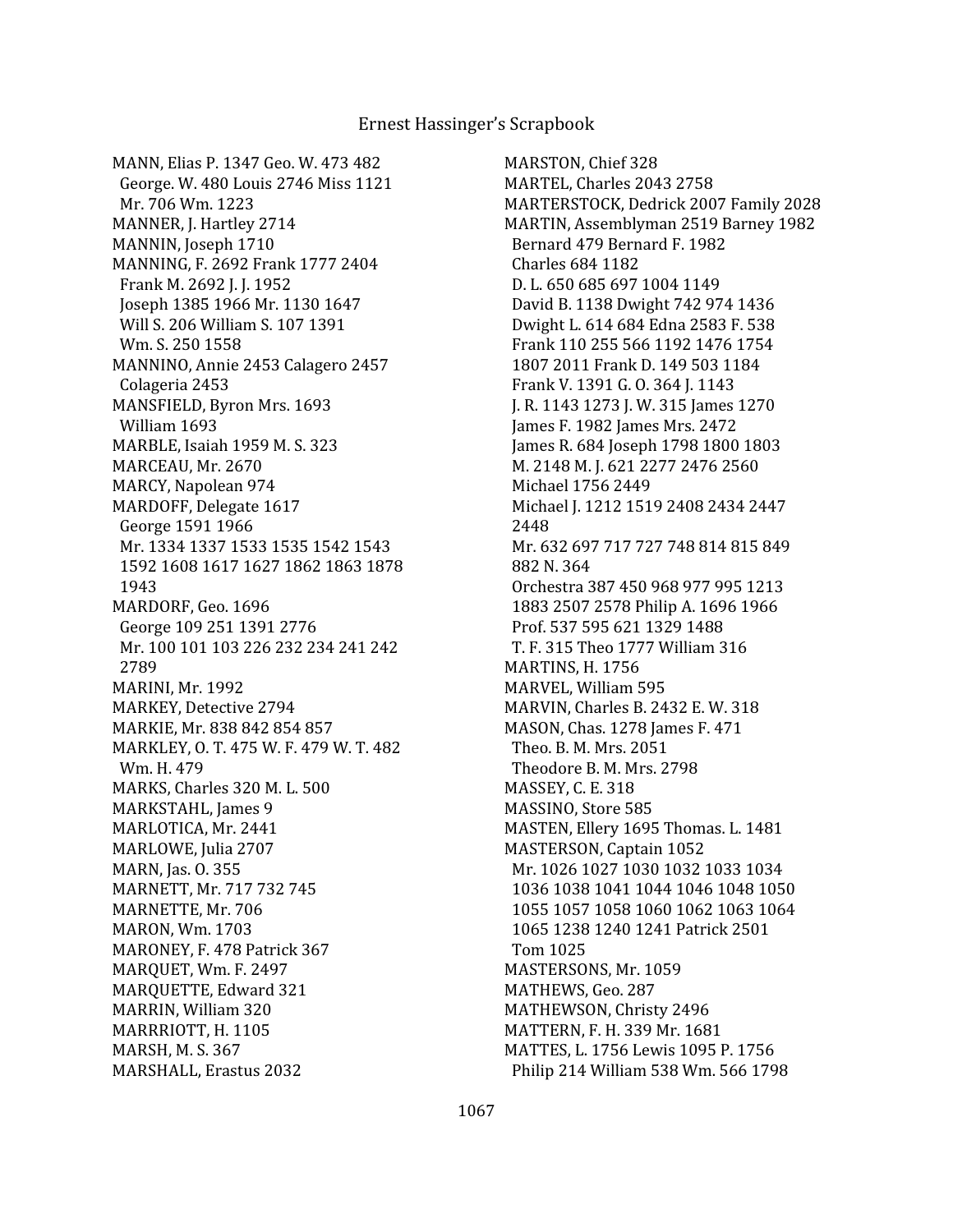MATTHEWS, A. D. 1492 Armitage 201 212 C. D. 366 G. B. 2520 Geo. 489 Toby 809 MATTHEWSON, Christy 938 Mr. 938 MATTHISON, Edith Wynne 2742 MATTICE, Leonard 109 251 1384 Mr. 435 William 107 435 2776 2790 Wm. 250 MATTYS, Annetje 2015 MAUER, A. J. 1777 MAUGHAM, W. S. 2036 W. Somerset 2695 MAURER, Mr. 1038 1046 1048 1050 1055 1057 1058 1062 1063 MAURO, James 2458 Mr. 1025 1036 1041 MAUTERSTOCK, Benjamin 684 H. 684 Harmon 1777 MAXWELL, D. Leslie 2558 D. W. 577 1220 David W. 1468 1476 1791 2099 David Webster 2098 F. H. 524 H. C. 364 House 1507 James Mrs. 2520 James T. 183 300 507 616 909 1304 1476 1508 1514 1515 1723 1725 1780 1841 2045 2069 2073 2086 2101 2444 2477 2624 James T. 1509 Jas. D. 1600 John 183 1192 1227 1497 1512 1754 Josephine 2431 2583 Kays Mrs. 2520 Mr. 219 852 O. 2692 O. W. 684 685 1774 Oscar W. 147 1724 2431 S. B. 2328 Son 909 Stewart 2558 2569 2578 Stuart 2404 Stuart B. 1723 2045 Supervisor 592 635 Thomas 2099 W. H. 685 Walter 969 Wilfred H. 1476 Wm. L. 1476 MAYCLIFFE, Ruth 2711 MAYER, Fred 1966 Frederick 107 1391 1710 Martin 111 1391 1710 MAYERS, Chief 2496 MAYHEW, C. F. 648 657 683 685 C. F. Mrs. 940 MAYLAND, R. H. 1020 MAYONE, Joseph 278 1074 1775 2453 2457 MCADOO, Mr. 2523 M'CANN, Charles L. 332 MCARDLE, J. H. 1383 Mr. 1007 1021 1044 1048 1050 1063

MCARTHUR, Charles L. 118 1394 1713 Chas. 277 MCAULEY, Samuel J. 321 MCAULIFF, H. 315 MCBRIDE, A. 315 Mr. 1679 MCCABE, Bill 1049 Edward C. 317 Father 2102 Felix 251 J. J. 1635 John A. 1514 John J. 149 1653 1764 Manager 590 724 740 793 794 830 833 860 897 905 907 910 913 1014 Michael 531 585 Michael P. 151 Mousie 900 917 920 924 Mr. 304 750 758 763 809 837 840 842 906 916 918 921 922 1057 1671 2786 2787 2789 Patrick J. 317 Vincent 1274 1937 W. A. 590 Willie 760 Wm. A. 691 705 MCCAFFREY, James 367 MCCANN, Edward 322 MCCARDELL, James 1710 MCCARDLE, James 1292 1302 1383 1966 MCCARREN, Owen 1981 Patrick Henry 1981 MCCARTHY, C. J. 2426 Charles P. 300 Daniel 359 Edward 476 Elizabeth F. 1807 Frank 476 J. 543 1278 J. F. 595 John 149 482 1201 1510 John F. 523 595 John G. 320 L. 1439 1514 1516 1517 1758 1760 1761 Luke 194 203 1433 M. 589 M. R. F. 364 Mr. 725 1537 Patrick 367 S. 865 Simon 367 Sylvester 255 545 1510 1672 1761 1764 Timothy 322 Umpire 1709 William 476 Wm. 523 Wm. J. 476 MCCARTY, P. B. 1600 Peter B. 1042 Secretary 1593 MCCAULEY, Edward M. 316 Stephen 316 MCCLARY, Ed. 2434 Raymond 2434 William 956 Wm. 2434 MCCLELLAN, George B. 1232 1981 Mayor 1982 MCCLELLAND, Alexander 1982 Senator 2519 MCCLEUR, W. Mrs. 2520 MCCLOUR, Mr. 705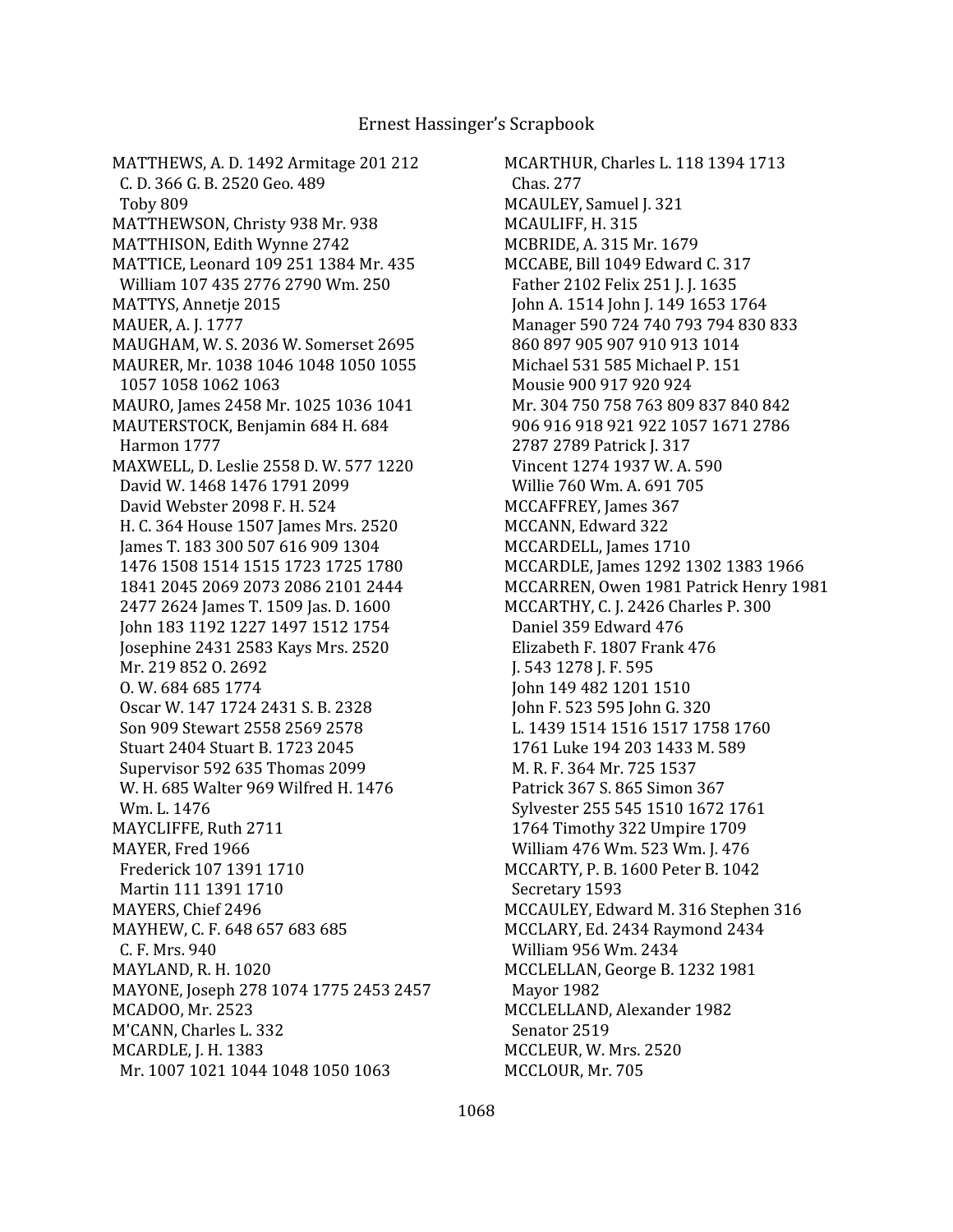George 319 J. H. 364 John 319 Mr. 717 737 738 770 848 853 939 T. 543 Thomas 322 476 MCDONNELL, G. J. 323 James M. 315 MCDONOUGH, John 1514 2280 2536 John E. 2536 John T. 212 Mr. 1026 1030 Thomas F. 537 Thos. F. 537 MCELRATH, Mr. 739 768 865 1015 Robert 733 740 759 824 864 866 1005 Umpire 1061 William 108 1391 1710 1966 MCELROY, J. 1966 James 1383 1710 Mr. 725 MCENROE, Hugh 1171 MCENTEE, Girard L. 2416 Girard L. Mrs. 2417 John 300 505 533 MCEVORY, George 151 MCEVOY, James 433 MCFARLAND, John F. 325 MCGANN, Mr. 938 Thomas 1074 1234 MCGARRY, Mr. 738 MCGAUGHNEA, Mr. 807 819 830 882 Tommie 878 MCGEE, Mr. 1033 1046 1048 1050 Richard 1068 MCGEENEY, Patrick 2264 MCGIBBEN, Milton 1128 MCGIBBON, M. J. 1966 Milton 1162 1391 Milton J. 100 110 MCGIBSON, Milton J. 1104 MCGILL, Fred J. 473 MCGILLIGAN, Mr. 1013 1018 1041 MCGLASHAN, Archibald A. 201 212 MCGLOIN, Mr. 730 MCGLONE, Mr. 720 730 732 MCGLYNN, Edward 315 Frank A. 479 James 479 482 MCGOUGH, Sadie 2636 MCGOUGHNEA, Mr. 717 724 762 862 MCGOWEN, P. F. 1138 MCGRATH, John L. 1289 2437 MCGRAW, M. 1278 Maggie 1231 Manager 938 MCGUINNESS, D. 355 MCGUIRE, Garnet S. 317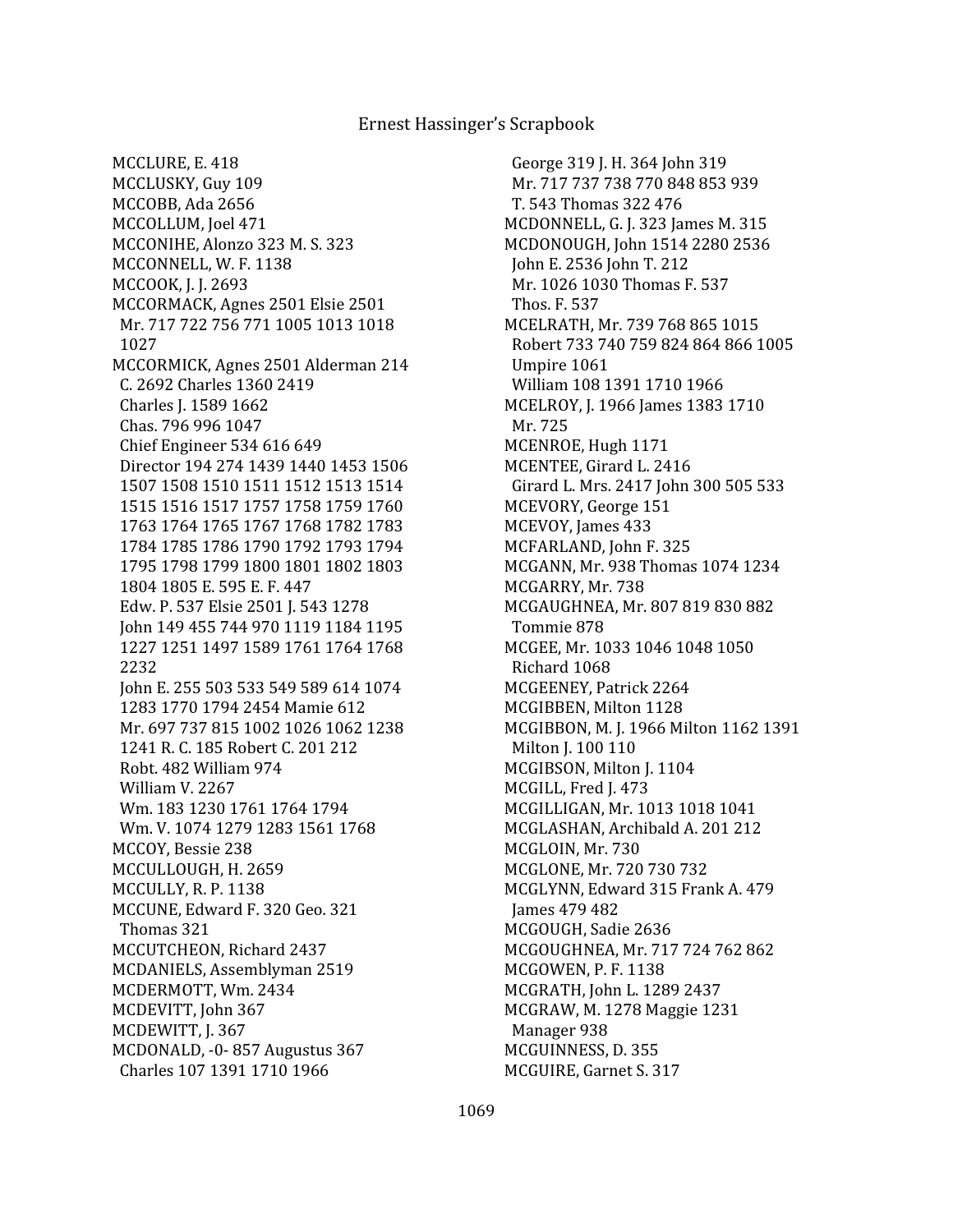H. B. 1696 Hugh 1981 J. 865 John 420 1383 Mr. 203 300 1000 MCLAUGHLN, Director 515 MCLAUGLIN, Denis 1119 MCLEAN, Arthur A. 1982 Mr. 887 888 901 Wm. 473 MCLOUGHLIN, John 315 MCLOUGLIN, Thomas 326 MCMAHON, James 557 1289 M. 315 MCMANUS, P. A. 1982 MCMASTER, T. Jas. 482 MCMILLAN, Edward 322 MCMULLEN, Jacob 420 Mr. 350 534 1178 William 950 1966 Wm. 526 834 1223 1697 1783 Wm. Mrs. 612 MCNALLY, Charles 302 684 979 Chas. 981 1069 1273 Chas. E. 1786 Chas. Mrs. 2583 Edward 1476 Geo. 1798 2588 George 684 1635 Mr. 1531 MCNAMARA, George H. 322 James 1115 James B. 2525 John J. 2525 Mrs. 2525 T. J. 366 MCNAMEE, Mr. 852 MCNARY, Wm. 342 MCNEAL, William 10 MCNEIL, H. D. 471 MCNEILL, James D. 1196 Jas. D. 1592 1608 MCNELL, H. D. 473 MCPARLIN, L. J. 472 476 482 Peter H. 476 Peter P. 482 MCQUADE, Mr. 1002 1005 1013 1018 1026 1027 1041 1062 1240 MCRAE, W. D. 475 MCVEY, John 107 250 1391 1710 1966 Mr. 241 MCVITTIE, Jas. 477 MEAD, Allen S. 1391 Charles W. 1982 S. Allen 107 1591 1710 1966 MEADE, G. Louis 185 201 212 MEADER, Jesse 315 MEALS, George 2004 2015 MEALY, Walter B. 325 MEANS, G. B. 1971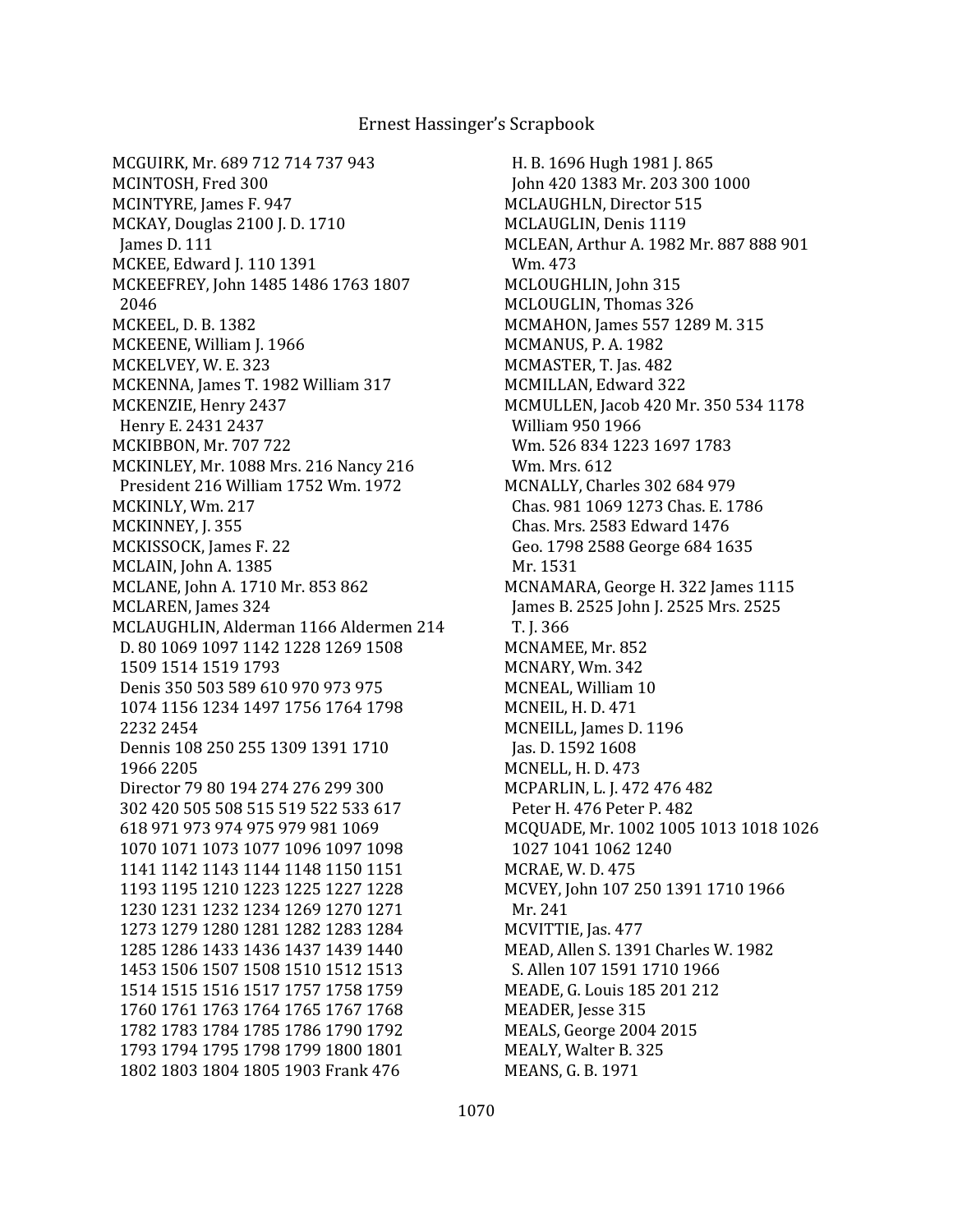MEARNS, B. R. 2426 MEARS, Mr. 705 MEDER, John T. 107 250 1391 1706 MEDOLE, George J. 1823 MEEDER, John T. 1966 MEEHAN, William 322 MEEKER, Thomas F. 367 MEIGHAM, Burton 1982 MEIGS, Maj Gen 2659 MEISSONIER, Mr. 2760 MELIUS, Ellwood 2434 Percy 2434 Richard 1778 2434 Samuel 1807 Samuel Mrs. 1547 MELLISH, C. F. 473 MEMBERS, Mr. President and 1886 MENDES, Jos. 499 Mr. 2441 MENDHAM, Frances Carnright Mrs. 2656 Louis P. 2656 Maurice B. 2505 2506 2656 MENICK, C. I. 1192 MENZIES, George C. 251 MERCER, Charles 1626 MERCEREAU, D. S. 1198 MERCHANT, E. L. 318 James 210 684 685 1130 William 554 MERCLEAN, S. Mrs. 2520 MERKEL, Emil 565 MERKLE, Mr. 2496 MERRIAM, Joseph B. 1982 MERRIHEW, Jacob V. 1289 MERRILEES, William 359 MERRILL, John B. 38 MERRITT, Building 1724 Edward A. 1653 Edwin A. 1789 Harry B. 1966 Manager 748 766 768 814 Mr. 759 763 932 Mrs. 2472 Stephen 1684 William J. 76 Wm. G. 707 MERTZ, John T. 29 MESSENGER, Fred 1952 MESSING, Peter 107 1391 METCALF, Mr. 853 901 1002 METCALFE, W. P. 1958 METZGER, Julius 580 MEYER, Charles 1949 Cord 1205 1206 E. L. 1263 Ernest L. 1252

 Gordon 1605 2313 Martin 1966 Mr. 2430 Peter J. 1958 MEYERS, Charles 1909 1949 E. Charles 1966 Mr. 2496 M'GONNAHEA, Mr. 737 MICHAEL, Casper 1383 MICHELBACK, A. 364 MICHELS, Casper 1710 1966 MICKEL, Lewis 685 MICKLE, Fred 2434 Harry 2434 Lewis 2434 Wesley 2434 MIDDAUGH, Jesse 684 MIGGINS, Michael 2501 MILBAND, J. F. 2076 MILDRUM, Wm. L. 952 MILES, General 216 MILLARD, Harry 1697 Jas. 370 MILLER, Abram 326 Abram V. 1777 Assemblyman 2519 C. 865 Chas. 1192 1195 1754 1782 Clerk 59 Dr. 2486 E. J. 319 Ella 2583 F. A. 1966 Frank 107 250 1958 Fred A. 1697 G. 2692 Geo. D. 1185 Geo. S. 1145 George H. 1958 Gottfried 565 H. A. 1777 H. D. 447 Harold 1274 Henry 1952 Hiram R. 107 250 1391 1706 J. P. 478 Jennie 2084 John 958 John P. 482 Judge 2071 Marion 2507 Mr. 396 2449 Mrs. 2520 Percy 107 Peyton F. 734 Red 727 809 Richard 2501 T. C. Mrs. 1874 William A. 447 William T. 734 Wilson 107 250 619 1391 1706 1966 Wm. 1958 MILLICAN, R. M. 1139 MILLINGTON, Gertrude 2770 MILLNER, Charles 482 Chas. 479 Geo. 479 Wm. 479 MILLS, Chas. A. 178 Chas. R. 1696 F. A. 2378 J. H. 319 John D. O. 362 Justice 1866 Roger Quarles 2693 MILLSPAUGH, H. W. 1732 T. M. 1710 1966 Theo. M. 1383 MILNE, James 1486 MILNER, Sylvester 479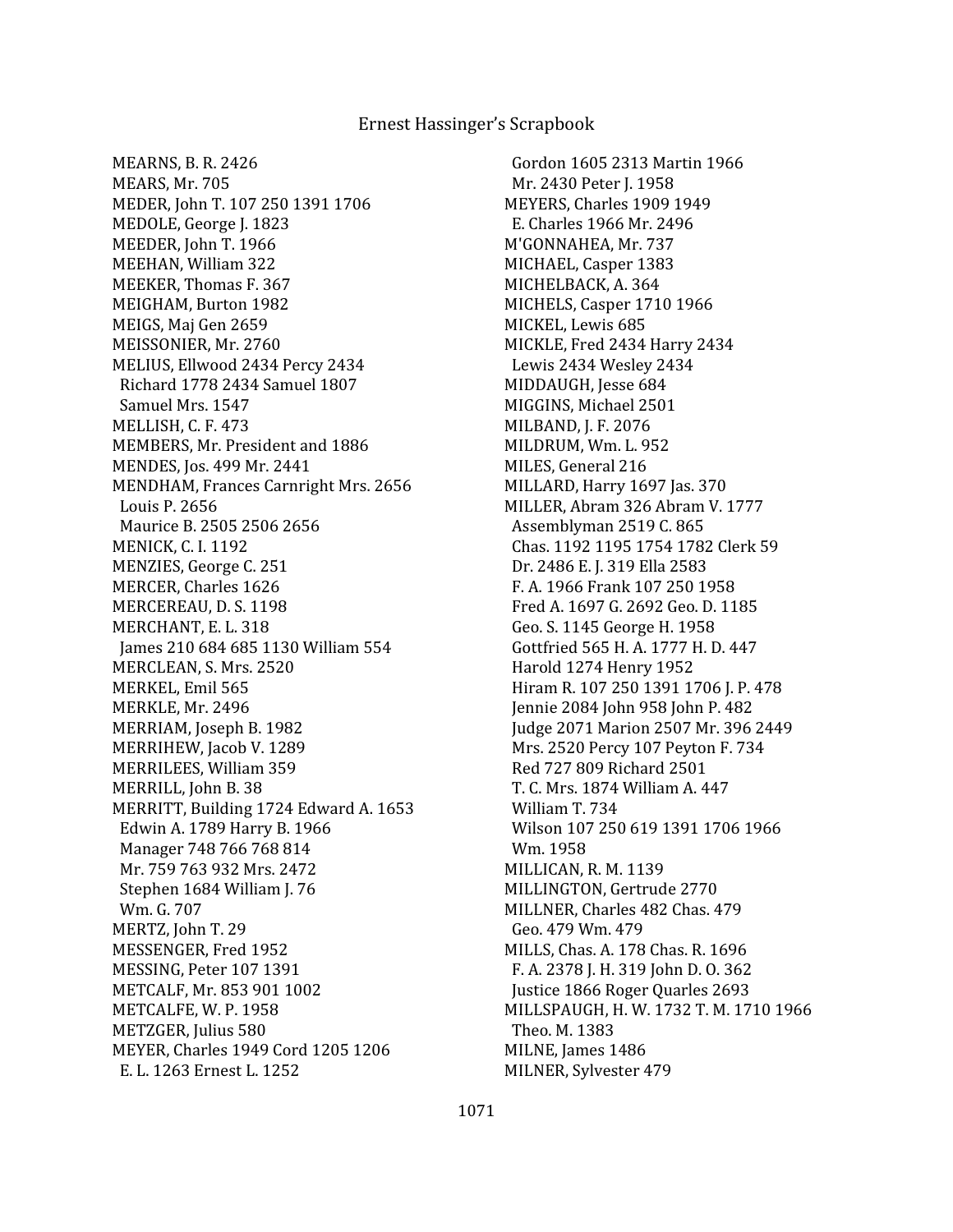MINGAY, R. 490 MINKLER, Daniel 1959 Peter F. 684 S. J. 2476 Sam 1662 W. S. 684 MINNERLEY, Charles A. 1391 1710 MINNERLY, Charles A. 1384 1966 Jas. A. 250 MINNESLEY, Mrs. 2520 MISCHLER, Joseph 414 MITCHEL, J. 1763 MITCHELL, Albyn C. 107 1391 Bridget 1511 1514 Doris 2699 J. 1148 1150 James C. 523 Jesse D. 107 John 300 1142 1148 1151 1284 1511 John J. 315 Mr. 733 748 1280 P. J. 637 Peter J. 266 Professor 1930 R. 1278 William C. 741 Wm. 183 194 MITTAUNOVICH, Matthew 1024 MITTRACH, Herman 147 950 MIXTED, Abram 1703 MODENE, Mr. 814 MOE, Elizabeth 602 Lewis 1024 1756 Lewis L. 602 MOFFAT, David H. 2693 MOFFITT, A. W. M. 319 MOISANT, J. B. 1819 MOLLOY, Francis 314 MONEST, P. 1278 MONGIN, J. B. H. 212 MONJONIER, Mr. 2733 MONOHAM, James 1966 MONROE, Col. 2019 Mr. 1752 W. P. 364 MONTAGUE, Mr. 1034 1036 1038 1041 1044 MONTANO, Louis 2207 MONTCALM, Gen. 2019 MONTEFIORE, J. A. 595 MONTGOMERY, C. T. 1159 1161 1220 1436 1476 1764 2452 2453 2457 Coroner 280 305 456 616 1190 Dr. 222 278 1087 1182 1201 1296 1304 1433 1441 1451 1464 1612 1683 1684 1770 1809 1892 2266 2267 2405 2407 2408 2418 2442 2443 2446 2681 J. T. 1069 R. C. 289 MONTROSS, A. N. 1958

 Arthur N. 1830 1931 Charles 685 1516 J. 2692 J. L. Mrs. 2520 James 1485 1777 James A. 1807 Robert 515 MONUMENT, John MacDonald 36 MOON, Clinton H. 151 J. 477 MOONEY, John J. 1289 Thomas 1074 MOORE, A. W. 252 1966 Andrew Jackson 2 Andrew W. 107 1391 1706 Chas. H. 482 D. 1278 Dr. 958 E. L. 1944 E. S. 1138 Eugene 519 Fred H. 333 H. A. 957 H. H. 482 J. C. 1504 James P. 447 Louis C. 1384 Michael 537 Mr. 584 Mrs. 2520 P. N. 1778 Phil. 584 Walter 597 1786 MORAN, C. 2441 E. 697 1195 1234 1822 2433 Ed. 2232 Edward 476 1476 1653 1991 2274 2404 F. 2441 James 2434 Landlord 214 Mr. 1019 1055 1057 2110 Patrick F. 2693 MORAND, Benj. L. 1966 Benjamin J. 107 Benjamin L. 1391 1710 MOREY, Dave 1426 Patrick 1613 Patsy 721 1426 MORGAN, Ebenezer 1295 Edgar 183 Geo. H. 1210 George H. 1186 J. J. 286 287 J. P. 362 J. Pierpont 1992 James 1295 1510 Jane S. 2184 Leonard 2442 Mr. 1537 1709 1789 2270 Pierpont 1985 Richard 2434 Robert 1777 2434 T. B. 525 Theo. R. 539 Theodore B. 2183 Thos. B. 540 William 685 1777 2240 William G. 593 1481 1673 1971 2183 Wm. G. 1476 1480 MORPHET, Joseph 365 MORREN, William F. 326 MORRIS, A. 474 J. W. 319 L. 319 Miles A. 326 Robert 2774 MORRISON, Dr. 2523 Edwin 318 G. H. 319 R. J. 1138 William 2523 MORRISSEY, David 447 Joseph P. 1982 MORROW, David 324 MORSCHAUSER, City Judge 396 Judge 1491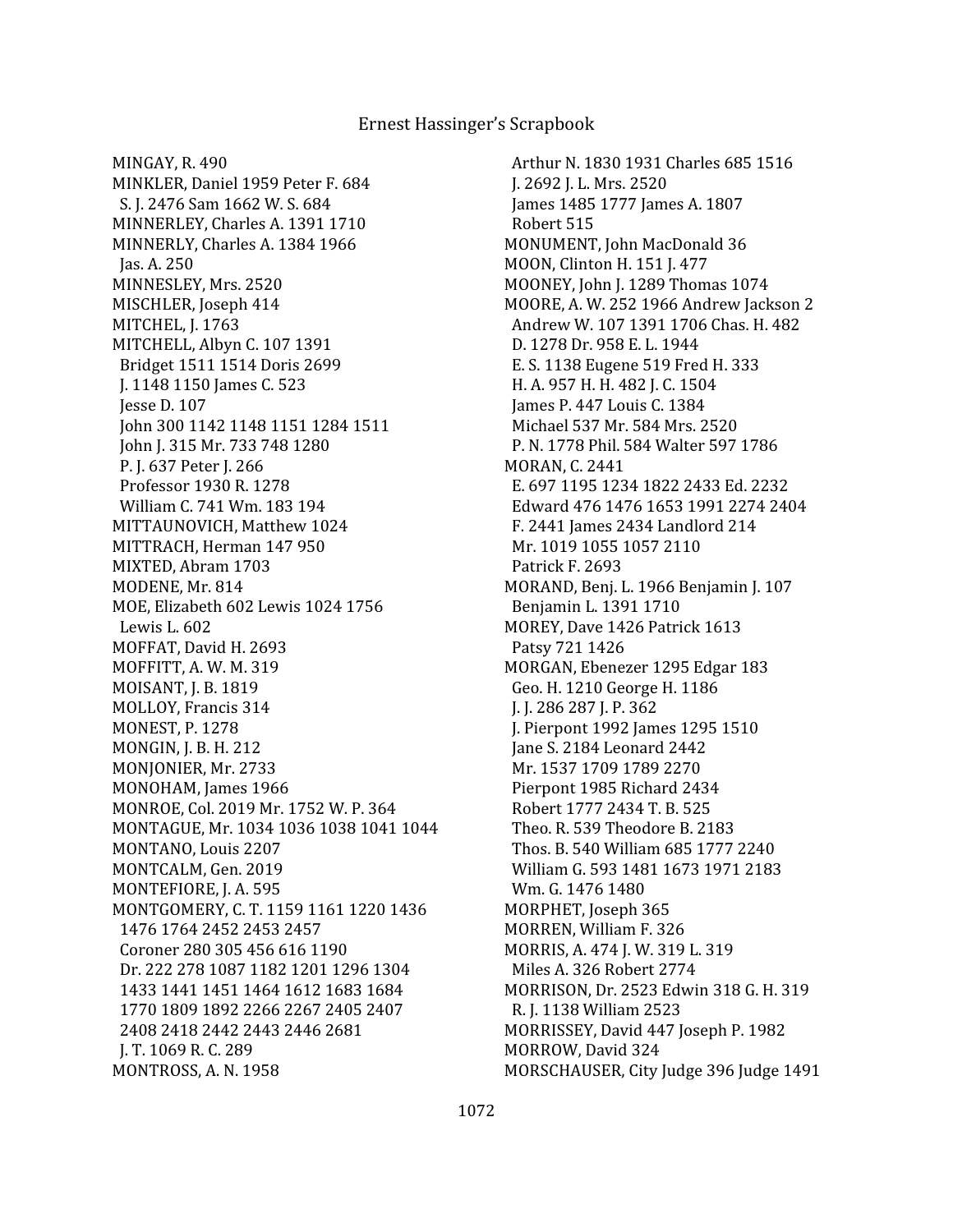MORSE, George 1777 Hartwell 366 James 684 Landlord 214 MORTIMER, John 685 Walter H. 1697 Wm. H. 251 MORTON, Paul 2693 MOSHER, Ethel 1192 Mr. 1499 MOSS, Clarence B. 937 Frank 1983 Henry 321 S. 499 MOTLEY, Mr. 2035 MOTTES, Lena 596 MOULD, Billy 1089 Mr. 968 969 Mrs. 1087 William 184 1087 1088 1090 1091 William J. 1089 Wm. 1127 1131 MOULTON, F. N. 449 996 1192 Fred N. 685 MOUNTAIN, Frank H. 424 MOWER, Abram G. 684 Adam S. 684 B. 2692 C. L. 684 Chas 1777 Harry 2123 2317 2438 2593 Herbert M. 1778 I. 1148 Jacob 325 Jesse A. 1777 John 210 1484 Jonah L. 1169 Leonard C. 685 M. Leonard 685 Margaret 1645 1774 Martin 684 Martin R. 684 Morris M. 684 Mrs. 2472 N. 684 Newton 685 P. W. 684 Ray S. 1778 W. 2692 MUELLER, Band 1039 Orchestra 2456 MULCAHY, J. J. 435 John J. 1959 Mr. 1902 MULDOON, Mark T. 317 MULDOWNEY, Frank 1971 MULFORD, Charles 107 389 621 1710 1966 2419 Chas. 2434 W. D. 366 Walter 2434 MULLANE, James 1502 MULLEN, Edward 1077 J. 865 Jacob 1070 William 210 321 520 1285 Wm. 1763 1784 1786 MULLER, William 1439 MULLIGAN, Captain 2053 James 567 Mr. 657 MULLIN, William 316 MULREIN, James F. 107 MUNCE, Mr. 1240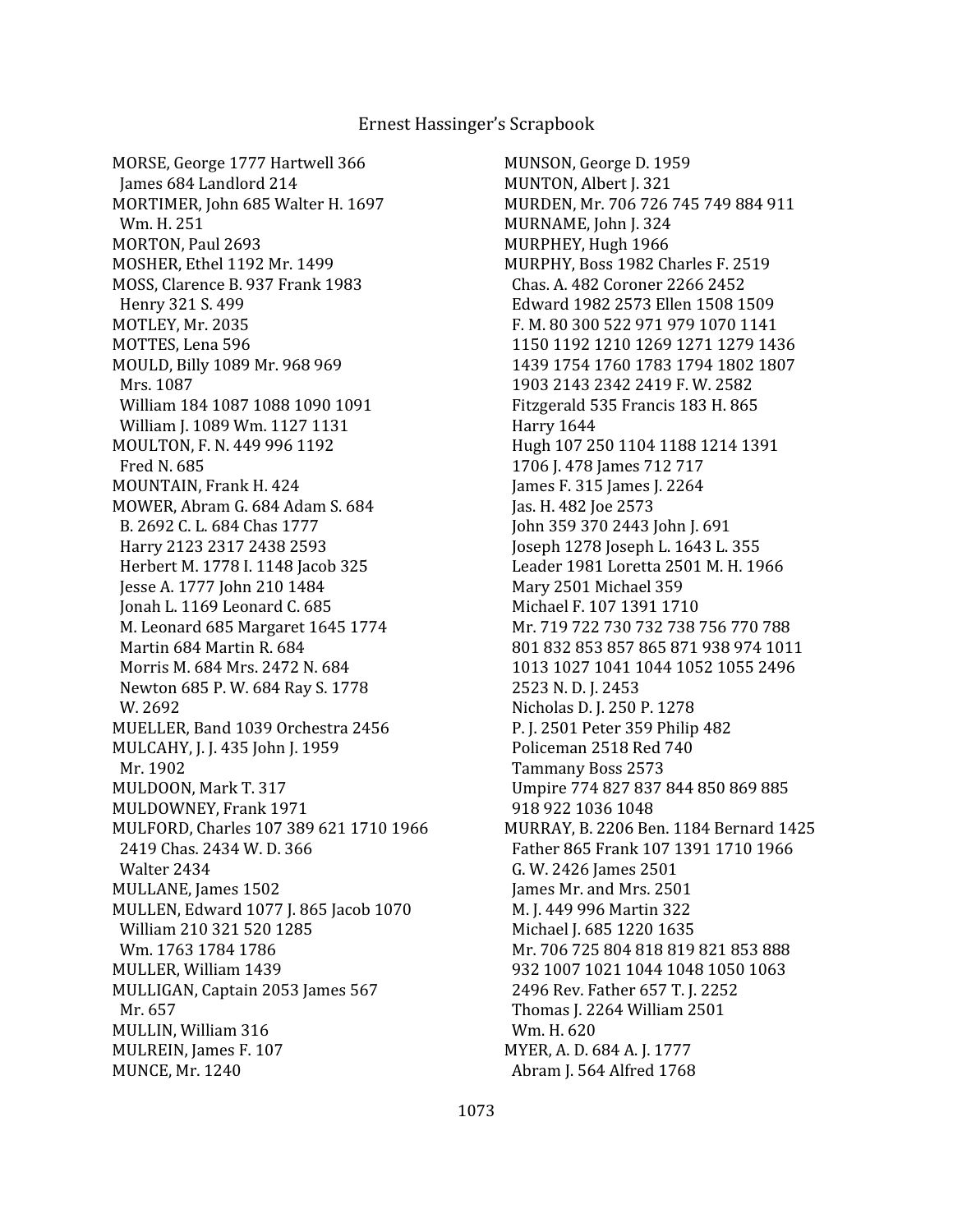Annie 1807 2520 Assistant Chief 616 B. 2692 Benj. 274 Benj. Mrs. 2472 Benjamin 1096 C. 2692 C. C. 685 C. P. 685 Chancey 685 Daniel H. 685 E. E. E. 1777 E. H. 1777 E. J. Mrs. 2520 E. W. 684 Easton 79 Edgar 147 297 662 950 1090 Edward B. 684 685 Elmer E. E. 684 685 Elmer E. Mrs. 940 2472 Emma 2472 Ernest 107 205 250 268 276 302 387 429 449 453 610 649 944 949 975 996 1047 1119 1176 1177 1193 1341 1650 Eston K. 1107 Etta 2472 Eugene L. 78 1074 1476 1673 1743 F. Howard 1477 Ford 1903 Frank H. 1171 1477 Frederick 685 Frederick B. 684 Geo. E. 685 Geo. P. 1476 Gordon 1230 1294 1572 H. Cecil 684 Harriet 2583 Harvey 2434 Henry 685 Homestead 68 Irving 685 Isabel F. 2472 J. 684 2692 J. Clinton 685 J. D. 2692 J. E. 2520 J. H. Mrs. 2520 James 417 James D. 684 685 1230 1476 1673 1777 Jessie F. 564 John A. 1777 Jonas 16 588 649 736 975 1077 1130 1270 K. J. 1758 L. 2692 Lasher 1782 Louis 1792 Mark 685 Martha Mrs. 2472 Mr. 350 534 1178 Nelson 1284 Ostrander 2032 P. 2692 Peter C. 685 Peter N. 685 Peter W. 685 Ralph Mrs. 2472 Samuel 685 Senior Deacon 1743 Sherwood 1612 Sherwood D. 685 T. A. 2487 T. N. 1777 W. S. 1450 1734 Warren K. 1476 Wells 684 Wells Mrs. 2472 Will S. 1450 1841 William 684 William Mrs. 2472 William S. 684 William S. Mr. and Mrs. 2428 Wm J. 1778 MYERS, A. M. 555 Andrew 1622 Building 2396 2397 2398 Charles 107 1391 1528 1533 1706

 Christian 2022 Clifford Mrs. 2472 Delegate 1629 Dewitt R. 1622 Ernest L. 1327 F. D. 473 Frank 326 H. W. 1966 Hiram W. 107 1391 1710 I. 1778 J. A. 315 John G. 59 Jonas 251 Josiah 2022 Lasher Mrs. 2472 Luther 1778 Mr. 1535 1540 1616 1646 N. R. 1966 Property 2073 Sanford 685 Store 59 William E. 1622 William H. 2475 MYLORD, Eugene 2501 MYNDERSE, J. G. Mrs. 2520 John G. 76 Mary 76 Myndert 2004 2007 2028 NABEL, Robert E. Mr. and Mrs. 2501 NABET, John 2501 NABOR, George 1289 NAGENGAST, Geo. 109 1278 1527 George 100 1104 1391 1616 1710 1966 NALON, P. 355 NALOR, Miss 2406 Mrs. 2406 Nettie 2405 NASH, George 2771 J. S. 630 NATION, Carrie 1127 NAWE, Henry 988 1892 NAXE, H. 1756 NAYLON, Daniel 637 NEANDER, John 2416 NEARY, Peter 252 447 NEIFFER, Fred 711 1189 NEIL, James O' 557 NEILSON, Julia 2764 NELLANY, Vincent 1982 Vincent S. 1982 NELLIGAN, James 324 NELSON, Benjamin 124 Geo. R. 365 Mary 67 NESBIT, E. J. 1732 NESTEL, Mr. 225 NESTELL, I. L. 99 2783 Irving 1162 1909 Irving L. 108 160 236 241 250 454 551 994 1391 1710 1832 1966 2776 Mr. 84 86 232 NESTLEN, Alfred 608 2507 Margaret 1774 Marguerite 2507 NESTOR, Mr. 1241 NEULS, Peter 548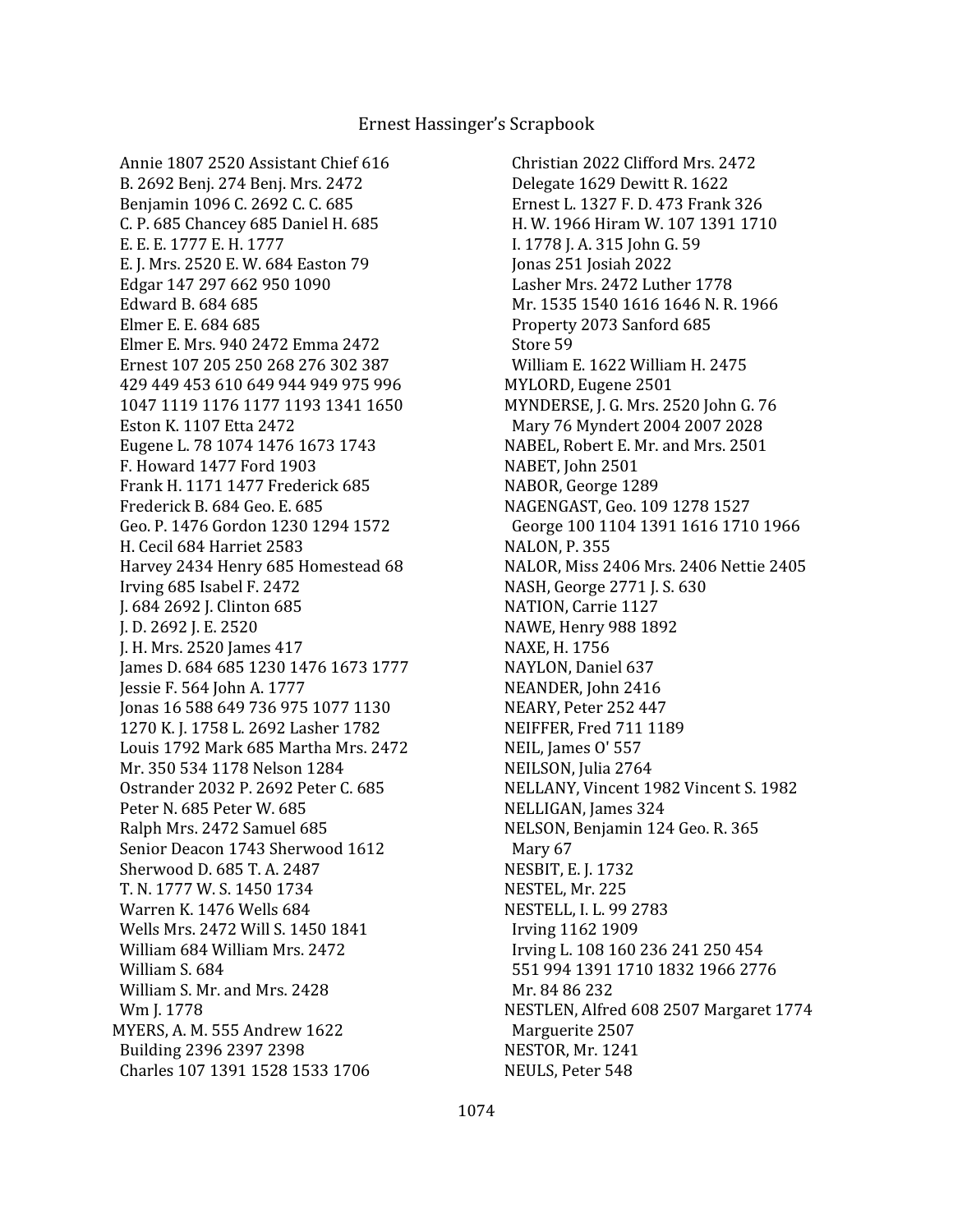NEVILLE, Ernest 1580 William S. 367 NEVIN, Thomas 321 NEWBERRY, A. 1285 1286 J. 1285 1767 John 1286 1784 2558 NEWBERY, A. 1284 J. 1284 NEWBURY, A. 1283 1782 1783 J. 1283 1439 1453 1512 1514 1516 1517 1757 1758 1761 1782 1783 1785 1786 1790 1793 1794 1795 1798 1799 1800 1805 John 1798 NEWCOMB, Senator 1922 NEWELL, F. P. 366 J. R. 1138 NEWEY, Henry T. 1580 NEWHALL, E. B. 567 1016 NEWING, Judson S. 366 NEWKIRK, Charles Mrs. 2472 Geo. W. 250 594 George 1830 1931 George W. 108 1391 1710 1966 Homestead 2028 Jane 1645 John 1750 Silas C. 684 1798 1800 NEWMARSK, Wm. N. 1958 NEWTON, A. V. 1581 1791 Charles 478 Mr. 1496 NEYER, Charles 734 Ernest Mrs. 734 Frank 734 NIBLE, Warren K. 325 NICHOLS, C. A. 2495 C. L. 474 Egbert A. 1 George 1958 Marion L. 201 212 Mr. 873 NICHOLSON, J. J. 315 NICOLAI, A. E. 707 Albert E. 1519 1756 2146 2382 Mr. 698 NICOLL, Delancy 1982 Edward H. 1982 NILAN, Mr. 1639 1646 NILAND, John 476 NILEN, Martin 1384 NILON, Martin C. 1697 NIXON, William 1710 Wm. 1382 NOBLE, C. A. 435 John 1425 Peter 557 NOLAN, Lawrence 322 Mr. 1241 Thomas 1074 1589 2465 W. D. 414 NOONAN, John 1425 NORDSTROM, Marie 2723 NORMAN, Christine 2773 NORMILE, Mike 359 Stephen 359

NORTHRUP, Charles Mr. and Mrs. 2501 NORTON, A. J. 210 1777 1791 Arthur John 685 NORWOOD, E. E. 2264 NOTT, Eliphalet 421 President 2088 NOTTLEMAN, Bert 477 Wm. 477 NUGENT, John 359 NYLAND, Mr. 1278 OAKLEY, Edward 1958 OBENAUS, Mr. 1278 OBER, George 1488 1946 OBERAGH, Family 2028 OBERHARDT, William 2734 OBERHOFFER, Emil 2733 OBERT, Joseph 108 250 1392 1710 1966 Peter A. 555 O'BIERNE, Thomas 108 Thomas F. 1392 1710 O'BRIEN, James H. 317 Jarvis F. 1215 Jarvis P. 1533 John 320 John J. 322 M. J. 316 Michael 58 Mrs. 2520 N. 364 Tompkins H. 948 William 252 O'BRYON, James 684 Jerry 684 Sheldon 684 Wilbur 1477 O'CALLAGHAN, David 316 O'CONNELL, Wm. 482 O'CONNOR, Capt. 725 John 1662 John J. 589 Jos. J. 675 Mr. 725 Thomas 87 637 O'CONNORS, J. 595 O'DEA, Dr. 957 965 966 2595 T. F. 958 1074 1159 1161 1698 1764 2195 2232 2358 ODELL, Benj. B. 250 Boss 1982 Gov. 241 Maude 2730 O'DELL, Otis 789 O'DONNEL, John 1966 O'DONNELL, D. T. 865 John 108 1392 1710 John F. 317 Olvin 367 OFFENHEISER, S. 366 OGDEN, Geo. 370 OGILSBY, Gov. 2659 O'GORMAN, James A. 2519 O'HALLERAN, Katherine 2636 O'HALLORAN, Manager 999 1002 1011 1015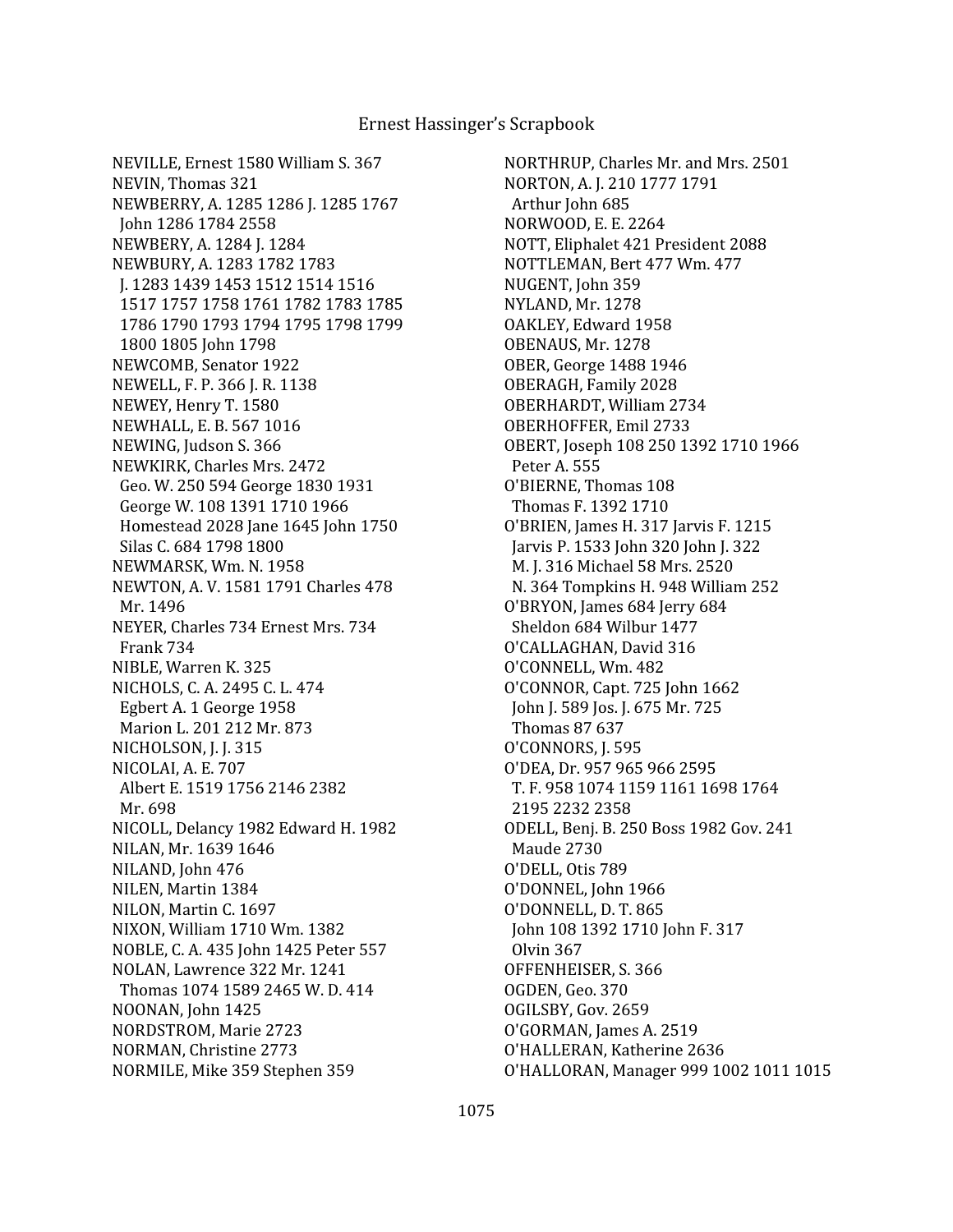1025 1027 1041 1052 O'HANLON, Dr. 2486 John M. 320 O'HARA, John 367 Patrick 476 O'HEARN, P. 478 OHLEY, Dora 2583 Geo. B. 2328 George 1605 2583 H. 1756 H. A. 177 199 449 539 1162 1903 Harry 1768 Henry A. 108 118 160 233 250 1184 1278 1392 1394 1477 1710 1713 1966 Margaret 2583 Mr. 94 100 232 2789 William 1127 1195 William A. 2431 William C. 2328 Wm. 1004 1127 1774 Wm. C. 1605 OLCATT, J. M. 1192 OLDRING, Mr. 2496 O'LEARY, Mr. 1432 OLIVER, Arthur 893 D. 478 F. R. 482 Mr. 689 715 722 748 754 756 770 779 782 788 806 818 821 829 830 849 859 867 884 927 943 1709 OLPP, Charles F. 101 OLSON, Albert T. 57 John 1439 O'MALLEY, Mr. 1010 1011 1023 1033 1038 1046 1060 1064 1238 1241 O'NEIL, J. E. 991 J. M. 366 James 1289 M. 2498 O'PRAY, Henry 447 O'PREY, William 1966 Wm. 1696 ORDING, Henry 542 O'REILLY, Daniel 1493 Edward 2517 Frank 1702 2641 2662 Judge 2437 ORGANIZATION, A. Baldwin Post G. A. R. 1490 A. M. Osborn Hose 555 A. O. F. 499 American Federation of Labor 2525 American Federation of Musicians 1883 American Museum of Art 1985 American Wheelmen 1610 Amity Lodge of Odd Fellows 1683 Ancient Order United Workman 588 Anti-Jag Society 2523 Athabasca Tribe Noble Red Men 1134 Bedford Street Methodist Church 2038 Business Men's Association 2080 2103 2627 2632 2690

 Catskill Eichenkranz 565 Century Association 1985 Chanler Fife Drum and Bugle Corps 2097 Christian Myer Society C. A. R. 2074 2404 Cigar Makers Union 545 2404 Citizens Good Roads Association 852 Citizens' League 2491 Citizens' Union 1983 City Vigilance League 1983 Civic League 1525 Colonel's Fife Drum & Bugle Corps 1633 1669 Columbian Hose Co. 1101 Commercial Travelers' Anti-Trust League 1416 Congregational Church 2088 Democratic League 2513 Deutcher Untersteutzungs Verein 1580 Down Town Association 2068 Dwight Laflin Guard 523 Eastern Star 2785 Empire City Coterie 500 Esopus Bathing Club 1001 1140 1183 1458 2169 2419 Esopus Outing Club 702 Ev. Lutheran Church 1556 1907 Exempt Firemen's Association 206 710 1040 Firemen's Association 481 Five Points Mission 1906 German Methodist Congregation 1756 Glasco Fire Company 621 Gun Club 210 H. D. Laflin Hose Co. 1329 Hawthorne L. S. & D. Club 537 Holland Society 1290 Hudson River League 590 776 787 824 840 890 910 1242 1243 1245 Hudson Valley Firemen 435 Hudson Valley Volunteer Firemen's Association 516 614 667 1252 International Bridge and Structural Ironworkers' Association 2525 J. R. Tappan Corps 951 J. W. DePeyster Hook & Ladder Co. 622 James Purcell Hose Co. 619 Kingston Athletic Association 913 Kingston Base Ball Club 697 Kingston City Police Department 2264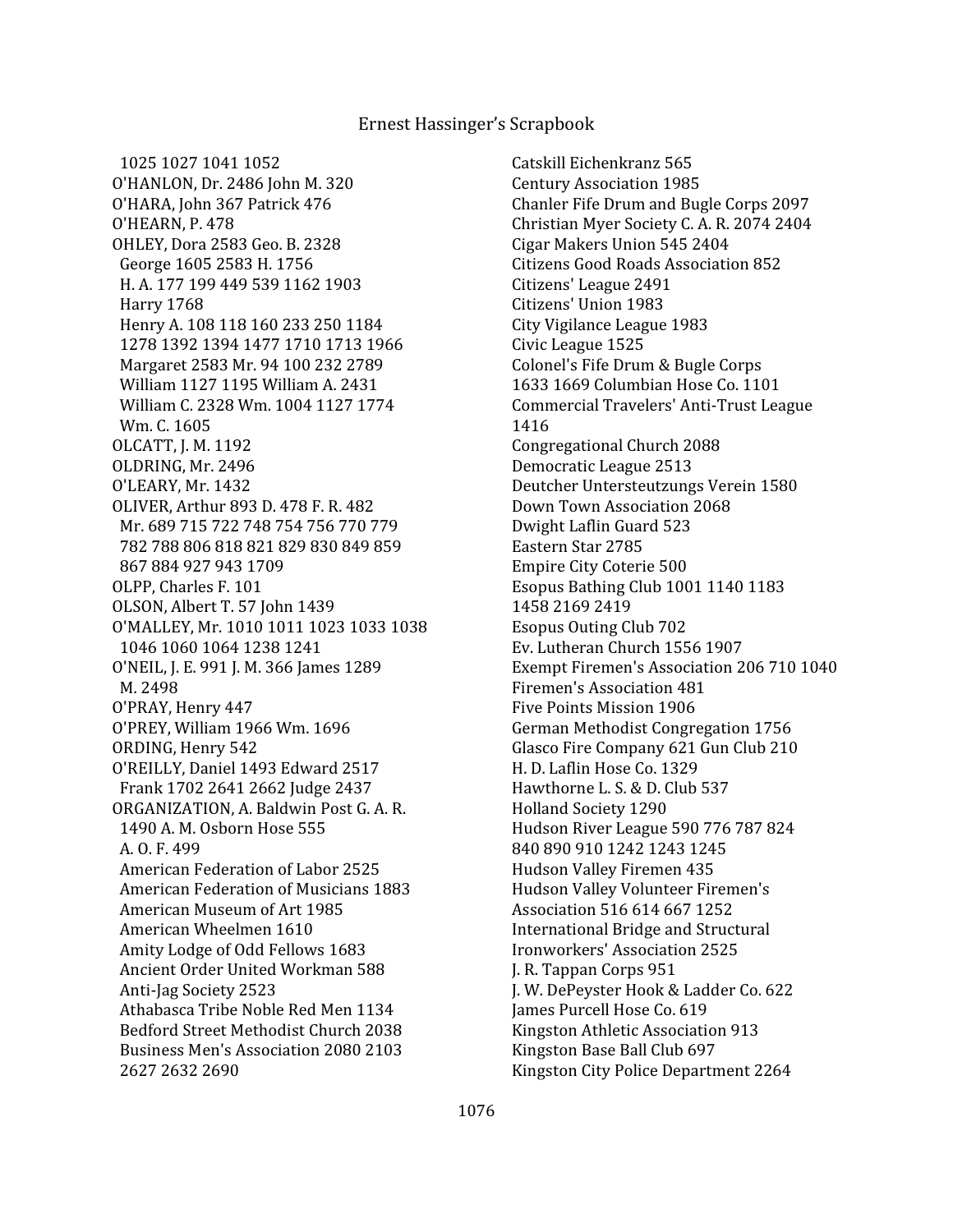Kingston Encampment 1604 Kingston Hose Company No. 2 594 Knights of Pythias 147 950 1004 2431 Ladies Aid Society 1547 Laflin Hose Co. 543 1377 Larry's Association 1797 Law and Order League 683 Long Island Historical Society 2242 Lowerre Hose Company 952 Luther League 2524 Main Street Cemetery Association 1516 1795 Mendelssohn Glee Club 2583 Missionary Society Baptist Church 1699 Monday Club 1512 2785 Mulford Engine Company 2434 N. Y. State Firemen's Ass'n 394 464 National Firemen's Association 1591 1600 1606 1607 1608 New York Collegiate Dutch Church 2075 New York Public Library 1985 New York Yacht Club 1290 2486 Newburgh Base Ball Club 707 Odd Fellows 199 262 525 541 558 626 711 972 1090 1189 1321 1322 1570 1692 Odd Fellows Ulster County 947 Ossining Base Ball Club 706 Parker and Davis Club 1074 Poughkeepsie Base Ball Club 705 Protected Home Circle 16 736 742 Protection Hook & Ladder Co. 567 607 Quarryville Base Ball Club 1585 R. Co. 21st Regiment 501 Rebekah Officers 1645 Rebekahs 2785 Rondout Quartett Club 556 Rondout Social Mannerchor 580 Rough & Ready Hose 509 639 Royal Arcanum 15 60 156 263 450 599 620 650 701 1138 1139 1287 1396 1466 1648 1927 Saugerties Aerie F. O. E. 499 1024 1770 Saugerties Athletic Club 823 919 Saugerties Base Ball Club 689 Saugerties Bicycle Club 387 448 449 453 488 995 996 1047 Saugerties Cemetery Association 274 1151 1437 1763 1798 2074

 Saugerties Chapter D. A. R. 743 2074 2404 2411 2785 Saugerties Club 146 254 544 564 1770 Saugerties Consulate 268 272 307 Saugerties Council Jr. O. U. A. M. 1883 2632 Saugerties Exempt Firemen's Association 946 Saugerties Fire Department 539 540 Saugerties Improvement Society 194 Saugerties Maenner Quartette 538 566 608 Saugerties National Bank 2402 Saugerties Public Library 1754 1807 Saugerties Wine Liquor and Beer Dealers Association 1519 Seamon Park Board 2521 Snyder Hose Co. 510 511 524 564 949 1255 1256 1294 1555 1605 2404 Snyder Hose Co. Band 1319 1653 2271 2411 2413 Squadron A N. Y. S. M. 2640 St. Mary's Commandery 149 255 572 589 1564 1644 2454 State Firemen's Association 405 609 637 Stock Exchange 2505 Tappan Post 148 209 343 945 1090 1320 1415 Thomas Wildey Encampment 13 129 142 526 834 1099 1229 1322 1604 Tivoli Lodge A. O. U. W. 1090 Tri-County Association 489 490 1252 Ulster Lodge Masonic 53 137 407 564 593 696 846 968 969 1094 1449 1469 1673 1691 1743 Vernon Club 554 Village Board of Health 1631 Washington Hook & Ladder Co. 977 1625 1733 2404 WCTU 940 1166 1756 Weiner Hose Company 709 Wesleyan Methodist Church 2692 Wilcox Post 1683 William T. Garner Fire Co. 1105 Williamson's Cornet Band 1684 Wiltwyck Chapter D. A. R. 2074 Winnisook Club 2615 Wm. Mc Kinley Hospital League 1972 Woman's Relief Corps 208 2785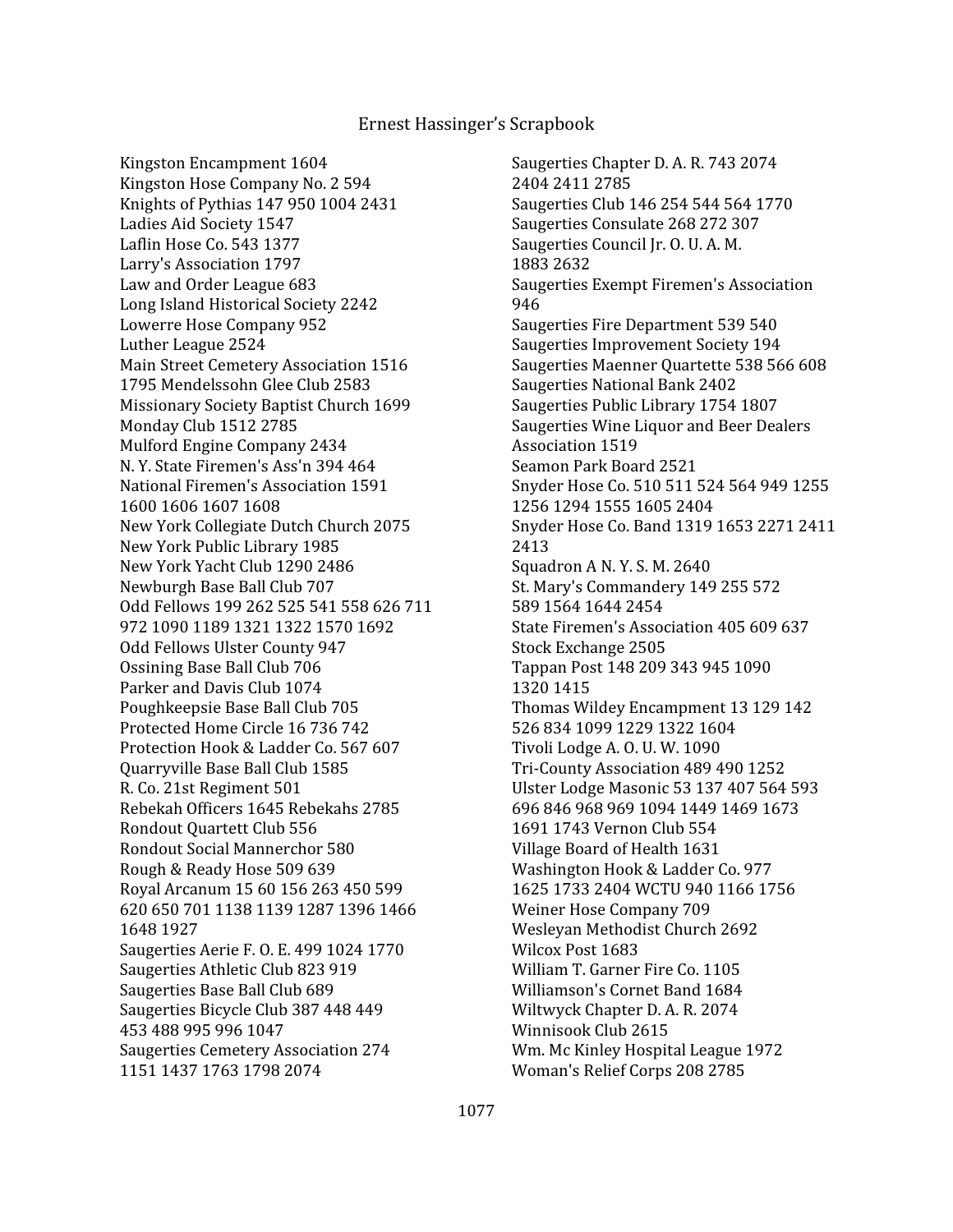Yonkers Fire Department 638 Young Men's Association 596 O'RIELLY, N. Frank 2254 ORMSBY, James H. 317 John P. 315 Matthew 315 O'ROURKE, John 2501 Margaret 2501 Michael 490 Thomas J. 714 OSBORN, Dewitt 2232 300 James B. 108 252 1392 1710 Wm. 501 OSBORNE, A. M. 1710 1966 Charles H. 1952 Chas. 501 Frank H. 1982 Henry P. 447 J. B. 1838 1853 1966 James B. 1503 James R. 233 James W. 1290 2791 Mr. 1852 President 1503 Thomas M. 1536 1538 O'SHEA, J. 697 1550 J. L. 1713 2783 John 1425 1584 John L. 108 125 172 250 759 913 1292 1392 1425 1527 1542 1629 1710 1717 1949 1950 1966 2782 John T. 1278 Mr. 913 1551 1630 1871 1876 1879 1884 1885 1895 1896 1900 1901 1909 1910 1941 OSMAR, Miss 2501 OSTERHOUDT, Arthur 1777 E. 684 F. L. 183 191 192 194 203 1477 F. P. 1099 Home 2028 Irving 1777 J. F. 262 1099 James F. 947 Josie 2490 L. H. 684 1777 M. 1793 1794 1795 Mart. 1484 R. S. 2490 W. 1777 Willis 684 OSTRANDER, B. 1278 Dr. 2082 2086 2088 2093 Geo. P. 482 Henry 2079 Mr. 2405 P. H. 2485 2487 W. S. 489 490 OSTROM, Ezra L. 365 J. A. 685 Mr. 1902 O'SULLIVAN, Dennis 2120 J. A. 315 OTHEMAN, Roswell C. 2640 OTIS, General 216 Harrison Gray 2525 Henry W. 1485 Samuel A. 2774 Secretary 2774 OTTE, Fred W. 252 OTTO, Jas. 1709 John 1709 W. T. 2659 OUDERKIRK, Mr. 713 716 OUGHLETREE, Schuyler C. 2431

OUTWATER, J. E. Mrs. 2494 OVERBAGH, Ada J. 1192 1754 1807 Caldwell 2583 Harry 1182 Hoyt 2313 2328 2558 2569 J. V. L. Mrs. 2520 Misses 2472 Mr. 1450 1956 2441 2578 P. T. Mrs. 2520 R. B. 276 461 506 851 1077 1127 1144 1150 1154 1192 1220 1264 1439 1450 1468 1487 1489 1653 1654 1725 1754 1765 1791 2046 2125 2404 2594 R. B. Mrs. 743 R. F. 2558 2569 R. S. 2299 Richard B. 1874 Richard F. 2313 2583 Russell 684 1777 W. H. 1802 2531 W. Hoyt 1633 2011 2583 W. R. 2508 OVERBAUGH, A. M. Mrs. 582 Arnold 582 Austin W. 567 C. W. 567 607 E. E. 685 J. S. 685 Roy Eugene 679 Russell 685 OVERPAUGH, Addison 326 OWEN, Charles S. 2515 George 562 H. 478 Hanford 470 OWENS, B. H. 2497 2498 James 482 PACH, G. W. 2667 PACKARD, Harry S. 316 PACKMAN, James 1383 PAGET, A. J. 203 274 PAHL, George 316 Henry 316 PALEN, Mr. 1537 PALM, John 1696 John A. 1966 PALMATIER, John E. 1710 PALMER, C. M. 1642 Clara 2716 Dr. 948 Edward 315 Frank 1230 Frank H. 1768 George M. 1982 J. G. 1150 1227 1269 1281 1758 John 1098 1284 1763 1765 John G. 183 206 251 276 302 420 617 973 975 1069 1077 1195 1210 1231 1270 1437 1440 1453 1764 John G. Mr. and Mrs. 2405 John G. Mrs. 2267 L. 1278 PANGBURN, Geo. 596 George A. 684 George H. 596 PARADISE, H. E. 685 Mrs. 2520 PARET, William 2693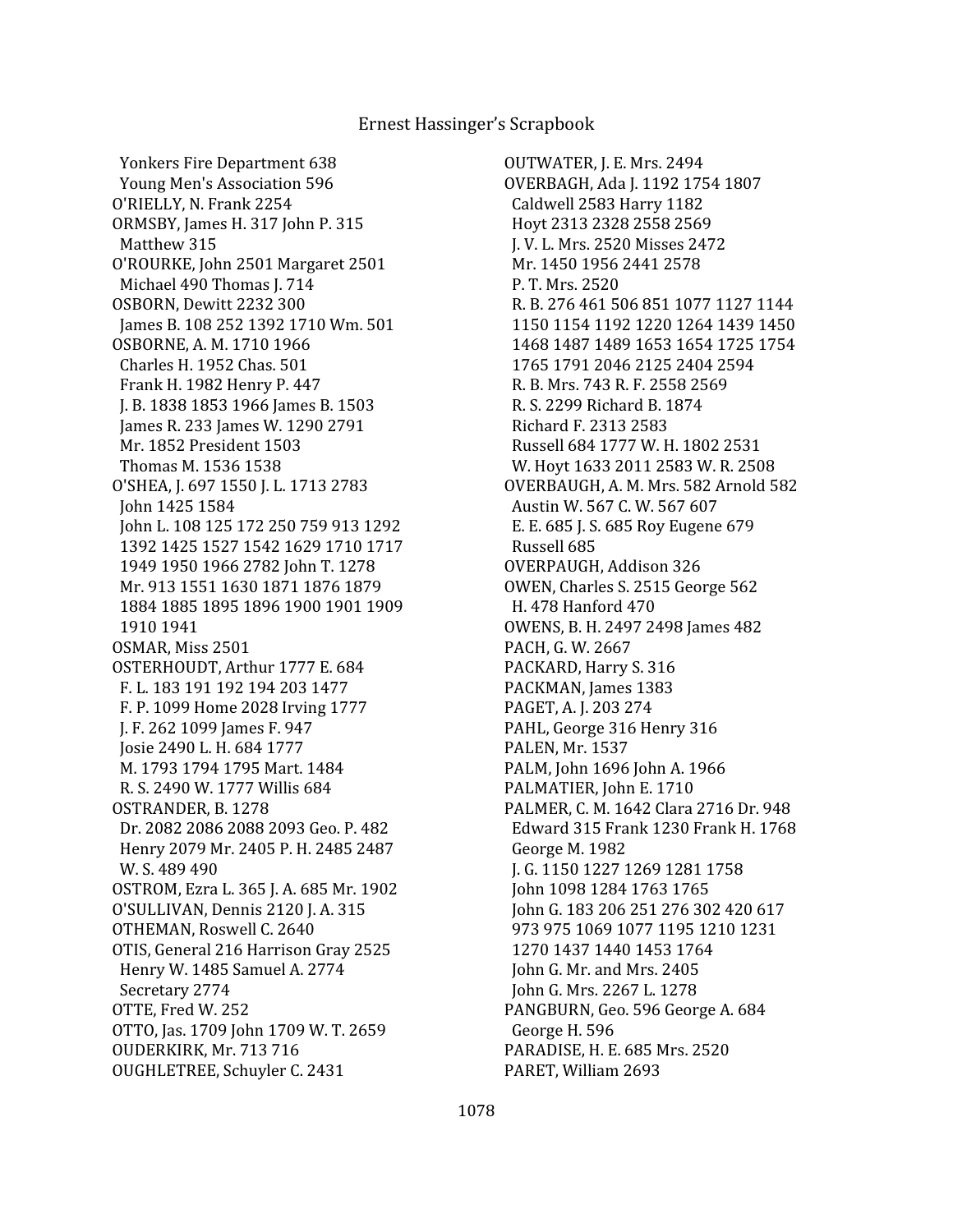PARIES, Peter A. 1477 PARKE, Stanley 366 PARKER, A. V. 145 1195 1785 Addison B. 1291a Alton B. 991 1522 1587 1880 1982 2465 2519 B. Frank 1239 Fred H. 1982 George N. 26 1239 Horatio W. 2733 Judge 518 1093 1123 1981 Mr. 1213 Q. G. T. 474 T. H. 370 Thos. 370 PARKHURST, George E. 2433 2456 2475 George Mrs. 2583 Proprietor 2425 PARKS, Mr. 2270 Robert 325 PARR, William H. 76 PARROT, Mrs. 734 PARSELLS, Charles 1958 PARSLOW, Lena 2445 PARTRIDGE, Mr. 729 837 838 841 842 844 848 857 860 862 863 866 871 880 882 887 943 PASCOE, Henry 1958 PASTOR, Tony 1662 PATIENCE, Mr. 866 885 2270 PATTEN, A. S. 362 Eugene F. 61 557 1982 W. E. 364 PATTERSON, Caroline 2038 E. J. 355 James 2038 T. A. 489 William 359 William D. 322 William M. 2038 Wm. 482 Wm. C. 479 PAULDING, Charles P. 1959 PAULSWORTH, A. W. 1138 PAUR, Emil 2731 PAYETTE, L. J. 685 PAYNE, D. 473 Douglas 482 PEABODY, Lawyer 1493 PEACOCK, Jack 837 Mr. 717 737 738 770 775 850 1011 1023 1032 1033 PEAK, C. W. 1732 W. J. 367 William J. 367 PEAKE, Silas R. 1239 PEARCE, R. M. 1153 PEARL, P. 1278 PEARSALL, Robert 1138 PEASE, B. S. 471 E. R. 1807 Edwin R. 1485 1486 J. 65 L. B. 477 482

PECK, Emma J. 2402 Eugene 420 PECKHAM, A. C. 289 William M. 314 PEELOR, Philip R. 108 PEETS, G. H. 474 PELHAM, D. Eugene 1966 Eugene 1696 William 475 Wm. 479 PELLANT, Arthur 2408 Jeannette 2408 Joseph 2408 2558 Joseph Mrs. 2408 Madame 2408 2447 Miss 2408 Mrs. 2408 PELLS, Fred 2498 PELOKE, Ernest 565 Ernst 1580 PELOUBET, Andrew 1952 PELTON, Wm. 501 PENDERGAST, P. J. 557 PENDLETON, L. M. 1952 PENNEY, Clerk 1493 George 321 PENNY, J. C. 1710 James 1425 James C. 108 250 1425 William H. 108 1392 1710 1966 Wm. H. 250 PEOBLE, Charles W. 314 PEOPLES, Mr. 697 717 722 732 756 771 795 861 866 885 902 904 912 915 943 PERCELL, Joseph 2501 PERICO, Daniel 1958 PERIOT, William 2501 PERK, John 147 PERKINS, Geo A. 1777 Lee S. 317 PERKS, John 2431 Joseph 1763 Josiah 1195 1605 PERRAULT, Geo. 370 Peter 370 PERRY, George B. 325 PERSEN, Anna Catryn 2004 Jacobus 2004 2007 Jan Hendricks 2015 John 2004 2015 PERSISE, Mr. 1932 1933 PERSON, Jacobus 2007 Mr. 242 2789 2790 V. 1128 Van 225 227 250 Vanderhoef 95 1162 W. E. 1757 PERSONS, W. E 1510 W. E. 508 522 533 971 981 1069 1070 1077 1143 1195 1228 1270 1281 1437 1516 1754 1763 1795 1799 1805 W. E. Mrs. 1773 W. W. 1269 William E. 973 Wm. E. 276 302 1440 1765 1801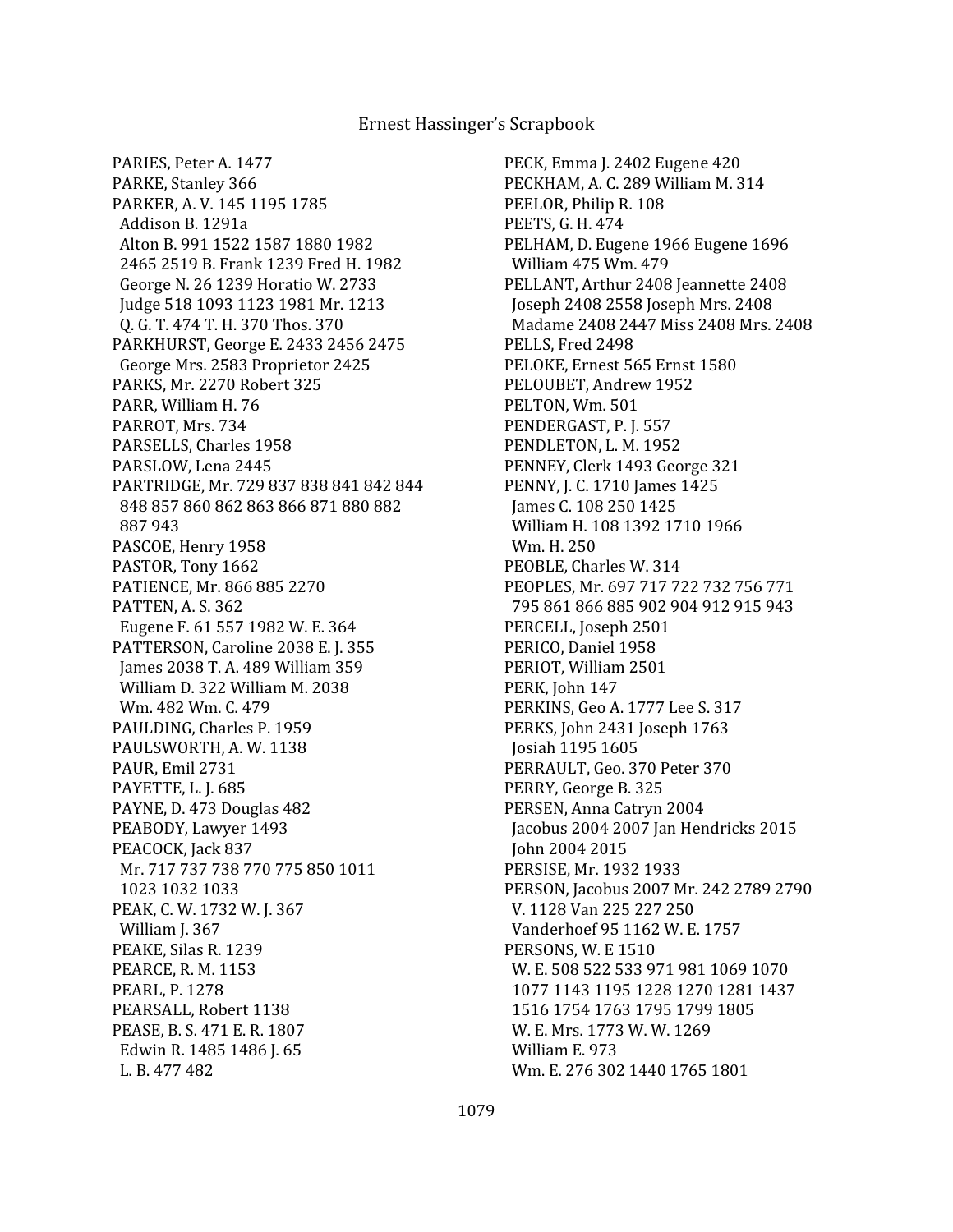PETERS, Albert 1274 C. 981 1767 Claudius 497 Frank 538 Frank J. 566 Fred'k 2340 G. U. Mrs. 1213 Geo. Mrs. 1645 George 539 540 608 George U. 588 Gustave 2240 Harry 1231 1605 2404 Harry B. 440 Herman 2267 Roxey 2313 Toxey 2328 William 618 1784 Wm. 539 PETERSON, Chas. 469 Jesse 465 S. A. 319 W. H. 619 PETRIE, W. 590 PETRY, Wm. 691 PETSCHKE, A. 1756 Arthur 1450 PETTIT, Elsie 2583 John 1382 Lizzie 969 Mr. 968 969 W. E. 365 W. O. 300 685 1195 Wellington 523 PETTITT, John 1711 PEUSS, J. D. 482 PEYTON, James 1266 1952 PFAFF, George 1493 Mr. 1496 PFAU, Julius 315 PFEIL, Wm. F. 320 PFORMMER, Mr. 2430 PHALEN, Mr. 737 819 850 857 871 875 999 1000 1010 1011 1023 1032 1033 1038 1046 1060 1064 1238 1241 William 476 482 PHELAN, Jas. A. 1289 Mr. 717 737 738 770 PHELPS, Anne 2583 F. G. 1047 Frank G. 268 449 698 996 1223 1605 2404 Frank G. Mrs. 743 Mr. 2430 Warehouse 2107 William Lyon 1995 PHILIPS, August J. 913 Louis 315 Mr. 914 PHILLIPS, A. F. 684 A. H. 318 David Graham 2693 Ed. C. 2558 Eddie 304 750 797 896 Edith L. 937 Edward 1127 1572 2442 Edward C. 1127 1510 Frank 523 George 305 H. S. 319 Harry 2097 John 1071 John Mrs. 1498 Louis S. 212 M. 618 975 Martin 505 974 Mr. 689 712 715 717 720 722 726 730 737 738 744 748 756 762 770 771 772

 773 782 790 807 819 826 830 838 849 853 857 858 859 862 873 875 881 882 884 885 887 888 896 912 915 943 1003 1015 1537 1709 2270 2441 2442 W. 435 595 Will. 554 William 482 Wilson 1514 PHINNEY, Charles 2264 Officer 1859 PICKARD, Catherine 2794 PICKETT, C. H. 1499 PIDGEON, Bankruptcy 152 Frank 1096 1145 1185 1210 1220 1477 1758 1761 2028 Frank Mrs. 963 Marie 1754 Mary E. 152 Property 1264 PIERCE, A. E. 108 A. W. 1966 Albert W. 1392 1710 Fred. 1503 I. G. 684 Neil 366 Wm. 479 PIKE, Henry S. 164 PINCKNEY, Cornelius G. 1982 PINE, J. 362 Van Derhi 111 PINK, Mr. 1496 PINNEY, George 2615 PITCHER, William 1499 PITTMAN, Rev. Mr. 2418 PIZARRO, Francisco 1888 PLACE, Henry 1695 PLANK, Wm. 1800 PLASS, Abram 1966 Abram F. 108 1392 1710 Charles E. 447 Curtis 1561 Elias 685 1777 G. 1278 Larry 588 Larry Mrs. 1087 Wm. C. 621 PLASTER, G. A. 473 Geo. A. 473 PLATT, Benoni 1982 County Judge 1504 John T. 389 Mr. 2005 Senator 1352 2010 2030 PLAVEN, Aileen 2696 PLOEFF, Jacob 2028 PLOSS, Abram F. 250 PLOTNICK, David 2434 Joseph 2434 Lazier 2434 Maurice 2434 PLOUGH, Jacob L. 250 Joseph L. 108 1392 1710 1966 PLUE, Frank 1794 PLUSCH, F. C. 607 Fred. C. 567 POE, Edgar Allan 2734 2735 2736 2737 2738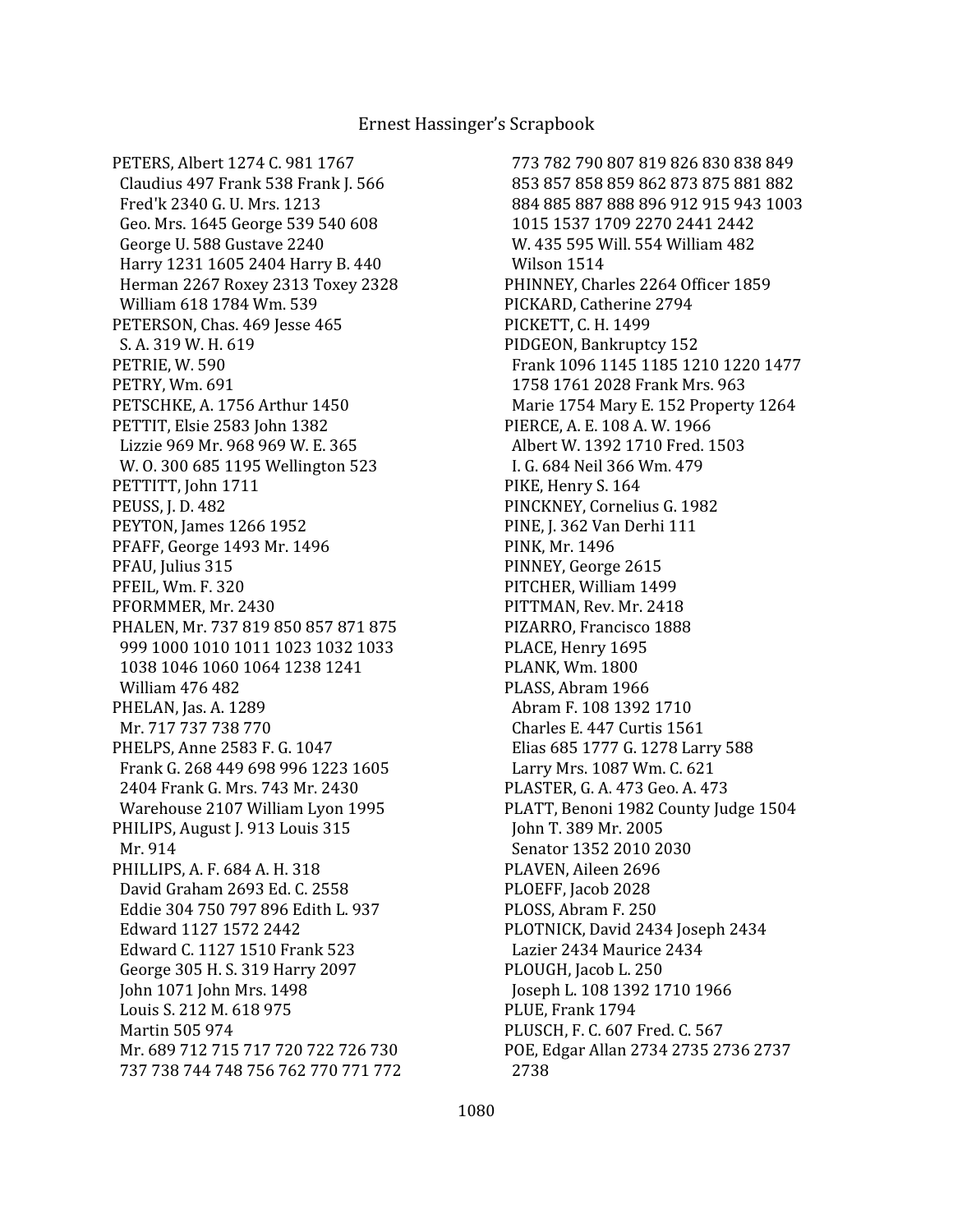POELLATH, Max 1274 1874 POHLIG, Carl 2733 POINTER, William 252 1966 POLAND, J. F. 1703 John F. 1967 William 315 POLCH, J. 402 POLESCHNER, Tillie 1451 POLHEMUS, Robt. W. 1958 POLKER, John H. 161 POLLATH, Max 2324 POLLIS, Mr. 707 715 720 732 748 768 795 821 826 842 844 873 POLY, L. 565 POMROY, Clark 478 Ralph 478 POOL, E. E. 473 PORCIANO, Detective 2794 PORT, Jacob C. 108 1392 1710 PORTER, DeForest 474 H. R. 1967 Henry R. 108 1392 Ira C. Mrs. 1547 Ira Mrs. 2267 Mrs. 2267 Property 975 W. Mrs. 1436 W. W. 692 751 Wakely 618 Wakley 1572 Washington 684 Wellington 684 940 Wellington Mrs. 940 POSELINER, Geo. M. 473 POSNER, Jacob 500 POSSON, A. 364 POST, A. A. 148 209 945 963 1148 1320 2232 Abraham 684 Abram 2025 2032 Abram A. 1477 Abram S. 1477 Anna Catryna 2015 Charles 524 1004 Cornelius 2025 Eleanor Louise 303 Elliott E. 108 250 G. W. 555 Geo. W. 555 George P. 684 Jacob C. 252 Jacobus 2025 John 2025 John S. 303 684 685 Julia H. 303 Martinus 2022 2025 P. P. Mrs. 2520 Peter 2025 Peter P. 2025 2028 2106 Phillip 523 Samuel 1517 Samuel M. 303 1516 Tavern 2032 Tunis M. 684 POTKE, George 73 POTTER, I. J. 588 Irving J. 1024 Store 2141 Wilson 1487 1489 1807 POTTS, Anna C. 1213 Claud 622 Rensselaer 1251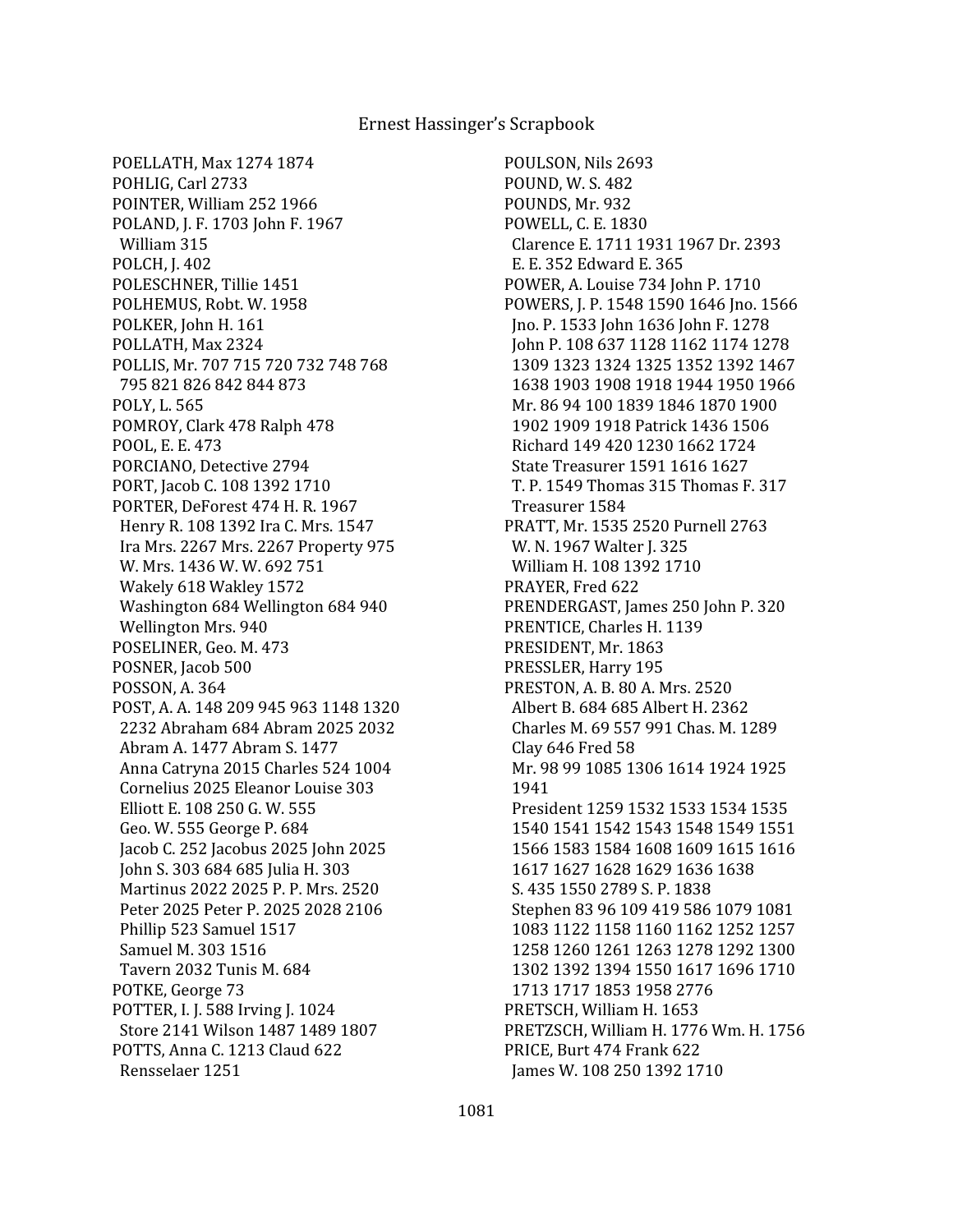Sterling 1995 PRIEST, Geo. L. 607 PRIME, Charles 482 Chas. 473 PRIMMIER, J. 1278 PRINGLE, William 2491 PRITCHARD, Irma 2767 PROCTOR, Senator 216 PROVO, J. 1278 PRUDDEN, D. D. 473 PRULL, Wm. C. 947 PRUYN, Ruth 734 PRYNE, Drum Fife and Bugle Corps 1040 PUFFPAFF, Wilh. 556 PULIS, C. H. 1966 Cornelius H. 1384 PULITZER, Joseph 2693 PULLIS, C. H. 1711 PULLMAN, President 1245 PULTZ, D. 595 David 539 540 Ira 684 1561 James 435 PULVER, C. 1278 D. 1278 PURDY, J. Harvie 2432 PURVIS, James 95 250 1128 1162 PUTMAN, Chas. 355 PYLE, Howard 2693 2774 QUACKENBUSH, C. L. 178 Charles L. 118 251 1394 1713 Chas. L. 250 Mr. 226 227 232 233 234 235 241 Treas. 239 QUASE, C. 538 Charles 538 QUEEN, Mary 2494 QUEENEY, Mr. 1026 QUEENIE, Mr. 1032 1034 1038 Umpire 1059 QUICK, A. M. 95 1486 C. 2692 C. W. 60 650 1287 1396 C. W. Mrs. 2472 C. Westbrook 1648 Christopher W. 684 E. L. 148 209 587 945 1320 Ebenezer L. 684 Editor 2449 Geo. H. 145 685 Leon J. 2447 Peter J. 685 R. 511 Reuben 299 Reuben Mrs. 736 QUIGLEY, F. B. 1909 F. P. 1950 1967 Frank 1711 Frank B. 1910 Frank J. 1383 Frank P. 1425 1949

 George 1289 Joseph 365 Mr. 1911 1916 1917 1918 1919 1923 1925 QUILLEN, Edward 1958 QUILLIGAN, J. 364 William 359 QUILLINAN, John 317 QUIMBY, F. H. 323 QUINLAN, Daniel 476 William J. 476 Wm. J. 482 QUINN, C. J. 1982 Capt. 878 J. 850 857 871 875 James 714 James D. 557 Jimmie 877 939 Jimmy 922 1065 1235 John 2442 M. 857 871 875 M. F. 355 Mr. 717 737 738 770 842 1062 1064 1240 1241 Sylvester 367 William G. 109 QUIRK, Nick 370 RADENBURGH, J. Henry 1425 RADIGAN, H. F. 482 H. Frank 476 M. 482 M. J. 476 Michael J. 476 RADLOFF, Charles W. 1477 Chas. W. 2344 RADLOFS, M. 1293 RAFFERTY, Daniel 1589 2465 M. J. 357 William F. 557 991 1289 1982 William R. 1982 RAFTER, William 324 RAHILLY, W. F. 367 William F. 367 RAHN, Charles S. 1958 RAINES, Law 1519 1775 RAINEY, William 324 RAINSBERG, James 479 RAINSBURG, James 482 RAKE, Thomas 324 RAMSAY, H. D. 932 Manager 802 815 1027 1041 Mr. 1002 1049 RAMSEY, H. D. 691 697 Hank 878 920 1065 1240 1245 Manager 714 716 727 827 830 837 840 855 861 864 910 924 Mr. 758 763 787 899 916 RANDALL, M. L. 323 W. J. 478 Wm. J. 482 RANDOLPH, George 2763 Theodore 108 RANKEN, F. M. 318 RANNEY, P. M. 475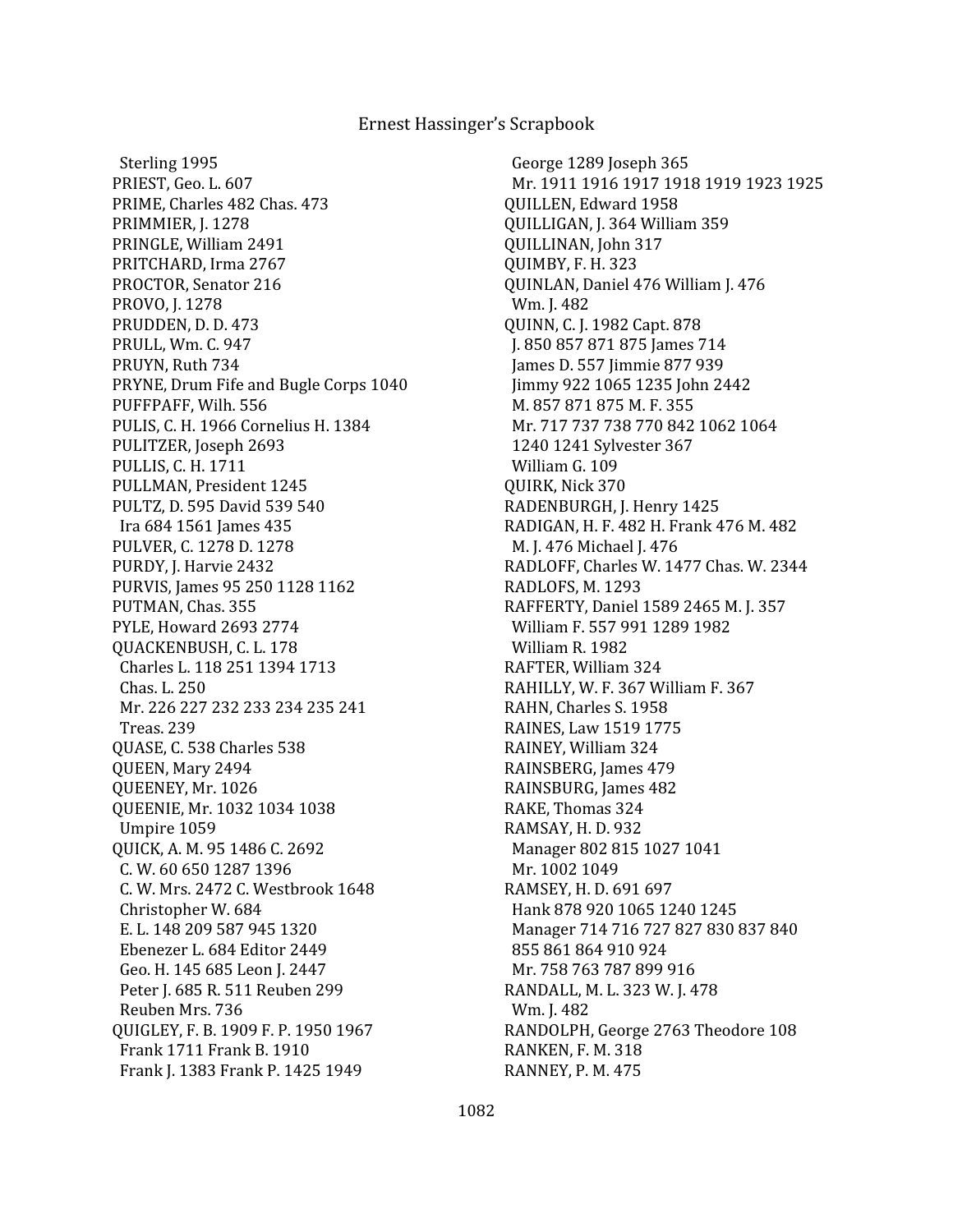RANSOM, F. A. 473 Henry 684 W. R. 469 RAPE, M. 355 RAPPELYEA, J. 1278 RAPPLEYEA, J. 555 RAUCH, Alpha J. 1192 RAY, Frank 1382 1711 1967 Gabrielle 2706 J. D. 251 RAYMOND, Charles S. 706 Chas. 366 1697 Mr. 706 S. M. 355 Thomas A. 122 128 Thomas E. 123 READ, F. S. 706 READY, Charles 691 REAMER, J. S. 474 REARDON, Henry 359 John 317 Michael 359 REBER, W. Frank 1477 REDFERN, Samil 1138 REDNER, John 476 REED, Chas. F. 250 E. C 544 E. C. 1766 2046 E. Clark 1641 1791 Florence 2726 H. D. 1967 H. S. 1697 James H. 1693 Margaret 2070 Walter C. 201 Wm. D. 633 REEDER, William Herron 2693 REEL, C. Gordon 1289 1982 2564 2604 2791 REES, Charles D. 1794 REESE, C. 474 George 447 REGAN, John 359 William 367 REGRISE, Michael 2733 REIBER, Frank 370 REICHARD, J. F. 1138 REICHER, Hedwig 2701 REID, Dr. 2393 E. C. 146 Isaac 110 REILLY, James 1278 John T. 435 Joseph 2501 Mr. 1057 P. J. 435 Philip 1849 Philip J. 1384 William 2501 REILY, Philip 537 REINACHER, Mr. 720 REINHARD, Charles 1294 1605 Charles A. 1724 Charles H. 975 1294 Chas. 525 J. W. 525 Jos. W. 511 Joseph 509 Joseph W. 510 REINHARDT, C. L. 1959 Charles H. 1803 Joseph 523 RELYEA, Frank 1778 John 684 1778

 Jonathan 2489 REMBE, Lonis F. 109 Louis F. 1392 1527 1616 1711 Val 1382 Valentine 1711 1967 RENISON, William T. 2417 RENNER, H. 595 J. 2490 RENWICK, William Rhinelander 1957 2065 RESEQUE, Mr. 1243 REUBENS, Mr. 2677 REUTER, Prof. 608 REYLEA, Chas 1777 Merritt 1777 REYNOLDS, B. 618 974 975 981 1096 1141 1142 1143 1148 B. I. 366 Bernard 79 80 508 C. W. 1711 1967 Charles H. 1384 Charles W. 1383 Dolly 2656 Dr. 2542 Edward 1507 Frank 1702 1750 2641 2662 George 252 J. H. 319 James 706 1074 1209 1440 1497 1512 1519 1756 1765 1784 1801 2226 2287 John 1519 1756 2289 Marcus T. 2269 Martin J. 250 Martin S. 108 Mr. 706 1709 Myrtle S. 1192 R. 975 R. C. 323 S. D. 370 Stanley C. 2159 Victor L. 2011 W. H. 318 William 1453 RHATIGAN, John F. 1136 RHOADS, Chas. 365 RHODE, John W. 557 RHODES, L. D. 947 RHODEY, Herman 473 RHODY, E. 477 RHYNDERS, Mr. 1246 RIBSAMEN, William 60 263 1287 1648 RIBSAMON, Wm 1777 RIBSMAN, Wm. 1396 RICARD, J. S. 1930 RICE, Jacob 1289 Jas. 607 McNamee & 1145 Mr. 697 712 717 722 727 732 756 771 829 866 885 908 938 1002 1005 1013 1018 1026 1027 1030 1041 1062 2270 2441 RICH, Eugene 2501 George H. 325 Lewis L. 325 RICHARDS, F. B. 366 H. 1778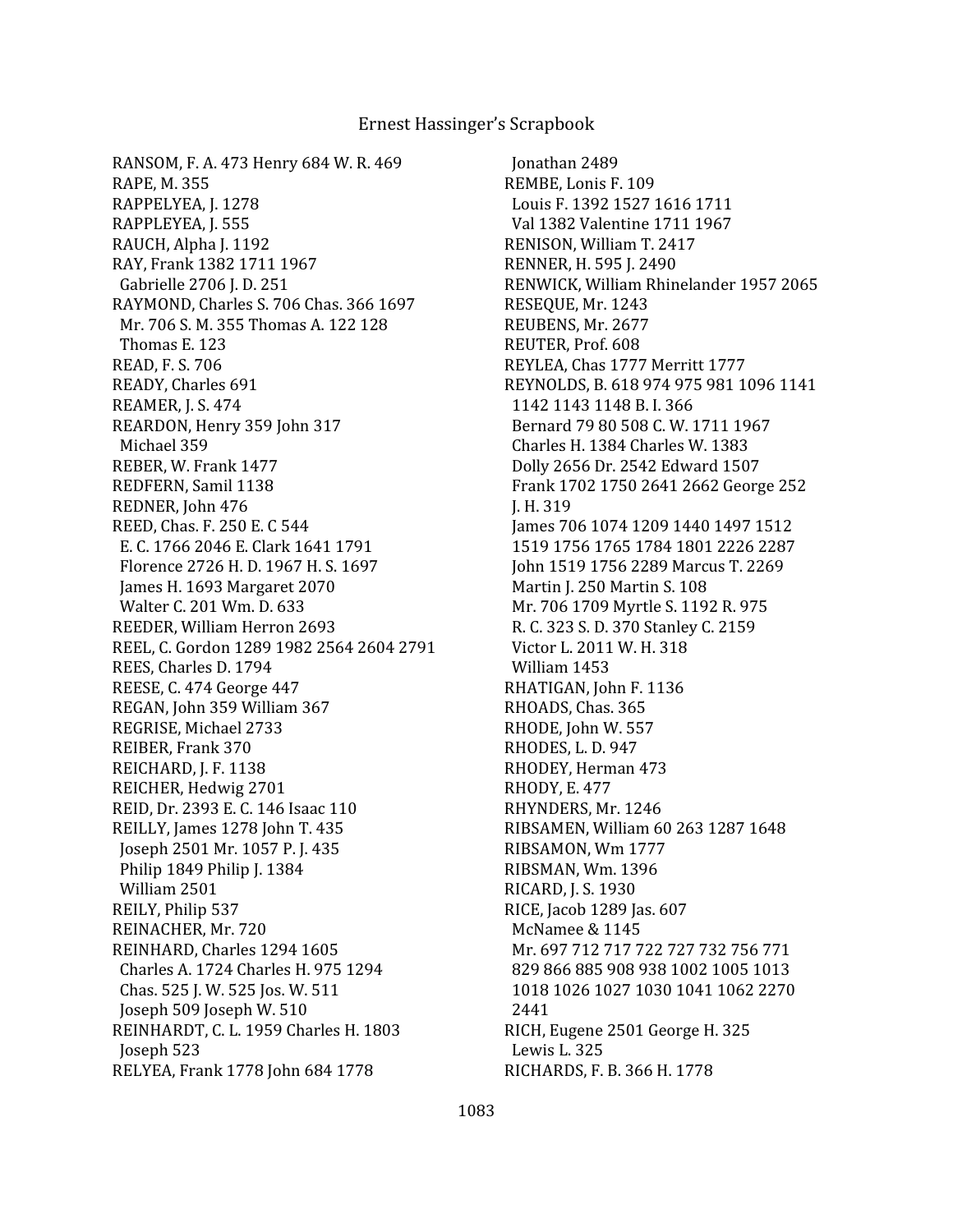RICHARDSON, Cafe 2150 E. M. 1769 H. 637 J. H. 482 Jas L. 1777 Mervyn 322 Mrs. 1769 1850 R. M. 1519 1756 1800 2350 RICHMOND, W. I. 318 RICKERSON, LeRoy 321 RICKETSON, C. A. 684 Clinton 2267 Ed. 685 Edward 2267 H. C. 1793 1798 Howard C. 1070 Lansing 597 Mr. 1537 1572 Walter 1770 1809 RIDDICK, W. J. 199 1099 RIDER, G. W. 2586 Geo. W. 685 1151 2139 2283 W. H. 1192 1754 RIDGEWAY, Robert 1277 RIEDLER, Louise 2501 RIESER, Wm. H. 580 RIFENBARY, T. J. 1004 1079 1252 Tjerck J. 1278 1394 1713 RIFENBERG, William 1151 RIFENBURY, Tjerck J. 118 RIGBY, George N. 1982 RIGGS, Ellen 1466 Royal E. T. 1982 Thomas 1466 RIGHTMYER, C. 2692 C. E. 449 996 Charles 684 Chas 1778 Chas. 511 E. 2692 G. 2692 has. 509 J. 2692 Jacob H. 684 James 1777 Levi 685 1777 Mrs. 2520 P. J. 684 Peter A. 685 Samuel 685 William H. 684 Wm H. 1777 RIGHTYMER, James G. 684 RIKERT, H. F. 2498 RILEY, Benjamin B. 1384 Charles 1210 J. M. 319 Jas. 476 K. 1601 M. W. 479 Mr. 1263 P. 1285 President 1252 T. 1284 1286 W. 2251 William 1436 1506 RINALDO, Bernardo 2648 Elizabeth 2648 Tony 2648 RING, Frances 2763 RINGWOOD, J. D. 323 RIORDAN, Bernard 2501 John 2501 RISELEY, Jos. H. 1289 RISING, E. A. 1874 RITCHIE, A. H. 2658 G. W. H. 2658

RITTIE, D. B. 1778 Denton G. 684 Frank J. 1778 Walter 2681 RITZ, Frank L. 1696 RITZENHALER, J. 477 RIVENBERG, A. 1786 W. H. 1802 William 1150 Wm. H. 80 RIVENBURGH, Albert 1768 H. S. 2583 William E. Mrs. 1441 RIVES, George 493 Reginald W. 1982 RIX, Judd. L. 579 ROACH, Cornelius 557 1289 ROACHE, Daniel 359 Thomas 359 ROAT, Edward 4 ROBBINS, Frank A. 1451 Judson 685 Mr. 2441 ROBERSON, Alonzo 365 ROBERTS, A. J. Mrs. 2038 Geo. 1278 George 1278 H. N. 685 1169 H. N. Mrs. 940 N. S. 500 Ruth 2636 William 108 ROBERTSON, Frank 479 Mr. 499 ROBINSON, A. S. 1139 Arnold J. 685 D. C. 1982 David C. 1982 G. 478 Glen 1733 1802 2377 J. S. 991 Jim 958 John K. 684 Joseph 685 1777 Katie V. 2416 L. 2692 M. H. 366 Mr. 1537 2270 2441 W. H. 684 W. S. 370 Wm. 1477 Wm. H. 685 ROBSON, Ann Catharine 1466 Edward R. 1466 Ellen A. 1466 Jas. 501 Jennie 1754 1807 Olive Riggs 1466 Thomas K. 1466 W. O. 1139 William. O. 1466 ROCHE, L. R. 367 ROCHET, Louis 2762 ROCKAFELLER, Chas. H. 365 ROCKEFELLER, Doc 2517 F. 1278 Romer 1384 ROCKERFELLER, Steven 607 ROCKLIN, Ed. 477 ROCKWAY, A. M. 366 ROCKWELL, G. W. 435 Rev. Mr. 2777 RODDY, Martin A. 315 RODE, J. M. 500 S. 500 RODENBACH, Daniel 482 ROE, August 1967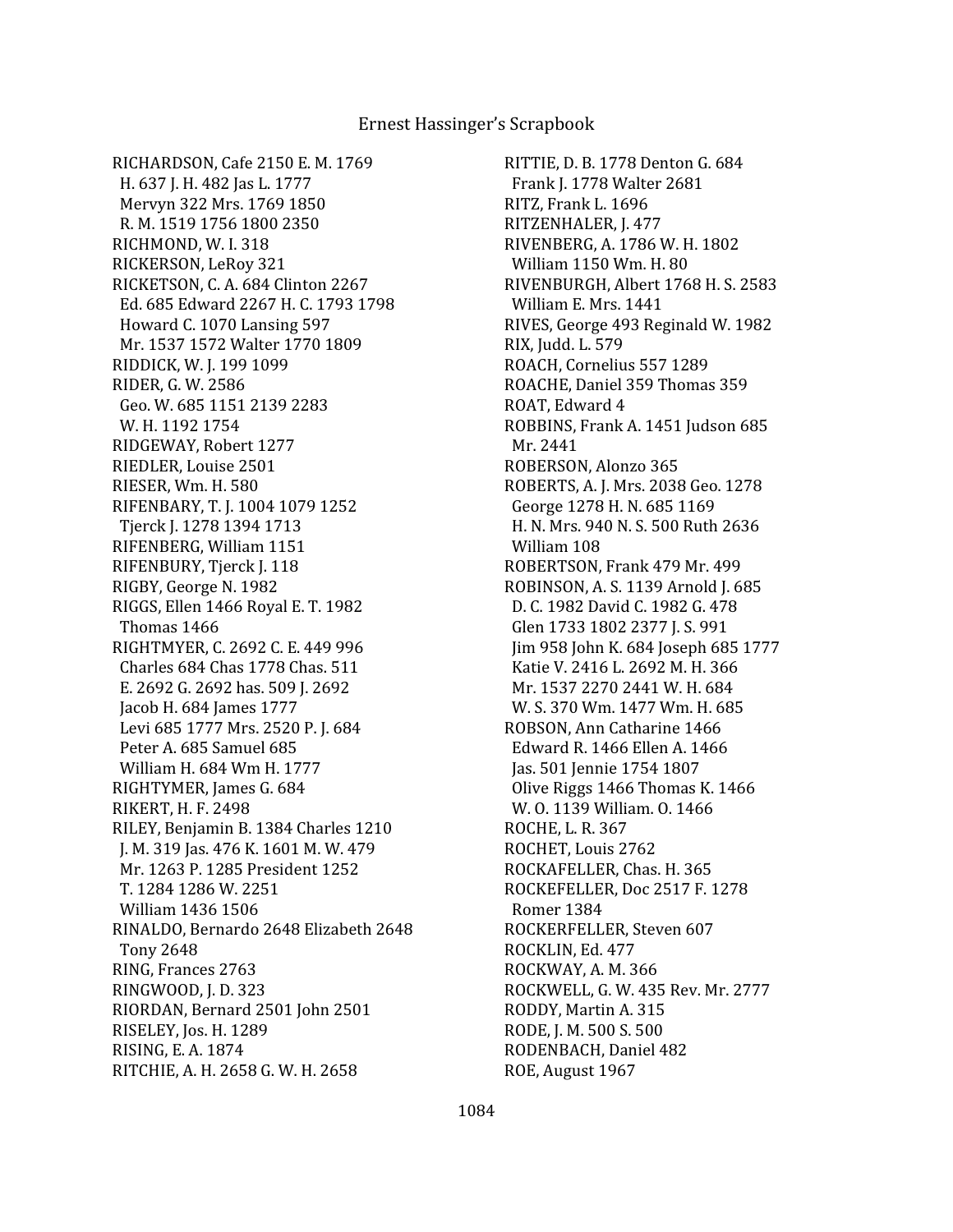Augustus 108 1392 1711 Mr. 656 Rev. S. W. 684 ROECHE, Charles 616 ROESCH, J. J. 1756 ROGERS, Charles S. 447 1346 E. M. 1436 1764 E. W. 447 469 Edward 183 1270 1631 1801 G. F. 366 G. T. 374 Geo. W. 471 George W. 471 J. B. 2426 J. H. 968 1127 Jacob H. 2416 James H. 1087 John 1774 1937 Julia 1774 S. C. 1202 W. W. 366 William C. 542 Wm C. 1777 ROHWEDDER, John 1580 ROIG, A. S. 1971 ROLAND, Thomas 324 ROLLETT, Mr. 707 ROLLIN, J. T. 1711 ROLLINS, J. T. 1550 1584 1967 James T. 1292 1384 Mr. 1616 1617 T. J. 1550 ROMEL, Carl 580 RONK, Irwin 235 239 250 449 1477 ROOKE, Michael 151 ROONEY, E. 477 F. J. 477 Frank J. 477 Jeanette 734 ROOS, A. 697 Abram M. 733 759 913 Mr. 913 ROOSA, Alfred 684 964 De Witt 69 E. 1284 1285 1286 1433 1439 1453 1512 1514 1516 1517 1757 1758 1761 Everett 1231 1234 1269 Frank 1289 Van S. 1477 W. M. 1958 ROOSEVELT, Mr. 216 1244 1587 2009 2523 Senator 2519 Theodore 1752 2041 2087 ROOT, Elihu 216 2048 RORAPAUGH, A. 370 ROSE, Arthur E. 1673 B. 2692 Ben. 1274 Benjamore Elmore 1127 Bennett 684 685 1450 1777 2507 Edward 1223 1225 1228 1230 James Mont 685 R. 2692 Ruth 2720 ROSENBERGER, J. 1756 ROSENDALE, Simon W. 1875 ROSEPAGH, George 262 George S. 60 1287 ROSEPAUGH, G. S. 1396 George S. 1648 Isaac 2624 Lillian 2472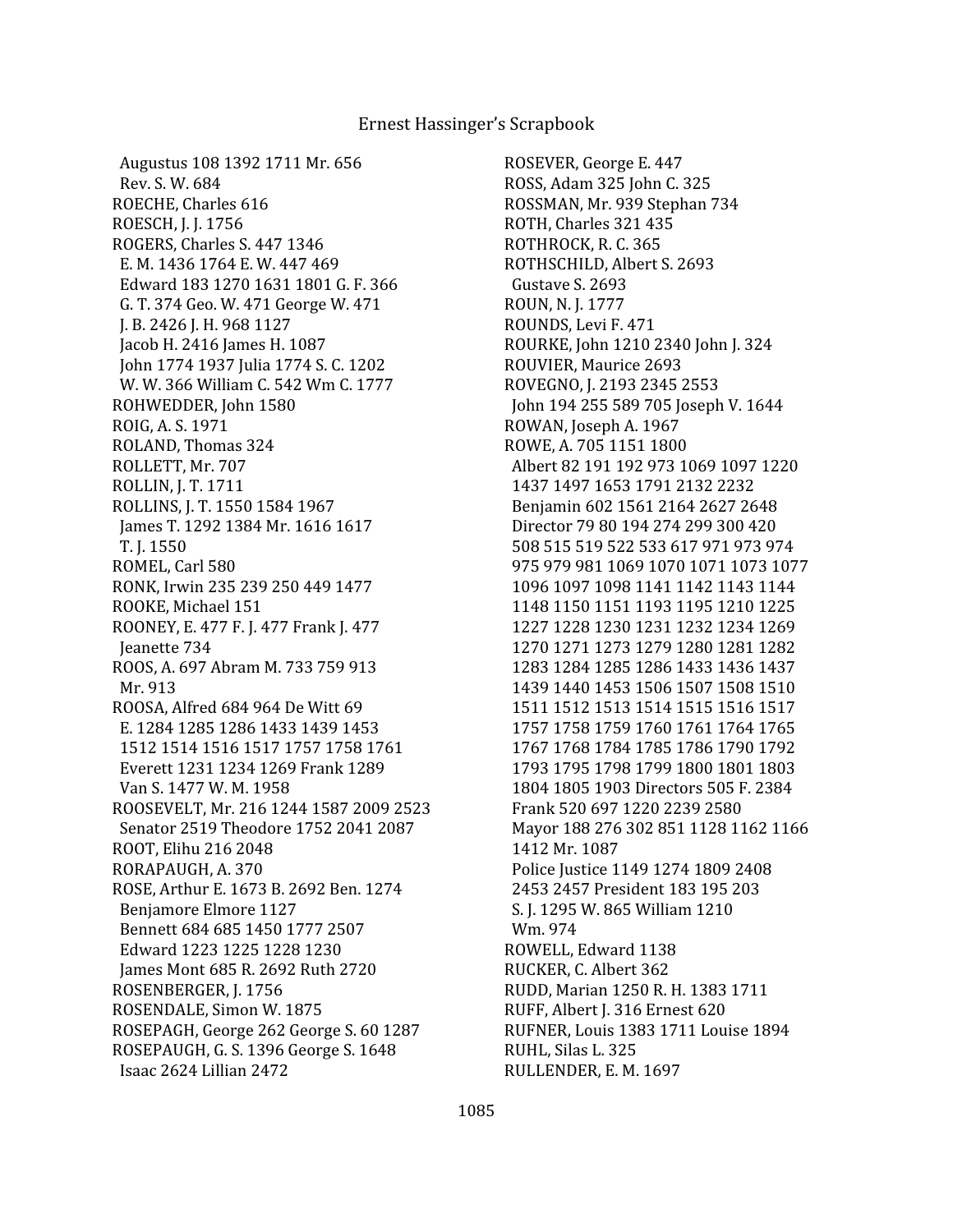RUND, Jacob 1768 RUNDERT, Chas. R. 482 RUNGE, A. H. 688 RUNYON, C. 364 RUOFF, Jacob 317 John 316 RUSCHAUPT, Wm. M. 1383 RUSH, C. Herbert 1967 Geo. M. 370 Herbert C. 1711 Hubert 178 Hubert C. 108 252 1392 James S. 1219 RUSHMORE, Vivian 2091 RUSK, Jno. W. 1420 RUSSEL, Irving 2311 Jere P. 250 RUSSELL, Alex M. 1703 Annie 2725 Building 1724 D. W. 685 Director 194 274 276 299 300 302 420 505 508 515 519 522 533 618 971 973 974 975 979 981 1903 E. E. 554 595 Edgar 1435 F. T. 1143 1439 1754 Frank 146 254 268 407 449 544 702 996 1477 1982 Fred T. 1074 1131 Fred. T. 1230 2555 Frederick T. 2074 G. M. 1777 Irving 12 944 949 1231 1251 1294 1477 1743 Irving Mrs. 1213 J. 478 J. Jacob 2437 J. P. 206 741 946 975 1192 1477 James 203 1096 1142 1148 1192 1754 1790 1807 2374 2404 2570 Jeremiah Mrs. 2520 Jerry 1807 John A. 620 John C. 447 Joseph 482 Joseph H. 478 Julia H. 76 Lillian 2664 M. K. 364 Peter 685 Ralph 295 490 W. H. 318 William Clark 2693 William F. 2093 William F. Mrs. 2472 Wm. F. 1777 RUTH, Sylvester 321 RUTHERFORD, Wm. 477 RUTLEY, Arthur H. 201 RUTTER, Louise 2049 RYAN, D. C. 355 Daniel 2501 Dennis 476 Elsa 2224 J. F. 1967 J. Franklin 1952 John 355 Josephine 2501 Lawrence 2501 Mary 2708 Michael 325 476 Patrick J. 2693 Thomas 359 William 2264

RYDER, Robert R. 1695 William W. 241 RYER, F. 594 SAAM, Alfred 300 2419 SACCO, John 1296 SACK, Family 2028 SAFONOFF, Wassily 2731 SAGENDORF, David S. 1778 SAHLER, C. O. 1250 2491 Katherine 1753 SALISBURY, C. V. 2144 Frank F. 316 H. C. 318 Henry C. 314 Marquis of 2065 SALMON, Arthur C. 1139 SALSBERG, Family 2028 SALYERS, Logan 2059 Samie 2059 SAMELSON, Mr. 639 SAMMONS, Abraham 542 Abram 61 SAMPSON, Admiral 2486 Commander 216 SAMUELSON, Mr. 543 SANDERS, Jas. P. 271 Mansion 431 SANDHAM, W. E. 323 SANFORD, Aaron K. 1906 Araon 1906 Hawley 1906 SANGLYN, John 2434 SARGENT, George 1090 SARONY, Mr. 2710 2712 2714 2719 2724 SAUER, Hotel 305 John 2434 2488 John C. 2416 SAUNDERS, Assemblyman 2519 F. 478 SAVAGE, Henry W. 2703 2723 SAVONY, Mr. 2720 SAX, Addison 684 SAXE, Charles L. G. 108 250 1392 1711 House 2079 SAXTON, Mr. 2400 SCANLAN, John 435 SCANLON, John 420 615 1097 1982 John F. 684 Mr. 1005 1019 Policeman 2794 SCHAEFER, F. 2289 M. 2289 SCHAFER, Wm. 473 SCHAIBLE, Adam J. 325 Jacob M. 325 SCHALK, John 524 685 SCHANCK, Manager 911 SCHANTZ, Chairman 592 SCHATZEL, Leo 1967 Mr. 724 SCHEMERHORN, J. B. 685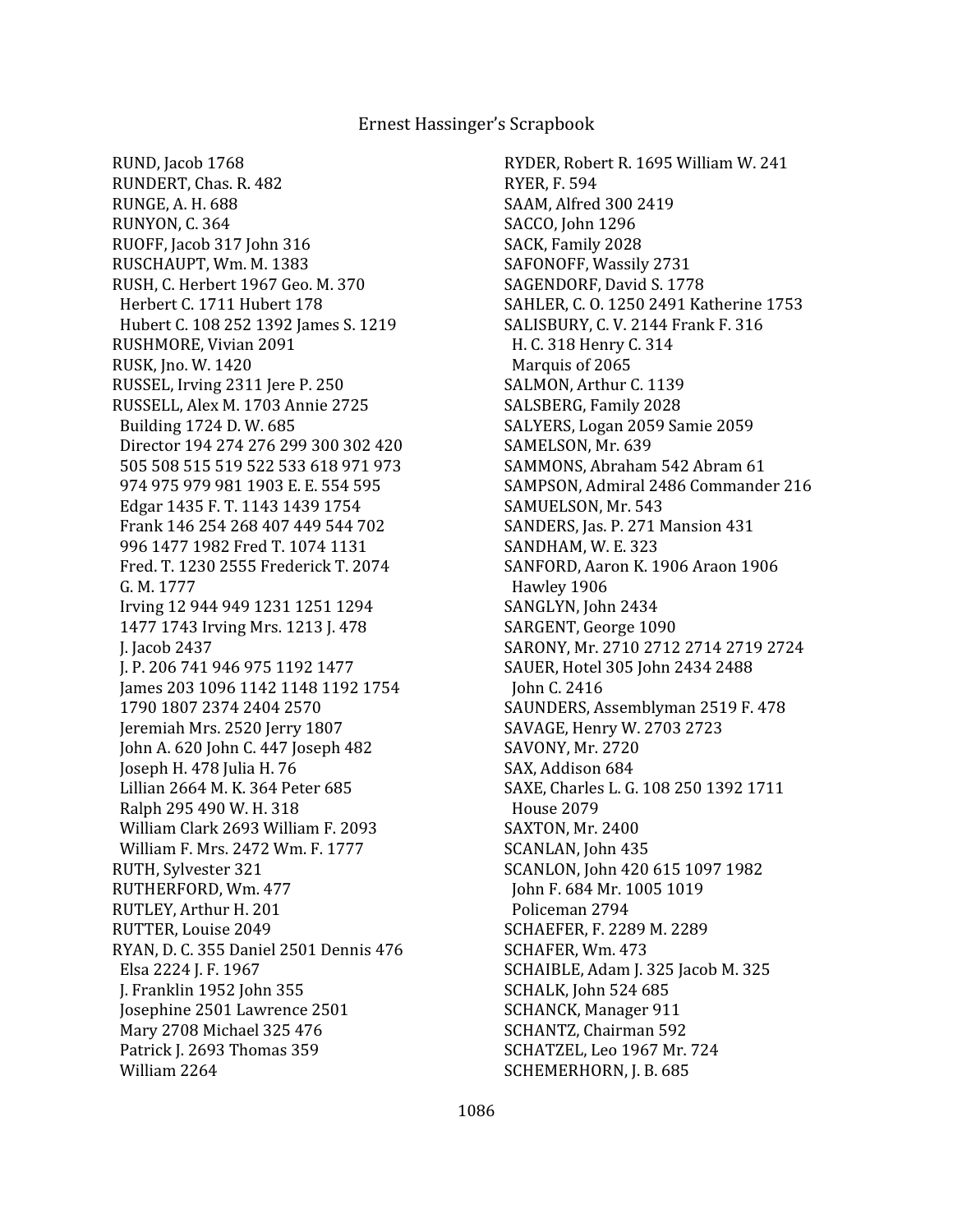SCHERER, O. 477 Wendell 1711 1967 SCHERMERHORN, Augustus 321 Charles 110 Frank 684 Geo. B. 1952 Geo. S. 1695 H. 315 Lyt 1777 W. A. 289 William R. 321 SCHERMHORN, Family 2028 SCHERZINGER, A. 1756 SCHICK, Delegate 1617 George 111 1392 1711 1967 SCHLEGAL, Bernard 321 SCHLENKER, Christ 151 SCHLEY, Commodore 216 D. 2486 T. F. 2486 Winfield Scott 2486 2693 SCHLICK, Charles A. 1696 SCHLOSSER, Henry H. 316 John F. 180 312 468 637 1351 SCHMID, Otto B. 250 SCHMIDT, A. J. 108 1392 1711 1967 Albert 370 Augustus 1292 1302 1385 George 608 John 370 SCHMITT, George 209 Joseph V. 2236 2351 2596 SCHMOHL, A. A. 1696 SCHNACK, Augie 924 Augustus 1239 J933. Manager 932 Manager 800 815 830 837 840 842 872 877 916 922 1011 1046 Mr. 763 787 857 875 918 921 1241 William 619 SCHNEIDER, F. 364 Fred. 2558 H. 2383 Harry 1625 Henry 183 297 1384 1653 1711 1733 1760 2199 Herman 2486 Otis B. 2657 SCHNEIDERWIRTH, John Mrs. 1906 SCHOENFELD, D. M. 525 M. 623 Morris M. 2232 Moses 505 1283 1284 1516 Mr. 2153 2273 SCHOENTAG, C. 1204 2488 David 1184 1247 2791 SCHOEPPY, Carl 138 SCHOLL, Frank 1108 SCHON, J. 2603 SCHONGER, W. 316 SCHOONMAKER, Abram 1777 Charles 685 David 684 685 DeWitt 1074

 Egbert P. 1148 G. O. 685 Gen. 2558 Geo. 2232 Geo. F. 685 George 420 989 1633 George V. 1803 Hendrick 2032 Irving 436 611 John 1127 John D. 1807 2615 John M. 557 1289 1982 2437 Lansing 1087 Miss 2406 Mr. 1070 Mynderse 1304 Mynderse Mrs. 2472 Nathan 684 Nelson 685 Nicholas 1148 Peter 685 Peter A. 684 Peter P. 1148 S. O. 1527 1616 Samuel 1695 Tjerck 2028 W. J. 214 1478 W. L. 1278 William 684 1074 2032 William J. 311 1074 Wm. 2434 Wm. J. 621 SCHRANK, Frederick 2501 SCHRIBER, Mr. 859 SCHRIMPTON, Wm. 370 SCHROEDER, John 1425 SCHRYVER, E. E. 1188 1214 1315 Edgar C. 1967 Edgar E. 108 250 1104 1392 1711 SCHUCH, Mr. 725 SCHULER, Frank 1967 Frank S. 580 Henry 110 O. Frank 108 1392 1711 SCHULLER, Frank 580 SCHULMAN, David J. 1235 SCHULTE, Mr. 1240 SCHULTZ, Mr. 823 908 2430 Pitcher 891 SCHULZE, Pelaques 1382 SCHUPP, George 580 John 1695 SCHWAB, Anthony 2267 SCHWARZ, Frederick J. 325 Philip 325 SCHWINT, Max 1580 SCHYNDLER, G. 364 V. 364 SCOFIELD, Band 1825 SCOTT, B. P. 473 Delegate 1647 G. H. 99 239 1535 2783 Geo. H. 18 348 468 637 George A. 454 George E. 1967 George H. 108 118 160 181 250 312 551 994 1079 1252 1278 1392 1394 1528 1533 1608 1713 2776 John 2465 Katie 2501 Mr. 226 233 234 240 241 1647 1839 1956 Mrs. 2520 Nellie 2501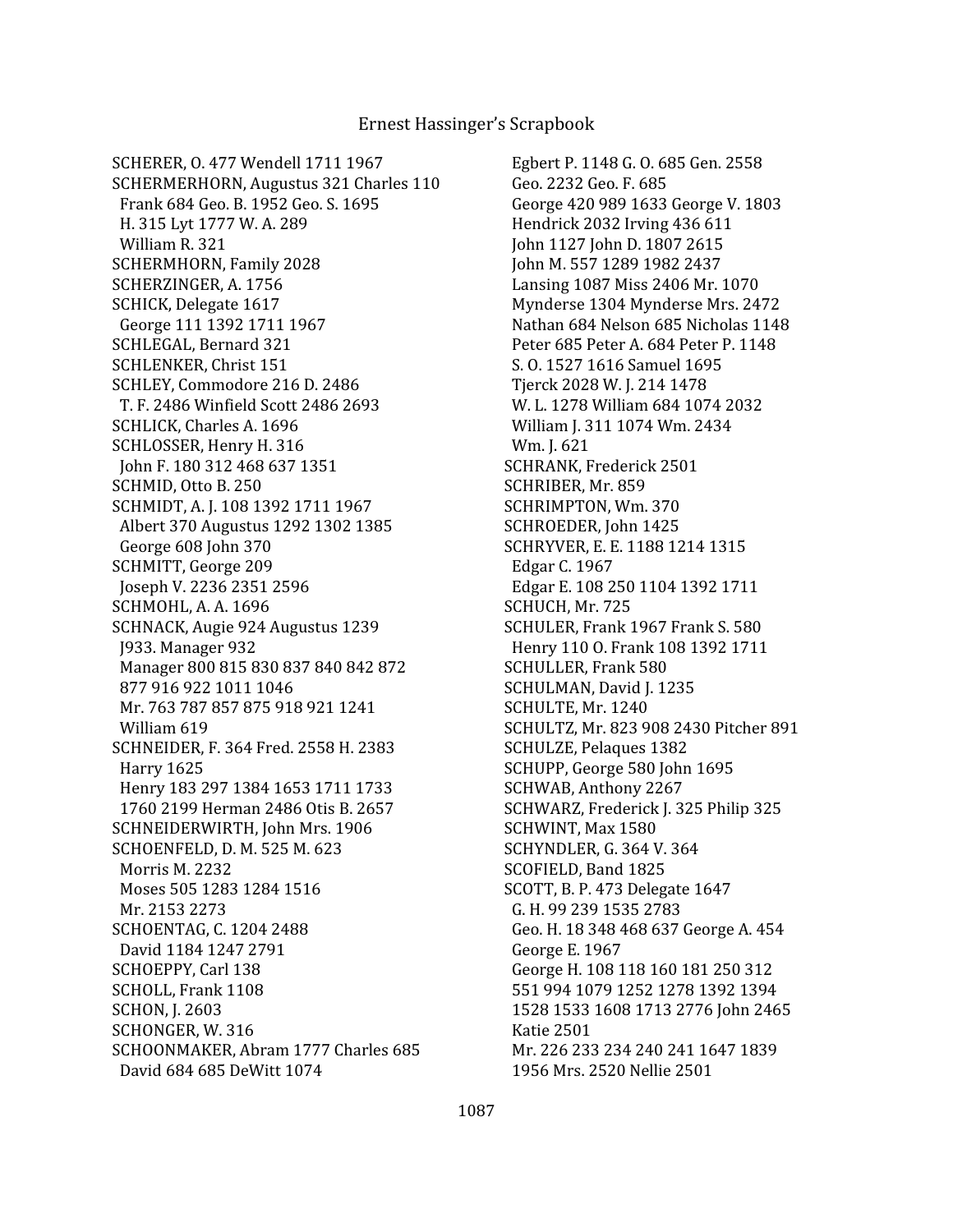Thomas 2501 Thomas S. L. 1982 William 2313 2501 William R. 482 Wm. J. 2498 SCOVILL, Eugene 1212 1756 2160 SCOVILLE, E. Washburn 1239 Eugene 1519 SCRAFFORD, Edw. 370 SCRIVEN, William 1278 SCRUBER, J. L. 435 SCUDDER, Dan. 774 Mr. 719 739 748 756 761 762 770 772 943 SCULLEN, E. 64 65 Earl 110 1392 1696 1967 W. E. 1584 SCULLIN, W. E. 1550 W. Earl 1292 SCULLY, E. 543 James 320 John 359 SCUTT, J. 2520 Myndert 2007 SEAMAN, A. W. 364 E. L. 2419 Thos. 581 SEAMON, Edith 1133 2583 G. 639 George 146 685 851 1478 1723 2045 George Mrs. 743 John 137 199 541 626 702 711 741 834 1189 1449 1470 1477 1723 2045 2404 2521 SEARING, J. W. 194 195 John W. 69 190 201 624 648 John W. Mr. and Mrs. 2640 Julia 2640 Mr. 1227 Mrs. 979 1874 SEARLE, J. Preston 2093 Stephen H. 2093 SEARLES, Charles K. 110 W. H. 19 SEARLLS, Charles K. 1392 SEATON, Agnes W. 2007 G. W. 2069 Mrs. 2004 William G. 317 SEBRING, A. J. 684 685 1777 Arad J. 2096 Louis 414 SECOR, George F. 1982 SECRETO, Antonio 278 SEDELMYER, Gertrude K. 742 SEDYLMYER, Gertrude 16 SEELEY, G. 478 George 482 Rev. Mr. 241 SEELY, George 469 SEGERMAN, Thomas 976 SEIBERT, Charles C. 325 SEIDEL, H. 1756 SEIDHOFF, George A. 473 SEIFTS, John 1756 Joseph 1756 SEITZ, Frank 2434 John C. 1777

SEJDE, Chas F. 1778 SELDEN, Robert 108 118 250 435 1394 1713 2776 2789 SELDON, Robert 1079 SELFRIDGE, Coroner 1498 SELIGMAN, Leopold 2693 SELKIRK, Architect 59 SEMINARY, St. Joseph 953 SERVOSS, D. S. 479 M. G. 479 SEXTON, Mr. 759 SEYLOR, Wendel 1024 SEYMOUR, Edward Hobart 2759 Jane 2663 SHACKELTON, Mr. 1240 SHACKETT, Joseph 2434 SHADER, Andrew 1777 Edwin 2264 Fred 684 H. 594 Henry 1284 Herbert 1777 Mr. 1280 SHAEFFER, William E. 482 SHAEN, R. F. 952 SHAFFER, Fred 1296 SHAFFLE, Arthur 2494 SHAFT, Geo W. 1778 SHAFTER, Gen. 2486 General 216 SHAHAN, Building 1672 Geo A. 1778 George A. 1450 Mrs. 1762 SHALER, Hattie 2520 Laura 2520 SHANAHAN, James H. 410 Thomas 476 SHANNAHAN, Michael 322 SHANNON, John 321 Richard 1874 SHAPLEY, John M. 370 SHARKEY, John 472 SHARP, Chas. 435 SHARPE, B. 1982 Chas. 250 Rachel M. W. 1192 SHARTS, Wm. H. 567 607 SHAUGNESS, R. 619 SHAW, Charles A. 1277 Frank W. 475 SHAY, J. 364 R. 364 SHCHETZLE, Leo 1696 SHEA, Daniel 320 Jeremiah 367 John L. 1981 Mr. 787 1540 P. J. 315 Patrick J. 1982 SHEAN, David 246 SHEAR, Albert 147 950 Albert J. 685 Albert R. 2431 Clarence 1777 Fred M. 365 P. E. 685 1777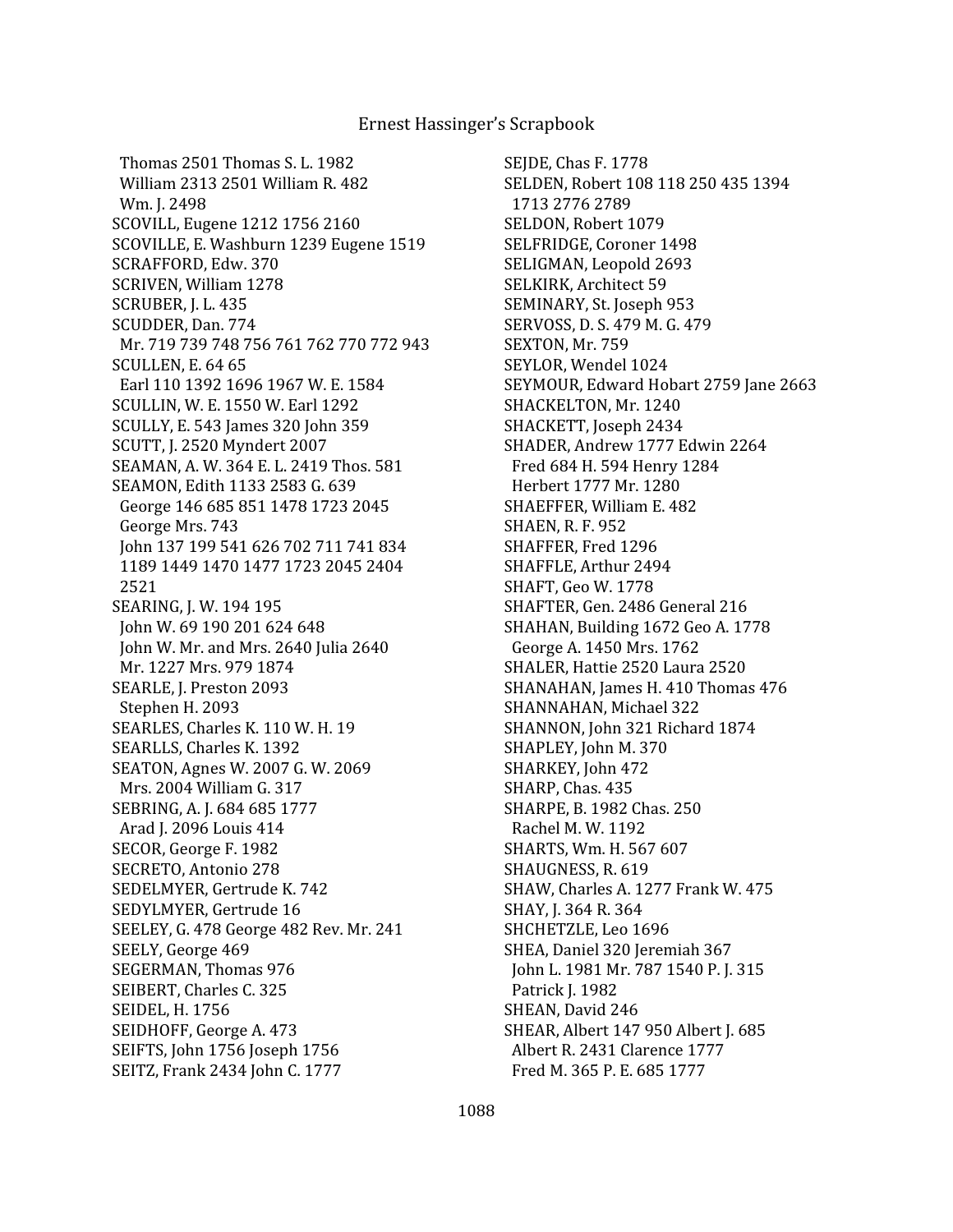Peter E. 684 SHEARER, Robert T. 322 SHEARS, A. J. 684 A. T. 976 SHEDD, K. P. 1138 SHEEHAN, John F. 317 Mr. 2519 W. F. 1123 William F. 1982 2519 SHEFFIELD, Agnes R. 624 J. B. 1784 1785 2520 Paper Mills 1891 Property 1230 W. W. 1138 SHEIVE, H. M. 1967 SHELDON, Allen C. 685 C. A. 318 M. 619 2495 O. E. 251 Ralph 620 Robert 1252 Thomas 2498 SHELTON, Emma 2737 Thomas 479 SHEPARD, Owen 1323 SHERER, Mr. 1537 1709 1789 Wendel 1384 SHERIDAN, E. 1967 John 108 250 1392 1711 SHERMAN, A. F. 1138 Clarence 1293 William P. 1392 1711 1967 Wm. P. 108 SHERWIN, John 1499 SHERWOOD, H. W. 474 M. 1278 Phyllis 2715 R. 1278 T. 1278 SHEVLIN, James 1981 SHIELDS, William F. 110 SHIP, Adirondack 1293 1295 Air-Line Ferry 1849 1898 2001 C. W. Morse 1295 City of Hudson 1157 City of Troy 1262 1293 Drew 1295 Clermont 25 E. B. Gardner 1825 Ellen M. Ronan 1170 Flyers of the Hudson 2034 Gamecock 1295 Harmoine 1295 Hendrick Hudson 2436 Herman Livingston 450 1744 1849 Kaiser Wilhelm der Grosse 497 Koenigin Luise 1295 Nourmahal 1866 Onteora 1293 1444 Reliance 559 570 Richmond 1263 Saratoga 1262 1293 1295 Saugerties 412 606 616 706 1689 Shamrock III 560 570 Shenadoah 616 Steamer Ida 665 666 1170 1171 1849 1947 2075 2460 2461 2462 2467 2468 2614 Steamer Saugerties 1171

 Steamer Ulster 616 706 767 1502 2073 2460 2461 2462 2467 2468 Sunnyside 1295 Trojan 1883 SHIPLEY, George A. 1115 SHIRTS, Myron K. 620 SHOEMAKER, Property 1612 W. H. 1139 SHONT, William Mr. and Mrs. 2501 SHOOK, W. Kelly 61 SHORE, John 1383 SHORT, Abram 684 Chester 684 Jesse 1777 Wilson 1777 SHORTELL, Mr. 932 SHORTT, Assemblyman 2519 SHRADY, George F. 1524 SHRIVER, G. R. 2426 SHUBERT, William 1967 Wm. 1695 SHUFELT, John 555 Mr. 814 826 873 1003 1015 1034 1036 Stephen 1695 SHUITS, John C. 300 SHULER, E. D. 471 SHULTIS, Alonzo 461 684 685 1777 Asst. Chief 1825 B. 2692 Bradley 685 1633 1777 2011 2404 2558 2692 C. P. 2520 Charles 597 Fred. 509 510 Hale 2011 Harvey 1804 Jacob 305 James 1171 James W. 685 John C. 203 262 Katie 2472 Maude 742 Richard 981 S. William 16 1201 2404 Satie 2472 Sheriff 2078 Vactor 61 Wesley 685 William 80 684 Wm. 1230 SHULTS, J. C. 919 2325 2419 John 796 John C. 503 600 751 1184 1195 1220 1227 1251 1754 1784 John W. 991 1074 1641 2046 John W. Mrs. 2472 SHULTZ, Mr. 932 SHURTLEFF, Edgar 315 SHUTTS, John C. 1497 SICKLER, Charles T. 1468 Elmer 963 H. 865 Homer 711 981 2232 Lorin 519 R. L. 209 R. W. 684 945 William 519 Wm. B. 1798 SICKLER/S, Charles B. 1384 SICKLES, Carrier 1780 Charles 1127 Charles T. 440 975 1662 1724 1803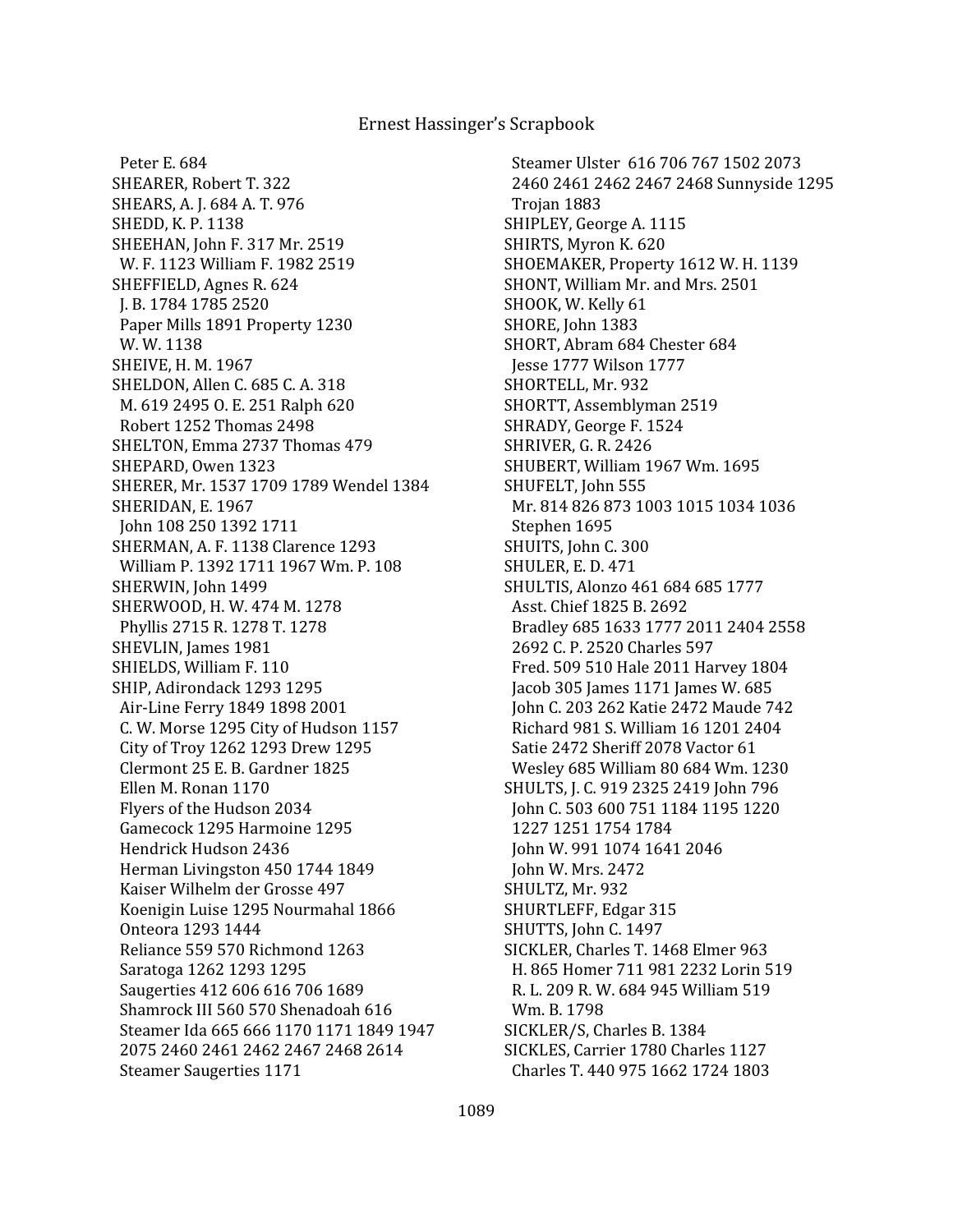Chas. 1798 Chas. T. 1764 2313 Director 1765 1767 1768 1784 1790 1792 1801 1803 1804 1805 George 1151 1662 James 1378 1883 Martha 617 Robert 1800 Robert A. 1478 Thomas 1321 Thos. G. Mrs. 1547 W. G. 525 595 2419 William G. 137 593 696 1094 1470 1481 1673 Wm. G. 407 525 1449 1478 1480 1662 Wm. G. Mrs. 1914 SIDMAN, Emma 1874 SIEFERT, Jack 1447 SIEPMANN, Ernest 608 SIGMAN, Albert J. 947 SIGNER, Herman 511 SIGWORTH, Chas. 596 SILLCOCKS, William 320 SIMMONS, Andrew 1724 C. F. 2434 Chas. 370 E. Mrs. 2520 E. P. Mrs. 1286 Edward 2395 2402 2403 Eva L. 1282 1440 Harry 2558 Helen 208 J. 135 J. Edward 1277 J. Mrs. 2520 James 684 John 148 963 1320 2395 2402 2517 John H. 684 Mr. 780 1238 O. T. Mrs. 617 Ovid T. 1481 2395 SIMON, Edward 1967 William 1769 SIMONS, George William 1037 William 1130 SIMPKINS, Austin A. 365 SIMPSON, A. J. 1921 Burt 479 J. V. 1950 James V. 1383 1711 James W. 1967 SIMS, Harry 1967 William J. 315 SINE, Mr. 725 SINGER, Geo. E. 479 SINNOTT, Francis J. 1644 John 420 503 697 1212 1251 1519 1756 2163 2318 2476 John J. 201 212 John T. 1141 Landlord 2465 SINSABAUGH, C. C. 319 SINSAPAUGH, P. R. 1777 SISSON, Angelo 567 W. W. 366

SKENE, Frederick 693 SKINNER, E. A. 1139 E. C. 366 Sarah F. 1290 SKUDDER, Thomas W. 321 SLATER, George A. 1982 Phil 1777 Thomas 956 Thomas E. 685 Thos E. 1778 W. E. 1967 William E. 334 1392 1711 Wm. E. 110 250 SLAVIN, Thomas 476 Thomas H. 482 SLEATER, Thomas E. 684 SLEIGHT, H. E. 1967 Henry B. 1695 Jacob 110 SLINGERLAND, Wm. A. 274 SLITER, C. C. 319 SLOAN, A. E. 501 SLOANE, James Renwick 1982 SLOAT, Charles 1162 Charles S. 83 111 1392 1711 1832 1967 SLOCOMBE, J. 473 SLOSSON, H. A. 362 SMALL, Wilson 1464 SMEDBERG, Anna 743 J. G. 2520 SMITH, A. H. 1499 A. Page 601 648 Adam F. 322 Alanson Page 1982 Albert 1095 1605 2558 Alex 1872 Billy 2408 Bird 685 C. 1278 Charles A. 322 Chas. G. 2485 Christopher 324 Cornelius 324 Dayton 365 Deming B. 1493 E. J. 366 E. L. 1278 1958 Ed. 1278 Ernest 317 Eva 2472 Everett 414 F. 1278 F. E. 1500 Floor Leader 2519 Fred 359 882 896 905 Fred B. 108 251 994 1392 1711 1830 1926 1967 Fred H. 1289 2437 Frederick B. 1931 G. A. 319 Geo. A. 777 779 824 Geo. B. 2328 Geo. F. 477 George 324 George A. 760 787 George H. 1231 1777 1982 George R. 684 Girden 685 Girdon 684 H. L. 473 Harvey J. 1425 Helen 2583 Henry A. 470 476 482 Hugh 476 482 Irving 1004 Irving Mrs. 2472 J. 2692 J. A. 1777 J. D. 685 J. F. 1958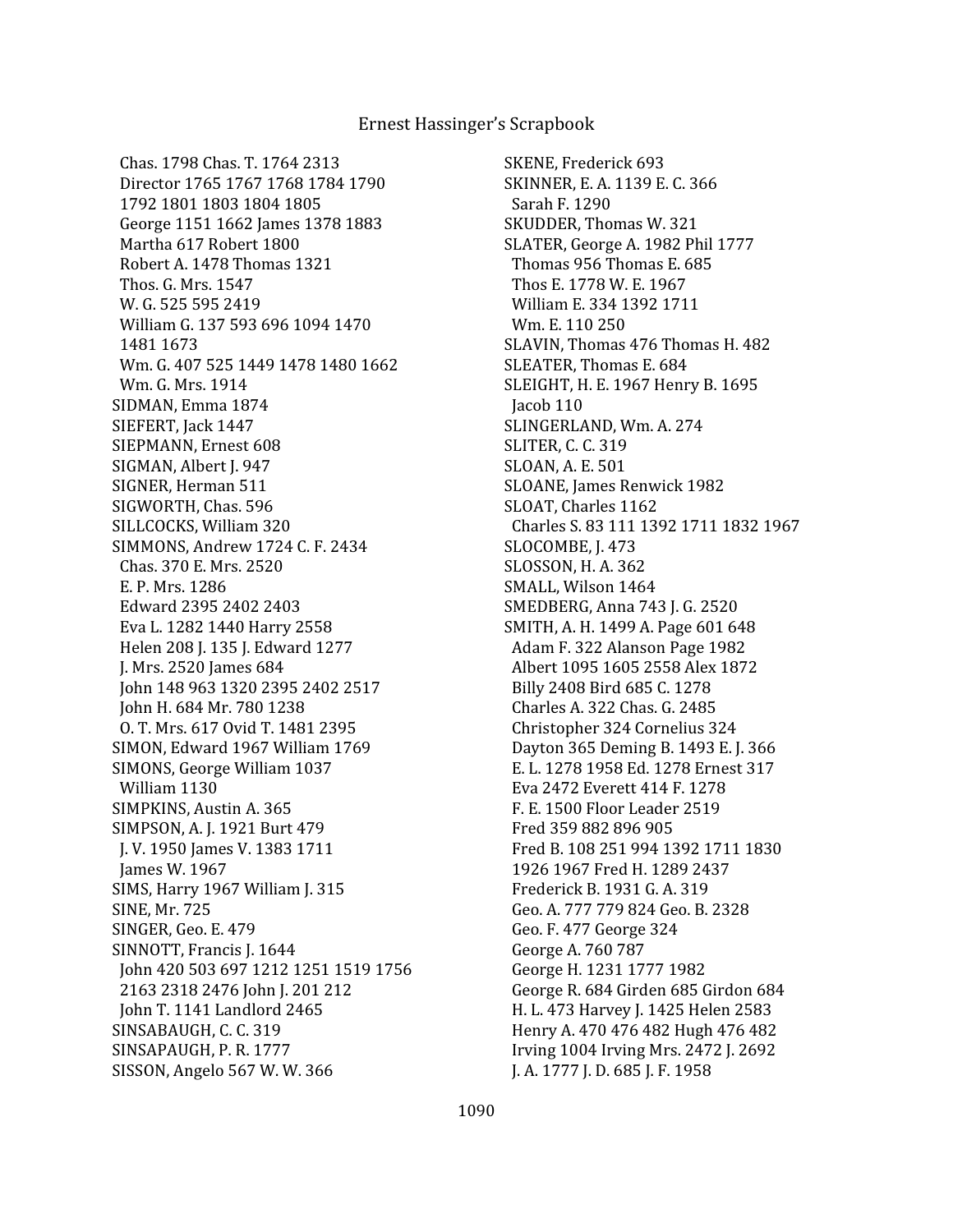J. L. 473 J. R. 479 James 13 129 142 199 430 524 526 702 711 834 879 972 1189 1229 James G. 482 James H. 324 James Mrs. 1645 1859 Jas. 1099 John 324 John W. 2434 Jonas M. 684 685 Joseph 251 Joseph A. 1777 Lewis E. 250 1697 1967 Lyman H. 482 Marguerite 2507 Martin F. 1266 Merritt M. 1277 Miss 2501 Mortimer 684 685 1265 Mr. 725 770 771 772 773 774 776 784 787 790 793 844 883 943 1496 1537 Myer 1754 1807 P. C. 974 1024 1097 1151 1192 1230 1433 1437 1440 1760 1790 1800 2332 2556 Pauline 1133 Peter B. 2604 Philip C. 684 1754 1907 2203 2232 Phillip C. 1095 R. H. 1880 Richard 482 Richard H. 1982 Samuel 2434 Sanford W. 241 Senator 1634 1719 St. Clair 1693 T. W. 1499 1500 Umpire 795 830 833 W. J. 1732 William 323 324 684 William Mrs. 2472 Wm. H. 111 1382 1711 SMITHERS, C. O. 370 SMITLEY, J. W. Mrs. 408 SMYTHE, Mr. 1005 1036 SNAPE, Charles 482 SNEDIKER, J. Burt 479 SNICALE, Peter J. 367 SNIFFEN, Edward 650 SNODGRASS, Mr. 2496 SNOWDEN, Louis 1696 SNYDER, Adelaide 1192 Alexander 599 685 Alice 2518 Almon 240 Amos 685 Bruyn 108 250 1711 C. 1778 C. F. 1777 C. Ferdinand 685 Charles D. 684 Charles F. 684 Charles R. 1777 D. Mrs. 2520 Dorothy 1127 2507 E. C. 449 996 1047 1662 2419 Ed. 794 796 Edgar 684 1074

 Edward C. 108 205 1392 1711 1761 2789 Elbert 2485 Elmer 1777 Emmet 2408 2447 F. G. 319 Family 2022 Frank H. 2264 Fred 305 G. E. 685 Geo W. 1778 Geo. B. 2232 George B. Mr. and Mrs. 1744 George H. 684 Helen 2507 Henry 1967 Horatio 2028 Isaac H. 685 J. Charles 108 1392 1711 1967 J. Chas. 250 J. R. 366 Jacob 668 684 2488 James 959 John 1581 John A. 137 205 268 387 449 453 579 996 1001 1047 1140 1192 1220 1276 1396 1449 1468 1470 1477 1497 1561 1654 1662 1673 1698 1723 1768 1791 1956 1987 1998 2045 2073 2183 2404 2419 2456 John N. 685 John W. 588 684 1777 Joseph 685 Louise 1774 Melvin 1561 O. D. 2355 Otis 541 626 1189 Otis D. 711 1099 Otis Mrs. 1774 Paul 684 1561 Peter 554 R. A. 507 1220 Robert A. 150 507 616 1173 1264 1276 1477 1555 1723 1780 1841 1947 1971 2045 2073 2101 2183 2184 2411 2416 2444 2477 Robert A. Mrs. 2183 Robert F. 685 S. 1777 Sarah 2183 Solomon 1477 Thos. 183 Wesley Mr. and Mrs. 1744 William J. 684 Winfield 1161 1605 1724 Winfield G. 2404 2411 Wm. J. 505 Worshipful Master 1743 SOLAMAN, Moe 865 SOMERS, Jas. J. 604 SOMMERVILLE, John 1683 SORGE, Lewis 80 1281 Louis 1701 SOURA, Frank 1807 SOURS, William 597 SOUTHARD, George M. 482 SOUTHERN, Geo. M. 479 SOUZER, Home 2028 SOWLES, George 685 SPALDING, C. A. 69 751 C. A. Mrs. 2074 Charles A. 989 1074 2061 2079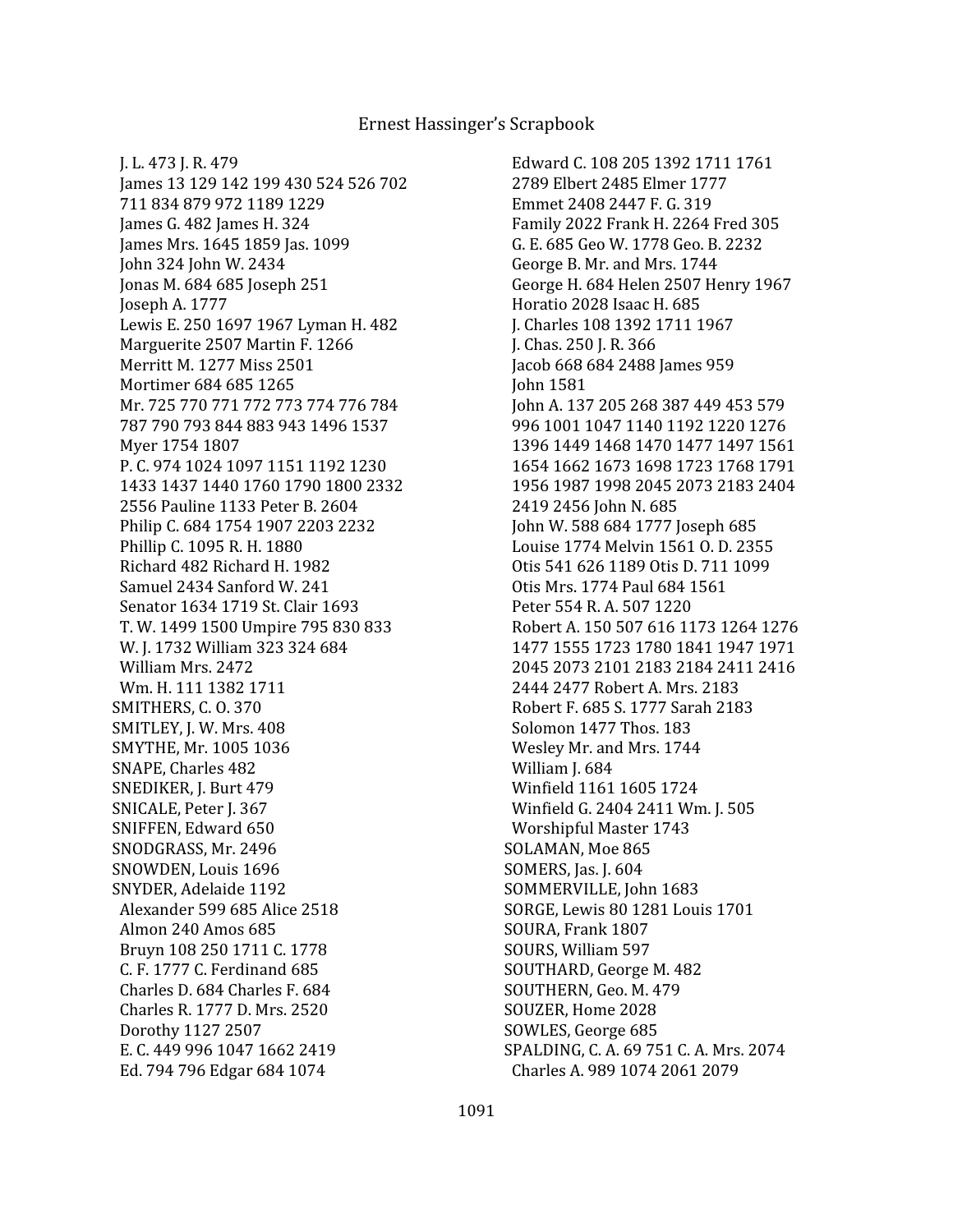Charles Mrs. 1874 L. Austin 471 SPARKS, F. L. 364 SPATZ, A. C. 1024 2152 Lillian 1127 William 588 SPAULDING, George 1967 R. Z. 364 Wm. 471 SPEAR, Mr. 1056 SPECK, Leo E. 316 SPEED, James 2659 SPEENBURG, Charles 326 SPELKER, Edward 326 SPELLMAN, Mary 1192 SPENARD, Alex 321 SPENCER, Frederick 2583 George \_. 76 Ira 364 William 684 SPITZ, J. C. 473 Jacob 565 SPLITZER, Paul 2434 SPOONER, W. R. 174 SPOORE, Henry V. A. 1703 SPORE, Harriet 948 SPRING, Wm 1778 SPRONG, T. 1278 Theo. 1278 SPROSS, J. E. 1971 SPROULE, Charles L. 1384 SQUIRES, Charles 1605 1767 Fred A. 362 Mr. 2430 ST. LEON, Ida 2698 STACCIO, Philip 2266 STACK, Martin 367 STAFFORD, Dr. 966 1182 1201 P. E. 589 1069 STAGG, John 1237 STAGWALD, Mr. 762 859 STAHL, F. A. 565 Fred 1580 H. 500 Rudolph J. 108 1392 1711 STAINTHORPE, C. 478 C. N. 482 J. F. 473 482 STALL, John P. 110 STALTER, Mr. 842 853 888 1240 STAMP, Postage 8 153 231 248 270 351 395 399 413 466 731 1043 1353 1652 2245 2265 US Internal Revenue 282 STANDISH, J. Henry 317 STANHOPE, Mr. 1000 STANLEY, Jesse 284 Wm. A. 1478 STANTON, E. M. 2659 Edward 1279 1283

 L. B. 300 705 958 Lemuel B. 1580 1672 Patrick 324 STANWIX, George B. 1716 Jessie B. 1716 STAPLES, Merritt 557 W. I. 947 STAPLETON, Justice 1716 STARCK, Max 471 STARR, Frances 2033 James 2501 John 2501 Mr. 1671 STAUSS, Ernest 566 STEADMAN, A. Ernest 1967 Ernest 1711 STEASER, Mr. 853 STEBBINS, Mr. 697 712 STEEGER, Alfred K. 110 STEELE, B. F. 474 Mr. 1496 1719 W. Wallace 482 STEELMAN, Florence 2431 2472 Frances 2431 2472 Henry 2431 I. N. 1850 2431 Isaac N. 1915 Mr. 2431 Mrs. 2431 Ruth 2472 STEEN, F. J. 252 STEENKEN, Albert D. 1804 2068 Anna M. 2068 Edgar H. 2068 Francis L. 2068 G. William 2068 John G. 2067 2068 STEGER, Charles 1425 STEIFEL, H. 500 STEIN, M. 1493 STEINBACK, Mr. 1709 STELLAR, C. 1278 D. 1278 STELTZ, Ernest W. 1392 STELZ, Ernest W. 109 STEMMER, Alvina 2636 Lewis Mrs. 2636 STEPHAN, District Attorney 1212 1248 1249 1250 1756 Frederick 235 2447 Fred'k J. 250 STEPHEN, District Attorney 1296 1518 Fred J. 108 Judge 2449 STEPHENS, Frederick J. 620 STEPHENSON, Edmund 1346 STERLING, Mr. 1019 STERN, A. A. 2536 F. W. 1293 S. 2260 Samuel 1743 STERNBERG, E. E. 203 Mr. 203 R. E. 706 974 1148 1234 1807 Robert E. 1274 1561 1801 STERNHAGEN, Leonard 1711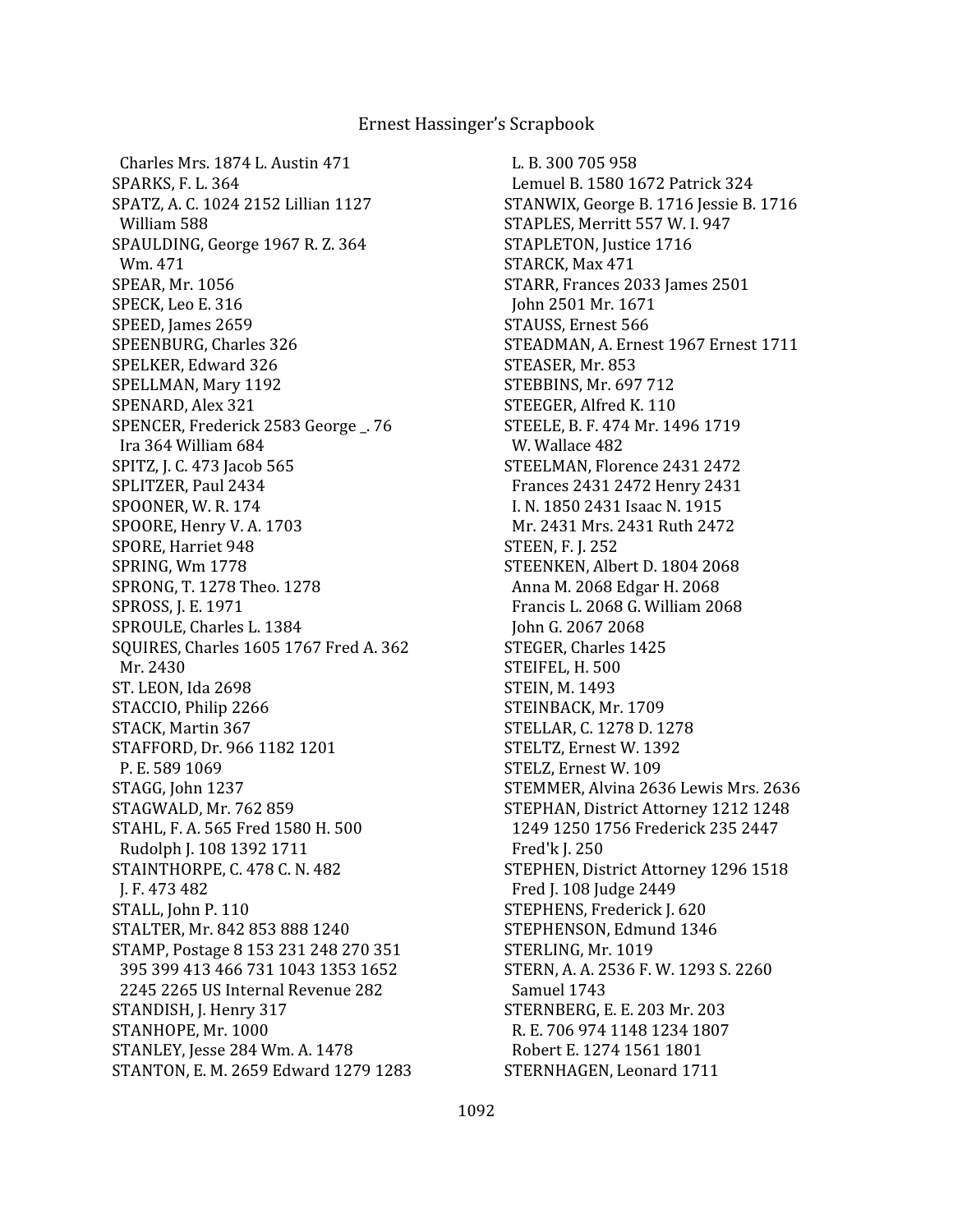Leonard F. 1383 STETSON, Francis Lynde 2519 STEVENS, A. H. 482 Arthur 479 482 E. M. 473 Ed. M. 482 Pascal 1183 Vice-Chancellor 2391 STEVENSON, Charles 2771 Mr. 216 STEWART, A. T. 2680 Alfred 2404 E. 1777 F. S. 318 Fawn 1131 H. R. 1777 Harry 2232 J. H. 1777 Jerome E. 322 Joel 1777 John A. 685 Mr. 1800 W. J. 1099 William 199 William J. 129 711 Wm. 1229 Wm. J. 1099 STIBBS, Henry L. 1971 STICHT, G. A. H. 1754 STICKEL, Charles B. 252 STICKLE, Charles S. 160 STICKLEMYER, Jacob 315 John 315 STICKLES, C. B. 177 James Mrs. 2520 STICKNEY, C. L. 319 Minnie T. 1754 1807 STILES, Edward S. 367 STILLSON, Mandeville S. 365 STILLWELL, J. S. 1778 J. W. 1561 STILWELL, J. W. 697 STIMPSON, C. P. 318 STINSON, F. B. 477 William 616 STIVERS, G. W. 2792 STOCK, Frederick 2731 STOCKTON, Daniel 2794 STOLYPIN, Peter A. 2693 STONE, Chas. S. 370 D'R. K 2659 Elmer 109 J. 1453 James 515 1073 James H. 1967 Kitty 612 P. 618 975 1285 1453 1514 Patrick 974 S. 1514 S. F. 370 STONEHILL, E. 1219 STONES, J. 1439 1516 P. 1439 1516 STORK, Henry 556 STORM, John I. 1982 STORY, Harvey McMaster 674 STOUT, Mr. 725 STOUTENBURG, E. C. 366 STOWE, Wilbur F. 684 STRAPP, J. J. 1110 STRASBOUYER, S. S. 1982

STRATHCONA, Lord 2393 STRATTON, E. 619 F. 477 Mr. 1516 S. Jennie 56 STRAUB, Albert 1490 Henry 1028 Lawrence 1490 William F. 1490 STRAUS, Isidor 2519 STRAUSS, Louis 370 STREETER, Lorenzo D. 325 STREIM, J. 500 STRINGHAM, A. D. 364 G. 364 R. D. 364 STROBEL, Charles J. 794 STROK, Mr. 849 STRONG, Austin 2182 Cyrus 366 L. B. Mrs. 569 N. R. 364 STRUBEL, John L. 108 250 1392 1711 1967 STUART, T. A. 1153 STUART-WORTLEY, Mrs. 2486 R. M. 2486 STUBEN, Baron 2774 STUEWE, W. 1756 STUMPF, Wendel 566 STUPPLEBEEN, L. H. 1478 STURDEE, H. King 1874 2065 H. S. 2073 STURDEVANT, James H. 2564 STURGES, Edward 622 STURGIS, Thomas 460 STURMWALD, B. 2568 STURTEVANT, G. W. 323 STYLES, E. 2692 E. B. 1777 E. C. 2692 Edward B. 1127 Ernest C. 16 684 685 742 1777 James M. 684 685 1777 James P. 1497 S. 2692 Stanley 2507 William 1509 Wm. 1508 1514 1515 SUDERLEY, A. J. 684 Bakery 73 C. F. 511 684 960 C. F. Mrs. 2038 2520 Frank 510 J. Charles 2046 J. Chas. 300 Jacob H. 6 John C. 1074 Mr. 2237 R. D. 509 960 2692 R. D. Mrs. 1547 SUDERLY, J. Charles 587 SUDHEIMER, Fred 108 250 1832 1967 Fred W. 1392 1711 SULLIVAN, D. J. 320 Daniel 1979 Dennis 476 482 Gateman 611 George 320 J. J. 482 1278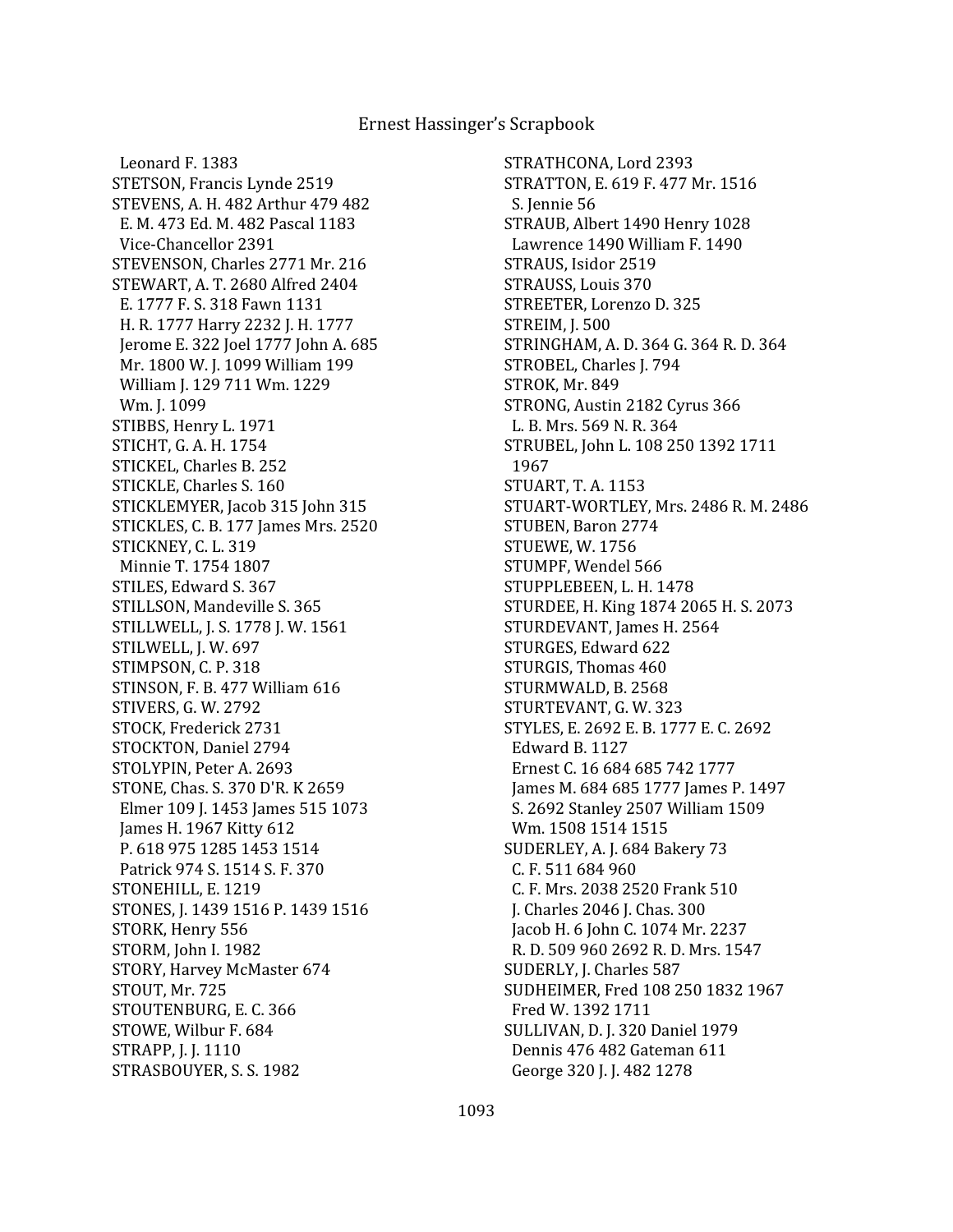James J. 476 John 1701 John B. 476 M. J. 1711 Michael 1382 Michael J. 1967 Mike 359 Mr. 707 715 722 725 732 748 830 873 1003 1015 1034 1036 Patrick J. 482 Property 1283 1284 R. 555 Robert 555 Tim 2519 Whitey 585 SULLY, Dan 535 1833 1980 2516 Daniel 633 1979 2464 Daniel J. 2749 Louise 2516 SULZER, Gov. 2564 2573 William 2519 SUMNER, Charles 2659 SUTCLIFF, Thomas J. 1952 SUTHERLAND, Ralph 1546 SUTTON, Charles 1504 Frank 108 250 1392 1711 1967 James F. 482 Larry 855 Mr. 730 737 770 795 820 837 Thomas 110 1392 SUTTY, L. 2187 2359 Luigi 698 SWART, Arthur 1782 C. A. 684 C. P. 1231 Charles A. 1693 Chas A. 1778 Chauncey M. 1693 Clayton 1294 1605 1644 1883 Clayton P. 1693 Henry 1777 J. H. 684 John H. 684 Loretta 2583 Nathan 1777 S. Antoinette 208 Samuel 1561 1693 Store 1775 W. H. 1777 W. R. 2364 2546 Wilbur 1693 2166 William M. 684 William S. 1320 Winfield 1778 Wm L. 1778 Wm. H. 1777 SWARTS, H. 2501 SWARTWOUT, George 1382 SWARTZ, John 542 SWEENEY, Dock 1834 E. 732 1019 Eddie 745 G. F. 581 G. Frank 579 James J. 1289 John R. 1385 1711 Joseph 149 1633 2011 2558 M. 732 1019 Mike 1030 1242 Mr. 705 717 720 730 744 745 762 772 773 777 788 842 849 882 938 1055 1057 1064 Patrick 2558 SWEET, Geo. J. 250 S. J. 477 SWIFT, Gustavus F. 2741 Louis F. 2739 Louis F. Mrs. 2740 William E. 1277 SYLVESTER, Isaac 447 O. B. 619

TABER, H. A. 355 TAFT, Henry W. 1866 President 1995 W. H. 704 William H. 1367 2393 TAGGART, James A. 1346 William G. 1982 TAGGETT, F. P. 365 TAKAS, James 2549 TALBOT, James A. 1698 TALIAFERRO, Mabel 2756 TAMMANY, John R. 2264 TAMPKINS, Norris 365 TAMSETT, Mr. 932 TANNER, S. H. 509 510 511 524 TAPPIN, W. H. 323 TARLETON, General 67 TASKER, W. F. 284 TATOR, John E. 42 1115 TAYLOR, Augustus 958 Charles 684 Charles J. 1139 Chas 1778 E. J. 2426 Gus 2234 2294 Jack 1514 Jesse 1777 John 1274 1453 1514 1453a John J. 537 Joseph L. 1202 1662 1791 1797 Levi 471 Mr. 1752 Wm F. 1777 Zachary 1920 TEAL, Mrs. 2520 TEAM, Police Baseball 2210 TEATOR, Warren 252 TEATS, Marion M. 2494 TEDEMA, Alma 2761 TEELING, C. 1278 TEETSEL, A. 2692 A. A. 262 1984 Al 1797 Albert 742 Albert A. 972 1321 1322 Alfred 639 Alfred Mrs. 978 Benjamin S. 685 Byron 147 950 Charlotte A. 208 Chester 1201 2681 District Deputy 1692 Ernest 1210 1227 Irving 972 1229 1800 Jeremiah 684 Mabel 2446 William Mrs. 1859 Wm. E. 685 TEETSELL, Alton 2558 Benj S. 1777 Byron 1777 Isaac 685 William E. 684 TEETZLOFF, Ed. 865 TEEVE, J. Mrs. 2520 TEITER, Ezra 621 Raymond 2434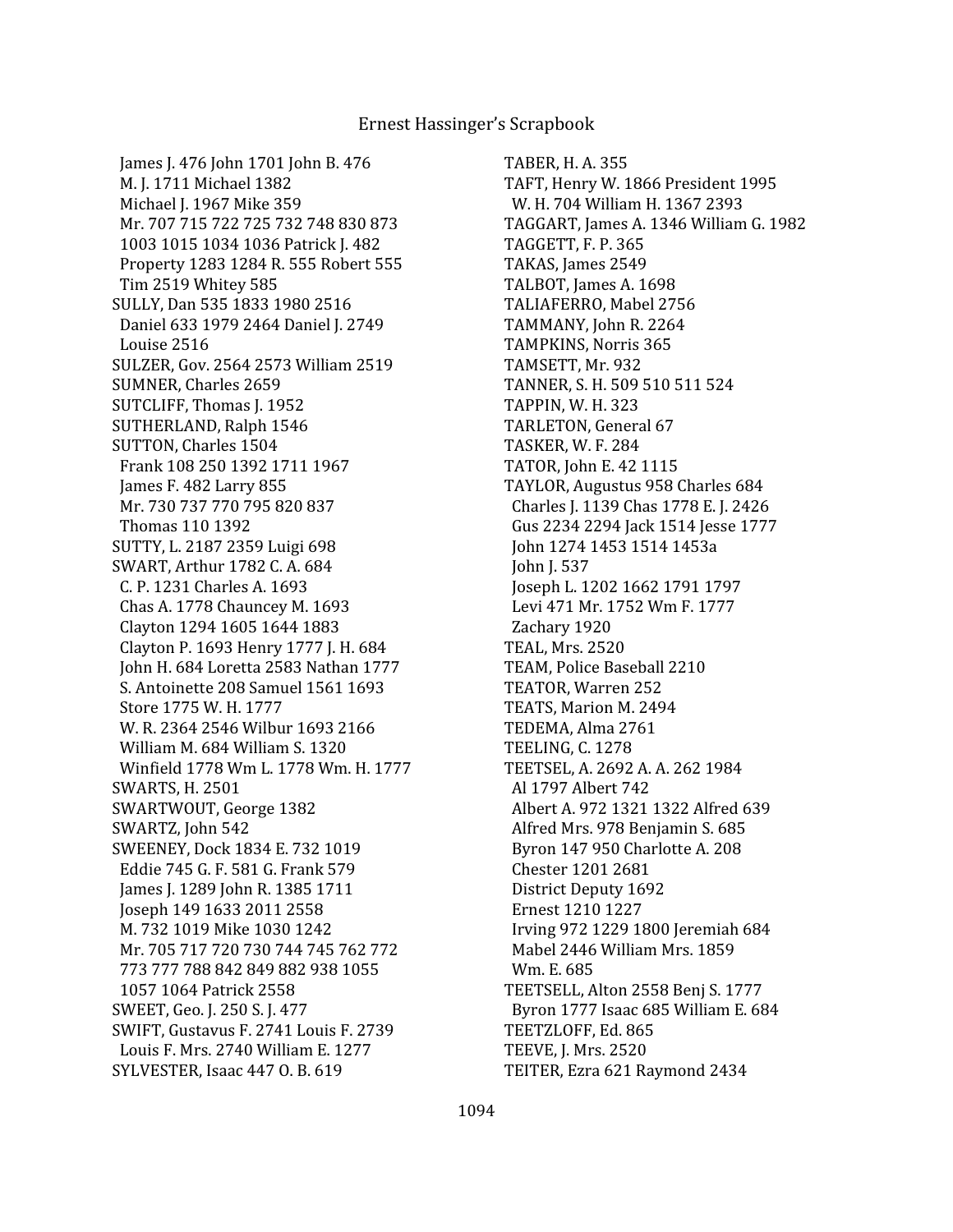TEITTER, Irvin 2434 TELLER, Albert 1914 Charles 1914 Charles H. 554 Clifford 1914 George 1914 Harry 554 1914 Irving 458 1478 1767 2204 2385 2581 J. G. 1662 James 108 205 250 588 1148 1202 1281 1392 1434 1435 1711 1761 1795 1915 1967 James Mr. and Mrs. 1458 1744 James Mrs. 1984 Jas. 1914 TEMPLETON, G. A. 319 Hiram 2062 Roselle 2062 TEN BROCK, William H. 684 TEN BROECK, Jacob 2028 Peter 2484 Raymond 2434 Wessel 2028 TENNANT, Dorothy 2171 TENNYSON, Lord 484 TEPE, Charles C. 579 F. Wm. 300 TERPENING, C. H. 685 C. Mrs. 2520 Charles H. 684 Geo. W. 650 685 George W. 684 TERPENNING, C. H. 1777 G. W. 1777 TERRA, B. 1278 TERRY, Assemblyman 2519 B. S. 370 TERWILLIGER, Mill 1939 TESCHAN, Alex 316 TETAZ, F. 65 TETSELL, Clyde 685 TETSLOFF, Edward 210 TETZLAFF, Herman 616 THACHER, William A. 323 THAW, Evelyn Nesbit 1493 Harry K. 1493 1494 Josiah 1493 William Mrs. 1493 THAYER, Henry 320 Warren F. 317 THEBO, W. H. 289 THEONET, Theo. 1821 THOMAND, Elizabeth 1514 William 1514 THOMAS, Conductor 1498 Florence 1171 G. R. 1778 George 684 1497 1777 H. G. 1138 Harry 595 794 796 Henry 1425 Henry B. 322 Joseph 108 1393 1712 1967 Lewis A. 1393 1712 Mr. 2496 Ralph W. 1922 Theodore 2024 THOMPSON, Alick 359 Anna 2445

 Captain 2409 Charles 2774 D. 364 Denman 2693 Edgar 1967 Edgar F. 108 250 1392 1711 Frederick 1891 G. B. 318 G. W. 1508 1891 J. L. 319 Jack 878 891 John B. 2042 John Bodine 2090 John C. 325 John H. 333 L. I. 1867 L. L. 165 Lewis A. 108 THOMSON, A. 475 L. D. 1967 St Clair 2393 THONET, Grand Vice Regent 15 T. 595 Theo 1113 Theo. 33 595 1138 THORN, James C. 685 THORNTON, William J. 20 THORPE, Wm. E. 250 THRONG, Brighton A Happy 2654 THUMOND, Elizabeth 1508 1509 William 1509 Wm. 194 1508 THURNHERR, R. 2056 Robert 1468 1794 2800 Robert Mr. and Mrs. 1744 THURSTON, Katherine 2693 THYSON, Mr. 705 TICE, Charles 9 Geo W. 1778 Isaac 1967 Isaac P. 1697 James 567 607 TIERNEY, John 1289 M. 479 Martin 572 Mr. 1956 Thomas 108 1393 1712 TIERNO, Mr. 697 717 722 727 TIERON, Mr. 722 TIETSEL, Bert 1778 TIETTER, Henry 1778 TIFFAN, A. J. 1192 TIFFANY, C. B. 1778 Charles 1171 Charles B. 684 James V. 685 May 1800 W. J. 616 TILLMAN, Mr. 1244 TILLSON, Oliver 684 TIMANUS, H. 474 TIMMANS, H. 474 TIMMERMAN, Wm. R. 1777 TIMMONS, Mr. 225 232 234 2784 2786 T. 2783 Thomas 100 108 160 239 241 435 994 1104 1128 1162 1392 2780 Thos. 251 TITUS, Arthur L. 365 F. W. 1382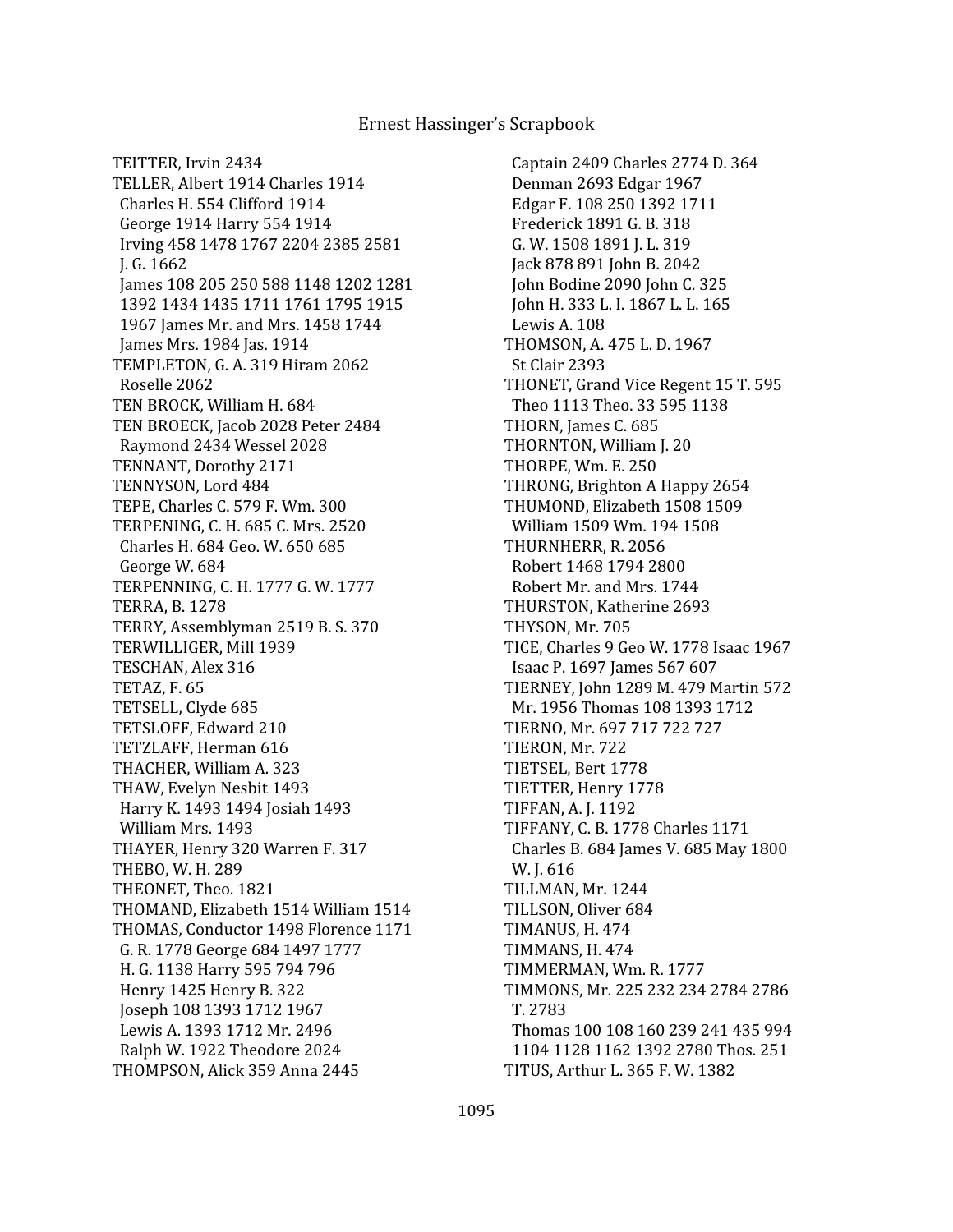TOBIN, Mr. 1019 1055 1057 Walt. 1057 TODD, Gen. 2659 TOLER, Mr. 396 TOLHURST, C. H. 319 TOMKINS, J. W. 2636 TOMPIN, Louis J. 315 TOMPKINS, A. J. 1385 Adelbert 618 Alden C. 1712 Arthur S. 947 1899 Augustus 109 C. 2692 Charles 1510 Dilwin 1131 Ira A. 321 Irving N. 1982 J. K. 684 J. W. 6 2018 2636 Uriah W. 1139 William E. 1967 TONE, Mr. 304 TONERY, M. 364 TONGUE, Frank S. 2416 TOOLE, J. J. 315 TOPLIN, Frank 620 TOPPEN, Geo. 435 TOPPING, George 233 George H. 252 2776 TORPEY, Thomas 590 TORREY, Burroughs 1290 TOWERS, James A. 1952 John B. 1952 TOWNER, George W. 365 R. 2520 TOWNSEND, Ann Catharine 1466 G. 364 Mr. 102 W. B. 1967 William 1393 William B. 108 Wm. B. 250 1712 TRACEY, C. B. Mrs. 2606 Paul 2558 William 1625 1733 1760 Wm. 276 1959 Wm. E. 1763 Wm. V. 1768 TRACY, J. 595 James 1580 Wm. 297 Wm. Mrs. 612 TRAHAM, Geo. A. 1151 TRAUTMAN, Franklin P. 947 TRAVER, Assistant District Attorney 2449 C. H. 1777 Fred E. 2497 Frederick G. 1809 2453 2457 M. H. 1384 Merritt H. 1712 1967 Wm. A. 2498 TRAVERS, Bernard 2501 Katherine 2501 Mary 2501 TRAVIS, Stanley 1697 W. W. Mrs. 1466 TREADWELL, M. E. 366 TREMONT, Anna 1580 Christopher 1580 Frank 1580 John 1580 Lena 1580 Mary 1580 Michael 1580

TREMPER, C. L. 435 2789 Charles L. 108 994 2776 TRESIDDER, J. B. 1139 TRESSELT, Karl 565 TRICKETT, Edward 1086 TRIPP, Geo. B. 631 TROMBLY, Assemblyman 2519 TROPHIES, Turkish 1413 TROWBRIDGE, M. H. 567 TROY, James 359 TRUESDALE, Ellen 420 S. 1143 Samuel 300 420 981 TRUESDELL, Samuel 1514 TRUMPBOUR, E. E. 509 Geo. B. 80 1270 1273 1396 1754 1777 1807 George B. 263 707 1131 1287 1768 Jacob 1481 2001 M. T. Mrs. 2520 William C. 684 William H. Mrs. 2520 TRUMPBULL, Miss 2472 TRUMPBURE, George B. 685 TUBBY, James G. 228 241 Joseph 1967 Joseph J. 109 Joseph L. 1393 TUBEL, Rev. 2075 TUCKER, C. 2692 C. A. 362 C. W. R. 684 685 2543 Chas. 479 Editor 1160 H. A. 185 H. O'R 319 Hawkins A. 201 212 Mr. 1122 TULIOH, Frank H. 482 TULLY, J. D. 1499 TUPPER, C. F. 366 TURCK, Abram 148 209 945 H. W. 1074 Henry Mrs. 2520 John 1632 Katherine E. 208 Katherine R. 208 Mary E. 208 P. J. 684 W. J. 2404 William J. 1632 TURCO, Francisco 278 TURK, C. 364 TURNER, Alfred L. 1139 Alfred T. 1466 Foster R. 325 G. A. 2426 Hiram 108 1393 1712 J. W. 478 James 324 John 324 Patrick 324 Peter J. 324 William 324 TUSTACH, Mary 1580 TUTHILL, Hiram P. 2 TUTTLE, A. L. 1138 Thomas 142 1229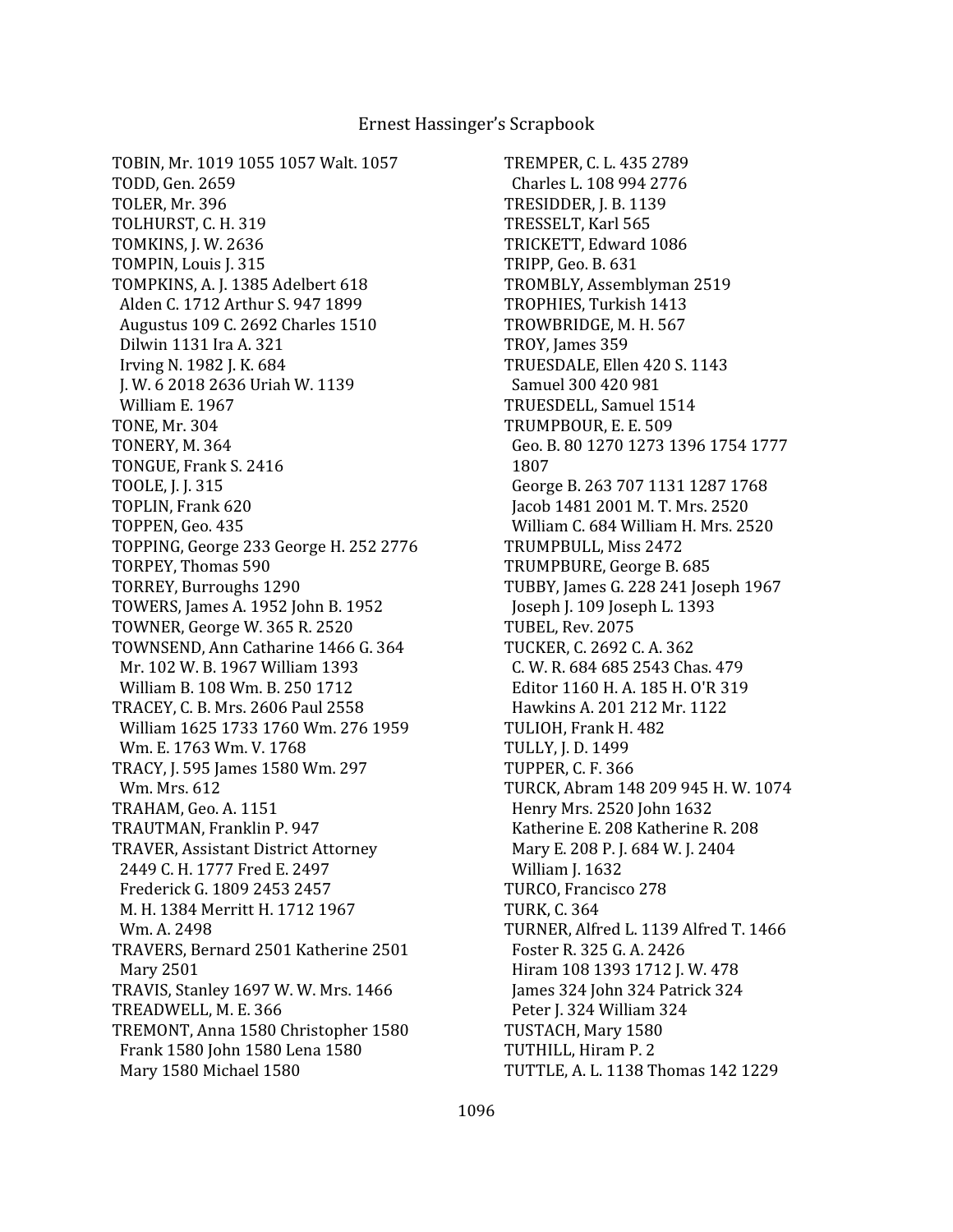TWAIN, Mark 1995 TWEEDY, John 1971 TWOMBLEY, Charles E. 49 TYLER, Coe 366 Mr. 1752 TYMERSON, J. C. 742 TYMESON, J. C. 16 J. Chester 16 John C. 736 TYNDALL, C. H. 1263 1305 Charles H. 1252 TYSON, Mr. 304 UNDERHILL, A. 1230 1433 1514 1516 1517 1793 1794 1795 Alex. 1800 Alexander 685 1768 Caleb Fowler 1504 Edward 1798 1800 Elijah 505 F. U. 1425 Frank 617 1967 Frank B. 1425 Frank V. 108 261 676 1393 1712 Irving 1465 John Q. 1504 Perry 1281 Perry A. 736 UNDERWOOD, Frank 366 UNKNOWN, Frenchy 2631 UNSER, Louis 316 URBANKS, Mr. 443 USHER, J. P. 2659 UTTER, E. 177 Eben 160 233 250 296 UTZ, Theodore 326 VALDES, Mr. 2441 VALENTINE, F. B. 315 F. W. 906 Fred W. 819 John 2725 Manager 913 Mr. 899 VALK, David M. 1561 Homestead 2028 William 1208 VALKENBERG, N. R. 1807 2386 VALKENBERGH, John F. 60 VALKENBURG, N. R. 684 1777 VALKENBURGH, Harry 1605 1798 Mary C. 1756 N. E. 1193 N. R. 685 1271 1440 1485 1516 1754 N. R. Mrs. 940 1699 Newton 1512 VAN AIKEN, H. 581 VAN AKEN, Anna 1645 Benjamin 554 D. F. 684 Elizjah 684 Eugene 684 Harley 554 James C. 684 Nathan 684 VAN ALSTYNE, Richard H. 318 T. B. 366 VAN ANDEN, William C. 108 1393 Wm. C. 250

VAN ANTWERP, Daniel L. 325 VAN ARNAM, C. H. 318 M. C. 319 VAN BENSCHOTEN, John 2405 VAN BERGEN, Family 2028 VAN BRAMER, Abram 588 1777 Griffin 607 William 588 Wm 1777 VAN BUREN, A. D. 2437 A. H. 1249 1673 Alfred D. 2437 Augustus H. 557 Cornelius 2264 De Witt 137 1581 1653 1768 2662 Dewitt 1276 1938 1449 1470 1478 1673 1765 1773 1791 2408 2437 2558 Ida 1807 Martin 1290 Mr. 1768 Senior Deacon 1691 VAN BUSKIRK, C. 420 639 707 974 1210 1231 1281 1437 1802 1807 2221 2365 C. K. 449 996 1047 1227 Charles 1478 1754 Charles K. 606 975 Clinton 300 554 751 1220 1641 1768 2046 Dwight 1984 Dwight Mrs. 2472 H. B. 205 453 1047 H. C. 1128 2419 H. C. Mrs. 1213 Herb. 796 Herbert 108 252 702 1623 Herbert C. 100 268 272 387 449 453 995 996 1162 1393 1712 1763 1968 Mr. 53 968 969 977 2430 W. E. 135 William E. 1481 VAN CLEVE, Chas. 370 Wm. 370 VAN CORTLANDT, R. W. 1982 VAN DAMM, R. 499 VAN DENBURGH, S. S. 416 VAN DEUSEN, J. A. 2426 Wright 323 VAN DUSEN, J. H. 482 VAN DUZER, Dudley 110 1393 J. R. 637 VAN DYKE, Harry 768 787 J. 555 Mr. 770 784 793 902 Umpire 770 777 VAN DYNE, J. H. 501 VAN ETTE, Amos 1982 VAN ETTEN, Alfred 250 Amos 136 913 2456 Arthur 1702 1750 2438 2641 2662 Clifford 2404 2411 County Judge 61 Home 2028 J. A. 684 J. G. 2437 John G. 557 695 1289 2437 Luther Mrs. 2438 Mr. 1184 Phillip 2228 2438 Winslow 262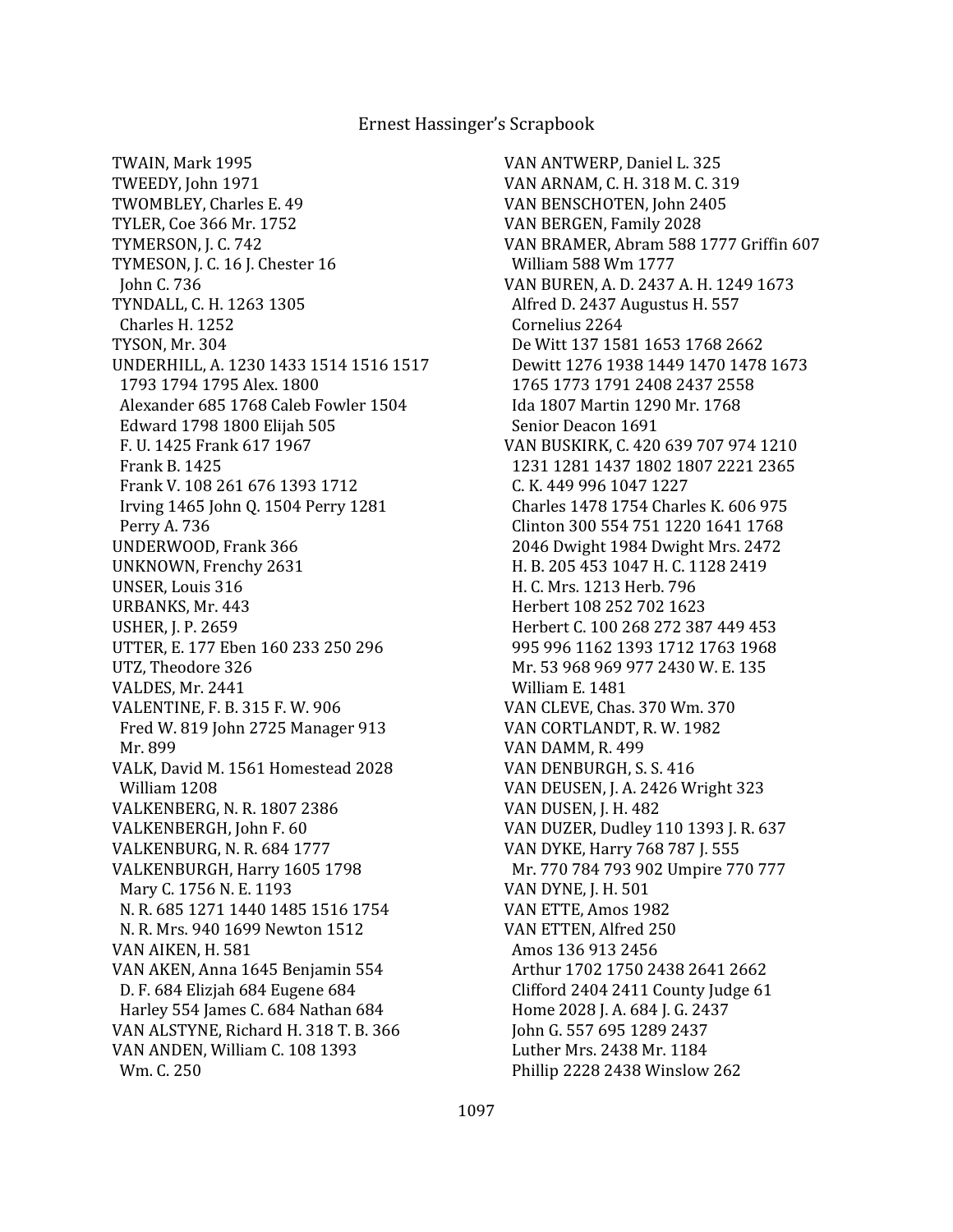Winslow D. 950 VAN EVERA, Morgan 1127 VAN GAASBECK, C. 210 Cornell 1250 VAN GAASBEEK, Cornell 1248 1249 VAN GELDER, Addie E. 208 Jacob 684 685 1723 2045 VAN GORDEN, F. E. 435 VAN HERPE, Isadore 322 VAN HOESEN, Milton 447 1695 N. F. 1777 VAN HOEVENBERG, Titus 684 VAN KEUREN, C. F. 148 209 684 Charles F. 945 J. H. 684 VAN LEUVEN, Henry D. 1478 Sanford 684 VAN LOAD, William T. 1393 VAN LOAN, Brace 684 Brace Mrs. 1699 Bruce 461 Leslie 2408 William T. 108 1968 VAN NATTAN, Rose 141 Wm. H. 1514 VAN NATTEN, W. F. 524 William F. 141 Wm. F. 509 511 Wm. H. 1508 1509 1515 VAN NOSTRAND, S. D. 1712 Sherman 1384 VAN ODENS, Family 2028 VAN OSTRAND, S. D. 1968 VAN RAALTE, Rev. 2079 VAN RIJN, Rembrandt 2755 VAN RIPER, Mr. 697 717 722 861 889 902 912 VAN SANDS, Robert 1139 VAN SANTVOORD, Cornelius S. 2088 VAN SICKLEN, G. W. 2035 VAN SLYCK, Henry I. 410 James 685 VAN STEEENBERG, Arthur 453 VAN STEENBERG, A. F. 1099 Anson 1478 Arthur 387 449 996 1047 1150 1497 1623 1662 2404 Arthur Mr. and Mrs. 2405 Clyde 387 449 453 554 971 996 1047 1248 1578 1662 Clyde Mrs. 1213 Frank 684 Gladys 2507 M. 2208 Millen 554 Mr. 2405 N. 80 698 1195 1506 1763 1794 1807 2544 N. Mrs. 2472 Nathan 300 1623 1631 Theodore 684 VAN STEENBERGH, Farm 2028 N. 1437 VAN STEENBURG, Ern 1777 N. 2370 Peter 1777 Theo 1778

VAN STEENBURGH, A. 2419 Arthur 2411 Clyde 268 2419 Peter 685 VAN TASSEL, Elijah 684 VAN TASSELL, E. 685 VAN VALKENBERG, Lambert 1481 Mabel 2405 VAN VALKENBERGH, Home 2028 VAN VALKENBURG, Frank 1778 VAN VALKENBURGH, Cecil 108 George B. 2465 H. 1778 VAN VEGHTEN, Family 2028 VAN VLECK, George 325 VAN VLIERDEN, Domine 2799 VAN VLIERDON, Petrus 2079 VAN WAGENEN, Mr. 1097 1195 S. B. 971 1143 1148 1195 S. R. 975 Simon P. 61 VAN WAGENER, McDonald 2520 VAN WAGNER, A. 2497 VAN WAGONEN, Louise 1192 Virgil B. 1982 VAN WAGONER, A. 2498 VAN WART, F. 639 Frederick Mrs. 978 Geo. 1703 George 110 1385 1393 L. 2487 Larry 1561 1797 T. A. 685 VAN WINKLE, Mrs. 1732 VAN WOERT, H. R. 1695 VAN WYCK, Augustus 2519 Mr. 2519 VANCE, H. T. 366 VANDEBURGH, F. 364 VANDEMORE, Lambert Mrs. 1580 VANDENBURGH, A. R. 318 Charles 567 Chas. H. 607 VANDERBECK, Newton 1805 VANDERMEULEN, John 684 VANDERPOEL, Elizabeth 1290 Elizabeth B. 2025 Elizabeth Battelle 2391 John A. 1290 Judge 1290 Mrs. 1794 Property 1304 VANDERPOOL, Elizabeth Batelle 2056 VANEMBURG, James 365 VANETTEN, John G. 1587 VANSTEENBERG, S. 684 VARNEDOE, L. C. 1067 VAUGHAN, Wm. G. 1384 VAUGHN, J. S. 283 William G. 1968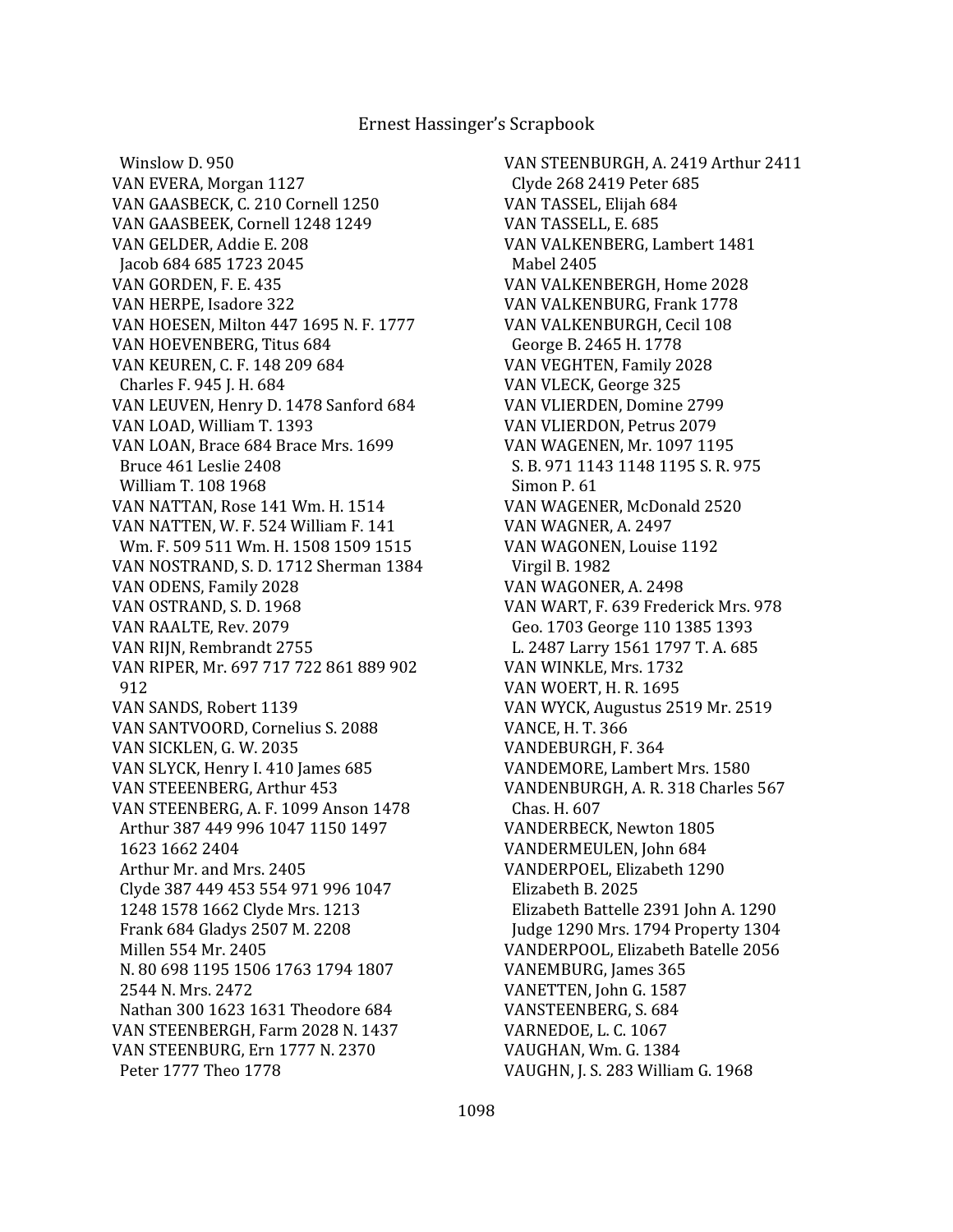VOGT, Henry 1859 Officer 1859 William 2264 VON DEYLER, Dr. 2794 VON HOSEN, Mrs. 2520 VON KOCHERTHAL, Peter 2039 VON METZSCH, George 2527 VON PIEPER, Anton 565 VON SKAL, George 1982 VON TASSEL, Stephen 1982 VORHAUER, Wm. 2434 VOSBURG, A. S. 366 VOSS, Theodore 1289 VOSSMERBAUMER, Henry W. 317 VOTEE, House 1789 2475 Wm. 956 2475 VREDENBURGH, C. 594 Farm House 2490 VROOMAN, Dr. 2478 J. W. 1346 WACHMEYER, Geo. 178 250 George 108 118 1393 1394 1712 1713 Mr. 306 WACHMYER, George 1278 WACHTEL, George Mr. and Mrs. 1580 WADE, William H. 316 WADHAMS, P. G. 482 WADLEIGH, C. E. 1503 WAGER, Charles A. 321 Clarence 321 E. A. 319 WAGNER, Gustave 370 J. F. 1628 John F. 1527 1696 1968 John T. 1278 Mr. 1591 Senator 2519 WAGSTAFF, James 960 WAINSBORO, Mr. 871 WALDORF, Mr. 762 WALDRADT, Arthur E. 201 WALES, A. G. 365 C. 364 E. R. 319 WALKER, Andrew W. 2264 C. Bert 365 Chas. 250 Fred 1447 George B. 325 WALL, John 367 WALLACE, C. O. 633 Charles S. 108 1393 Chas. S. 250 Mr. 999 R. Bruce 479 482 Robt. 482 WALRADT, A. E. 185 Arthur E. 212 WALSCH, Winnie 825 WALSH, Edmund A. 620 Edward J. 368 Frank K. 1239 James 2501 John D. 482 M. J. 1982 Michael J. 1982 Mr. 304 705 720 732 744 746 864 872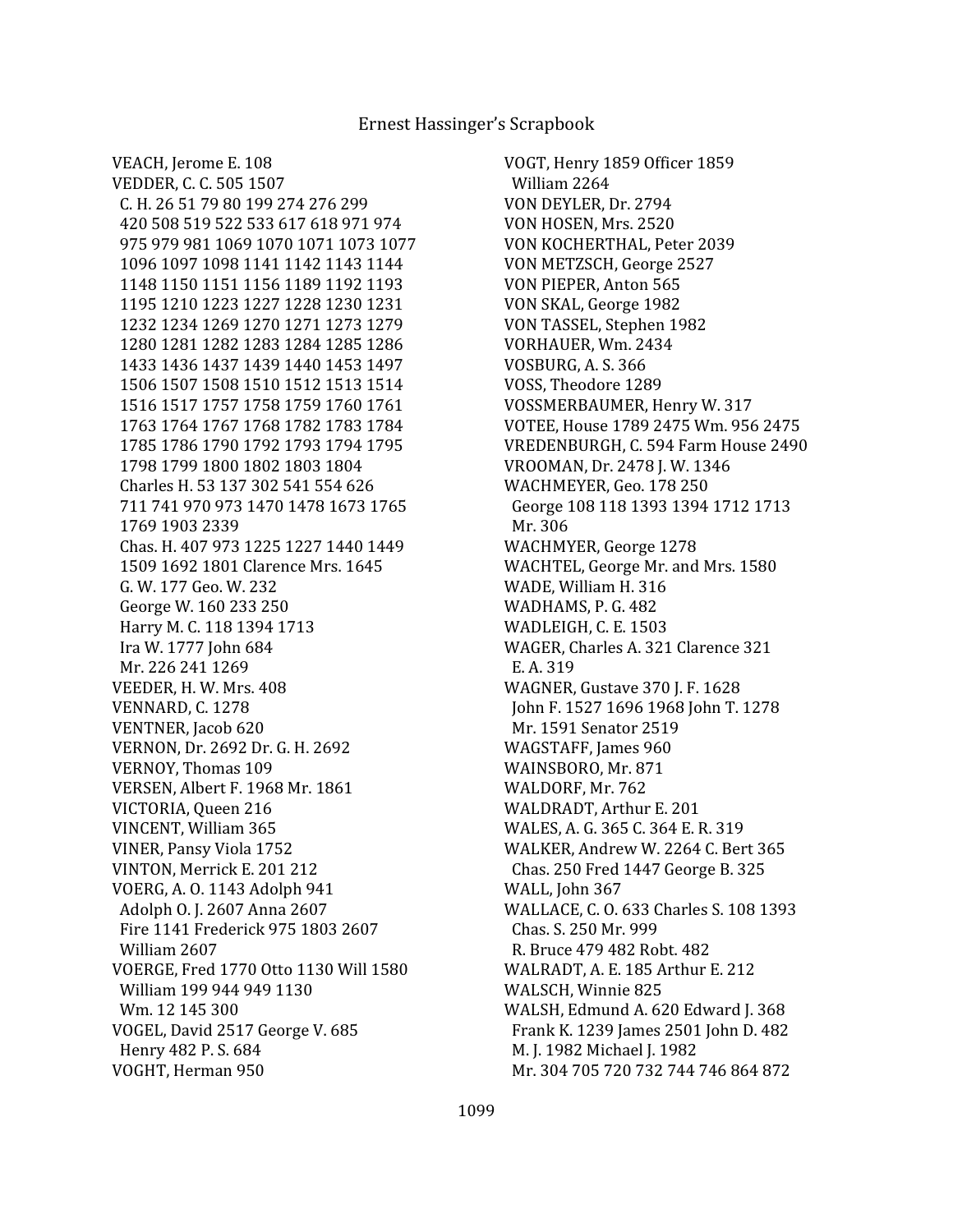875 877 883 888 889 895 901 908 912 917 925 943 1007 1015 1018 1033 1034 1050 1057 1061 Red 1050 Richard H. 317 Thomas F. 1468 Winnie 875 999 1007 1011 1025 WALTER, Charles F. 108 1393 1712 1968 Chas. F. 250 E. E. 473 Fred J. 108 250 1393 1712 1968 Loren J. 578 William F. 108 1393 1712 1968 Wm. F. 250 WALTERS, A. 1959 WALTHANSEN, H. 370 WALTON, William 1504 WANAMAKER, John 1492 WANSBORO, Mr. 868 WARD, Boss 1982 Charles 828 Charles L. 151 Cleland A. 475 Elizabeth Stuart Phelps 2693 Ellis 828 Eva 2095 Fannie 2665 Gilbert 828 Henry 828 Joshua 828 Mr. 2520 S. A. 474 T. 1758 Thomas 1289 1425 Thomas F. 108 William 13 626 Wm. 142 Wm. H. 685 1099 WARDEN, Senior 1449 WARING, W. E. 482 Wm. 477 WARNER, Charles 1289 E. 318 Elick 365 George 4 Harry 366 Isaac N. 1982 Mr. 938 WARNKE, B. H. 1756 WARNKEN, Henry l. 317 WARREN, C. A. 473 482 E. B. 364 Mr. 2430 Wash H. 482 William A. 2640 William A. Mrs. 2640 WARRICK, Mr. 999 WARRING, Chas. 359 WASHBURN, Director 80 274 276 302 505 522 618 973 975 1069 1077 1141 1148 1193 1270 Edward 2404 Farm 1296 Geo. W. 1478 George 1175 2455 2465 George E. 1239 George W. 302 587 684 1106 1270 1653 1723 1798 1801 1996 2045 2069 2075 George W. Mr. and Mrs. 2428 Hannah E. 2521

 J. T. 621 1269 1798 1913 John E. 1725 John T. 973 975 1127 1234 1450 1478 1653 1791 2404 2416 2583 John T. Mrs. 1192 2404 John Tyler 980 Louis 1808 Louis H. 1874 Mr. 195 R. C. 1096 Richard 2404 Richard C. 1159 1161 Uriah 1210 Wm. 581 WASHINGTON, George 1415 1752 2065 2069 2774 Mr. 2076 Samuel 2069 WATERBURY, Gertrude 1754 M. F. 684 685 975 1192 1450 1770 1777 Mr. 203 WATERMAN, Mr. 1238 1241 WATERS, Lyman 1320 1777 WATKINS, Mr. 999 WATSON, Corporation Counsel 1899 James R. 365 John T. 1185 1194 Margaret A. 1754 1807 Mr. 184 Supt. 1202 W. J. 1351 WATTERSON, Ewing 2408 2447 2448 2449 Henry 2408 2447 2448 2449 Tom 2449 WAY, James B. 251 WAYDELL, John W. 1346 WAYNE, Anthony 1682 2787 Wm. 1958 WEATHERLY, N. L. 318 WEAVER, Leander B. 1486 Leander H. 1485 Leslie 2498 S. P. W. 1968 Schuyler P. 250 William H. 447 Wm. J. 471 WEBB, Gen. 2019 2022 Mr. 725 W. 478 WEBBER, Charles 1700 Fred W. 482 L. P. 329 Robert 13 60 129 142 263 572 626 650 834 1074 1099 1189 1229 1287 Robt. 300 526 711 1099 WEBER, Charles 2434 Edward C. 2517 Fred S. 1968 Frederick 108 Frederick S. 1393 1712 Rev. Dr. 2692 Theo. 250 Theodore 108 1393 1712 WEBSTER, Daniel Mrs. 2506 Edward 2404 George 600 1778 2404 Grove 991 1289 1425 1988 2437 S. 1278 Sheriff 956 1248 WEED, C. A. 366 C. Albert 250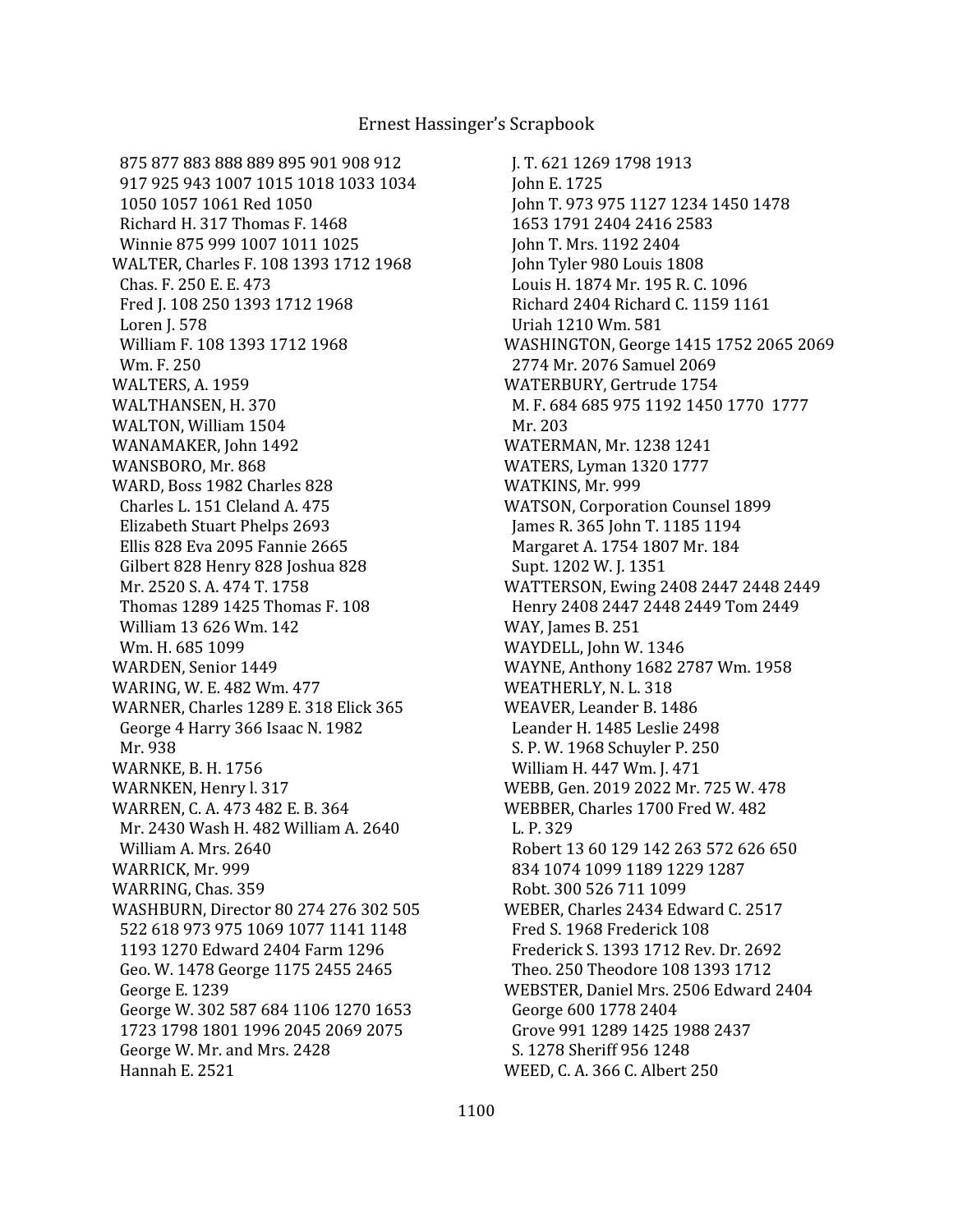Smith M. 1346 WEEKS, Ernest 2434 H. H. 684 685 1777 Hoyt 684 685 1777 2434 Mr. 1246 WEIANT, C. A. 18 99 Charles 1103 1931 Charles A. 85 98 108 118 193 1104 1128 1162 1263 1316 1317 1318 1323 1337 1393 1394 1560 1712 1713 1902 1903 1918 1968 Charles H. 1533 Mr. 104 1535 1903 1909 1919 President 1932 Secretary 1166 1252 1309 1313 1327 WEIDEL, W. 1968 WEIDNER, C. H. 557 WEIMAN, A. 1627 WEINAN, Alfred 1278 WEINAND, Asst. Chief 1825 Conrad 2445 George 524 George H. 2445 John 111 662 1733 1801 2445 2480 Lewis 300 Louis 1777 2445 Louis Mrs. 1645 Ludwid 2445 WEINARD, John 420 WEINER, Isaac N. 557 WEINMAN, Albert 1292 1302 WEINMANN, A. 1278 Albert 109 1393 1527 1712 1718 1863 Alfred 1278 WEISBRODE, Otto 316 WEISER, William F. 620 WEISMER, Valentine 1506 WEISS, Anna T. 2636 WEIST, Howard 111 1393 1712 1968 WEITEMEIER, Theo W. 1777 WEITING, Charles A. 956 983 1146 WEITZEL, General 343 WEKERLE, Gabriel 1892 Lena 1892 WELCH, Horace 370 James 684 Tommy 1011 Virgil A. 2497 WELD, Benjamin 1504 Edna 1504 WELFING, George H. 110 1393 1712 WELFINGS, George H. 1968 WELL, David 1425 WELLER, George D. 321 George W. 1982 WELLES, Gideon 2659 WELLS, F. E. 319 F. M. 507 Fred M. 684 H. S. 11 Harry 960 1723 2045 Stephen W. 1968 William A. 1830 1931

WELSH, Mr. 999 1002 1003 1013 1021 1023 1026 1041 1044 1050 1055 1057 1058 1062 1063 1064 Tommy 1023 1030 1063 1065 WEMPLE, Edward 1346 Ethel 2507 Fred 2429 J. V. 2266 2456 2491 J. V. Rev. and Mrs. 2428 Margaret 2507 2583 W. W. 620 WEND, George 2095 WENDEL, William 240 WENDELL, N. P. 1383 WENGATZ, Robert 565 WENTWORTH, R. D. 1550 WENTZ, Hiram 362 Wm. S. 362 WERN, William 367 WERNER, Hotel 2791 WESLAR, Anthony 367 WESLER, Geo. 355 WEST, A. 477 D. 1278 Geo. 1278 Wm. F. 370 WESTBROOK, Louis 557 Louise H. 1289 Theodoric R. 2520 WESTCOTT, Frank D. 1138 WESTFALL, E. E. 364 WESTLAKE, Mr. 1021 1048 WESTON, Edward Payson 1889 Mr. 1019 1021 1023 1046 1049 WESTWOOD, J. 477 WETMORE, M. V. B. 1626 1697 1968 M. V. V. 1949 WETZEL, Carl 2431 WEY, Wm. 1171 WEYGANT, M. H. 1159 Wm. J. 937 WHALEN, John S. 1483 Margaret 2501 Mr. 1781 Ralph 2501 WHALON, M. 355 M. F. 355 WHEELER, Assemblyman 2519 Joseph P. 14 WHELAN, D. J. 315 WHELEN, Hotel 1017 WHITAKER, B. R. 80 684 1631 1800 Beatrice 2583 Belmont E. 685 Bird W. 684 Burt R. 1441 C. 505 1269 1436 Carroll 187 617 707 751 786 1121 1136 1264 1276 1290 1478 1480 1481 1489 Carroll Mrs. 1850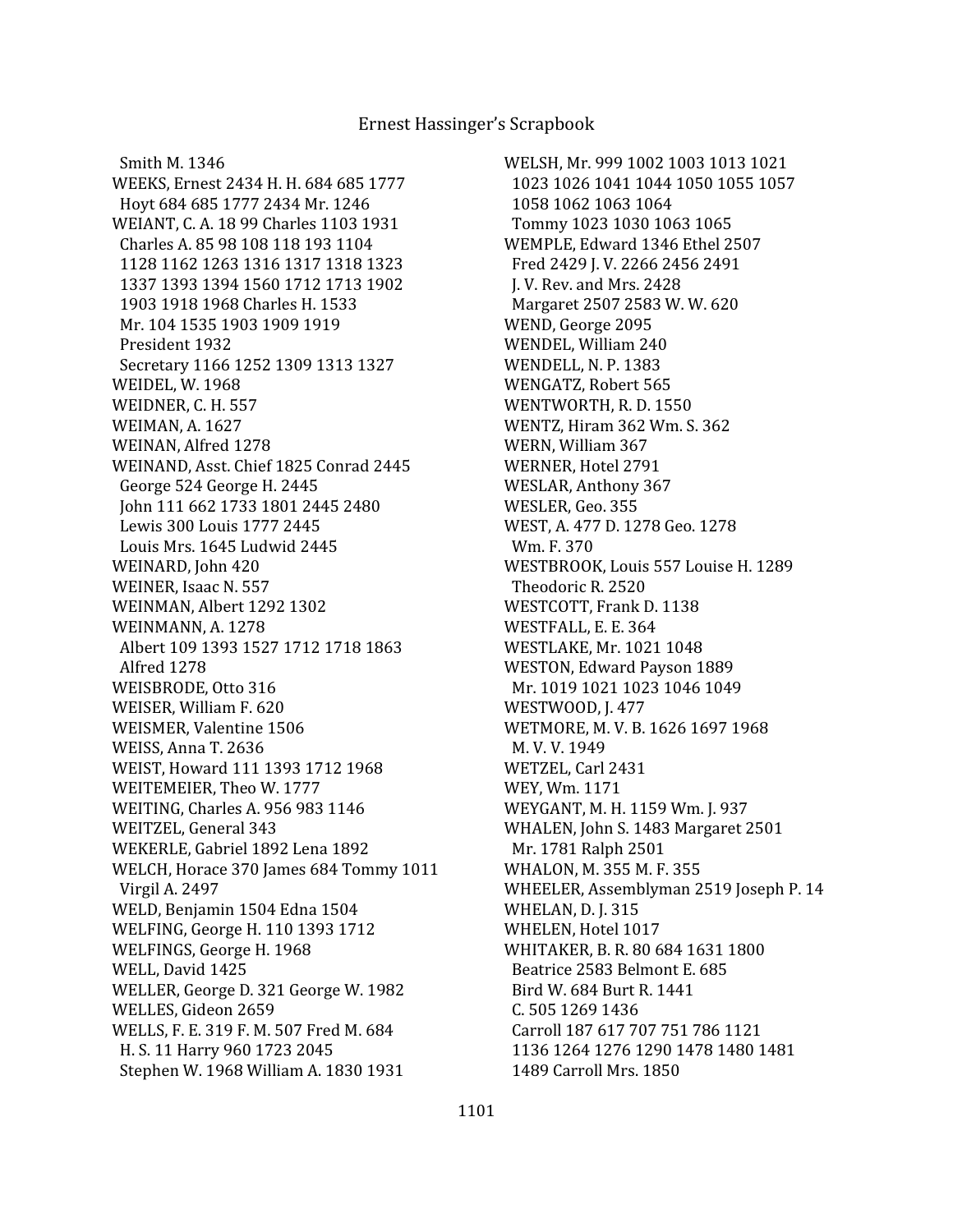Charles 299 302 973 1077 1130 1440 Charles C. 1441 1452 Chas. 276 975 1069 1150 1151 1208 1270 1437 1439 Chauncey Mrs. 1514 David 1778 Deputy Sheriff 2078 Edgar C. Mrs. 2472 Edward G. 1982 Egbert 684 1141 1142 Elizabeth 1441 Ezra 1478 Frank 668 George 2583 James 1441 John 1304 Lloyd 2583 Martin 621 2434 Millard Mrs. 2583 Mr. 195 197 Nathan 1192 Nixie 796 Norman 1304 Officer 2408 2457 Otis 305 P. W. 2489 R. R. 539 Robert 736 1441 Robert J. 1782 Robt 1777 W. W. 1287 1396 William 263 1441 William W. 60 684 1648 WHITBECK, Arthur P. 250 680 Arthur P. W. 108 Sherwood 734 WHITCHER, Daniel 482 WHITE, C. Wortmam 604 Elmer 1716 G. 478 Geo. 478 Geo. M. 473 J. 865 John 2510 John H. 414 John L. 545 Jos. C. 1697 Mr. 2763 2771 Patrick 359 Patrick J. 2264 Robert 471 Sanford B. 482 Stanford 1493 1494 WHITFORD, Annabelle 2703 WHITMAN, Charles S. 1983 Walt 1995 WHITNEY, Eli 2751 H. A. 685 Herbert A. 1478 J. C. 474 Jay 365 Marion 1777 Patrick 2523 Spencer 1439 Store 59 WHITTAKER, Frank A. 479 Sarah 2520 Wm. 607 WHITTLE, Alfred E. 620 WICKENS, J. W. 1278 John W. 1278 WICKER, H. E. 471 H. K. 469 471 472 482 W. E. 472 William E. 482 WICKS, George B. 1384 T. J. 108 1393 WIEANT, Charles A. 454 Chas. 1629 Mr. 1614 1615 President 1941 1942 1943 WIEBER, Henry E. 1185 1194 1222 1440 WIESEL, M. 73

WIGG, Berg 833 Mr. 860 866 943 WIGGINS, Howard C. 1139 1820 Michael 2501 Mr. 1246 WIGHT, Arthur M. 318 WILBUR, Anna 743 Charles 108 205 696 1283 1393 1712 1968 Charles Mrs. 2472 Charles N. 1478 Charles S. 1673 Chas. 145 Chas. Mrs. 1213 Chas. S. 1449 Dorothy 2507 2583 E. M. 587 691 1074 1106 1231 1251 1412 1434 1450 1555 1653 1798 1800 1807 2136 2288 Edmund M. 1662 2437 Edmund N. 1982 G. Mrs. 2520 H. C. 100 239 2783 Henry 1481 Howard 108 Howard C. 250 1393 Miss 2516 Rufus 2516 WILCOX, E. K. 1968 Edward K. 108 250 1712 Howard 108 250 1393 1712 W. A. 364 WILDER, James A. 326 WILDEY, Thomas 1604 WILEY, Frank E. 111 1393 1712 1968 Mr. 1933 1934 W. S. C. 240 WILHELM, Mr. 1002 1005 1018 1041 WILKES, George W. 322 WILKINS, George 317 WILKINSEN, Mr. 540 WILKINSON, A. M. Mrs. 2095 Joseph 315 Mr. 509 539 Prof 511 WILL, Carl 556 WILLARD, Francis A. 1536 1538 2513 WILLIAM, F. W. 1968 WILLIAMS, A. W. 61 A. Winthrop 1982 August 1024 F. 364 Fred 365 George L. 252 Gus 1851 J. L. 396 J. L. Mrs. 569 Joe 2457 Joseph 1778 M. E. Mrs. 2520 Mr. 707 715 722 732 748 782 826 832 842 918 1015 1034 1036 1048 1049 Prof. 579 R. H. 473 Simeon Mrs. 1722 2072 Spencer 1724 Timothy 2457 W. 482 W. A. 482 WILLIAMSON, Agnes 1523 Agnes B. 1522 Harry 620 James 1684 Jas. 311 Mr. 531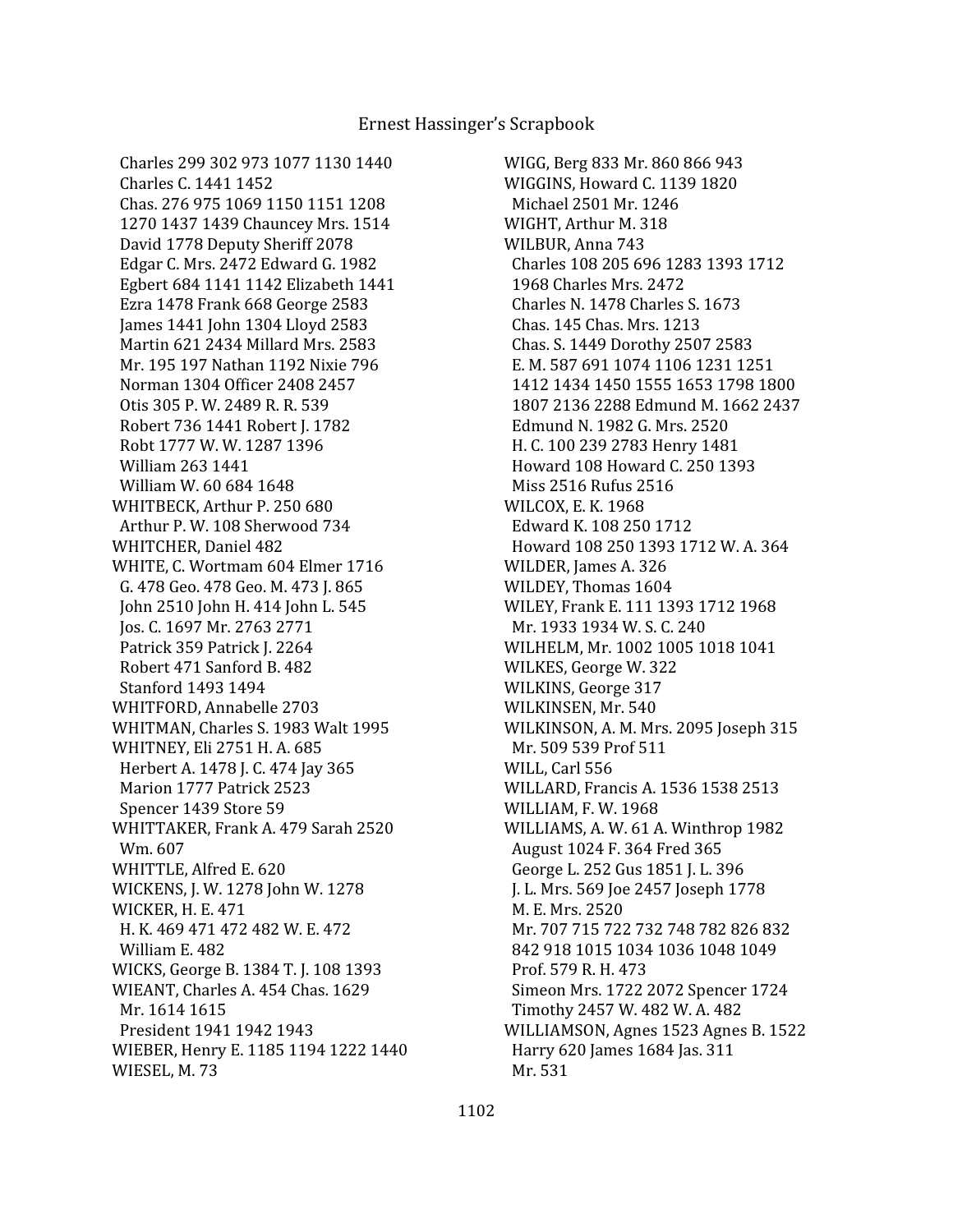WILLIS, Robert 479 WILLSON, Douglass 1115 WILPERS, Mr. 2430 WILSIE, J. 477 WILSON, C. E. 323 C. G. 2419 Daniel 359 Douglas 43 Ed. 477 Ellis 364 Erving 365 Frank 1278 Frederick W. 1982 Irving H. 475 Katharine 1192 Katherine 1127 Mr. 306 707 715 730 Mrs. 2520 Night watchman 585 Robert 359 WILTSE, Alexander 1346 Harry 1278 WILTSIE, Harry 1697 WINAND, Geo. 511 WINANS, Herman 1481 James K. 53 John 1906 Ulysses E. 1478 WINCHEL, W. F. 1507 WINCHELL, Edgar 1478 F. W. 300 Harper 109 Laura 2583 Nelson 1478 W. E. 1141 W. F. 80 975 1281 1284 1285 1433 1436 1453 1506 1510 1514 1516 1760 1761 1763 1764 1768 1782 1783 1794 1795 1798 1800 1802 1807 2137 Wallace 944 949 1662 Wallace F. 12 1127 1294 1631 Wally 569 796 WINCHESTER, Arthur Mrs. 2583 Manager 879 Mrs. 1070 Viola 975 979 Viola M. 617 WINDSOR, William E. 317 WING, J. J. 1278 WINNE, John E. 317 Ogden F. 2264 Peter 2007 Petrus 2015 WINNIE, John Mrs. 2472 WINSLOW, Florence E. 1874 Margaret E. 1874 Mrs. 1127 WINSOR, Harry G. 333 WINTER, E. 948 Mr. 2430 WINTERBOTTOM, Coroner 2486 WINTERS, David 1778 Freeman 321 William E. 1968 WINTHROP, William 482 WISBAUER, Edward 1115 WITZE, Andrew 315 WOERNER, Chris J. 108 250

WOLF, E. 2520 Eugene 118 1394 1713 J. J. 557 Mr. 2251 WOLFE, Thomas 1968 WOLFF, A. E. 1968 Edward J. 109 681 1393 1712 WOLVEN, A. G. 684 Abram 684 Adam 685 Alida A. 208 Andrew 1892 Augustus 196 C. 2692 C. M. 1077 1230 1269 1279 1436 1508 1516 1764 1768 1783 1786 1792 1795 1800 Clarence 1098 Clarence M. 1561 1769 Egbert 684 1116 1147 1732 1796 2084 Egbert A. 685 Egbert Mrs. 978 Herbert J. 1721 Homestead 2028 J. 2692 James C. 684 Joe 1147 John 456 John A. 1778 1786 2268 Joseph 1116 Joseph C. 1721 1732 1796 Joseph G. 978 Joseph Mrs. 176 Joseph Supervisor and Mrs. 2084 Lola E. 2084 Minnie 16 Minnie A. 742 Mrs. 1892 Silas T. 978 Uris 684 W. E. 194 214 539 540 617 975 1069 1130 1141 1151 1210 William 601 William A. 684 William E. 558 574 648 1130 1211 Wm. E. 539 947 1777 WOOD, Allen 2264 Amaar 917 Frank H. 1275 G. C. 65 George B. 1968 J. A. 2261 J. Allan 2264 James 1171 James R. 108 250 1393 1712 1958 John 1696 2015 M. C. 11 Maggie 1798 Marjorie 2729 Miss 1130 Simon 2264 W. E. 319 William 1982 2084 WOODARD, Al. 1926 Albert E. 108 1393 1712 WOODBECK, Judson 435 WOODBRIDGE, Alice L. 1808 Miss 1874 WOODBURY, Surrogate 61 WOODEN, Ella 2497 WOODFORD, Minister 216 WOODIN, Dewitt 1697 WOODRUFF, Frank E. 366 James 2028 2032 WOODS, Edward 2007 F. 355 M. 1130 WOODWARD, A. W. 1968 George 685 Roland H. 2514